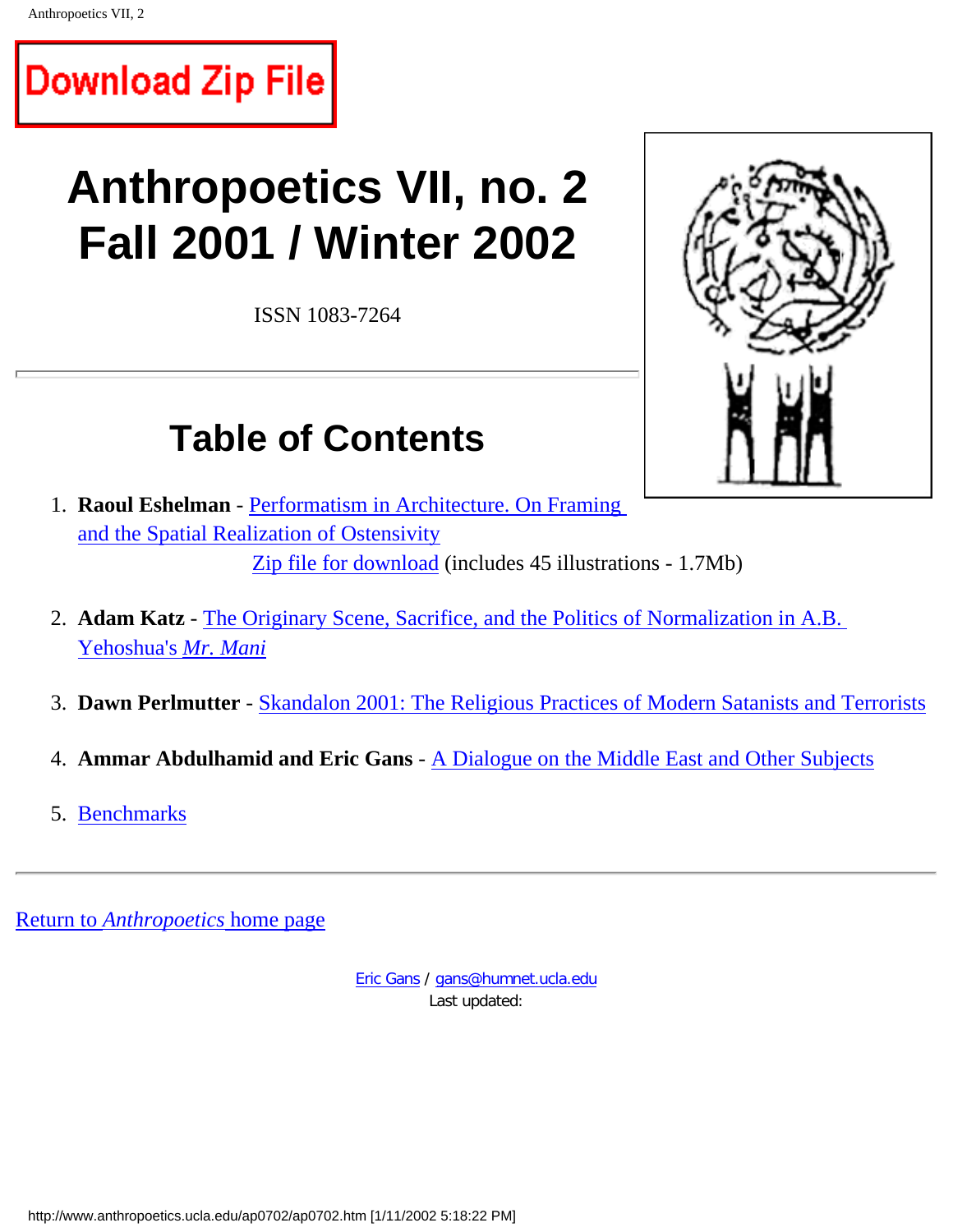## <span id="page-1-0"></span>**Anthropoetics 7, no. 2 (Fall 2001 / Winter 2002)**

# **Performatism in Architecture. On Framing and the Spatial Realization of Ostensivity[\(1\)](#page-21-0)**

## **Raoul Eshelman**

<span id="page-1-1"></span>**Siedlung am Dobl 42b 83512 Wasserburg, Germany [Reshelman@t-online.de](mailto:Reshelman@t-online.de)**

<span id="page-1-2"></span>In my first article on performatism (Eshelman  $2001(2)$  $2001(2)$ ), I suggested that we have entered a new epoch in which subject, sign, and thing come together in ways that create an aesthetic experience of transcendency. Since the success of this endeavor entails a difficult, out-of-the-ordinary act, I called the techniques used in it "performances" and the epoch growing out of it "performatism." I also suggested that two of the most important devices of performatism are framing and the reduction of subjectivity. Characters find themselves encased in a frame or rigid set of circumstances that they transcend by reverting to reduced states of consciousness and/or by focusing on simple, opaque things. "Transcendency" refers here to two things: the fictional representation of successful performances, on the one hand, and a phenomenology, an act of experiencing on the other. The performatist narrative doesn't just depict acts of transcendence, it confronts us with an incredible, aesthetically mediated construct which we are challenged to accept as truth. In short, we are made to experience belief as an aesthetic fact. Whether we *really* believe is not something for a secular theory like performatism to decide or prescribe.

<span id="page-1-3"></span>By far the most compelling way to describe performatism in semiotic terms I have found to be Eric Gans's concept of the ostensive. This concept states that all semiotic acts must be traced to the setting of a primal, whole, at first meaningless, sign that defers mimetic violence and transcends the animal state to produce the human. Gans usually presents the ostensive as a linguistic or paleoanthropological universal. However, I believe that in its historical context, as a specific reaction to poststructuralism and postmodernism, the ostensive also provides a key to explaining the aesthetic dominant of the epoch now developing around us. In other words, I think we are entering an era in which the stylization of ostensivity *qua* performance is becoming *the* unavoidable mode of aesthetic expression. Eric Gans had the prescience (or perhaps also the misfortune) to anticipate this dominant a good fifteen years before it had any direct equivalent in a work of art. I might also add that Gans has advanced a notion of his own, post-millennialism, $(3)$  to describe the era after postmodernism, or what I call performatism. I have no real quarrel with Gans's concept, which is far more inclusive than my own. The purpose of performatism as a term is simply to focus in on the specifics of aesthetic experience and, ultimately, to help describe what I think is turning out to be a major shift in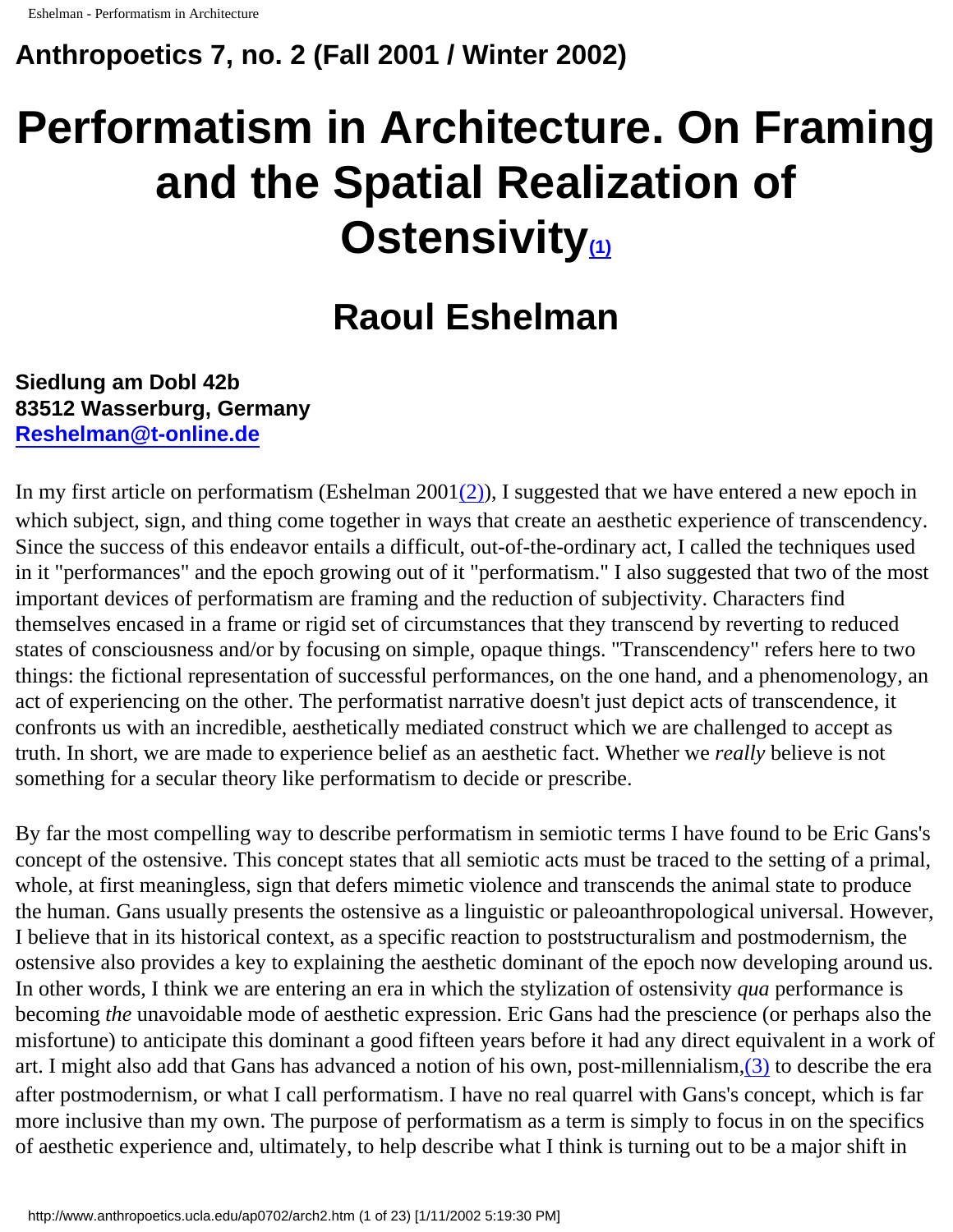the epochal landscape.

In the following remarks, I would like to do two things. In a first step, I would like to link the concept of framing more closely with Gans's idea of the ostensive; in a second, I would like to apply the insights won thereby to the realm of architecture and spatial relations in general. Most of the examples of performatist architecture are from Berlin, where I have been teaching recently. The radical rebuilding of the city in the wake of German reunification has spawned a whole new set of architectural devices that are no longer reconcilable with the norms and conventions of postmodernism.

#### **Framing and Ostensivity**

<span id="page-2-1"></span><span id="page-2-0"></span>In the originary ostensive scene as postulated by Gans, two subjects without language vie for a thing.[\(4\)](#page-22-1) Normally, they would be condemned to imitate one another's actions until a violent struggle breaks out. At some point, however, one of them sets forth a sign to designate the desired object. When this sign is accepted by the second subject, it forms the first, ostensive, sign, which by definition always refers to a thing at hand. The sign defers a violent struggle for the thing and enables the subjects to transcend their animal status and experience a common human bond that can be developed further. The horizontal, unchanging dimension of animal appetite is transcended by the creation of a vertical, semiotic, specifically human order out of which all later culture is then generated. One could also think of the ostensive sign as a kind of primal, paradoxical sign-frame encompassing a signifier and a thing and generating a larger frame delimiting a common field, the human[.\(5\)](#page-22-2) This could be depicted in the following way (Diagram 1):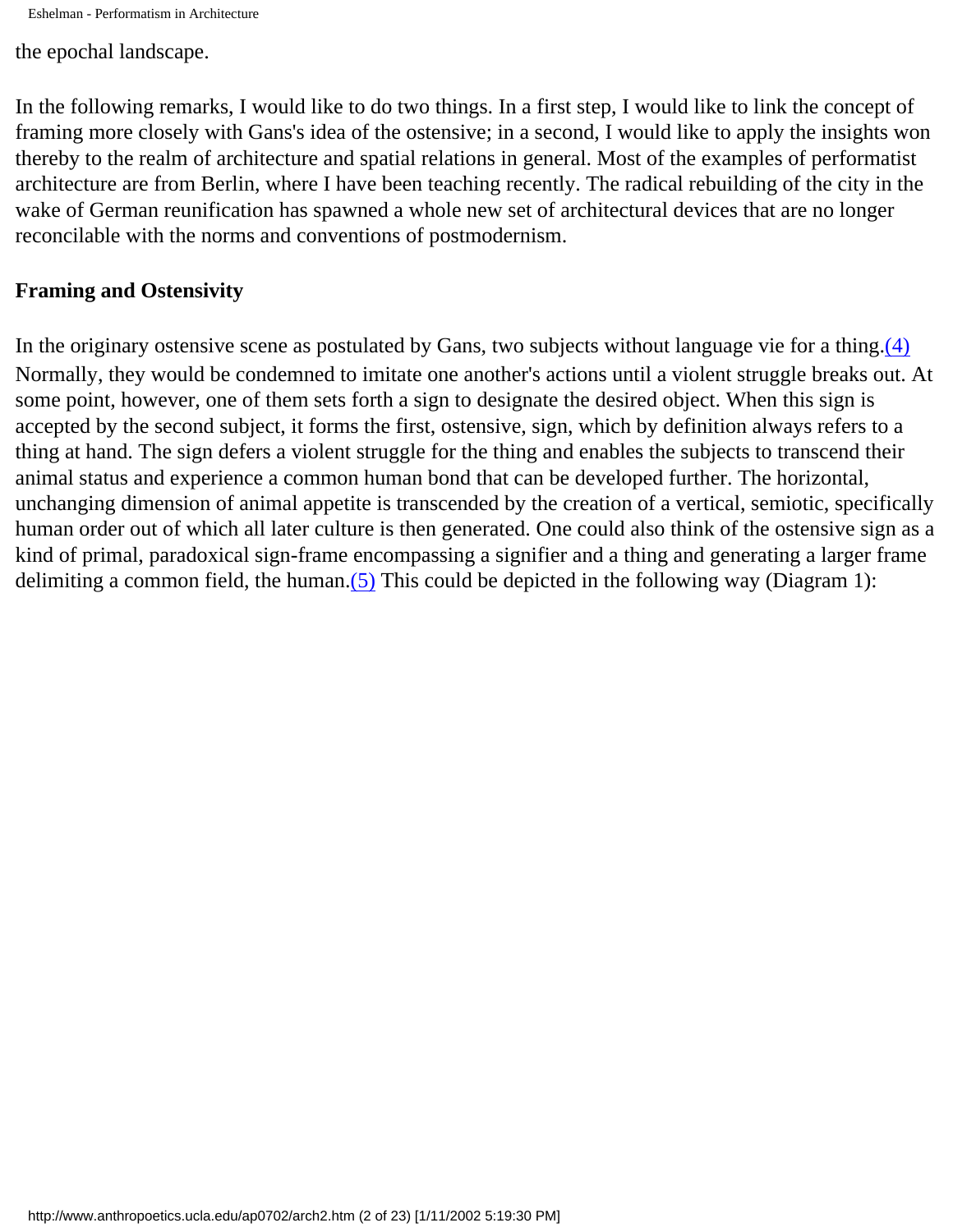

## $\mathfrak{D}$

The inner sign-frame contains the abstract signifier and the concrete thing without ever being reducible to the one or the other. The thing cannot be conceived of without the signifier; the signifier has no performative power without reference to the thing. The ostensive sign has no meaning in the usual sense of the word, standing rather solely for the truth of its own reconciliatory achievement. The originary sign is, in truth, a kind of fictional construct, but at the same time a powerful and indispensable one. For once the reconciliatory power of the sign has been interiorized by the group, there is no returning to a precultural, presemiotic, or prehuman state. The originary sign-frame lays the groundwork for a larger, cultural frame that allows language-bearers to generate increasingly complex, predicative modes of communication no longer relying on the immediate presence of a thing. This ubiquitous, abstract mode of signification--what Gans calls the declarative--eventually comes to obscure the ostensive, "thingly" quality of the originary act of signification as well as the feel for its reconciliatory, transcendent achievement[.\(6\)](#page-22-3)

<span id="page-3-0"></span>Unlike ourselves, the early humans or hominids who have just created the ostensive sign still stand in awe of its power, even as they are unable to relate it directly to the origin of the human. Instead, they fetishize the powerful, mysteriously empty ostensive sign by designating it the "name-of-God" (cf. Gans 1997, 53) and by surrounding it with prohibitions and sacred rituals mediating what they believe is access to the Beyond (a still higher, incontrovertible frame outside the purview of the human). To the name-of-God then accrue semantic additions which allow the original ostensive act to become memorable and iterable. With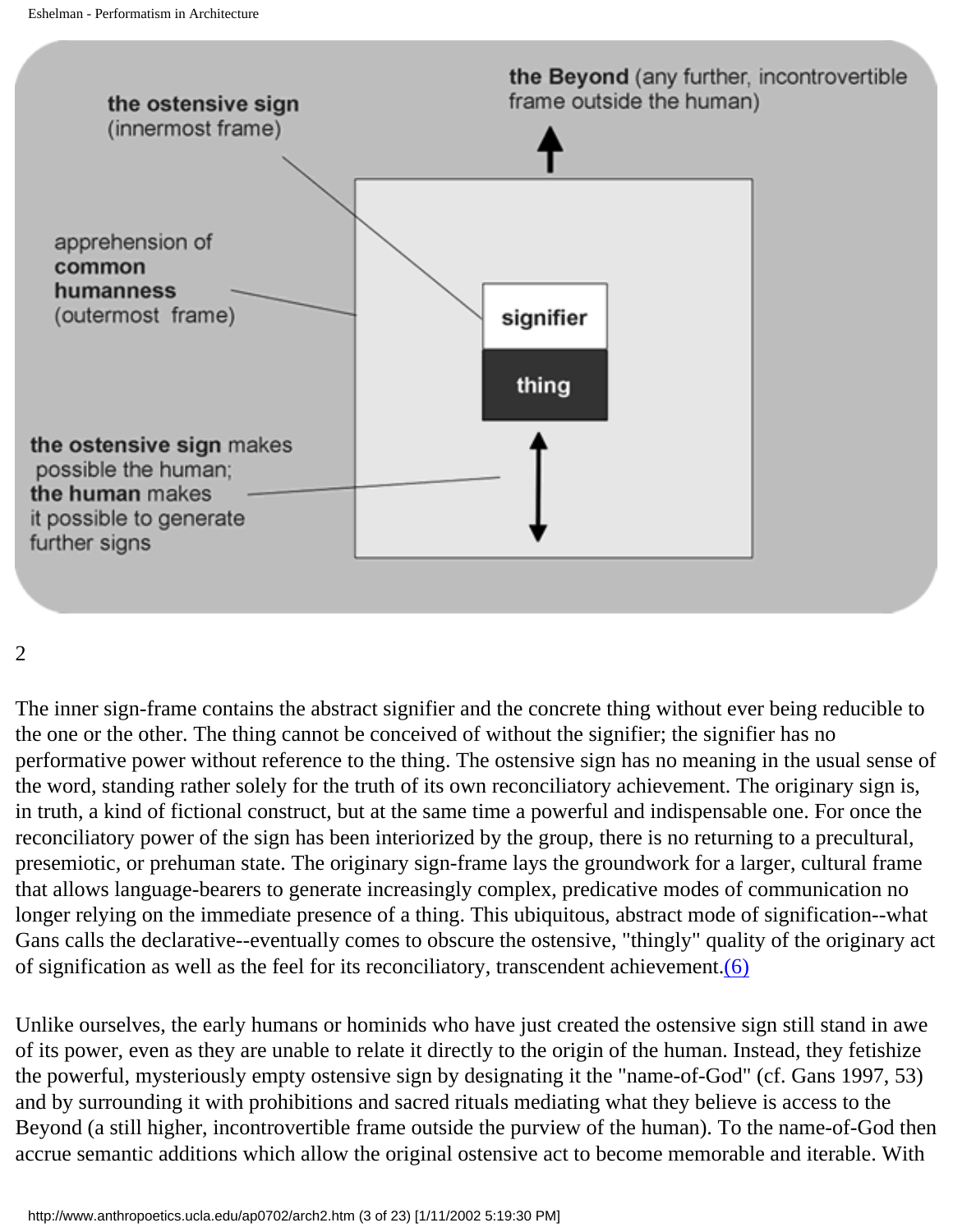time, the name-of-God becomes more and more laden with conventional meanings and binding, punitive directives. Eventually, ritual frames develop out of it which regulate social and religious behavior on a much broader scale. The ritual frame is by now largely opaque, consisting of semantic, secondary accretions that have been added onto the original, paradoxical, ostensive sign-frame. The things it frames are in themselves murky, speculative reenactments or representations of the primal scene. Because they are ascribed the power associated with the name-of-God, neither the frame nor its represented contents are open to critical question. Also, in this archaic stage, the ritualized frame has the same sacral status as the things being depicted or performed; indeed, the two are relatively undifferentiated. With the secularization and differentiation of society, however, this relationship shifts. The binding frame becomes increasingly secondary, an optional ornament; the unbound, represented actions or objects it encloses become the primary focus of interest. This is apparent from the way Kant, as a leading representative of the Enlightenment, deals with frames and ornamentation. As Derrida demonstrates in his well-known critique of the "parergon" in *The Truth in Painting* (1987), Kant tries to use the frame to mark off an intrinsic, primary area from an extrinsic, secondary one, both in the work of art and in religious belief. For Kant, frames have clearly become a form of supplementary ornamentation that he would like to exclude from his ordered pursuit of reason, beauty, and faith. The frame has, in other words, become a burden, a distraction from the "reasonable" things being represented in the work of art or being performed in philosophy and religious practice. As Derrida demonstrates with his usual acuity, this sort of exclusion is impossible, since the frame is both extrinsic and intrinsic to the work of art which it surrounds. The frame is unavoidably that place where we have to begin deciding what is important and what is not important about a work of art. The frame is where we begin performing those very acts of aesthetic judgment that Kant would like to confine to an intrinsic, privileged area (which he needs the frame to mark off so that he can begin talking about that area in the first place). In a typical deconstructive move, Derrida temporarily restores the supplementary frame to a position of equality vis-à-vis the supposedly intrinsic area of representation, but doesn't consider the ontological implications of what he has done. Derrida isn't interested in the originary power of the frame; he's interested in liminal spaces which can be used to critique any sort of discourse trying to resist the uncontrollable pull exerted by outside contexts. Since all discourse is forced to do this at some point, Derrida never suffers from a lack of things to do; he simply moves on to deconstruct the next metaphysical conceit. From a performatist point of view, however, what Derrida does with the frame is a first step in the right direction; by taking the frame seriously again, Derrida inadvertently restores to it some of its originary, sacral valence.<sup>[\(7\)](#page-22-4)</sup>

<span id="page-4-1"></span><span id="page-4-0"></span>Gans's concept of the ostensive then makes this valence explicit. For the ostensive allows us to think of the frame not just as a liminal space, as a convenient starting point for an endless epistemological critique, but rather also as the minimal set of conditions necessary for effecting a very real act of transcendence (the act of becoming human, the act of acquiring a linguistically mediated consciousness). The ostensive makes it possible to think of the frame as more than simply an ornament or a supplement; it allows us to reclaim thematically something of the frame's originary, performative force without fetishizing the ostensive, as does Girard, or getting lost in the endless ironies of the declarative, as does Derrida.[\(8\)](#page-22-5) In the sense that Gans's generative anthropology (GA) mediates between the declarative and the ostensive, it can be also be seen as a kind of discourse of framing. However, this discourse is now focused on an ontologically founded, ostensive center and the human frame surrounding it.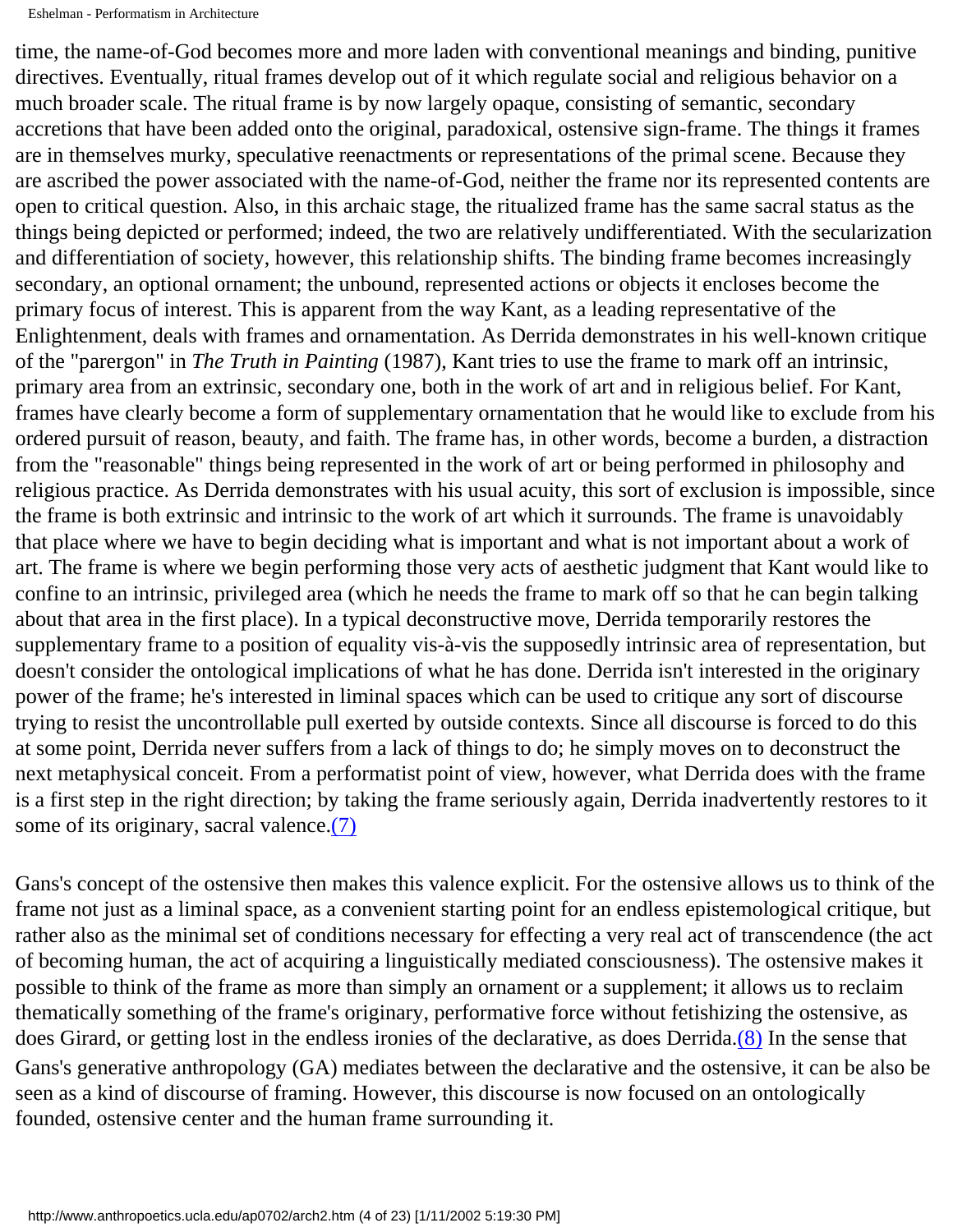This mediated recovery of the ostensive is not, however, limited to the conceptually rigorous, explicit approach of GA. In recent works of literature, film, and architecture, artists are, without necessarily being aware of it, beginning to apprehend the originary qualities inherent in language and to produce works that represent and frame near equivalents of the primal ostensive scene. The reason for this unwitting convergence of art and theory is, I think, not difficult to explain. The most effective way of stopping postmodern modes of proliferation and deconstruction is to fall back on signs that are structurally similar to the ostensive sign, which consists of only a signifier and a referent and which has no meaning to deconstruct or contextualize. "Idiotic" grunts (as performed by the commune members in Lars von Trier's Dogma film *The Idiots*) or a white plastic bag twirling in the wind (as filmed by Ricky Fitts in *American Beauty*) are examples of how the intentionally framed regress to "meaningless" signs helps revitalize the lives of these and other characters.[\(9\)](#page-22-6) The very lack of meaning allows the characters--and ourselves--to once more experience redemption, truth, and beauty at the object or ostensive level. This new way of framing could be depicted schematically as follows (Diagram 2):

<span id="page-5-0"></span>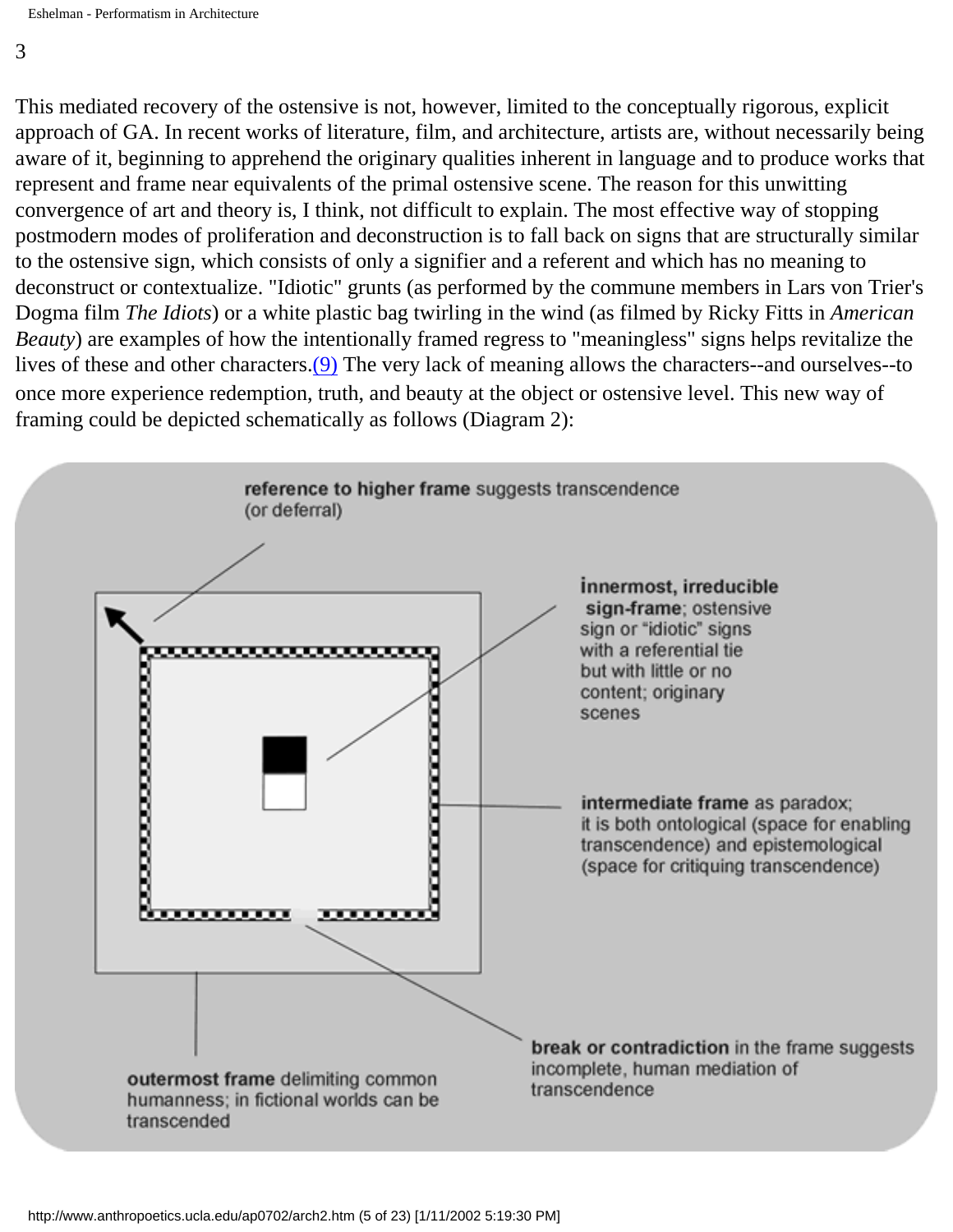As in the archaic era of the ostensive, the ostensive sign (or any similar configuration with a radically reduced semantic content and a direct reference to a thing) occupies the center of attention. As in the archaic era, the frame is now once more being used as an instrument to enable transcendence. The difference, of course, is that this striving is now mediated through art, proceeds in retrograde fashion, and is acutely aware of its own paradoxality. Using frames, we can once more represent successful acts of transcendence in fictional worlds or experience transcendence vicariously by identifying with "meaningless," "idiotic," or otherwise reduced states of subjectivity and the things they focus on. In performatism, as in postmodern culture, the intermediate frame is correctly perceived as being important in pragmatic terms but no longer reliable in epistemological ones. As Derrida has shown, the frame is both extrinsic and intrinsic to what it surrounds (it surrounds and is itself always surrounded). It necessarily has breaks or contradictions, since it derives its authority from still higher frames or levels whose veracity is no less open to question than its own. Both performatism and postmodernism are aware of the ironies involved in recurring to the authority of higher, absent frames. The difference between the two is that performatism situates narrative and spatial equivalents of the ostensive at the core of all higher-level consciousness. Performatist thinking and art reorients itself to the latter-day equivalents of a "meaningless" but nonetheless deeply significant, irreducible inner frame. This frame can hardly be deconstructed because it has little or no semantic content and almost no context; it works simply through the truth of its own existence, as a reminder of the performative foundation of the human. It is also the place where beauty, love, belief, morality and all the other originary, performative situations that postmodernism dismisses as "metaphysical" were established--situations that are now being revitalized in aesthetic settings. Just how this is being done in architecture is the subject of the following remarks.

4

#### **Spatializing Ostensivity: The Language of Performatist Architecture**

Performatism in architecture arises when minimal spatial relations are configured in such a way as to suggest the possibility of achieving transcendence. Given the background of modernist architecture, in which there have been no lack of minimalist attempts to stylize or appropriate transcendence, and that of postmodernist architecture, which ironicizes its predecessor's program, this implies several restrictions. Like modernist architecture, performatist architecture stylizes functionality and tends to use simple forms suggesting a single, monistic end. However, unlike modernism, performatist architecture is aimed at evoking transcendency through devices that are perceived neither as being motivated by modernist notions of ideal functionality (whose most obvious token is the grid or square) nor as displaying an ornamental plurality in the postmodern sense (citing and mixing received, recognizable codes). Instead, performatist devices call attention to spatially mediated, minimal relations which seem to overcome certain intractable material or physical limitations. One might call this *transcendent functionalism*, as opposed to the rational or technical functionalism of modernism. Instead of expressing a geometrically founded principle in a consistent, foreseeable way, the performative device suggests the possibility of overcoming some spatial limitation with heretofore unrecognized functional means. Since this functional striving for transcendence is necessarily always incomplete, the result is a "useless" architectonic relation, or ornamentation- something that modernism of course rejects. At the same time, this type of ornamentation is not postmodern: it is the willed, paradoxical by-product of an architectonic act aimed at achieving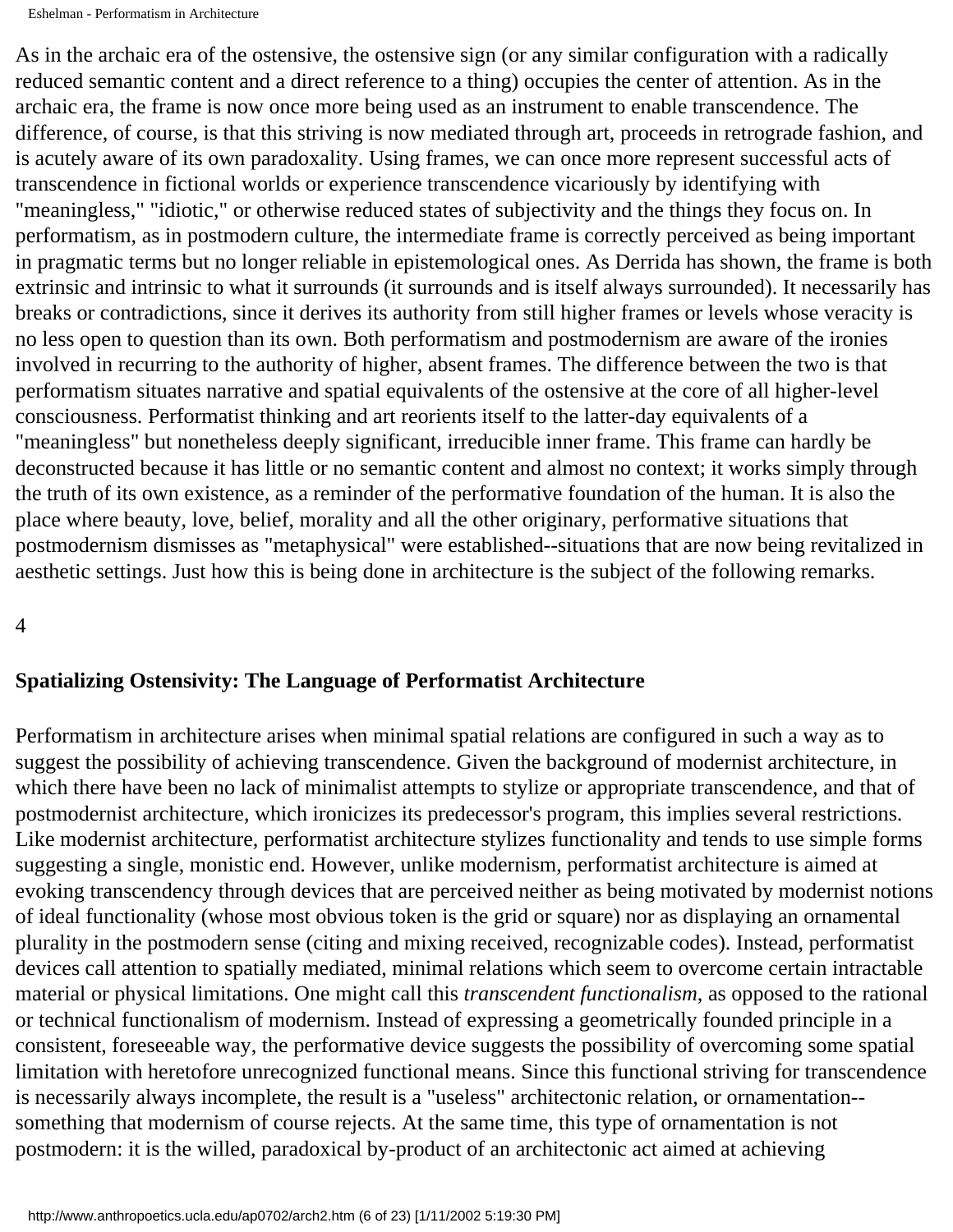Eshelman - Performatism in Architecture

transcendence and not the playful, ironically presented citation of previously existing, immanent styles.

In general, the incomplete architectonic performance functions in a way analogous to the ostensive sign, which founds the human through a quasi-transcendent, paradoxical act in which a thing is replaced by a sign-thing that partially overcomes the material conditions of its origin. Just as performatist narratives can be thought of as creating rough analogies to the originary scene using simple signs, retrograde characters, and fictional frames promising (and sometimes delivering) transcendence, performatist architecture can be thought of as highlighting certain types of spatial relationships that seem to overcome their own involvement in brute materiality. This turn towards the ostensive and the stylization of transcendence is not some sort of whim. Rather, it is a logical reaction to the legacy of modernism and postmodernism. Modernism sought to realize the aesthetic qualities of simplicity and unity in architecture but made the mistake of equating these with an essentialist relation, functionality. The result was a supposedly nonornamental, rationally founded "ism" that with time revealed itself to be no less ornamental and no less metaphysical than any of its predecessor styles (modernist architects employed the square frame and the glass box universally, without regard to their actual consequences, such as leaky roofs or overheated office workers, and took the doctrine of functionalism to be an infallible blueprint for creating urban utopia). Postmodernism, by contrast, uncoupled style from any essentialist claims, resulting in a profusion of wittily cited ornaments and an ironic, can't-nail-me-down-to-anything attitude. The result has been a highly context-sensitive, but also stylistically superficial architectural vernacular. Performatist architecture reacts against both by returning to an aesthetics of simplicity that is founded not in functionality or in stylistic citation but in the human--more specifically, in the semiotically mediated human capacity to believe. To put this in a slightly different way, postmodernism has shown us in an aesthetically and intellectually convincing way that *knowing* involves entering an endlessly complicated, uncontrollable regress with no origin, no goal, and no binding answers. The most effective way of escaping from that regress is to *believe*, or to focus in on simple, incredible object relations that seem to transcend the material conditions of their own existence and that challenge us to accept them whether we want to or not. It is this challenge that separates performatism from the postmodern and modern. We already *know*--just as the postmodernists and modernists do--that these relations are implausible, but that is now beside the point. For what these relations now do is to force us to focus our attention on a nascent act of transcendence and to *identify* with that act in a coherent, unified way. The sum of this implausible architectonic act and the involuntary identification with that act is a *performance*, a combined making and self-making that exists, if only for a time, in a state of vibrant, unstable unity. This unity comes about through an aesthetically mediated confluence of otherwise divergent desires or interests. It is only possible because artists have systematically begun to simulate the mechanisms of belief with aesthetic means and because a growing number of people are allowing themselves to be moved by this simulation. Whoever is content to *know* these incredible acts (to "unmask" their already obvious simulatory character or appeal to belief) will miss the point. Such a viewer, though effortlessly maintaining his or her epistemological superiority vis-à-vis the aesthetically engaged performatist, will remain entrapped forever in the endless loops of postmodernist reflection.

Based on my observations in Berlin, I think it is safe to speak of nine basic devices of performatist architecture, arranged roughly in order of importance: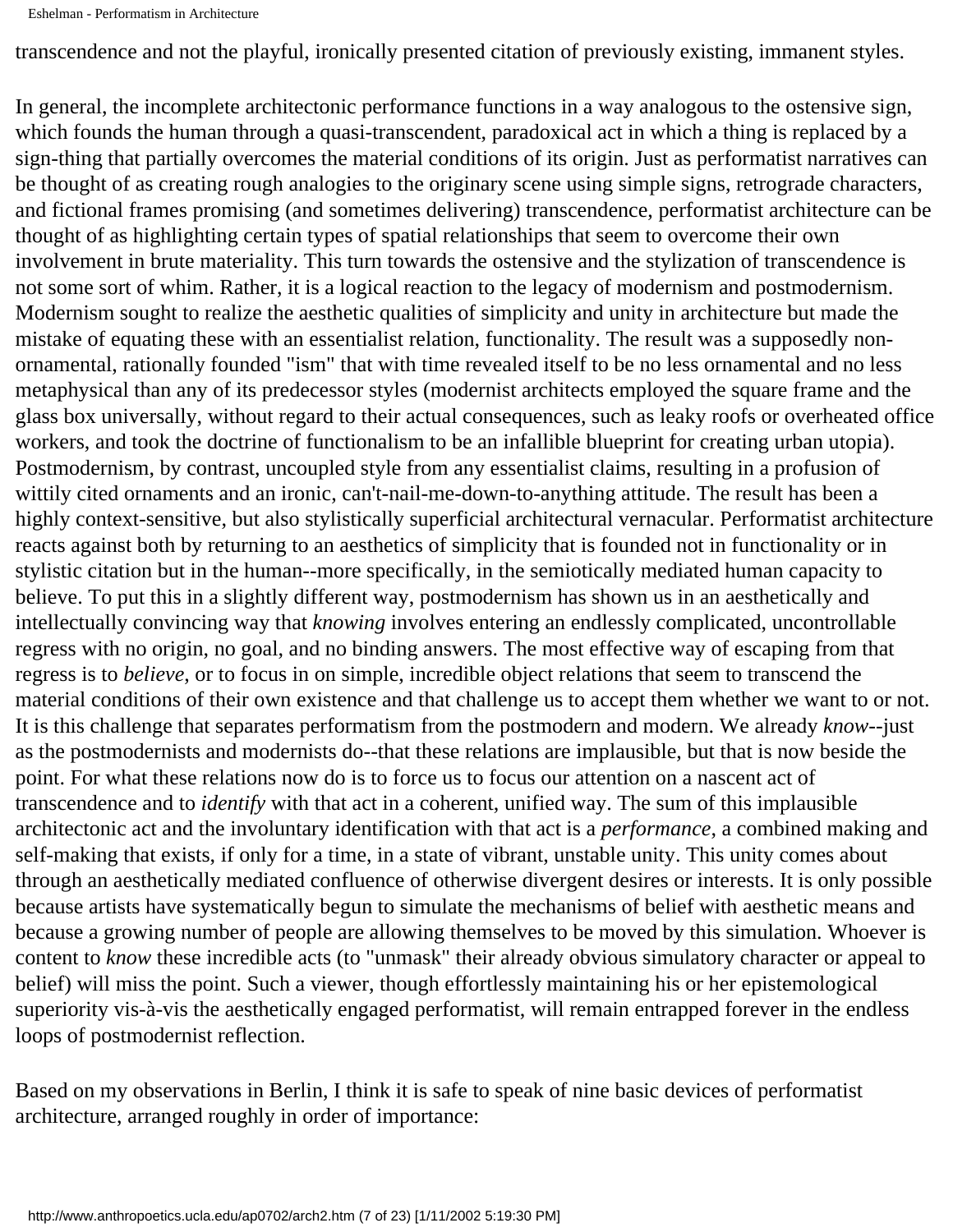- 1. **Theistic creation (addition/subtraction of mass)**
- 2. **Transparency (dematerialization)**
- 3. **Triangulation**
- 4. **Kinesis**
- 5. **Impendency**
- 6. **Wholeness (closure)**
- 7. **Framing**
- 8. **Centering + ostensivity**
- 9. **Oneness (generativity)**
- 5

Here is a brief rundown of each category.

## **1. Theistic Creation (addition/subtraction of mass)**

<span id="page-8-0"></span>A striking and very common architectonic device of performatism is to slice mass out of buildings on a grand scale or, less frequently, to add mass to them in peculiar places. The effect of this slicing or adding is *theistic* rather than ornamental or functional in the postmodernist or modernist sense. The user or viewer is meant to feel the powerful, preterhuman hand of the architect rather than to perceive some sort of ornamentally familiar form or compelling technical principle. The addition or subtraction of mass suggests a quasi-divine ability to give and take away; the architect presents himself (or herself) in the manner of a potent, but nonetheless limited manipulator of matter, as an anthropomorphic divinity who intervenes in the world below in a goal-directed, forward, but nonetheless ineffable way.[\(10\)](#page-22-7) This may be contrasted with the demiurgical architect of modernism, whose striving for rationally guided technical perfection is not open to any sort of self-doubt, or with the gnostic architect of postmodernism, whose seemingly indifferent combining of unrelated, received styles creates an ironic metaposition lacking any fixed point of origin. In general, the performatist act of slicing/adding suggests a decisive, half-human, halftranscendent act of originary architectonic creation. This explains why in performatist structures we often see parts of roofs cut away to reveal the sky. The suggestion is that the architectural object is mediating some higher, celestial frame; the architectonic sign conveying the transcendent message ostentatiously reveals the transcendent through a gaping hole or lack in its own material makeup. $(11)$ 

## <span id="page-8-1"></span>**2. Transparency (dematerialization)**

Transparency, which strongly implies the transcendent act of dematerialization, is another ubiquitous feature of performatist architecture. Performatist structures constantly evoke the possibility of transcending materiality by presenting it in the form of transparent, seemingly dematerialized planes. Postmodernism, by contrast, likes reflective surfaces because they refer back to a context and away from an origin, and bright colors, because they evoke secondary semantic associations not particular to the materials being used. Modernism, which also employs transparency a great deal, usually uses it to highlight internal formal or structural essences, as exemplified in Mies's notion that a building's glass skin should reveal its structural bones (*cf.* the discussion in Neumeyer 1986, 147-174). According to Rowe and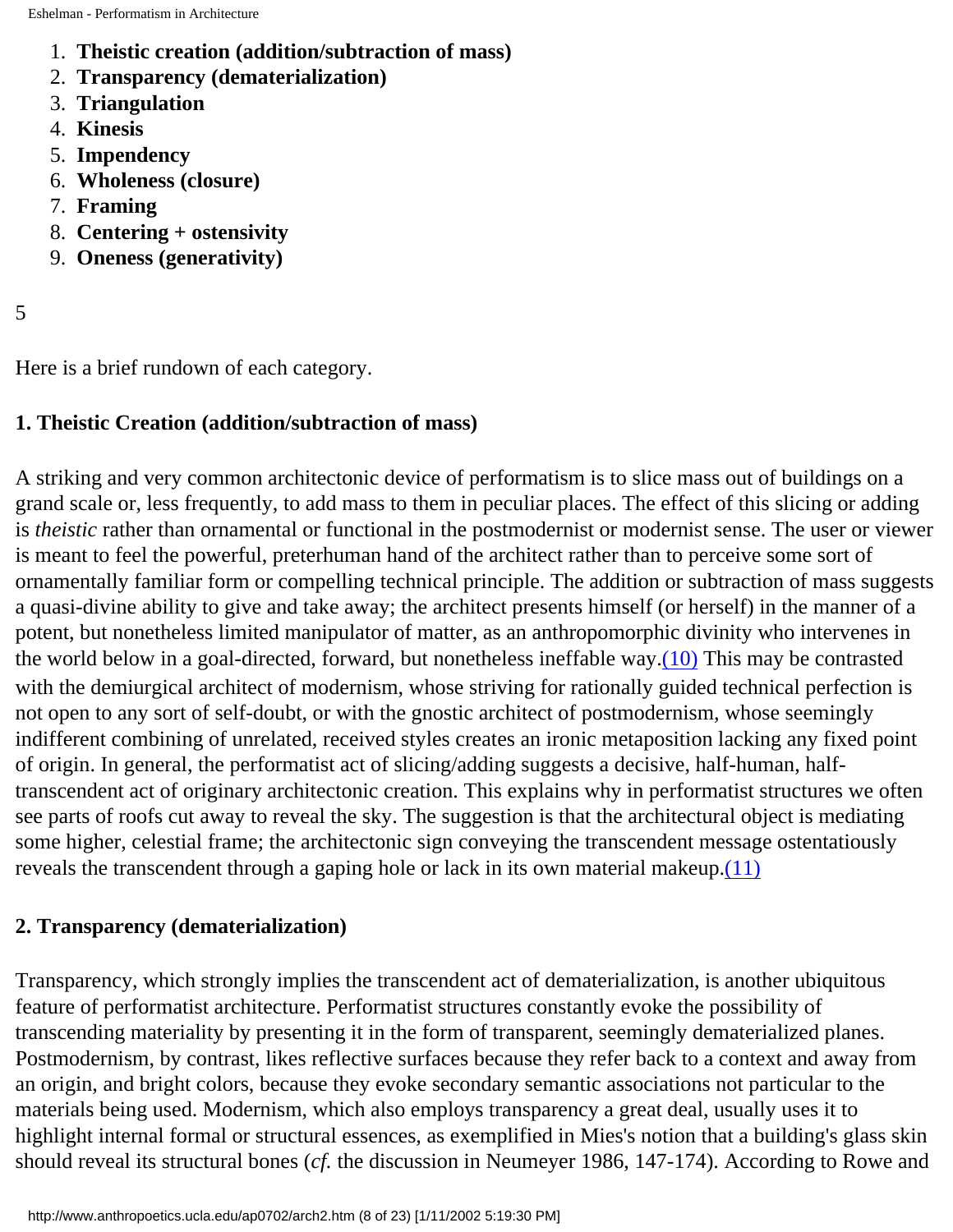Slutzky's well-known essay (Basel 1997, orig. 1955), in modernism there is in addition to this literal transparency also a phenomenal one that creates overlapping, ambiguous planes, as in Le Corbusier's villa at Garches (cf. 1997, 33-41). Performatist transparency, by contrast, is demonstrative and tautological. It reifies, albeit imperfectly, the possibility of transcending materiality per se and doesn't really reveal anything particular about a structure's inner workings or essence. This has a certain analogy in the ostensive scene as described by Gans (1997, 39). The originary sign at first refers transparently to the thing. Upon seeing the thing in this mediated way, however, we discover that it isn't the thing itself we desire, but rather the "center of the scene of representation that the sign brought into existence." The thing vanishes, "to be restored through the renewed mediation of the sign" (1997, 40). Transparent planes or frames that don't reveal a particular essential content replay this semiotic disappearing act on a grand, sublime scale. In Gans's thought, I might add, this dematerialization also has crucial sacral implications, since it leads to the "discovery" of God, that is, the principle missing from the center.

## **3. Triangulation**

A key spatial figure of performatist architectonics is triangulation. The triangle is a minimal figure embodying the transition from one- to two-dimensionality (from the horizontal to the vertical). Functionally, in the form of the lean-to, it no doubt represents the earliest form of man-made shelter. Visually it can be thought of as a figure valorizing the opposition divergence/convergence (Diagram 3):



6

The apex of the triangle acts, on the one hand, as an index sign pointing to something particular, and on the other, as two lines extending out into infinity. Triangles also dissect and dynamicize space by creating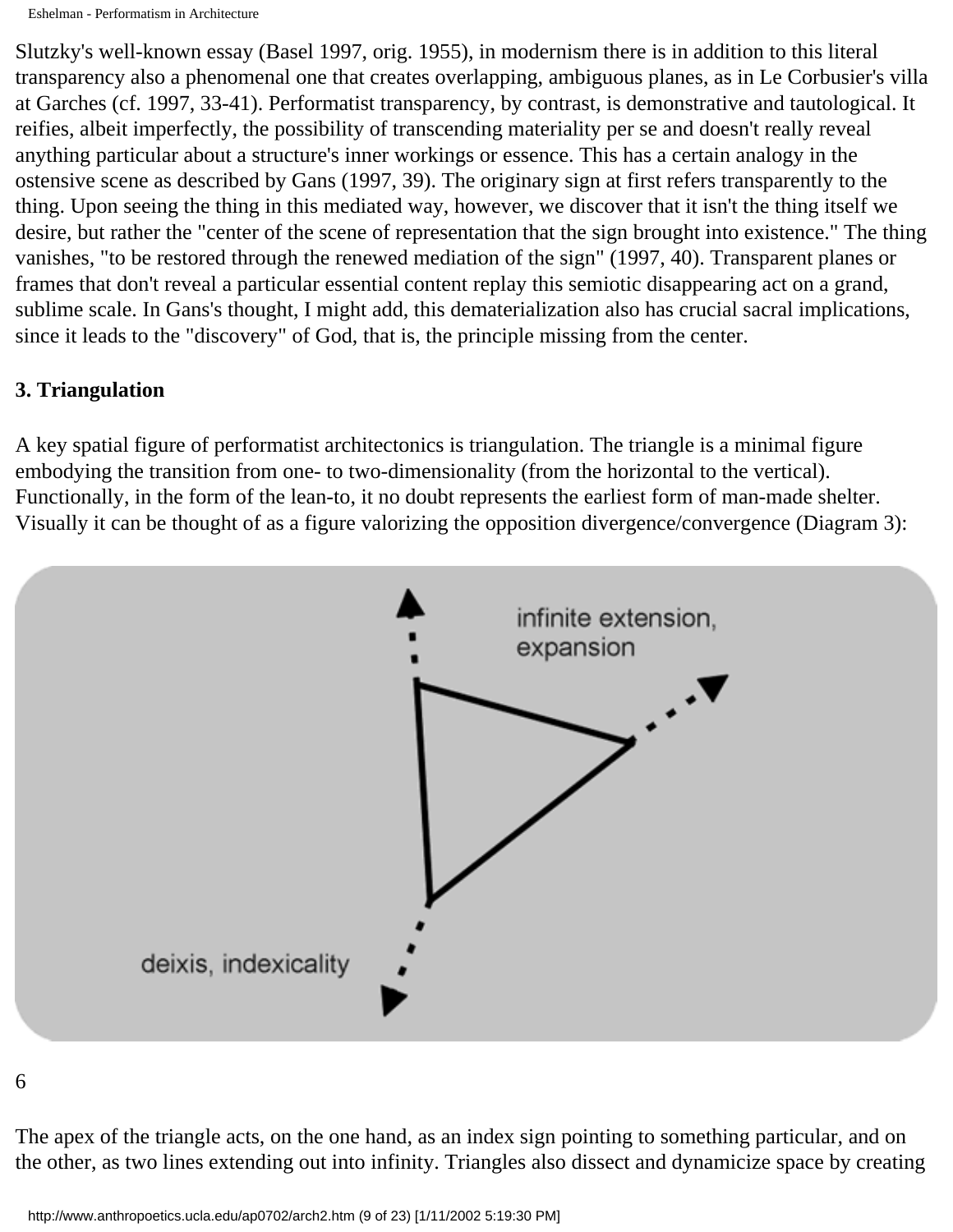slants and inclined planes. Modernism, although striving for geometrical purity and simplicity, traditionally disdains triangular figures, which it associates with folkloristic gables. These it replaces with squares or blocks connoting infinitely rational functionality (the block as the base for still another block, which is the base for still another block, etc.). The A-frame house, which is planted firmly on the ground, is only latently performatistic. From the postmodernist perspective it might be thought of as citing the primal, triangular lean-to; from the modernist perspective it carries a structural feature--the gable--to a logical, unifying conclusion. Performatism, by contrast, takes triangularity and makes it into a figure of belief: it tilts it and positions it in precarious, unexpected ways, suggesting that its normal function of providing shelter and stability has been overcome. A secondary device involved in performative triangulation is the use of acute angles. These "sharpen" the dynamic relationship between the concrete presence (convergence) and ineffable absence (divergence) that is played out in the triangular scene. The acute angle, which constricts space within the building and wastes space without, suggests mathematically mediated precision and rigor without usually having any real functional value (the Flatiron building is the exception confirming the rule). Finally, triangulation suggests a paradoxical, performative way of overcoming the semantic opposition of verticality/horizontality that normally helps define all architectural epochs. Utopian modernist architecture, for example, foregrounds verticality according to the buildingblock principle noted above. Postmodern architecture, which is interested in the horizontal relations of context and conditionality, relativizes and sometimes even parodies the utopian rationality of modernism (when Philip Johnson, for example, tops the International Style of his famous A.T.&T. skyscraper with a piece of bric-a-brac, he effectively brings the high-flying utopian aspirations it cites back down to historical earth). Performatist architecture, by contrast, revitalizes the upward motion by casting it as a dynamic, oblique line or plane, which can, however, also be perceived just as well as a conduit of downward motion (see also the discussion of kinesis below). Such a line is neither ornamental nor functional, but demonstrative and performative: it draws attention to and revitalizes some symbolic relation located along the axis of the high and the low. As in the original ostensive scene, we are made to perceive architectonic space as a paradoxical unity existing prior to these two semantic opposites. It is also perhaps not entirely coincidental that the triangular constellation is reified in the originary ostensive scene itself, which cannot be reduced to anything less than a triadic relation[.\(12\)](#page-22-9)

#### <span id="page-10-0"></span>**4. Kinesis**

<span id="page-10-1"></span>Kinesis is important to performatist architecture because it is uniquely suited to reifying transcendence by architectonic means, namely by suggesting that a static object, a building, is doing something that it cannot, that is, move. Usually, this takes place in the functional context of triangulation: the oblique side of the triangle suggests that a dynamic, "sliding" relationship between up and down is being mediated by the building. Modernist architecture, inasmuch as it follows the building-block principle, tends to promote stasis; postmodern architecture (such as the early Frank Gehry house) often suggests movement, but always in a non-directed way. An intermediate position seems to be occupied by Gehry's recent work, as in the Guggenheim Museum in Bilbao, the Nationale-Nederlanden Building in Prague, or the conference room in the DG Bank in Berlin. These structures, which seem to wriggle and squirm in all directions without really going anywhere, might still be thought of as examples of postmodern undecidability. At the same time, however, their undulating folds and bends may also be considered unique, amorphous forms evoking the very origin of form itself[.\(13\)](#page-23-0) Deconstructivist architecture, such as Daniel Libeskind's Jewish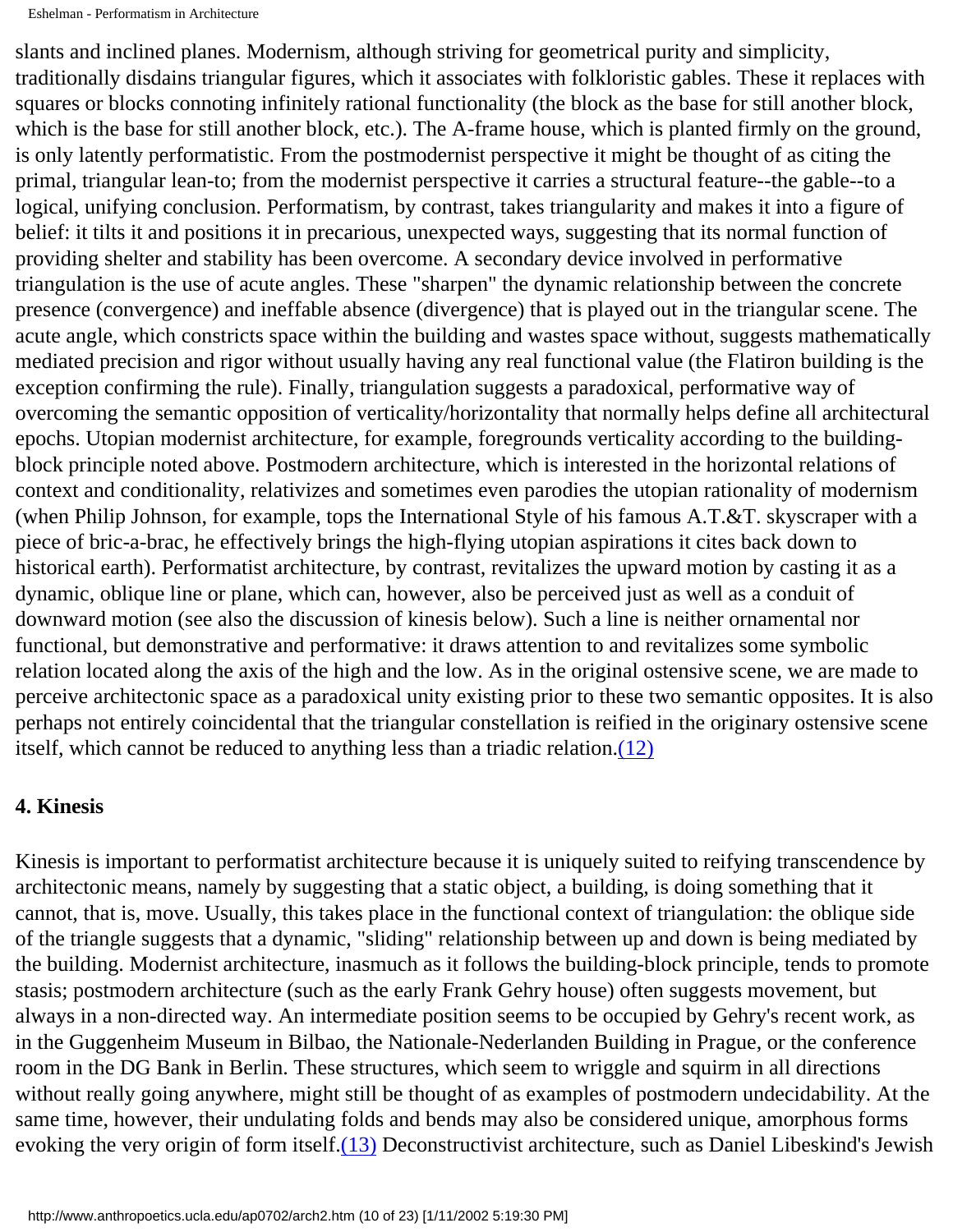Museum in Berlin, is also very much kinetic. Libeskind, though, emphasizes dysfunctionality and absence (the fractured, oddly arranged floor plan of the Jewish Museum is, for example, said to be reminiscent of a shattered Star of David, the empty inner spaces suggest the void left by the murder of the European Jews rather than sliced-away matter). In principle, at least, the kinetic architecture of performatism would always have to point out where it wants to move to--hence the importance of triangulation.

#### **5. Impendency**

<span id="page-11-0"></span>A device related to kinesis and theistic creation is what I would call impendency (from *impendere*, to hang over, threaten). Buildings of this kind are architectonically so dynamic that they seem to be on the verge of collapse; they work, as it were, by putting fear of the Lord and awe of the architect into the viewer at the same time. This device, which I have found in several cases in Berlin, has certain equivalents in modernist architecture, as, for example, in Frank Lloyd Wright's elegantly cantilevered Fallingwater Hous[e\(14\)](#page-23-1) or Mies van der Rohe's National Gallery in Berlin, whose heavy black steel-and-concrete roof seems to float on air. The difference between modernism and performatism can be traced back to the difference between transcendence mediated by technical rationality and transcendence mediated by simple, wondrous configurations. In impendent modernist structures like the ones named, we are supposed to be aware that technical wizardry such as reinforced concrete or high-tension steel is keeping the precipitously hanging structures in place; in performatist ones, we are deliberately made to experience how a building seems to overcome imminent collapse. This sublime drama is human, and not technical: it is an expression of the architect's will or willfulness, rather than a demonstration of technical prowess. Postmodernist, particularly deconstructivist, buildings also thematize collapse and dysfunctionality. However, they do this without the metaphysical optimism of performatism, which plays out the non-rational, faith-based possibility of overcoming materiality, gravity, or functionality *per se*.

## 7

## **6. Wholeness (closure)**

Wholeness and closure are frequently thematized in performatist architecture, which stylizes them using novel, egg-shaped structures rather than the geometric, rational circles of modernism. Closure is of course anathema to postmodernism's tactics of boundary transgression and delimitation; modernism tends to favor open spaces and the utopian unlimitedness implied by them. The notion of closure is, incidentally, a crucial aspect of the originary scene according to Gans. In his scenario, the protagonists who have just created the first sign must stand back from it to admire its wholeness and closedness: "the creation of a formal object in the sign requires that the criteria for formal closure be imposed by the subject" (Gans 1997, 29). This ability to impose closure through semiotic mediation is, in turn, the condition marking the "minimal structure of human will" (1997, 29). Performatism, one could say, revitalizes this originary moment in an architectonic act.

## **7. Framing (disassociation)**

Intermediate frames are an unreliable, but nonetheless essential part of the performatist scene: they provide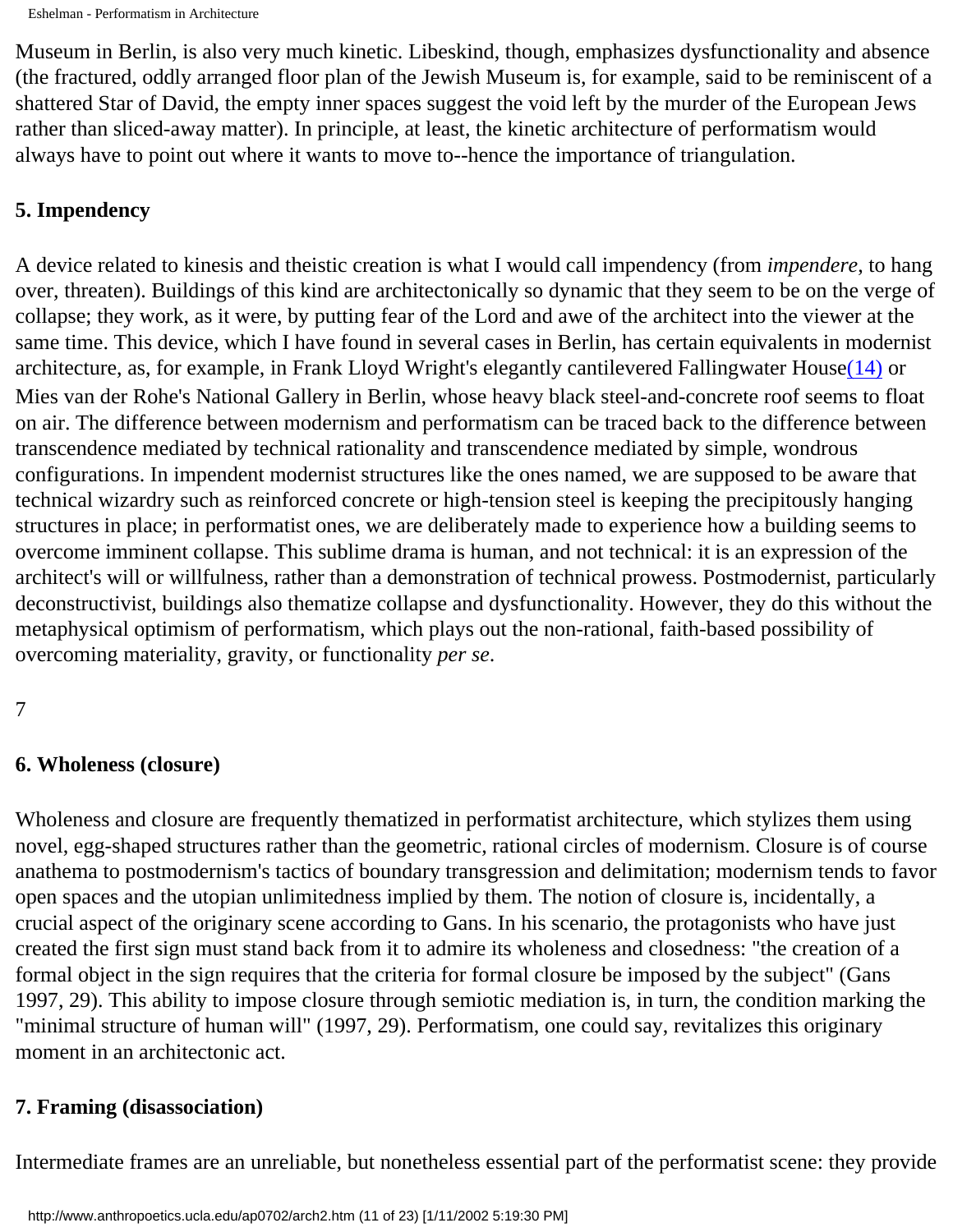the structure that enables dynamic acts of transcendence to occur at all, but are themselves necessarily fallible and dependent on an ostensive sign (the "inner frame") or on other, extrinsic frames. As is the case in impendency, performatist architecture often employs frames as tokens of theistic self-revelation. Frames may bend dynamically at odd angles or have missing chunks suggesting a paradoxical confluence of architectonic might and impotence in the face of the Beyond; very often the frame seems to disassociate itself radically from its content (or vice versa). Postmodernist architecture sometimes thematizes frames, but, like Derrida, isn't really interested in them as mediators of origin or transcendence. An example of this is the Frank Gehry house, which is an older building framed by a junky-looking new fence that establishes a liminal space between the two--readers interested in this may want to refer to Jameson's well-known analysis (Jameson 1991, 97-129). The modernist frame, as exemplified by Mies van der Rohe's Banking Pavilion in the Toronto-Dominion Center or the National Gallery in Berlin, creates an autonomous, transparent space for the individual to regard the world anew through a frame connoting technically mediated rationality[.\(15\)](#page-23-2) The postmodernist frame is a liminal, schizoid one that creates a relationship of spatial undecidability between the solid frame and its voided content. Examples of this can be seen in many buildings of Oswald Mathias Ungers, who likes to cite and stylize the modernist, structural grid, in effect making what was once an essentialist principle into a superficial ornament.

## <span id="page-12-0"></span>**8. Centering + Ostensivity**

Performatist structures like to point at things for reasons outlined above in the discussion of triangulation; sometimes they also like to center them *and* point at them. I have found a few odd examples of this, although it seems a minor, hard-to-implement device. Postmodernism, obviously, eschews all centrification; modernism centers things by way of symmetrical arrangement but doesn't point at them.

#### **9. Oneness (generativity)**

In at least one instance, I've found a building, Mathias Oswald Ungers' Family Court in Berlin, that plays with a single form (a square) in a kinetic, three-dimensional performance suggesting that other forms are being generated out of it in a dynamic, open-ended way. This mixture of rational, radical monism and ludic generativity suggests a synthesis of modernism and postmodernism. Modernism is rigidly monist but doesn't play; postmodern hates monism but likes to play. Representing generativity in architecture directly is in any case a very ambitious, aesthetically difficult move that will probably be limited to a small number of structures.

## **Performatist Architecture in Berlin**

Before I start my virtual stroll through Berlin, the reader should be aware that I will be treating these buildings in terms of their place in the performatist code rather than in regard to their urban context, the oeuvre of their planners, and their success or failure as functional and aesthetic objects--that is, the usual subjects of architectural criticism. Those familiar with German and curious about these and other topics might want to consult Falk Jaeger's well-informed and richly illustrated *Architektur für das neue Jahrtausend*, which provides the most up-to-date critical overview of the architectural scene in Berlin of the 1990's. I would also like to take this opportunity to thank my research assistant, Franziska Havemann,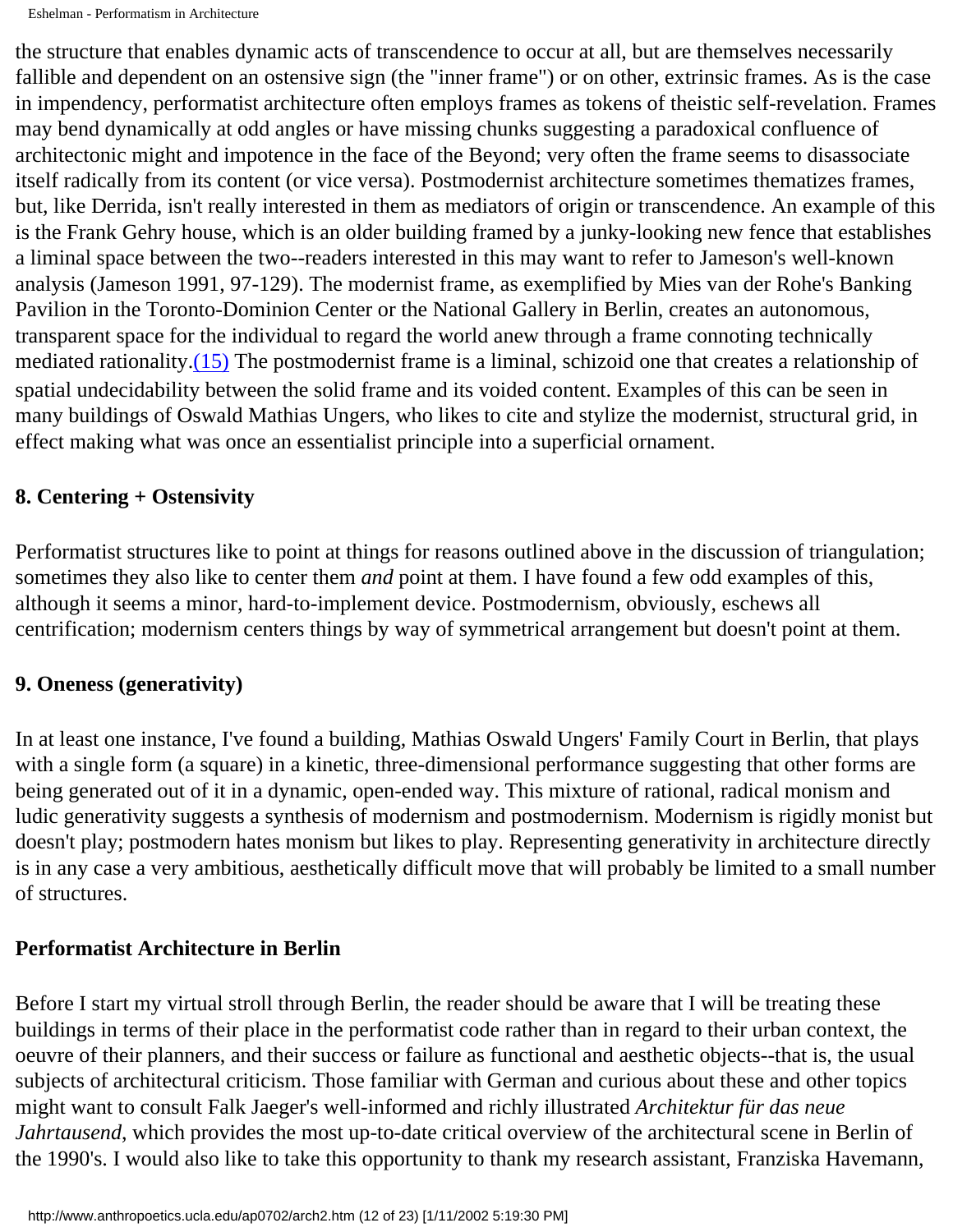```
Eshelman - Performatism in Architecture
```
who was instrumental in having the pictures taken and digitally "developed."

#### 8

## **The Estrel Hotel (triangulation, framing, impendency, theist creation)**

The Estrel Hotel [\(fig. 1](http://www.anthropoetics.ucla.edu/ap0702/Estrel01.jpg), [fig. 2\)](http://www.anthropoetics.ucla.edu/ap0702/Estrel05.jpg) is performatism at its most exuberant. The hotel's main structure is a gigantic wedge whose apex points down toward a specific spot on earth (you, the observer) while its open angles stretch upwards and outwards toward the infinite bounds of the sky. The upwardly directed push from solid, gleaming mass to nothingness is accentuated by an empty frame above extending the wedge structure below. The sky itself then fills out the emptied earthly construct--a common performatist device suggesting a transcendent goal. The most striking feature of the building is the enormous wopperjawed wedge resting on the inclined plane of the building's forefront. You could think of it as an impendent threat (the proverbial ton of bricks about to slam down on your head) or as a load on a ramp miraculously defying the laws of gravity. The theist implications are here, I think, self-evident: as Jaeger writes, "you can almost imagine how the architects took a knife and carved the form out of a block of clay" (2001, 179). Viewed from the side (not visible in these pictures), the Estrel also suggests the intent of a theistically inspired creator to overcome materiality. A large chunk has been carved out of the fore and aft parts of the building, which are linked only by a catwalk; the jaggedly running juxtaposition of glass (above) and stone (below) along the building suggests a willful, if uneven, transition from solid earth to immaterial sky.

## **The Kant Triangle (kinesis, triangulation, impendency)**

The Kant Triangle [\(fig. 3](http://www.anthropoetics.ucla.edu/ap0702/img09.jpg)), located prominently next to the Bahnhof Zoo train station, is not especially performatist in terms of its basic ornamentation. Indeed, the reflective glass surface on the side, the juxtaposition of quadratic and circular figures as well as the ornamental struts are all typical features of postmodernism. What makes the building extravagantly performatistic is the fact that it really and truly *moves*: the triangular gizmo on top is a kind of gigantic weather vane or sail that actually shifts when the wind builds up enough (initially unaware of this fact, I made a mental note to stay clear when the first big gust of wind came along). The oversized weather vane does have a function of sorts--it can be used to clean the building--but there are probably easier and less ostentatious ways to go about doing this. With this kind of building, the context is secondary. Your attention involuntarily focuses on the giant triangle, which, depending on the way the wind is blowing, decenters itself again by pointing outward towards something in the scene around it. This is a good working example of transcendent functionalism. The "function" of the vane is to attract attention to itself so that it can refocus that attention elsewhere once again; the agency guiding that function (the wind) is part of a bigger, natural, ineffable frame that transcends us all while at the same time leaving a spatial, terrestrial marker incontrovertibly demonstrating its existence.

## **Neues Kranzler Eck Shopping Mall, Kurfürstendamm (triangulation, transparency, framing, kinesis, theistic creation)**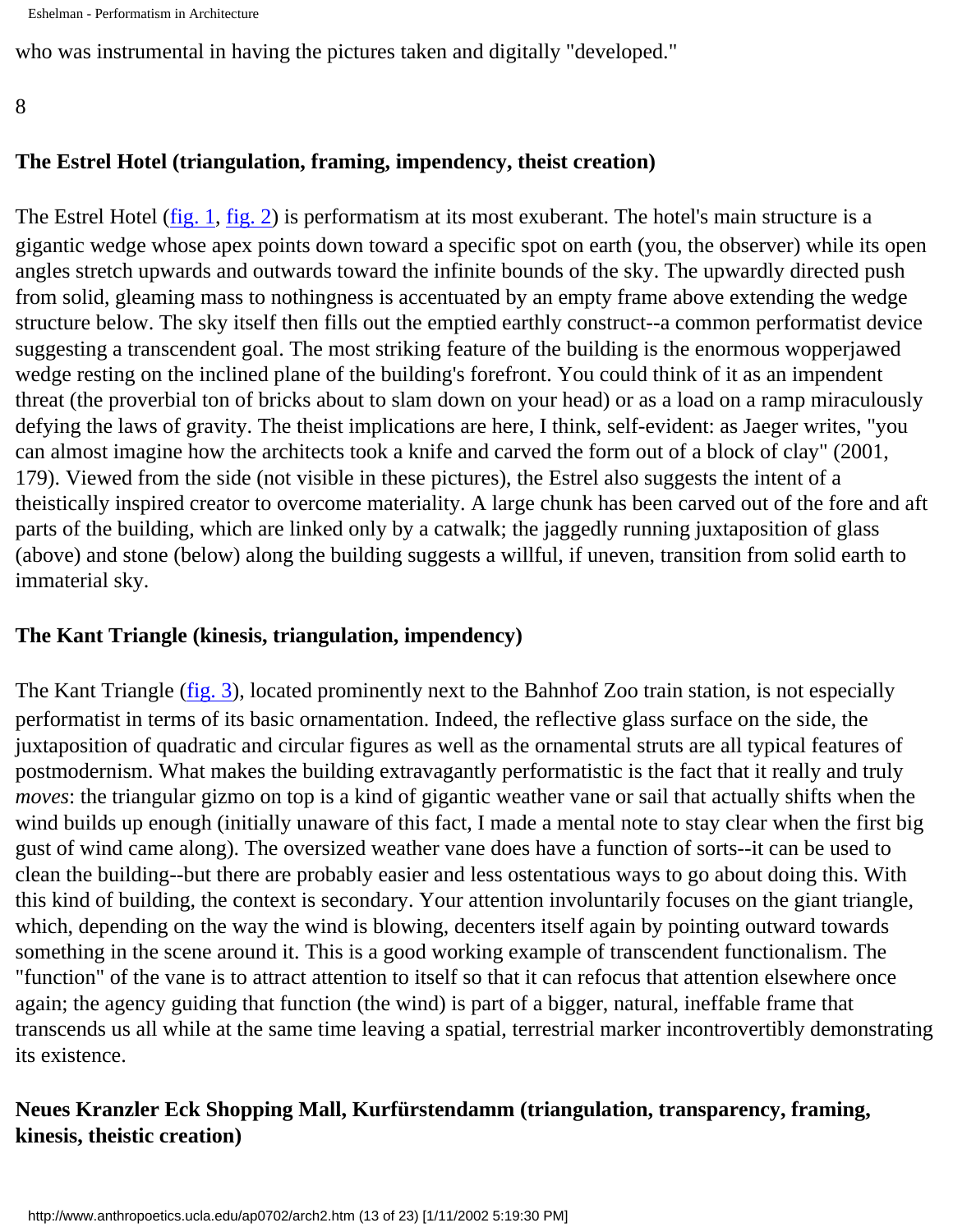Also centrally located near, and visible from, Bahnhof Zoo. The extreme acute angle of the transparent, triangulated facade "wastes" space in an extravagant, visible way incompatible with any quotidian function ([fig. 4](http://www.anthropoetics.ucla.edu/ap0702/img23.jpg)). Paradoxically, this grand display of ornamental excess is derived from the Euclidian axiom that two non-parallel planes in space must converge. The true function of this rationally motivated ornamentation would indeed appear to be to direct the observer's gaze upwards in the most radical possible way ([fig. 5](http://www.anthropoetics.ucla.edu/ap0702/img24.jpg)). As in many other structures, the half-built transparent roofing and the incomplete frames (fig. [6,](http://www.anthropoetics.ucla.edu/ap0702/img21.jpg) [fig. 7\)](http://www.anthropoetics.ucla.edu/ap0702/img08.jpg) suggest that the heavens above are the real, ultimate roof of the work of art (designed either by a theist, personal God interested in building a shopping mall, or a theist, incompletely omnipotent architect, in this case Helmut Jahn). A nice ornamental touch is provided by the two aviaries [\(fig. 8](http://www.anthropoetics.ucla.edu/ap0702/img17.jpg)), which house tropical birds. They repeat the triangular structure of the building as a frame while also displaying living, squawking symbols of transcendency.

## **Peek and Cloppenburg Department Store, Kurfürstendamm (framing, kinesis, transparency, triangulation)**

The transparent mass of this department store on the Kudamm [\(fig. 9](http://www.anthropoetics.ucla.edu/ap0702/img14.jpg)) appears to be flowing out from under its massive, upwardly directed frame. This dramatic disassociation of frame and content thematizes the possibility of overcoming an originary relation, which here takes on the semantic attributes of of solid vs. liquid (in functional terms, the transparent shield keeps water off passers-by and prospective customers while at the same time mimicking the attributes of what it is protecting them from). In terms of gender, the transparent, flowing skirt might be thought of as a graceful female counterpoint to the masculine, muscular frame: Peek & Cloppenburg, after all, clothes both men and women.

## **The Baden-Würtemberg Office, Tiergartenstraße (theistic creation, triangulation)**

A willful, theist architect has gutted the building, but in a goal-directed, elegant way made clear by triangulation ([fig. 10\)](http://www.anthropoetics.ucla.edu/ap0702/BadW1.jpg) The horizon lines leading into the building serve to draw us involuntarily into its space, even as we are taken aback by the drastic, non-functional removal of so much matter from a rectilinear volume. Further rectangular incisions in the main triangular slice heighten this effect even more.

9

## **The British Embassy, Wilhelmstraße (theist creation, triangulation)**

Because of its bright, arbitrarily selected colors and playful shapes the British Embassy [\(fig. 11](http://www.anthropoetics.ucla.edu/ap0702/img02.jpg), [fig. 12](http://www.anthropoetics.ucla.edu/ap0702/img20.jpg)) near the Pariser Platz might superficially seem postmodern. Once more, however, I believe a theistic gesture of "I take away and I give" informs the building's character more than anything else. In general, it looks as if the architect first eviscerated the building and then placed an enormous triangular form in it pointing back directly out to YOU. The odd feeling of being drawn into the building and at the same time repulsed by it is strengthened by the absence of window frames allowing you to find your bearings--the horizon lines recede in such an acute way that you have the impression of no connection between the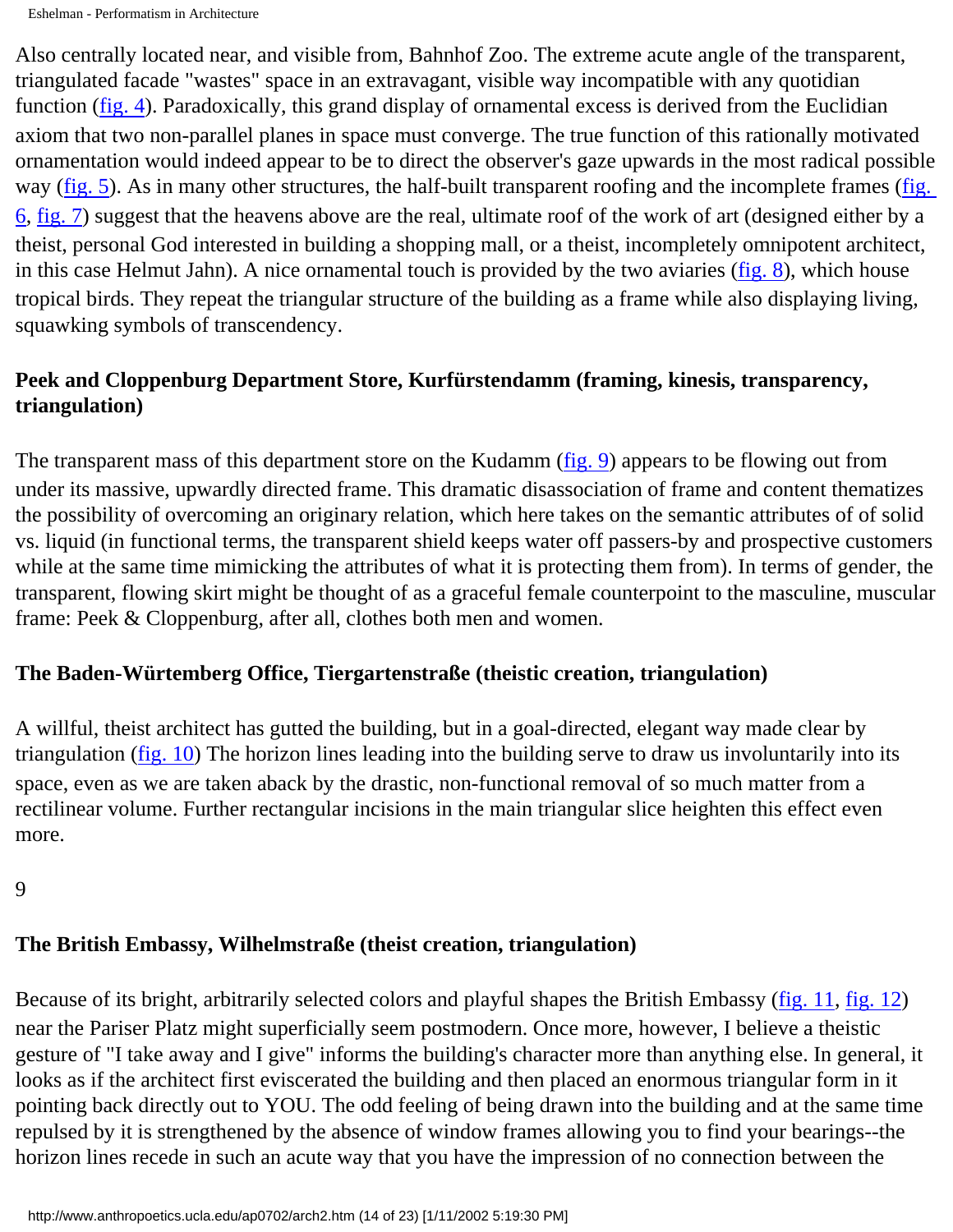facade and what is behind it (once more a case of a frame disassociated from its content). The total effect is more than a bit unsettling. The building is massive and yet vulnerable, attractive and yet repelling. This paradox is originary and performative rather than cited or semantic. There is no set of previous codes I am aware of that could help us figure out what the building is doing to us.

## **Indian Embassy, Tiergartenstraße (theist creation)**

One of a spate of new foreign embassies in Berlin trying to outdo one another in architectural brilliance [\(fig. 13\)](http://www.anthropoetics.ucla.edu/ap0702/IBot1.jpg). It was designed, it would seem, by a theistically inspired architect with a large round cookie cutter.

## **The DG Bank, Pariser Platz (framing, transparency, triangulation, theist creation)**

The usual line on the DG Bank ([fig. 14\)](http://www.anthropoetics.ucla.edu/ap0702/img07.jpg) is that the overly restrictive building code for the Pariser Platz caused Frank Gehry to design a run-of-the-mill facade, while the real focal point of the building is the bizarre "Horse's Head" conference room tucked away inside. In performatist terms, however, I find that the facade, in its own way, is no less remarkable or complex than the Bilbao museum or any of Gehry's other crumply, amorphous metallic structures. The massive, cut-off columns, which simultaneously frame oversize, movable windows, suggest a powerful upward surge which is paradoxically intensified by being chopped off at the top (that's the theist architect at work again) and by the triangular incline of the transparent window-become-balcony (which suggests overcoming the need for a horizontal frame: [fig.](http://www.anthropoetics.ucla.edu/ap0702/img16.jpg) [15\)](http://www.anthropoetics.ucla.edu/ap0702/img16.jpg). The building as a whole is dramatic juxtaposition of upwardly bound, self-transcending transparency and crude, earthbound materiality: on the one hand, Gehry creates a massive, uncompromising frame; on the other, he tries to get rid of it in a series of incompletely realized, irregular, staggered steps (note how the balconies on the second floor create a slightly protruding step or plane setting up the massive, dramatic removal of volume further above).

## **The Paul Löbe Government Office Building, Regierungsviertel (transparency, impendency, theist creation, framing)**

Placed between the Federal Chancellery and the Reichstag, the Paul Löbe Building ([fig. 16](http://www.anthropoetics.ucla.edu/ap0702/img22.jpg)) has the thankless task of linking the massive, brooding Reichstag and the swirling, effervescent Federal Chancellery. Be that as it may, it is still a textbook example of performatist technique. The large chunks cut out of the roof make a transcendent, ineffable frame--the sky--an intrinsic part of the entire architectural statement  $(fig. 17)$ . This is a common, but very effective performatist device. The spindly pillars of the roof [\(fig. 18](http://www.anthropoetics.ucla.edu/ap0702/img03.jpg)) look as if they could be knocked over with one swift kick (in the aftermath of September 11th, one wonders if the architect has had any second thoughts about this impendent feature). The large cuts made in the side of the building are huge theist incisions supposed to make it possible for passersby to observe, at least superficially, just what their elected representatives are up to. After decades of postmodern distrust of visual evidence, performatism--as exemplified in Gans's notion of the ostensive- suggests that truth can be made present and visible in terms of a specifically framed, artificial scene, even as this scene is always open to resentment over what it cannot depict (in this case the abstract or cognitive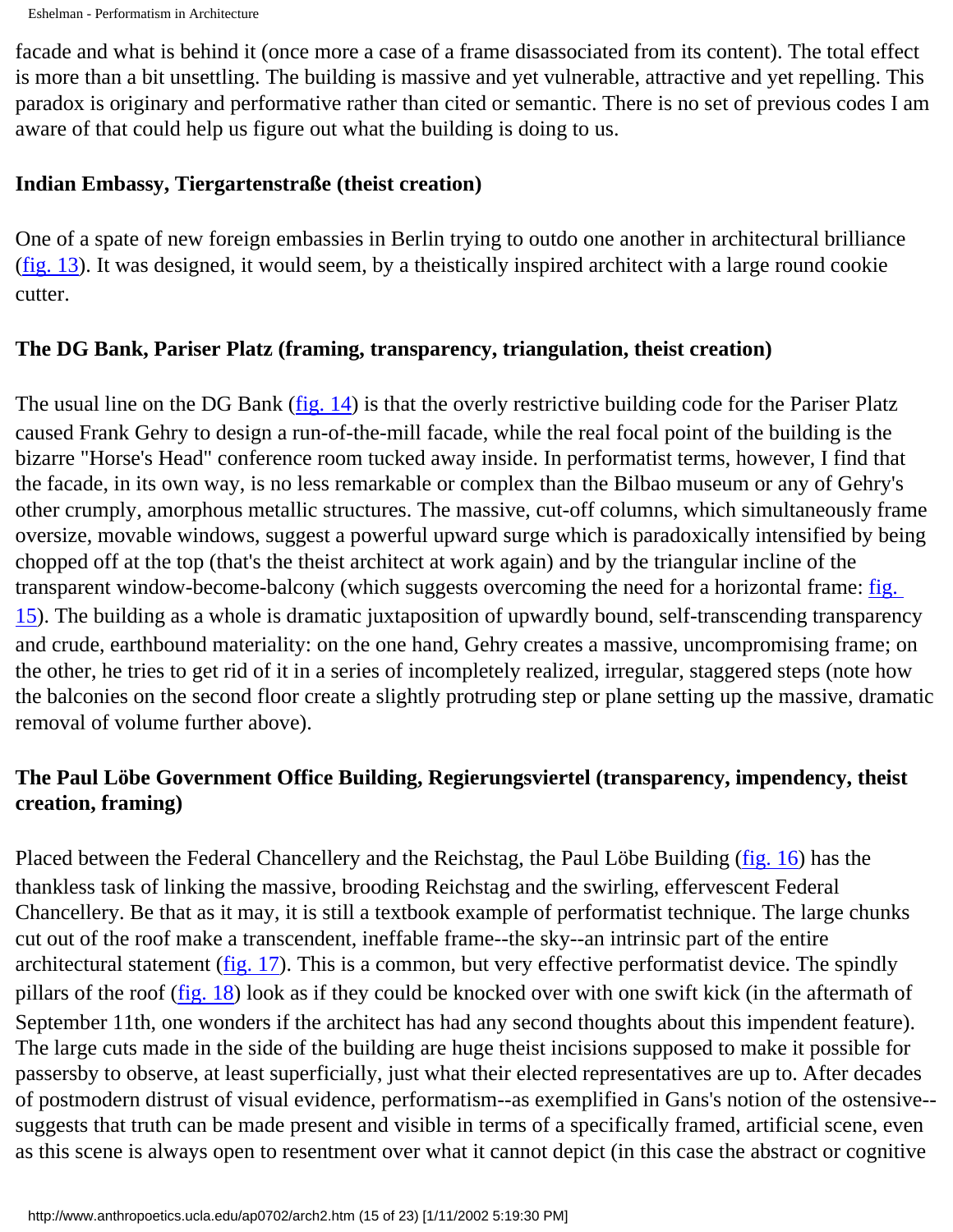aspects of lawmaking). You don't have to be a hard-boiled cynic to "see through" this particular device, but I think it should be understood together with the total theist message, which implies that the Federal Representatives are also beholden to a higher context of undisclosed origin (German cabinet members, for example, have the option of taking the oath of office either with reference to God or without).

10

#### **The Sony Center, Potsdamer Platz (kinesis, transparency, centering, theistic creation, triangulation)**

Designed by Helmut Jahn, the megalomaniac German-American architect critics love to hate, and owned by a multinational entertainment moloch, the Sony Center ([fig. 19\)](http://www.anthropoetics.ucla.edu/ap0702/img11.jpg) is neither *gemütlich* (exuding emotional warmth) nor *volkstümlich* (of the people). It seems to attract visitors not because of any innate charm, but because several large cinemas were cleverly located in or near it. Nonetheless, the Sony Center and the surrounding buildings (also designed by Jahn) are all impressive examples of performatist spatialization. The roof, for example ([fig. 20\)](http://www.anthropoetics.ucla.edu/ap0702/img18.jpg), suggests a giant whirligig about to take off on its own in defiance of all notions of functionality or common sense; the odd structure in the middle, by contrast, points dramatically downwards to a center point. As a matter of fact, it looks as if a giant dart has just plunged in the Center's roof, dramatically exemplifying the Sony Playstation motto "It's not a game." The typical incompleteness of the roof makes the firmament--and even the megalomaniac architect's ultimate inadequacy before it--a part of the total aesthetic statement. Another oddity is the enigmatic, trestle-like frame planted on the building's roof ([fig. 21\)](http://www.anthropoetics.ucla.edu/ap0702/img13.jpg). As in many other performatist structures, it seems to transcend both ornamentation and functionality by combining both in a paradoxical way that resists any earthly explanation. Normally, the trestle is found in that epitome of functional ugliness, the train bridge. Planted on the top of a building like this, the trestle becomes an ornament connoting an out-of-place, as yet unachieved functionality that would presumably require us to transcend everything we have known up to now about buildings and train bridges. Unlike postmodernist ornamentation and citation, which is clever and smoothly ironic, this suggests the work of a powerful, yet not perfectly omnipotent hand (that of a theist God or of the architect mimicking Him).

The notion of theist creation also applies to the neighboring Deutsche Bahn Building, which looks as if Jahn took a very large hatchet and chopped it in half [\(fig. 22](http://www.anthropoetics.ucla.edu/ap0702/img19.jpg)). Depending on your perspective, it could be either a sign of tremendous power or a bow to something higher, a sublime subtraction of mass demonstrating that less can also be infinitely more.

## **Price Waterhouse Coopers Building, Potsdamer Platz (triangulation, transparency)**

This striking Renzo Piano building [\(fig. 23](http://www.anthropoetics.ucla.edu/ap0702/img26.jpg)) realizes triangulation and transparency in the extreme. Note that the transparent facade of this skyscraper doesn't really reveal any skeletal frame à la Mies [\(fig. 24](http://www.anthropoetics.ucla.edu/ap0702/img27.jpg)); instead, it accentuates the non-functional, but logically realized acuteness of the triangular frame. This is a typical performatist paradox with a transcendence-seeking resolution. The acute, geometrically rigorous frame thrusting itself out of the building's functional body embodies both ornamentation and functionalism while transcending them both: it is a geometrically defined, rationally conceived, useless ornament whose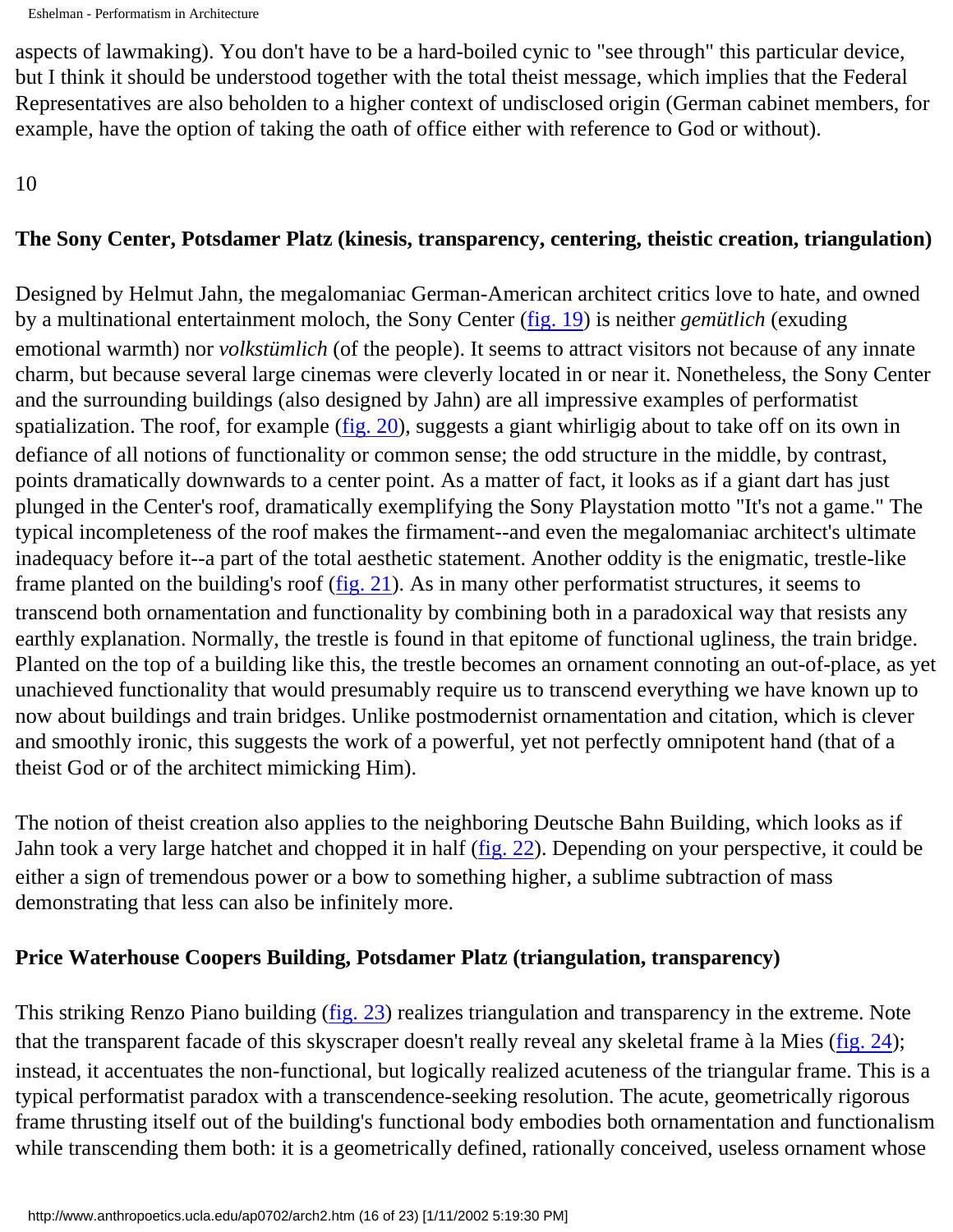function is to point upwards and outwards towards an unidentifiable, higher source. If you reverse this function--if you think of yourself being sucked into the space cut out by the building--you are drawn into a newly built, very popular shopping district.

#### **The Treptow Crematorium, Baumgartenstraße (all nine performatist devices)**

If you ever have the misfortune to die and be cremated in Berlin, your friends and family will have the good fortune to mourn your passing in this building. Many people think that this is one of the most important and beautiful structures erected in Berlin in the last ten years; indeed, the interest in the Crematorium as an aesthetic object is so great that the cemetery's administrators have had to hire a private company to conduct tours during cemetery off-hours.

Of all the buildings treated here, the Crematorium is the only one that actually fulfils a sacral function, albeit one on the fringe of Church dogma (cremation is a pagan rather than a Christian rite and seems to have become popular in recent years because it's cheaper than a regular full burial). This sacral context, which makes the set to transcendency visible to even the most hidebound cynic, is not, however, a necessary condition of performatism. Indeed, the architects, Axel Schultes and Charlotte Gill, used almost identical devices in two completely secular buildings (the Federal Chancellery in Berlin--see [fig. 33](http://www.anthropoetics.ucla.edu/ap0702/img10.jpg) below- -and the Art Museum in Bonn). This more or less self-contained sacral aesthetic (or aesthetic sacrality) is more important than the context-sensitivity typical of postmodernism. Ideally, the performatist leap to the transcendent can take place anywhere, under any conditions.

#### 11

The Crematorium is a veritable encyclopedia of performatist devices. By all appearances, the theist creator seems to have carved it out of a single block (in reality the building is made of plain old poured concrete: [fig. 25\)](http://www.anthropoetics.ucla.edu/ap0702/krema17.jpg). Slices in the roof ([fig. 26\)](http://www.anthropoetics.ucla.edu/ap0702/krema09.jpg) suggest a rationally planned passage to heaven as well as the ease with which even the most solid-seeming material can be made to evanesce. Dematerialization is also suggested by the transparent walls; you can literally see through the entire building. Very effective is also the kinetic manipulation of the facade ([fig. 27\)](http://www.anthropoetics.ucla.edu/ap0702/krema10.jpg); the louvers make matter appear and disappear upon command. The ornamental, absolutely superfluous triangulation defining the three ominous smokestacks [\(fig. 28](http://www.anthropoetics.ucla.edu/ap0702/krema14.jpg), [fig. 29](http://www.anthropoetics.ucla.edu/ap0702/krema15.jpg)) suggests upward, transcendent expansiveness while pointing downward, as it were, at thee. Not quite visible in the picture is the incision made in the earth, into which the theist creator has, as it were, laid the Crematorium (the actual cremating, which is done by a computer-guided mechanism, takes place underground). Inside, the twenty-nine light-tipped columns arouse universal wonder ([fig. 30\)](http://www.anthropoetics.ucla.edu/ap0702/krema01.jpg). It is hardly necessary to comment on how they simultaneously transcend functionality, materiality and "mere" ornamentation. An at first curious, but on second thought absolutely characteristic feature is the egg suspended from a barely visible wire hung from the ceiling above a round pool [\(fig. 31](http://www.anthropoetics.ucla.edu/ap0702/krema03.jpg), [fig. 32](http://www.anthropoetics.ucla.edu/ap0702/krema04.jpg)). Here, Schultes and Gill are evidently citing pagan symbols of originary unity (cf. Käplinger 1998). I invite the reader to decide what is more important: the performative, magical representation of that unity, or the derivative fact of its citation. Also striking are the curiously tiered walls of the Crematorium with their regular rows of holes and casket-like incisions with sandpiles at their base. The holes contain lights which,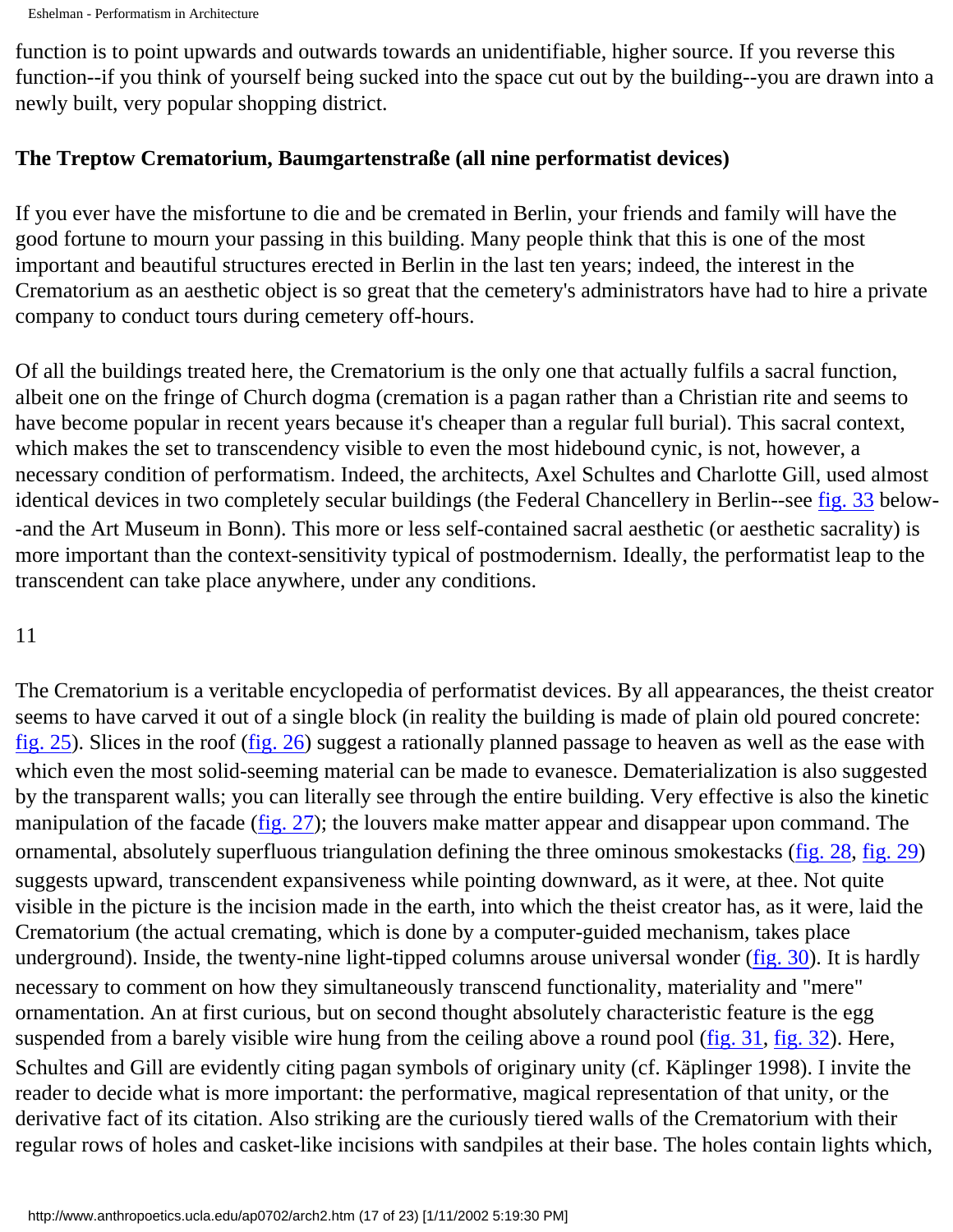when lit, performatively suggest the dispersion of matter from within; the sandpiles represent the dissolution of matter into dust. These and other devices used in the Crematorium are suggestive of non-Christian sacral structures (the Temple of Karnak, the Great Mosque in Cordoba, Stonehenge, etc.) without, as far as I can tell, really citing them directly. The point is not to quote but to create what Schultes calls "suggestive spatiality" (Schultes 2001, 202) or, as he also once put it, "a new, primeval convention, an architectonic imperative" (Rauterberg 2000).

## **The Federal Chancellery, Regierungsviertel (transparency, kinesis)**

Dubbed the "Chancellor's Washing Machine" by the general public, this swirling, grandiose structure [\(fig.](http://www.anthropoetics.ucla.edu/ap0702/img10.jpg) [33\)](http://www.anthropoetics.ucla.edu/ap0702/img10.jpg), which is the seat of executive power in Germany as well as the Chancellor's home, has been accused of being gargantuan and excessively garish.[\(16\)](#page-23-3) Like the Reichstag, the Presidential Chancellery, and the Paul Löbe Building, it makes an important positive statement about political culture in today's Germany. In each case, the decision-making bodies involved could have opted for staid, emotionless structures suggesting stability, bureaucratic efficiency, and consensual continuity--the reassuring hallmarks of postwar German politics. Instead, the vacuum that resulted after German reunification was taken as a chance to fit out Germany with an architectonic face beholden to no particular previous historical style and conveying open, uplifting qualities. This is most certainly one case where the fall of communism has had a direct aesthetic expression: the building definitely makes a post-millennial statement in Gans's sense.[\(17\)](#page-23-4)

<span id="page-18-0"></span>The Chancellery itself is a great deal larger than my picture suggests. It is flanked by two massive office blocks, and from the distance its boxy exterior does indeed resemble a giant, outlandish household appliance (the popular idea of the building as a kind of gargantuan washing machine fits in well with my notion of transcendent functionalism). The facade, which is the most striking and widely photographed feature, works by radically disassociating frame and content in both vertical and horizontal space. As in the Treptower Crematorium, it is possible to see through the vast building entirely; the structure seeks in this way to disavow its own materiality. Wings have been sliced into the roof suggesting both flight and the overcoming of matter; the flight theme is echoed further below by the pterodactyl-like roof stretched out over the entrance. The profusion of chopped-off pillars suggests theist willfulness mitigated by natural growth (the trees on top). On the horizontal level, the first floor appears to be disassociated entirely from the ground floor; similarly, the louvers in back of the pillars dissect and "move" space on a horizontal axis. On the ground, the oddly configured grass strips repeat the wing patterns above and point us toward the entrance. In general, the building "opens" out towards us and tries to draw us into its space, which is then made to dematerialize as much as possible. This effect of openness, transparency, and upwardly bound movement is entirely conscious and political. Schultes wanted to make this German equivalent of the American White House as open to the public view as possible, and was bitterly disappointed that a Citizen's Information Center he designed was not built in front of the Chancellery (cf. Schultes 2001).

## **The Presidential Chancellery, Tiergarten (wholeness)**

A shiny anthracite egg ([fig. 34\)](http://www.anthropoetics.ucla.edu/ap0702/BPras1.jpg), which connotes wholeness while at the same time managing to integrate its natural surroundings into itself visually. The building reflects, but in a humane, inclusive way, and not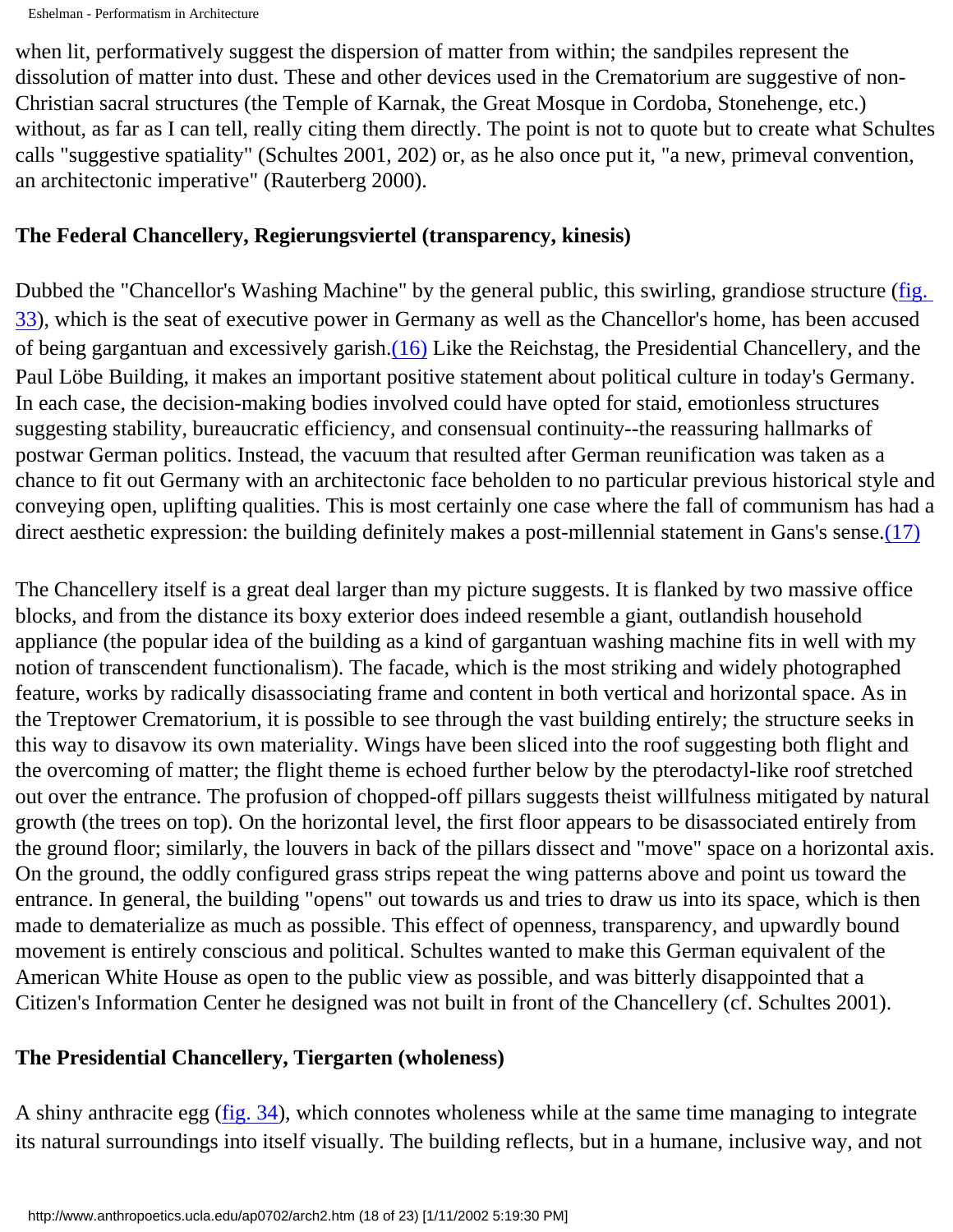in the cool, metallic-sunglass-style typical of postmodernism: black and white, nature and culture merge amicably on its receding, self-effacing surface.

## 12

## **The Lemon Office Building (closure + triangulation, impendency, transparency, theist creation)**

Figuratively speaking, this is performatism's way of squaring the circle [\(fig. 35](http://www.anthropoetics.ucla.edu/ap0702/zitro1.jpg), [fig. 36](http://www.anthropoetics.ucla.edu/ap0702/zitro2.jpg)). Triangulation, which normally involves stylizing convergence and divergence, is combined here in a paradoxical way with circularity and wholeness. Seen from the road, the Lemon Building seems to float over its base, which is marked by crisp incisions that seemingly undermine its wholeness and stability--all the work of an architect not quite of this world. In this structure, the occupants of the building unwittingly participate in the performatist plan: undrawn, the window shades realize transparency; drawn, materialization. This spontaneous individual activity of the building's users--something modernist architects disdained as a gross disruption of their rigorous symmetries--is now integrated into the total aesthetic scheme.

## **GSW Office Building, Kochstraße (transparency, kinesis, framing)**

The sail-like structure on top of this building ([fig. 37\)](http://www.anthropoetics.ucla.edu/ap0702/segel04.jpg) as well as the peculiar transparent facade [\(fig. 38](http://www.anthropoetics.ucla.edu/ap0702/segel01.jpg)) work together to create a chimney-like draft that cools the building. This demonstrates that performatist devices need not be non-functional in reality--they just have to look that way. In this case there is also still a certain overlap between postmodern and performatist language. The sail on top can be said to cite 1950'sstyle buildings (Jaeger 2001, 68) and the red-pink-orange color of the awnings is no doubt still a frivolous, postmodern touch. No longer postmodern, however, is the way the they interact with the transparent frame to suggest dematerialization. The awnings, whose number and arrangement is constantly changing as their users pull them up and down, put on a striking, spontaneous performance while suggesting that material things are being suspended in thin air. The frame itself appears entirely disassociated from its content, which is yet another frame.

## **The Family Court, Kreuzberg (framing, generativity)**

This building by the square-loving German architect Mathias Oswald Ungers still has ties to the postmodern aesthetic. It cites a presumably functional unit, the square or grid, and treats it as a superficial ornament rather than as the external expression of an inner functional principle [\(fig. 39](http://www.anthropoetics.ucla.edu/ap0702/geri5.jpg)). Here, though, it seems to me that Ungers transcends postmodernism by using the square as a generative unit that unfolds in a dynamic second dimension (on the building's facade) and in a third dimension (the empty frame beside it: [fig. 40\)](http://www.anthropoetics.ucla.edu/ap0702/geri3.jpg). In both instances, the square is more than a mere ornament or a simple bearer of functionality. On the two-dimensional plane the kinetically ever expanding squares demonstrate generativity (if observed from top right to bottom left) or, in a way more natural to the eye, reduction to originary unity (if observed from bottom left to top right). The disassociation of frame and content that we have observed elsewhere is realized in an especially radical way off to the left. The frame's contents seem to have taken off for parts unknown, leaving the functional structure behind as a useless ornament reminding us of a just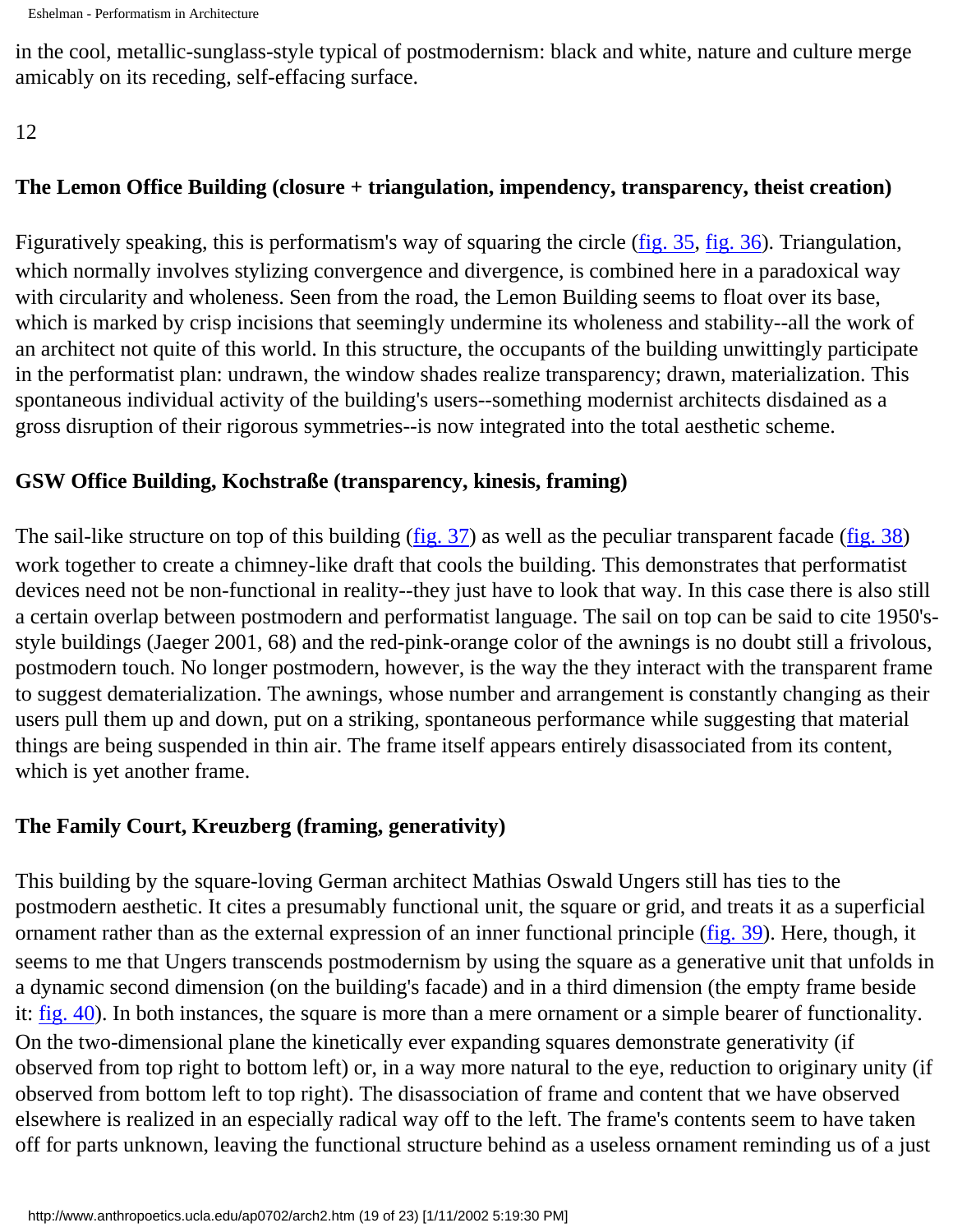transpired transcendent incident. Ungers, whose manifesto "Towards a New Architecture" (1960) was a harbinger of postmodernism, has more recently expressed himself in ways suggestive of performatism. In remarks about his Landesbibliothek in Karlsruhe (Ungers 1992) he notes that the building he designed is supposed to "look as if it had already always been there" (his "schon immer" being normal German usage and not a Hegel or Derrida quotation). In emphasizing the "uniqueness" (Einmaligkeit) of the building, Ungers rejects the notion of following an "eclecticistic principle." Rather, he "decomposes" aspects of other structures to form timeless architectonic invariants striving for perfection. His technique consists of "a play of formal elements which remain the same independently of historical development and which are employed in varied form and in the most varied epochs in different works of architecture." This "iconographic principle," as Ungers calls it, resembles the sacral practice of icon painting: "Just as the icon is the original image [Urbild] and in the course of time is perfected ever more, so too does the the process of assimilation consist not just in banal imitation, but also in ever new interpretations of what are essentially the same architectonic elements." His plan for the Library is thus "not just the extension of an already existing architectonic concept, but also its continuation in the sense of a search for perfection."

#### **The Jewish Museum, Berlin Mitte (kinesis, theist neglect, incomplete triangulation)**

Daniel Libeskind's Jewish Museum [\(fig. 41](http://www.anthropoetics.ucla.edu/ap0702/jmuseum02.jpg)) is a deconstructivist, late-postmodern structure that, however, shares numerous devices with performatism (just as deconstruction itself shares certain theoretical positions with Gans's GA and performatism). One of the most striking differences between deconstructive and performatist architecture is the former's metaphysical pessimism. Although manifestly theist--it stylizes an act of originary creation/destruction rather than citing previous styles--the Jewish Museum suggests the willful neglect of a theist God: the cuts in the building look as though an evil Other has slashed the building with a giant razor [\(fig. 42](http://www.anthropoetics.ucla.edu/ap0702/jmuseum07.jpg)). Generally speaking, triangulation is either lacking (forms are simply oblique) or is incomplete, as in the cuts on the facade ([fig. 41\)](http://www.anthropoetics.ucla.edu/ap0702/jmuseum02.jpg). The slanting, squat steles topped by greenery are more suggestive of gravestones than of structural devices; together with the rest of the building they suggest a world gone awry but slowly trying to set itself right again.

13

#### **Bibliography**

Derrida, Jacques. "Architecture Where the Desire May Live." In *Rethinking Architecture.* Ed. Neil Leach. London & New York. 319-323.

Derrida, Jacques. *The Truth in Painting*. Chicago 1987.

Eshelman, Raoul. 2001. "Performatism, or the End of Postmodernism." *Anthropoetics* 6, 2 (Fall/Winter 2001). (www.anthropoetics.ucla.edu/ap0602/perform.htm)

Gans, Eric. 1981. *The Origin of Language.* Berkeley.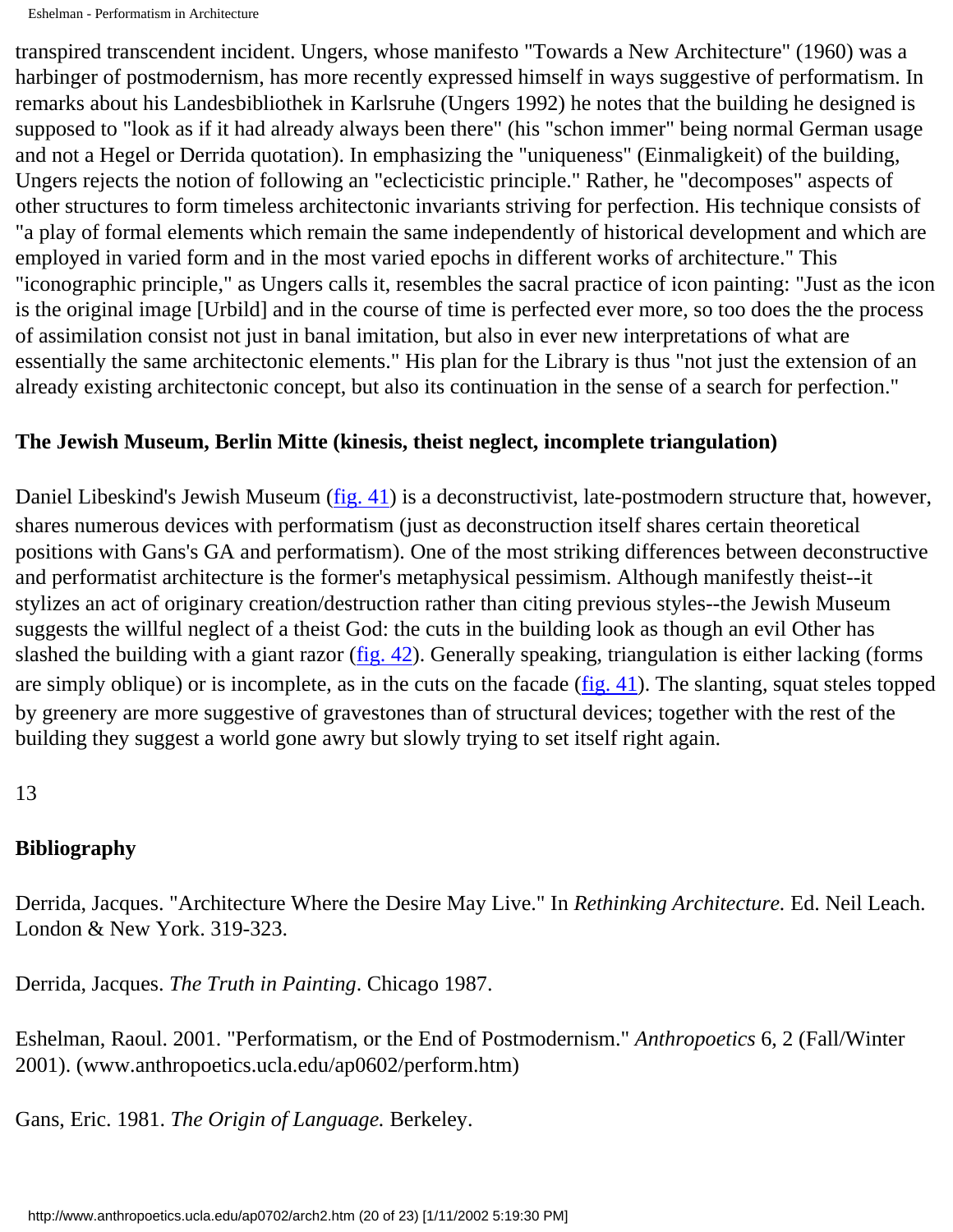Gans, Eric. 1997. *Signs of Paradox. Irony, Resentment, and Other Mimetic Structures.* Stanford.

Girard, René. 1987. *Things Hidden Since the Foundation of the World.* Stanford.

Heidegger, Martin. 1997. "Building, Dwelling, Thinking." In *Rethinking Architecture.* Ed. Neil Leach. London & New York. 100-108.

Jaeger, Falk. 2001. *Architektur für das neue Jahrtausend.* Stuttgart.

Jameson, Fredric. 1991. *Postmodernism, or, the Cultural Logic of Late Capitalism*. Durham.

Käplinger, Claus. 1998. "Monumentaler Raum der Stille." *Taggesspiegel*, 29 November 1998 (www2.tagesspiegel.de/archiv/1998/11/30/ku-ar-9330.html).

Neumeyer, Fritz. 1986. *Mies van der Rohe. Das kunstlose Wort. Gedanken zur Baukunst*. Berlin.

Neumeyer, Fritz. 1994. "A World in Itself: Architecture and Technology." In *The Presence of Mies*. Ed. Detlef Mertins. Princeton. 71-84.

Rauterberg, Hanno. 2000. "Enthusiast des neuen Raums." *Die Zeit* Nr. 42, 12 October 2000. 51 (also accessible at www.zeit.de/2000/42/Kultur/200042\_schultes.html).

Rowe, Colin & Slutzky, Robert. 1997. *Transparency*. Basel.

Schultes, Axel. 2001. (Interview) "Die Republik muss sich wichtig nehmen." *Der Spiegel*, Nr. 17, April 2001. 200-206 (also accessible at www.spiegel.de/spiegel/0,1518,130871,00.html).

Ungers, Mathias Oswald. 1992. "Der Entwurf für die Badische Landesbibliothek in Karlsruhe." *Buch Leser Bibliothek. Festschrift der Badischen Landesbibliothek zum Neubau*. Ed. Gerhard Römer. Karlsruhe. 63-71 (also accessible at www.blb-karlsruhe.de/blb/blbhtml/allgemeines/gebaeude/gebaeudeungers/gebaeude-ungers-text.html).

Wald, Matthew L. 2001. "Rescuing a World-Famous but Fragile House." *New York Times*, September 2, 2001.

14

#### **Notes**

<span id="page-21-1"></span><span id="page-21-0"></span>1. The second half of this paper was presented as a talk at the John-F.-Kennedy-Institut in Berlin on 15 November 2001. [\(back\)](#page-1-1)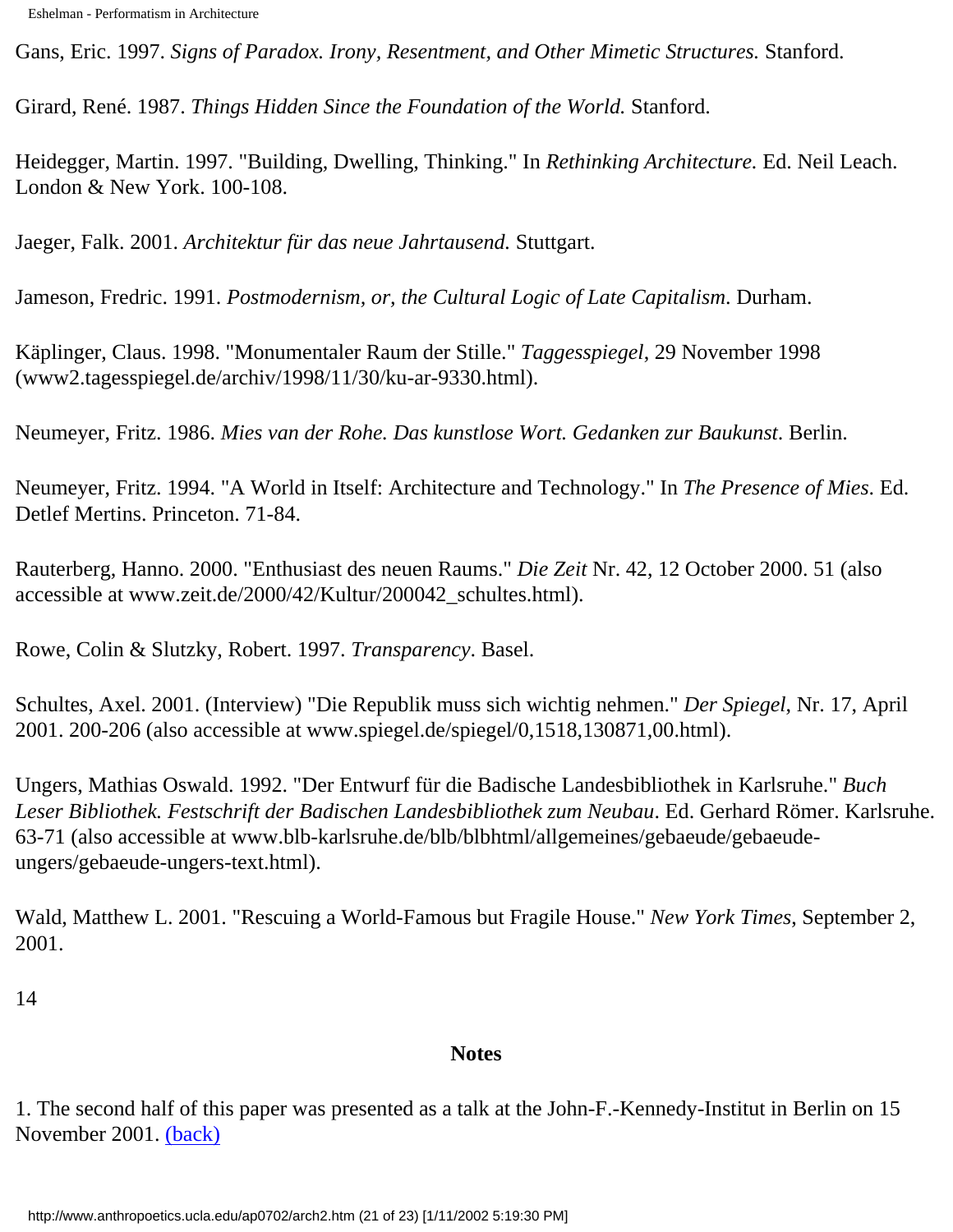2. The German original has in the meantime appeared in *Wiener Slawistischer Almanach* 46 (2000), 149- 173. [\(back\)](#page-1-2)

<span id="page-22-1"></span><span id="page-22-0"></span>3. See *Chronicle* 209, June 3, 2000. [\(back\)](#page-1-3)

<span id="page-22-2"></span>4. I am following here the argumentation outlined in *Signs of Paradox* (Gans 1997). [\(back\)](#page-2-0)

5. In his internet "Introduction to GA" (www.anthropoetics.ucla.edu/gaintro.htm) Gans writes: "The spectator's separation from the esthetic representation is experienced as a *formal barrier* or frame that surrounds it, independently of the reality of the inaccessible central figure that is necessary to the sacred." [\(back\)](#page-2-1)

<span id="page-22-3"></span>6. For an extensive discussion of how ostensive generates first the imperative and then the declarative see Gans 1981. [\(back\)](#page-3-0)

<span id="page-22-4"></span>7. As Girard (1987, 64) writes, "if you examine the pivotal terms in the finest analyses of Derrida, you will see that beyond the deconstruction of philosophical concepts, it is always a question of the paradoxes of the sacred [...]." [\(back\)](#page-4-0)

<span id="page-22-5"></span>8. As Gans says in this regard, "Girard's key limitation is a mirror image of that of Derrida: where the latter can only comprehend declarative truth, the former sees only the ostensive" (Gans 1997, 58). [\(back\)](#page-4-1)

<span id="page-22-7"></span><span id="page-22-6"></span>9. See my analyses of these works in Eshelman 2001. [\(back\)](#page-5-0)

10. Analogous to the theist God, who places humankind into an imperfect framework in which He then intervenes in unpredictable, unknowable ways. Like acts of God in general, theist devices may appear to be pointless or unmotivated. [\(back\)](#page-8-0)

<span id="page-22-8"></span>11. Readers familiar with deconstructive discourse will recognize this as the exact theological opposite of what is done by deconstruction. For deconstruction, such defects or lacunae mark the fatal nothingness lurking beyond signification. The whole point of occidental metaphysics, from its perspective, is to cover up, defer or deny these markers through the application of ever more discursive twists and turns. The melancholy, metaphysically pessimistic goal of deconstruction is to critique this cover-up or repression through the application of its *own* discourse, which it turn helps realize precisely that deferral which it itself is unmasking. [\(back\)](#page-8-1)

<span id="page-22-9"></span>12. One could oppose this to Heidegger's notion of the *Geviert* or fourfold as the point of architectonic origin (see Heidegger 1997, 106). For example, one could think of the threefold relation as being quasisemantic and ostensive, the fourfold relation between "earth and air, men and gods" as being always already semantic or, as Gans and Derrida would say, "metaphysical." In his own writings on architecture, Derrida (1997) suggests two by now familiar patterns derived from his text analyses. Architecture may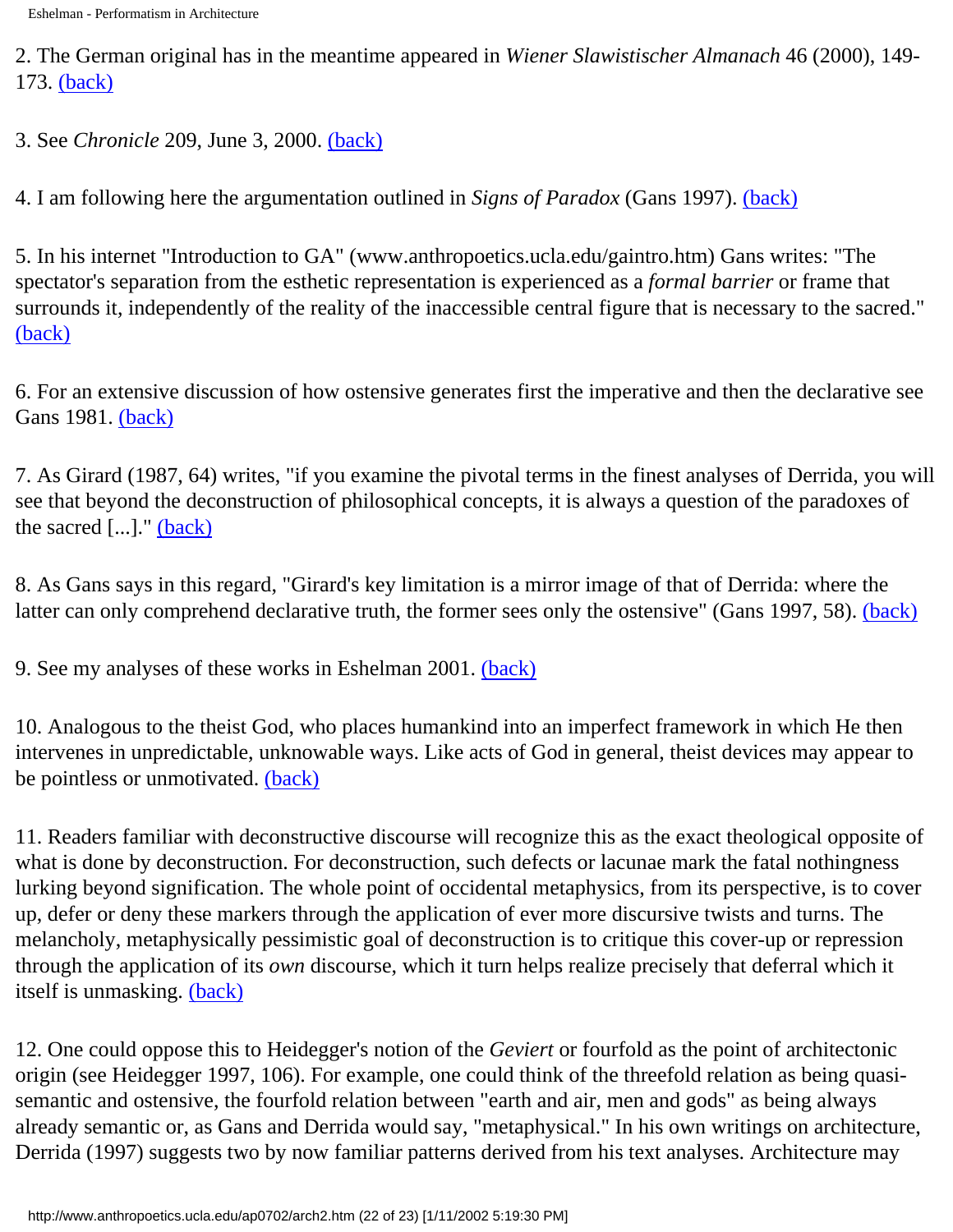either be labyrinthine, a mark of the failure of the Tower of Babel to impose a universal language/architecture on humankind (322), or "an experience of the Supreme which is not higher but in a sense more ancient than space and therefore is a spatialization of time" (323)--an architectural incarnation of *différance*. In this last instance, Derrida is a hair's breadth away from generative anthropology's notions of the human and the sacred. What is missing, as always, is the causal nexus that would explain why this leap from time to space came about in the first place. Derrida's originary moment remains a brilliant, selfengendering act without any anchoring in the scene of the human. [\(back\)](#page-10-0)

<span id="page-23-0"></span>15

13. Gehry himself considers these structures to be no longer postmodern. However, the Nationale-Nederlanden Building in Prague (popularly called "Ginger and Fred" or "The Dancing House") as well as the so-called "Horse's Head" conference room in the DG Bank contain anthropomorphic elements reminiscent of the postmodern habit of semanticizing architectonic relations. In addition, the "Horse's Head" contains what look to me like large buckyballs, thus suggesting--by way of quotation--a double origin of undular organicity and angular crystalicity. [\(back\)](#page-10-1)

<span id="page-23-1"></span>14. Whose sagging balcony now has to be held up by an elaborate set of trusses, as recently reported by the *New York Times* (Wald 2001, 1). [\(back\)](#page-11-0)

<span id="page-23-3"></span><span id="page-23-2"></span>15. For more on this technique see Neumeyer 1994, 78. [\(back\)](#page-12-0)

16. The mainstream press's reaction to the Chancellery has been mixed. A positive view can be found in Rauterberg 2000. Readers interested in some of the standard criticism directed at the building should consult the interview conducted by *Der Spiegel* with Schultes (Schultes 2001). [\(back\)](#page-1-0)

<span id="page-23-4"></span>17. In Gans's reckoning, post-millennialism starts with the reunification of Central Europe and the victory of capitalism, rather than with the year 2000. [\(back\)](#page-18-0)

*Anthropoetics* subscribers may copy or download this text from the network, but its distribution or publication shall constitute an infringement of the Author's copyright.

*Anthropoetics - The Journal of Generative Anthropology* Volume VII, number 2 (Fall 2001/Winter 2002) ISSN 1083-7264 URL: <http://www.anthropoetics.ucla.edu/> Email: [anthro@humnet.ucla.edu](mailto:anthro@humnet.ucla.edu)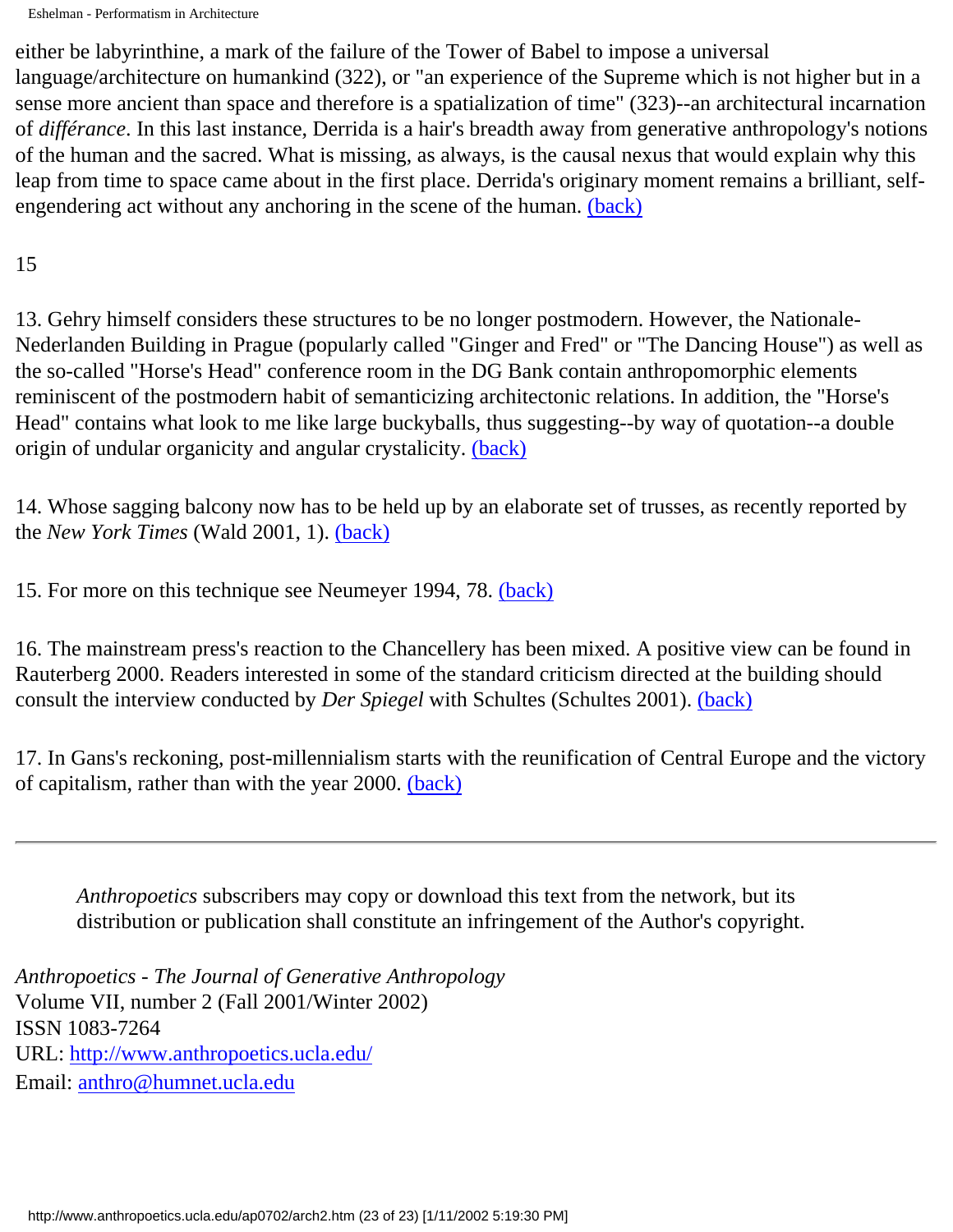## <span id="page-24-0"></span>**Anthropoetics 7, no. 2 (Fall 2001 / Winter 2002)**

# **The Originary Scene, Sacrifice, and the Politics of Normalization in A.B. Yehoshua's Mr. Mani**

## **Adam Katz**

**Department of English Quinnipiac University Hamden, CT 06518 [Adam.Katz@quinnipiac.edu](mailto:Adam.Katz@quinnipiac.edu)**

In a short essay on his novel, *Mr. Mani*, the Israeli novelist A.B. Yehoshua declares his intentions for the novel: to free Israeli Jews from the "menacing myth" (64) of the *akedah*, the binding and aborted sacrifice of Isaac. The way he tried to do this, he says, was to turn "that which in the bible story was merely a threatened sacrifice" into "an awesome reality": "by actualizing the murderous threat I could perhaps discredit its appeal and perhaps extricate the very soul of this bedrock story. This is what I refer to when I say I am annulling the sacrifice of Isaac by its fulfillment" (64). In this essay I will suggest that the logic of transference implicit in Yehoshua's project--to exorcise an ambivalent founding narrative by dramatizing or acting out its logical conclusions--takes the novel well beyond Yehoshua's explicit intentions in a manner that is of great interest to originary thinking.

Yehoshua's opposition to the centrality of the *akedah* story in Judaism rests upon more than the fact that it is clearly objectionable in moral terms. Rather, Yehoshua is most concerned by "its growing negative implications for our national self image" (63). On this level, the *akedah* story interferes with the normalization of the Jewish people at which Zionism aims, as a result of which national unification would be based upon "territory, language and history" (64) ("as all other peoples are constituted" [64]), rather than upon the "melding of seed and creed" (64). The Jewish insistence on singularity is in this case really a compulsive reiteration of the (self-)sacrificial structure of Jewish identity represented by the *akedah*. That is, Isaac, in a scene presumably reiterated throughout Jewish history, can only secure his identity in the proximity of martyrdom. This provides an explanation of decisions made by Jews collectively throughout history, which can be accounted for as pathological attempts to court martyrdom. The transcendence of sacrifice, often taken to be the meaning of the *akedah* story, is in this case taken to be an insidious internalization of sacrificial logic.

Yehoshua's attack on the *akedah* seems to follow the familiar Enlightenment pattern of demystification. This involves, first of all, secularizing the story by rendering it in psychologically plausible terms: "it is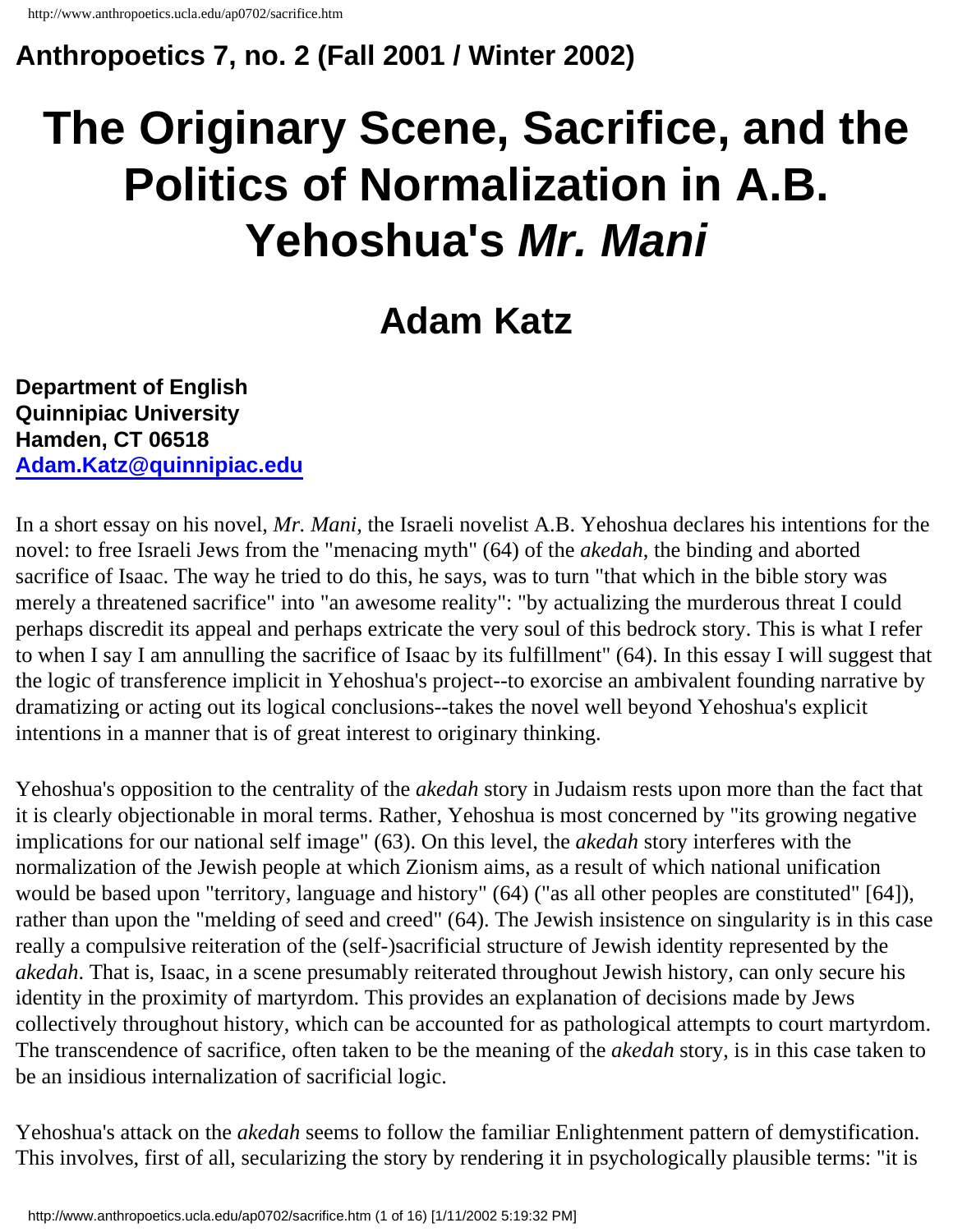http://www.anthropoetics.ucla.edu/ap0702/sacrifice.htm

precisely from the secular perspective that the story of the *Akedah* is plausible, and it is from such a viewpoint that I consider it and can accept its moral coherence" (63). Thus, in addition to replacing the threatened sacrifice with an actual one, Yehoshua replaces the divinely sanctioned sacrifice with one conceived in "credible psychological and realistic" (64) terms. According to Yehoshua's reading of the *Akedah*, Abraham, in founding his family line on iconoclasm, that is, "a new faith in a new unitary god," to which end "he broke the idols in the home of his father" (63), was naturally concerned that his son might grow up and do the same to him. To prevent this, "he stages an *akedah*," terrifying Isaac and then convincing him that he "owed his life to his father's God."

In addition to thus explaining the *akedah*, Yehoshua also seeks to marginalize its place in the history of Jewish national existence: "[t]hroughout the remainder of the Bible there are no further references to the *akedah* story" (63). The "major emphasis on the myth within Jewish theology began much later than the Bible, but since then, of course, it has thrived" (63). Decoding this in terms of the Zionist "creed," the *akedah* story was produced to account for a "pre-national" mode of Jewish existence, was marginalized during the "national" period of a broader, territorially based "Israeli" identity (the period recorded in most of the Bible), and then "thrives" in the exilic period. The implication is clear: the *akedah* is a Diasporic myth, and for Yehoshua a symptom of the "neurotic" condition of exile.<sup>[\(1\)](#page-36-0)</sup> Its continuance in present day Israel therefore interferes with the normalization of the Jewish people and the development of a broader "Israeli" (rather than Diasporic "Jewish") identity[.\(2\)](#page-36-1)

Yehoshua concludes his brief essay as follows:

For all its implausibility and lack of realism, the concept of the modern Canaanites will always serve as a fruitful challenge to Zionist Israel. When I wrote the "Fifth conversation" for *Mr. Mani*, we were in the first difficult months of the Intifada, before we became inured to atrocity, and every dead Palestinian child still caused us sleepless nights. At the time, I recalled that at the beginning of Zionism, Ben Gurion and President Ben Zvi came up with the peculiar notions that Yosef Mani [the "Isaac" of the book's culminating "conversation"] propounds--that the Arabs of the country were merely converted descendents of Jews who had remained devoted to the land after the destruction of the Second Temple. And that perhaps due to their attachment to the land they gave up their loyalty to the faith of their fathers. Yet now we torture our brothers of old with the afflictions of the occupation. (64-5)

## 2

This tortured (in more ways than one) paragraph requires quite a bit of explication. The Canaanites were a small group of (mostly) modernist artists and writers who, in the early days of the state of Israel, argued that the Jews were really (or should see themselves as) "Canaanites," that is, descendents, along with the Arab occupants of the land, of the people who lived there prior to the founding of the ancient "Israeli" commonwealth. Although their political program was utterly ineffectual (a bizarre, eclectic mix of the expansionism of the extreme Right with the anti-Zionism of the extreme Left), the Canaanites have had enormous influence on Israeli art and culture, including Yehoshua himself.[\(3\)](#page-36-2) This is undoubtedly because they took "normalization" to its logical conclusion, aiming at utterly erasing all traces of an "abnormal" history.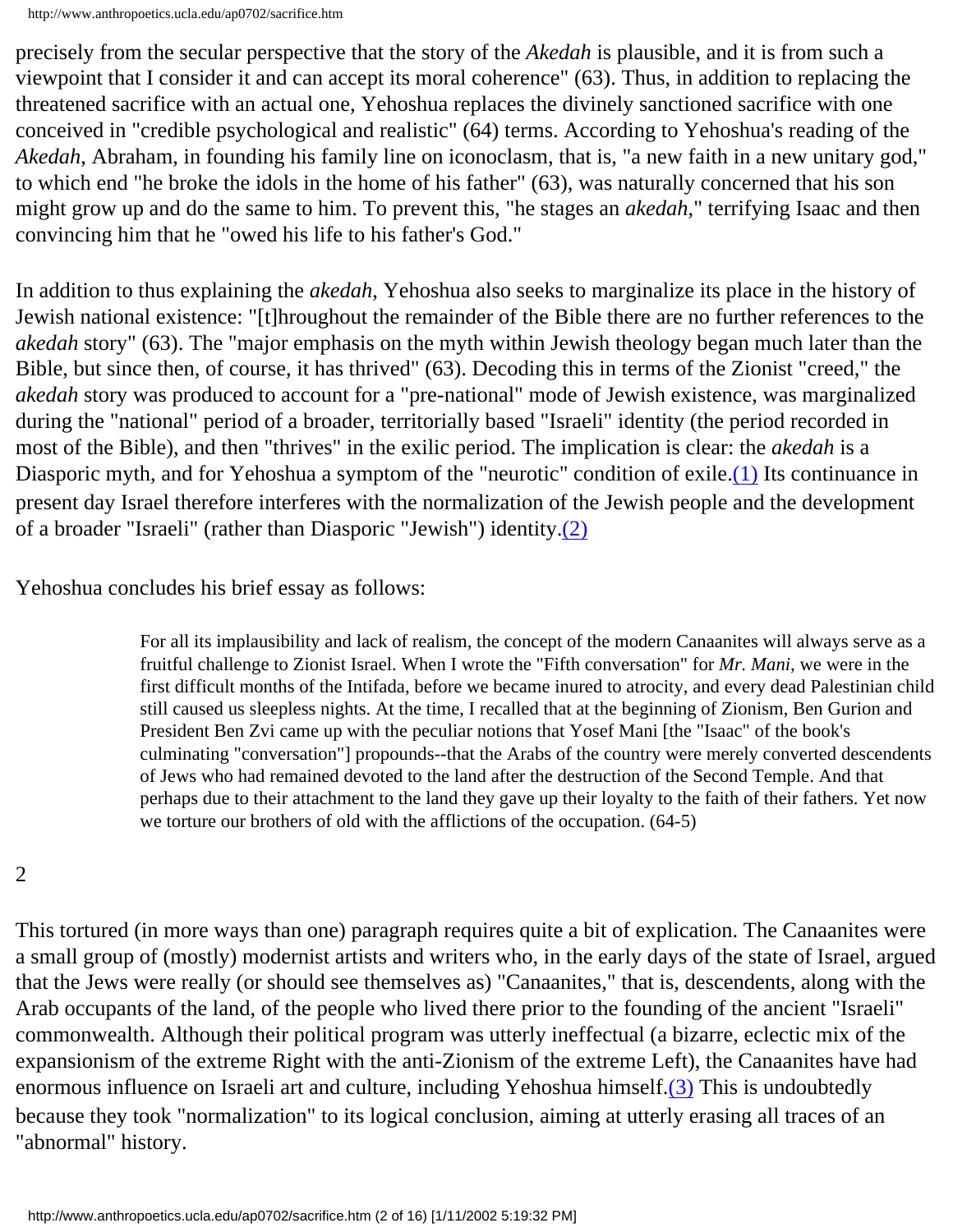Here, while marking their ideas as "implausible" and "unrealistic," Yehoshua also notes with nostalgia the (fleeting) appearance of these "peculiar notions" in the mainstream of Zionist thought, while the character whose tragic end is the *akedah* enacted in the novel is the representative of those ideas. But this means that, in the sacrifice enacted in *Mr. Mani,* the victim is the advocate of normalization who is too explicit, extreme, and in advance of his time. On the face of it, this poses no problem for Yehoshua's thesis--presenting his "Isaac" as a forward-thinking supporter of normalization simply implicates modern Zionist politics, with its inability to abandon its commitment to Jewish singularity, in the logic of the *akedah*. But "Canaanism" was necessarily ahead of its time (implausible and unrealistic) because it was an iconoclastic *creed* of normalization. As such, it cannot be assimilated to normalization itself (it cannot enter the promised land). The Canaanites ultimately reproduced the double bind of normalization: what greater proof of abnormality can there be than the elaborate codification of the fantasy of normalcy? And it is this creed of normalization that is paradoxically offered up as a sacrifice in Yehoshua's novel.

Let us now consider the implication that normalization is a condition of genuine peace with "our brothers of old," the Palestinian Arabs. On Yehoshua's account, the Arabs are a positive model to be emulated: they remained attached to the land rather than the "faith of their fathers" and were rewarded with the "normal," national existence which the Jews are now seeking. At the same time, of course, they don't realize who they "really" are, and, without this, a genuine reciprocity between "Jews who have forgotten they are Jews" and "Jews who can't forget they are Jews" is impossible. The Jewish experience of alienation and exile is therefore crucial for the equation. Yehoshua's proposed path to normalization is thus founded upon mimetic rivalry between Israelis and Palestinians: each has a competing and commensurable claim to the central object. This becomes especially clear when we realize that, as a result of the Jewish drive for normalization, the Palestinians have "acquired" just such an experience, along with their own claims to singularity, as the "Jews of Israel," or the "Jews of the Arab world."

My reading of the novel will suggest that Yehoshua therefore exceeds his intentions by articulating a mode of Israeli identity dependent upon an agonistic form of reciprocity with the Palestinians. It is a form of reciprocity that can be sustained only insofar as the terms of exchange are inherently paradoxical, implicating "normalization" in "singularity," "territory" in "creed," and vice versa. The novel does this, as I will show, not by discrediting the *akedah* but by transforming it from a founding story into one possible response to the revelation of the paradoxical nature of the originary scene. Of course, this argument for reciprocity can appear apologetic, that is, as justifying the current unequal relations between the two peoples. And Palestinians might not find the claim that they are "Jews who have forgotten that they are Jews" much of an invitation to dialogue. Implicit in the argument of Yehoshua's novel, however, is a mode of Israeli-Palestinian engagement that would transform resentment and "elevate" mimetic rivalry: the rule of the game would be that Palestinians likewise put forward a narrative of their own that includes Israeli Jews in alienating, but ultimately "answerable" terms.

*Mr. Mani* is, as Gershon Shaked says, an "anti-family anti-saga" (277), tracing five generations of fathers and sons from the Mani family in and out of Jerusalem from 1848 to 1982. It is told in the form of five "conversations," in which we are given one side of the conversation and must infer the contribution of the other partner. The conversations, furthermore, are given in reverse order, with the final conversation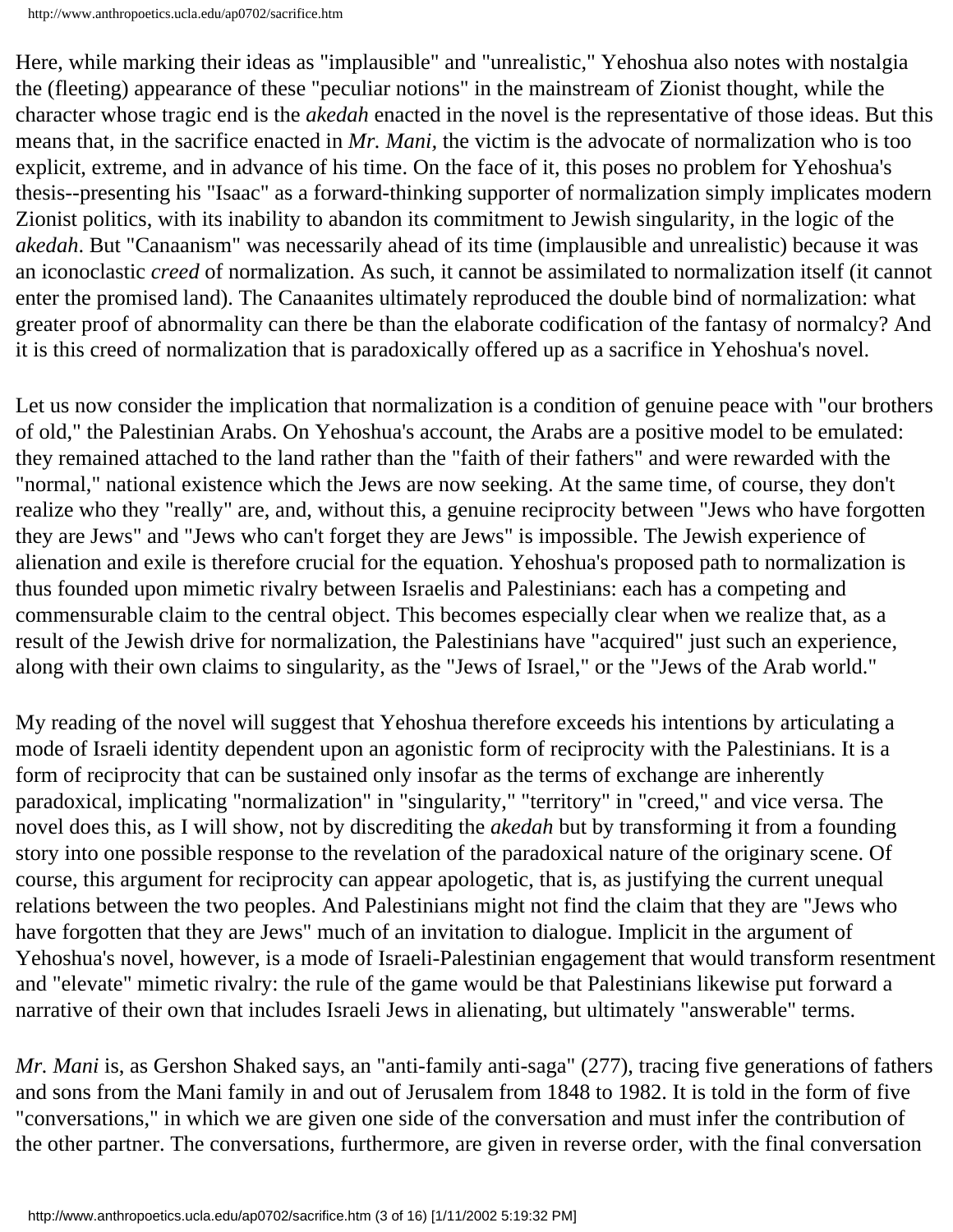http://www.anthropoetics.ucla.edu/ap0702/sacrifice.htm

in the book therefore the first chronologically. Each conversation is set at a crucial point in modern Jewish history, where some alternative regarding the various possibilities of "normalization" (assimilation, Zionism, peace with the Palestinians) is on the agenda.[\(4\)](#page-37-0) Finally, with the exception of the final conversation, no Mani is a conversation partner--the conversations are *about* the Manis, to whom we are therefore exposed in a mediated fashion.

The relationship between the conversation partners in the first four conversations is strikingly similar (I am setting aside the final conversation, which does not fit this pattern, and needs to be addressed separately). In each case, we have a younger speaker and an older interlocutor who is, for the most part, a listener. The younger partner is more independent, critical and skeptical, the older more conventional and affirmative of social norms. The younger partner, we are told (in the "biographical" information we are given before each conversation), had some desire to pursue interests in the arts or humanities before being forced into a more conventional profession (such as law or medicine). The speaker, then, has both the aesthetic capabilities to "see" something in his/her Mani, while being familiar enough with the more limited outlook of his/her listener, and to know how to make them "see" the same thing, albeit in a more limited way.

## 3

Thus, the first conversation is between Hagar, a young woman from a kibbutz, who has met Gavriel Mani, her boyfriend's father, on a trip to Jerusalem, and her mother, Yael, a "typical" kibbutznik still (in 1982) fiercely loyal to the socialist ideals of the kibbutz, and lately adding to this ideological perspective an overly literalistic belief in behaviorist psychology. The second conversation is between Egon Bruner, a budding classicist in the nineteenth-century mold, currently (1944) a German soldier in occupied Crete, and his adopted "Grandmother," Andrea Sauchon, a "typical" representative of the German aristocracy who went along with Hitler in the name of order, anti-Communism, and their own imperialist "ideals." The third conversation is between Lieutenant Ivor Horowitz, a Jewish Englishman serving as a prosecutor in the British force occupying Palestine in 1918, and Colonel Michael Woodhouse an (again) "typical" member of the British aristocracy, who represents the colonial and military norms and codes of the British ruling class. The fourth conversation, finally, set in 1899, is between Dr. Efrayim Shapiro, a skeptical Polish Jewish pediatrician, and his father, Sholom Shapiro, a businessman and enthusiastic Zionist. Central to each conversation are the questions of what, exactly, the primary speaker (who, in each case, is the one who had actually encountered the Mani) sees in the Mani, and what this speaker succeeds (or fails) to communicate to the other partner.

The conversation partner who has actually seen the Mani, I would like to refer to as the "fascinated spectator": in each case, they are inexplicably drawn to the energetic, mysterious, possibly pathological Mr. Mani. There is a strong sense that something "foundational" is at stake, that some kind of singular judgment is called for, and it is this sense that each fascinated spectator tries to communicate. To put it simply, each spectator is witness to a (self-)sacrifice and/or revelation of some kind, whose effects radiate outward to the community, depending upon the ability of the witness to communicate it. Thus, Hagar in the first conversation simply calls upon Gavriel Mani in order to give him a message from his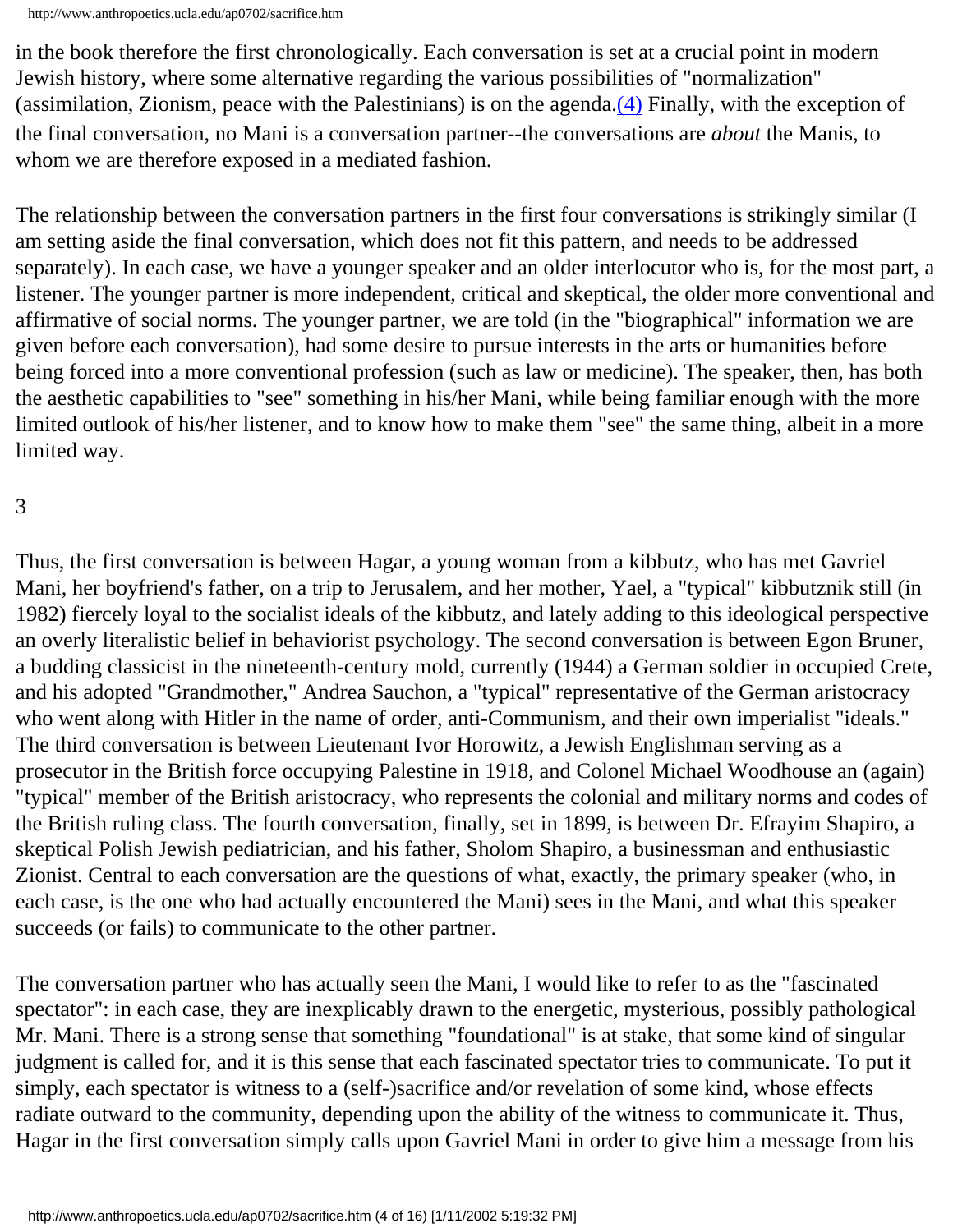son, but then "slipped into his house uninvited, because I knew I had to find out what was going on in there" (23). She finds a noose in his bedroom, and concludes that Mani (whose mother had just died) was about to take his own life (a reasonable conclusion, of course, but it is just as plausible, as Hagar herself suggests later, that this is some ritual of deferred self-sacrifice). She then stays at his side, despite his attempts to send her back to Tel Aviv, for three days, until the "spell," that is, Hagar's intense conviction that she can and must save him, wears off.

Egon, in the second conversation, becomes so obsessed with Efrayim Mani's (whom Egon is responsible for arresting and deporting along with the rest of the Jews on the island) "theory" of self-cancellation, with the possibility of "return[ing] to the starting point and becom[ing] *simply human again*" (128), that he spends two years keeping a daily watch on Mani, checking to see whether, when he thinks he is not being watched, he "*cancel[s] the cancellation*" (129). Ivor Horowitz, in the third conversation, investigates with complete thoroughness Yosef Mani's "unbelievably intense" (169) world, first of all because of his scrupulousness as a British officer and a Jew who must prove his loyalty and ability to his superiors, but also because of his extremely alien, seemingly maniacal focus on politics as salvation (and/or self-martyrdom). And Efrayim Shapiro speaks of Moshe Mani's "power" that "could move you to do anything by his presence," a power which is an "illusory reflection . . . of the soon-to-surface destructiveness within him" (267). He finally has to "distanc[e] [him]self in such a way [as to] eventually muster the strength to break the chains of his captivity" (271), to resist the demonic attractive force of both Mani and Jerusalem.

In each of the first four conversations, as well, the question of that Mani's motivation, or driving passion, is left to oscillate between undecidable alternatives: pitiable pathology (or, in the case of Efrayim Mani, simple deception aimed at survival) or genuine revelatory disclosure. Each Mani is either trapped within a determinist historical structure, his vain struggles to escape merely symptomatic reiterations of that structure, or he is exercising an astonishing freedom, in which case the failure is on the part of the spectator and the larger community who are unwilling or unable to respond in kind. Here, the judgment of the fascinated spectator is crucial. For example, Efrayim Shapiro, in the fourth conversation, resolutely insists upon a pathological interpretation of Moshe Mani's ultimate self-destruction: despite what we can take to be his father's objection, he keeps claiming that all of Mani's actions (his energetic self-promotion at the Zionist Congress, his obsessive love for Linka, Efrayim's sister) were all "pretexts" set up to bring about his final suicidal act (he throws himself in front of a train just as Efrayim and Linka are about to separate from him once and for all). The reader is given to see, however, that Efrayim's insistence upon this interpretation is an attempt to evade his own responsibility for the outcome, a responsibility rooted in the skepticism which leads him to dissociate himself from any commitment. Efrayim, 46 years after "successfully" resisting the lure of Jerusalem, "sacrifices" himself at the gates of the Auschwitz death camp. His father, meanwhile, the committed Zionist, later travels to Jerusalem, seeking out the remaining members of the Mani family, in an attempt to "compensate" them, presumably, for the destruction unwittingly wrought in their lives by his children.

#### 4

Hagar, meanwhile, in the first conversation, just as resolutely resists all psychologistic and deterministic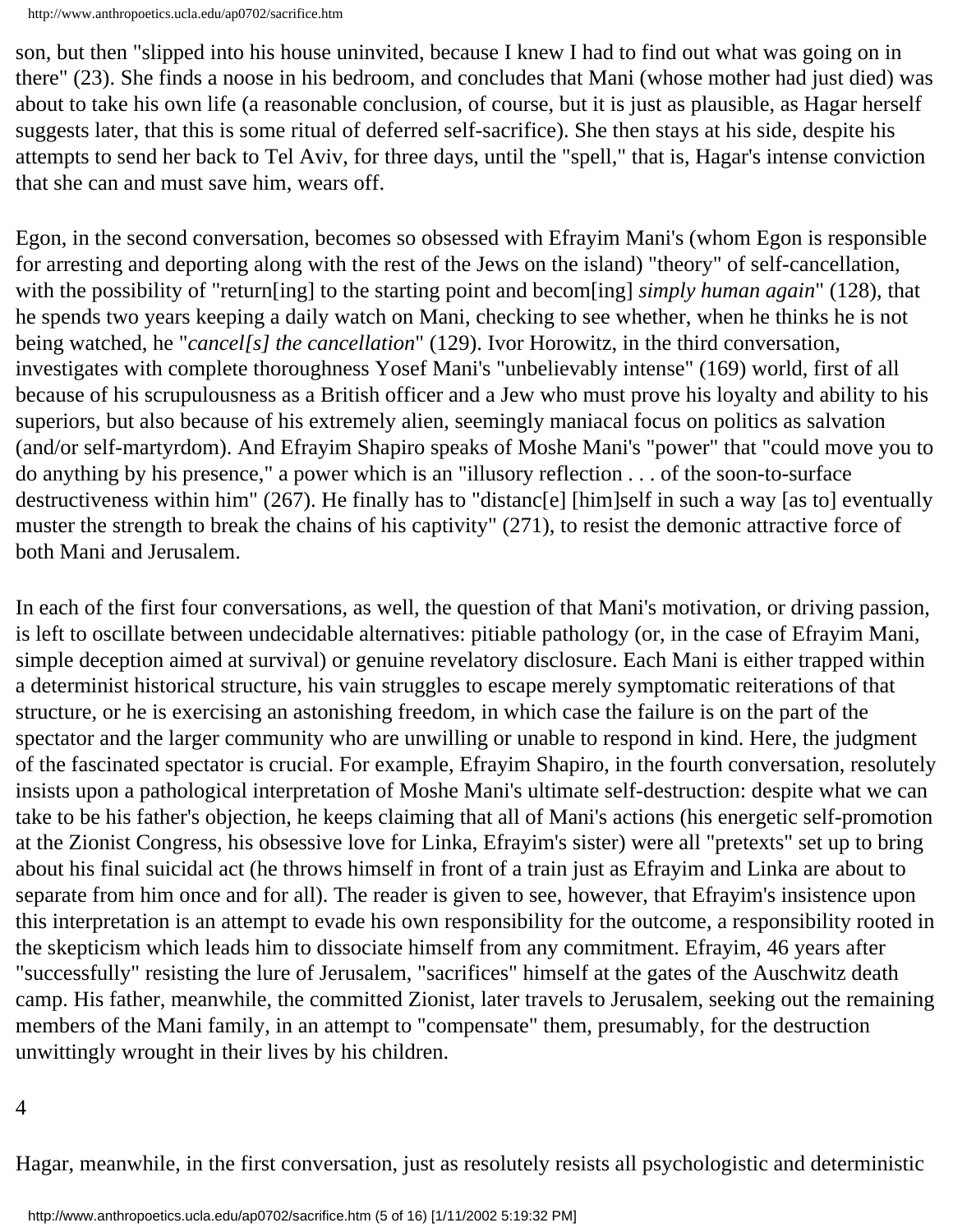http://www.anthropoetics.ucla.edu/ap0702/sacrifice.htm

interpretations of Mani's or her own behavior, defending the integrity of her experience and the "revelation" she has witnessed. This mode of accounting for her experience, moreover, corresponds to her actions in relation to Gavriel Mani, whom she quite likely rescued, if not from suicide, then from a repetition compulsion that would have converted his mother's death into a withdrawal from all meaningful contact with the world. Hagar brings Gavriel into her own family circle, where a romantic connection with her mother is suggested, signifying the "integration" of the Mani family history into contemporary Israel. By bearing his grandson, furthermore, and naming him after her own father (killed in the 1967 war), without marrying his son (who disclaims responsibility for the child) Hagar refounds the Mani family in accord with a new logic.

The originary scene represented by the Mani, in other words, depends upon a spectator. In fact, I want to briefly suggest that this is true of any scene, by definition, including the originary scene postulated by Eric Gans as the origin of language. Mimetic rivalry, I would argue, only makes sense insofar as it takes place in front of a spectator, a court of appeal implicitly able to distinguish original from copy, better from worse and, ultimately, to determine whose actions out of those converging on the sacred object actually "fit" the form of appropriation demanded by that object most "closely." That this question is crucial to the speculations on justice and injustice developed by Gans in some recent *Chronicles* can be demonstrated in a way that conveniently advances my own analysis and argument here.

In discussing the Israel/Palestine conflict as a case where both parties seem to have equally legitimate victimary claims, Gans seems to arrive at several different (although not necessarily mutually exclusive) conclusions. One is that the Israelis, as the stronger party, have the obligation to take upon themselves the deferral of the Palestinians' resentment (see *Chronicle* 250). A second is that a certain unilateralism on Israel's part, in simply claiming Jerusalem as its own, might help move contemporary politics beyond the self-evident legitimacy of victimary claims as such (*Chronicle* 218). As this suggestion also takes for granted Israel's greater power, I will now suggest a problem with that assumption: it is undermined the more one introduces (as victimary discourses are especially wont to do) various "long-term" and "worstcase" scenarios, such as the acquisition of nuclear weapons by one of Israel's enemies (or one of the countries that might become an enemy if it had a nuclear weapon), the overthrow of regimes currently at peace (at least formally) with Israel and their replacement by radical Islamist regimes, and so on.

In this case, we are led to consider another model of reconciliation suggested by Gans, despite his claim that it doesn't apply to Israel/Palestine: that in cases where victimary claims are "equal," or at least where priority cannot be sorted out "internally," then the conflict can only be settled by outside intervention. If this proposal is not simply to generate further resentment (including the resentment of the third party), then it must be possible to presuppose at least the possibility of that party's disinterestedness. It seems to me that only by including the spectator in the originary scene is it possible to account for such disinterestedness. In fact, Gans's first two proposals appear as attempts to include such disinterestedness within the capacity of the stronger party to distance itself from the immediacy of its resentment. It's easy to see how this can only lead to the intensification of resentment on both sides. We can approach the issue more productively, however, if, following up on the outside intervention proposal, we acknowledge that both sides have "always already" taken the spectator into account. Even more, the resentment on both sides is always already *displayed* resentment, intended to register with a spectator--which, I would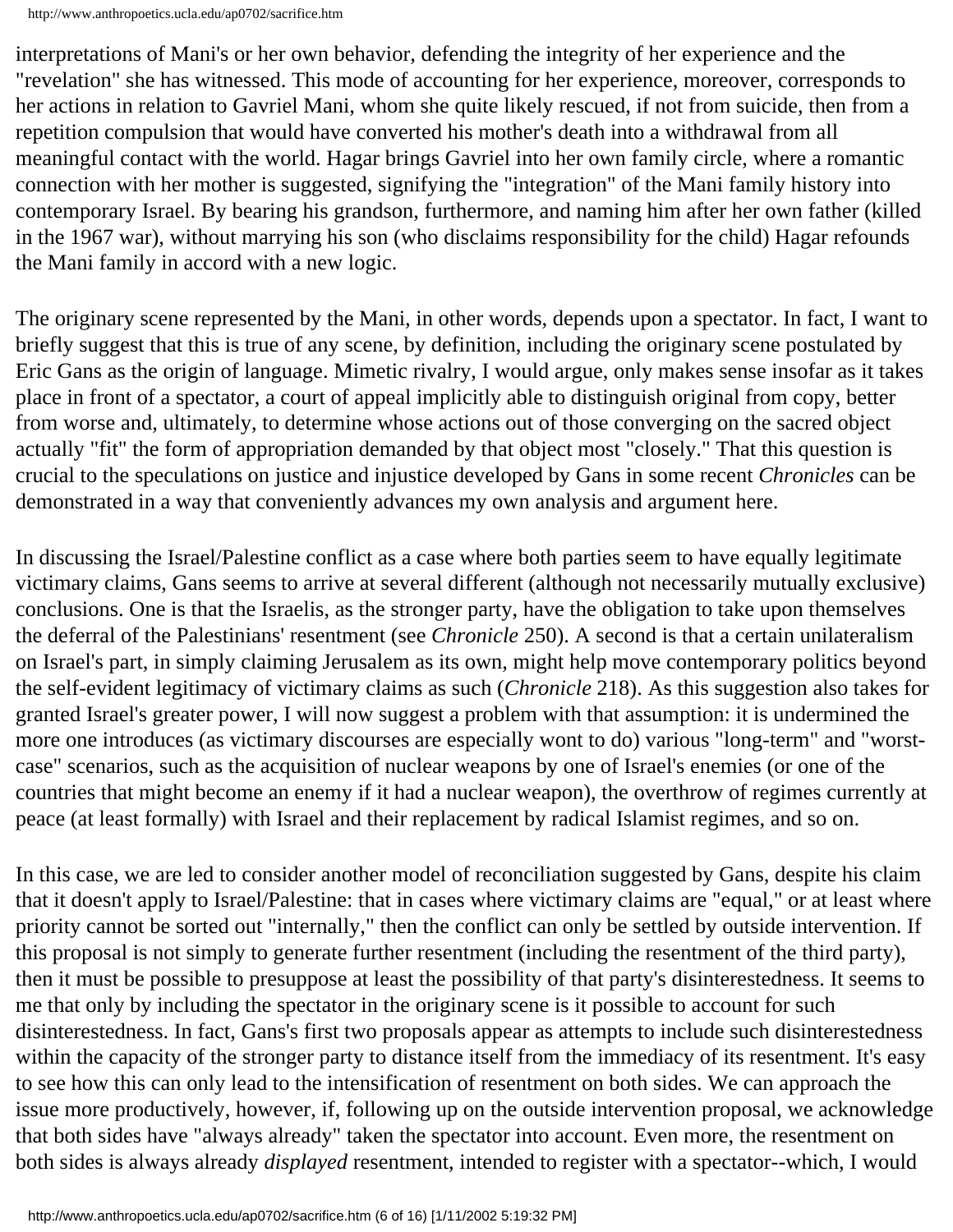http://www.anthropoetics.ucla.edu/ap0702/sacrifice.htm

stress, not only does not imply that it is not "real," but is in fact precisely what makes it real. I don't think it would be very difficult to prove this in the case of either the Israelis or the Palestinians.

This would further imply that the disinterestedness of the spectator depends upon his/her recognition of the scenic structure of displayed resentment (and his/her ability to take into account his/her own simultaneously internal and external relation to the scene). The intervention of the (powerful) spectator can, then, indeed be productive insofar as it is used to break with the fantasy of both sides that the "right" spectator would place them at the center, that is, to impose both responsibility and a certain marginality on both parties (it is the assumption of an "ideal" spectator, for Israel the US, for the Palestinians the UN and "world," especially European, opinion, that, I would suggest, has ultimately made negotiations interminable and impossible). For this reason, I am in fact sympathetic to Gans's support for a bit of unilateralism on Israel's part, which, I would add, must include Israel itself deciding once and for all what it wants its borders to be. That is, Israel could no longer evade responsibility in the name of "their" evasion of responsibility. The other side of the equation might be an American declaration that if the Palestinians formally announce the founding of the State of Palestine, explicitly cutting their ties with all of the rights that, ratified through a long series of UN resolutions, are to be "delivered" to them along with entire state "package," the US will immediately recognize that state. The U.S. would then commence viewing Israeli-Palestinian relations in inter-state terms. I would also suggest that the current campaign against Middle East-centered terrorism might make such an approach productive. The current situation imposes a marginality which is revealed to both parties through their failed attempts to place themselves at the center--for the Israelis, as the "original" victim of terrorism, for the Palestinians, as the party whose victimization is the source of this globally destructive resentment.[\(5\)](#page-37-1)

## 5

In fact, in both the first and fourth conversations, the metaphor of the theater has a particularly prominent role. Near the conclusion of the fourth conversation--just as Moshe Mani takes his final leave of Linka and Efrayim by asserting "We shall never meet again . . . and you are to blame. Do you not see that you are to blame?"--the latter says:

> I was still shaking my head when it flashed through my mind that I had made a terrible mistake--that the curtain had already risen--that before me no longer stood a doctor from Jerusalem but an actor forced to recite a script that he could not revise--one drummed into him immemorial ages ago--which--although he was the director and the theater owner too--he was not at liberty to leave unperformed and must stage to the bitter end (284).

For Efrayim, the actor possesses only an illusory freedom because the script comes from elsewhere. Insofar as the spectator is unproblematically outside of the scene (merely a "pretext" for the play), that spectator is able to see that the end was included in the beginning, and that beginning itself only refers back to another beginning, which in turn . . . To put it another way, action always presupposes a script, and the script itself presupposes another action, implicitly relying upon another script. In fact, the more control the actor has over the conditions of production (even, or especially, if he is the "director" and "theater owner" as well), the more he is implicated in fulfilling the obligations entailed in the transmitted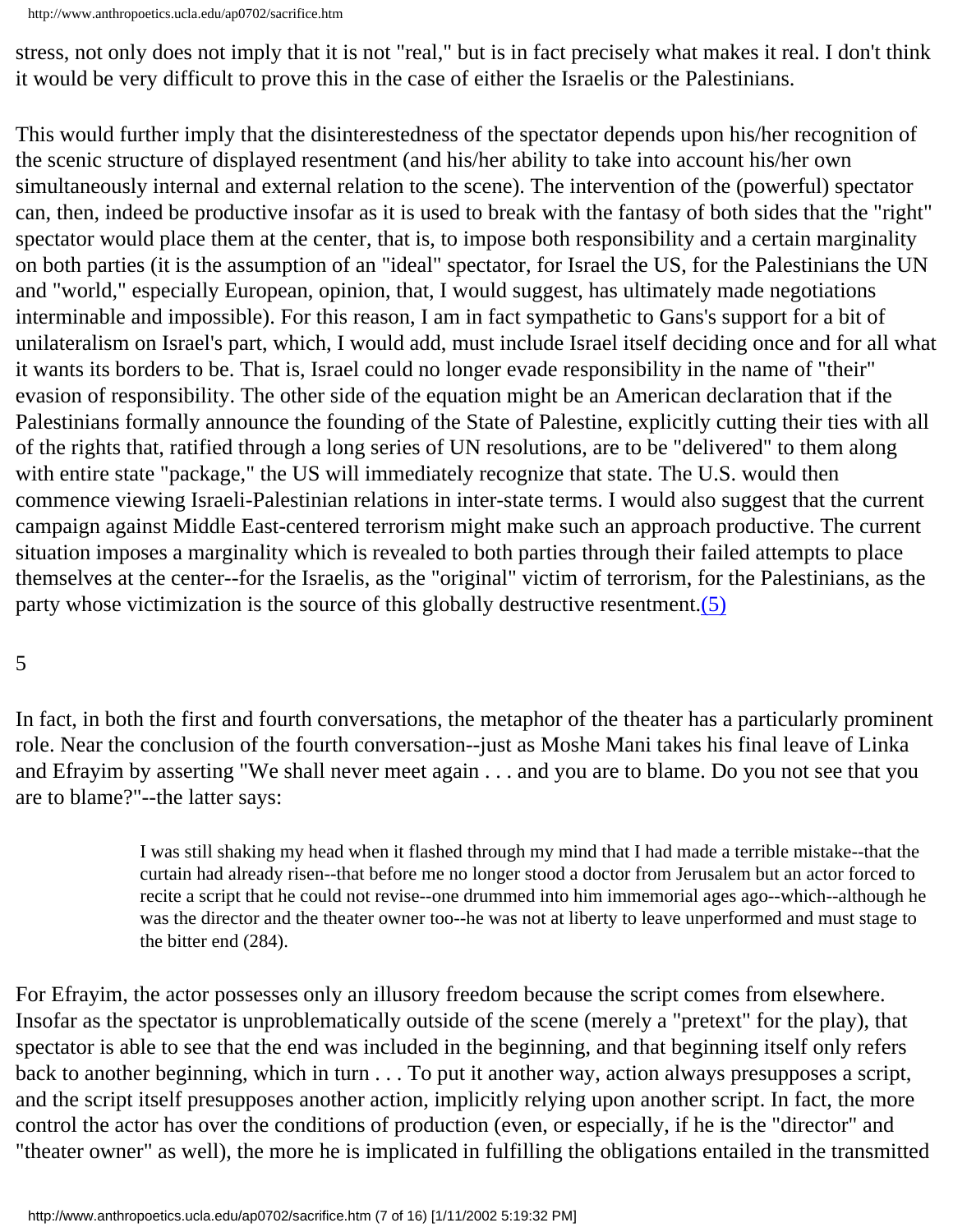script, obligations that also presuppose the uninterrogated assumptions and expectations of a passive audience.

In the first conversation, meanwhile, Hagar constantly refers to herself as feeling, during her experience with Gavriel Mani, like a character in a book or a movie, that is, on display. In her case, the setting and the script pre-exist her, but she is unfamiliar with them: she is thus actor and spectator of her own actions, but is not in possession of the "script." Yet she is also scripting her own story as she proceeds, by extrapolating from her own actions (which also means that she relinquishes her claim to be the privileged interpreter): wrongly believing herself to be pregnant with Gavriel Mani's grandchild when she goes to see him, she does in fact afterward become pregnant with his grandchild. She is, furthermore, stagemanaging other "productions": to her mother's crude "Oedipal" reading of Hagar's interest in Mr. Mani, she says, "Did it ever occur to you, say, that what I'm looking for is not a father for me but a husband for you" (24). In other words, it is Hagar's appropriation and differentiation of the roles rigidly separated and hardened by Efrayim Shapiro--she is actor, spectator, director, scriptwriter and theater owner at the same time, but in different relations and articulations of these roles--that enables her action to be characterized by freedom and responsibility aimed at reconciliation and a fresh start. She is the only one of the "fascinated spectators" of the novel who actively intervenes in the Mani in question's acting out of his sacrificial role--who, that is, sends the Mani narrative in a new direction.

I have been suggesting that each Mani operates as a kind of sacred center, from which violence and freedom, sacrifice and revelation, both emanate. Furthermore, the effects, and even the reality, of the sacred center depend upon the reception and response of the fascinated spectator, and, in turn, upon that spectator's relationship to an individual who is implicitly representative of a larger, "mainstream" audience. The truth of the Mani in question thus depends upon the fascinated spectator's ability to transform him/herself into a rhetorical performer who somehow finds a way to convey at least some sense of this truth so as to displace the common sense of the audience. Whatever theory of "identity" or "Jewish identity" the book is arguing for is thus articulated through these relationships. But these scenic elements themselves are rooted in resentment and mimetic rivalry, as I will show through a discussion of the climactic (but also anti-climactic) fifth conversation.

The final conversation is set in an inn in Athens, in 1848. The participants in the conversation are Avraham Mani, Flora Molkho-Haddaya (who leaves midway through the conversation) and Rabbi Shabbetai Hananiaha Haddaya (who, having recently suffered a debilitating stroke, is unable to speak and, possibly, to comprehend). Thus, in this final conversation, a Mani is a participant. Furthermore, the structure of resentment constituting the conversation is for the first time implicated in the fate of the particular Mani in question. Rabbi Haddaya was Avraham's mentor as a young man, and Flora was the woman whom Avraham had wanted to marry following the death of his wife: in fact, before marrying Flora himself (for reasons that are never clarified), the Rabbi had tried to make a match between Flora and Avraham, but she had refused. Moreover, Avraham's son, Yosef, supplanted him in the affections of both. As a merchant who was often away, Avraham often left his son in Haddaya's and Flora's household; as a more talented student than his father, Yosef is more of a disciple to the Rabbi than Avraham could ever be, and as a kind of surrogate son (and/or possibly lover) to Flora, he gains a closeness to her that was never granted to Avraham. The Rabbi, Flora, and Yosef, finally, all treat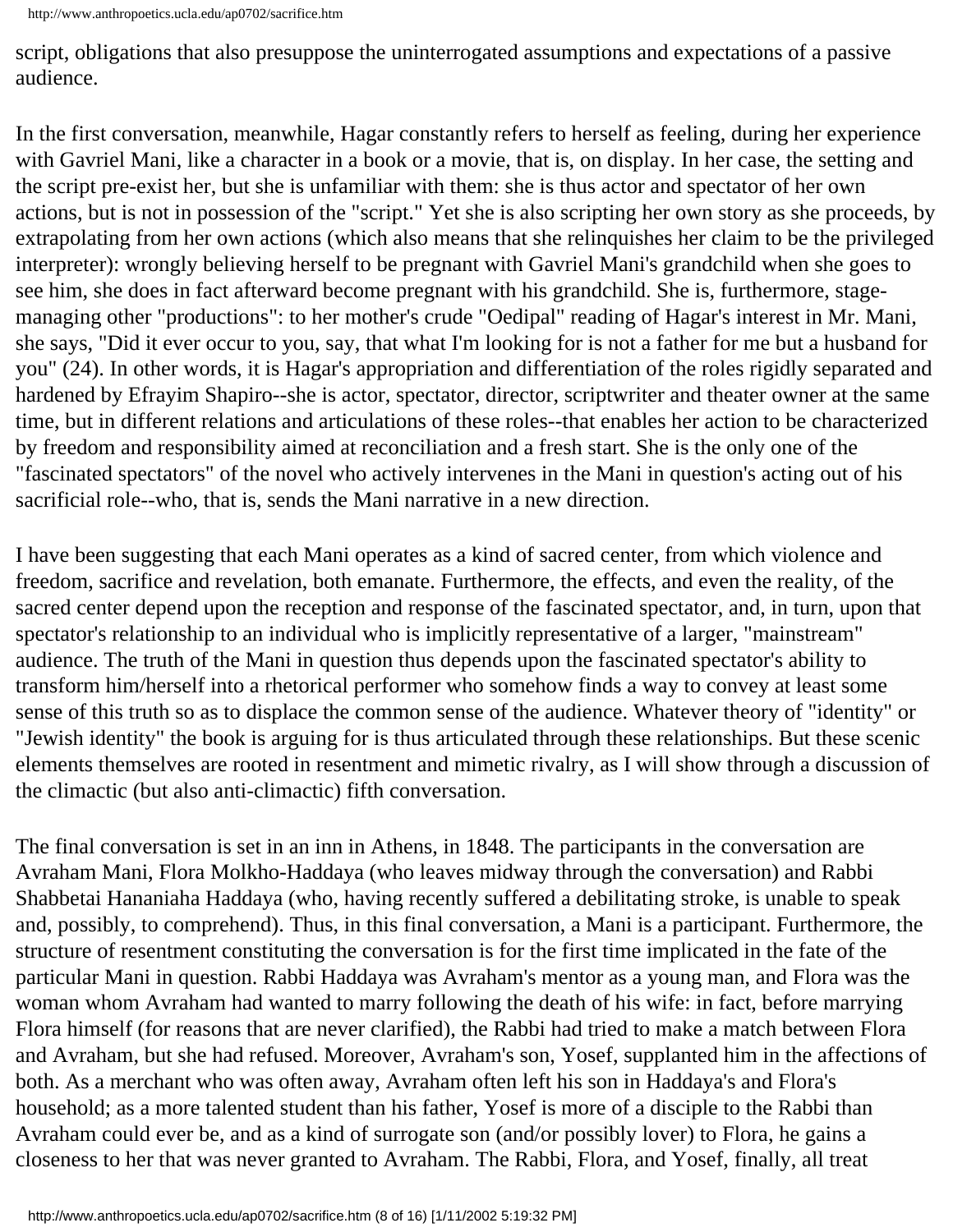```
http://www.anthropoetics.ucla.edu/ap0702/sacrifice.htm
```
Avraham with a rather thinly veiled contempt.

#### 6

This, then, is the stage for Yehoshua's presentation of the *akedah* story, "in a reasonable psychological context," that is, one thoroughly saturated with resentment. Avraham has come to the Rabbi in order to seek out a judgment on whether, after having committed the crimes of killing his son and sleeping with (and impregnating) his daughter-in-law, it is now permissible for him to take his own life. His story is an act of revenge against both the Rabbi and Flora: not only has he killed their favorite, the one preferred over him, but in sleeping with Flora's lookalike niece, he has possessed her after all. Furthermore, his story of sacrifice and self-sacrifice usurps the Rabbi's central position. These motives, presented rather transparently in Avraham Mani's discourse, tend to complicate the question of what he has actually done. Regardless of what is apparently Yehoshua's explicit assertion, (6) it is not at all clear whether Avraham has actually killed his son or to what extent he is complicit in his murder. What is clear is that Yosef, shortly after arriving in Jerusalem, somehow adopted the *idée fixe* that the Arabs of Jerusalem were in fact "Jews who had forgotten they were Jews," and took it upon himself to "remind" them. He embarks on a project of indirect proselytizing (such as recruiting them for Jewish prayer sessions), ultimately arousing the opposition of Muslims and Christians alike. There is a final scene in which, pursued by Christian and Muslim mobs (and Avraham) to the traditional site of the Temple Mount (also the traditional site of the *akedah*), Yosef has his throat slit.

Elements incompatible with Yehoshua's identification of the *akedah* "pathology" with iconoclasm and monotheism are evident here. First, rather than clearly representing (actualizing) the act, his portrayal makes it thoroughly undecidable, or, rather, completely dependent upon the scene reflecting on the original scene. It is quite plausible to see Avraham as taking responsibility for an act he has not in fact committed, precisely because of the way in which it places him in the center of the structure of resentment. Along similar lines, it is possible to see his assertion of responsibility as a result of his guilt over precisely these resentful feelings. Even if we assume that Avraham has killed his son, his resentment provides a radically different and far more plausible explanation than the one Yehoshua has provided for the original *akedah*: to meld "seed and creed," that is, to found a nation on absolute obedience to an all-powerful God rather than on "territory, language and history."

This leads to yet another problem. In Yehoshua's account, Avraham is the one who wants his *idée fixe* transmitted across the generations, realizing that this can only be accomplished through the use or the threat of violence. In *Mr. Mani*, however, Yosef is the one with the "creed," and the one ready to use violence to enforce it: he speaks of the "chastisements" he will use against the Arabs if they fail to "remember" that they are Jews, and he dies for his beliefs. Avraham wants nothing more than the continuation of his "seed," that is, a "normal" family structure. This is the surface reason for his decision to sleep with Tamara, Yosef's young wife, once he realizes that the couple has never consummated their marriage (again, for reasons never clarified: some critics see Yosef as homosexual [see Band, 239-40, for example], which makes sense but to my mind is never confirmed by the text; another possibility is that Tamara's physical similarity to Flora makes their marital relationship in effect the incestuous one that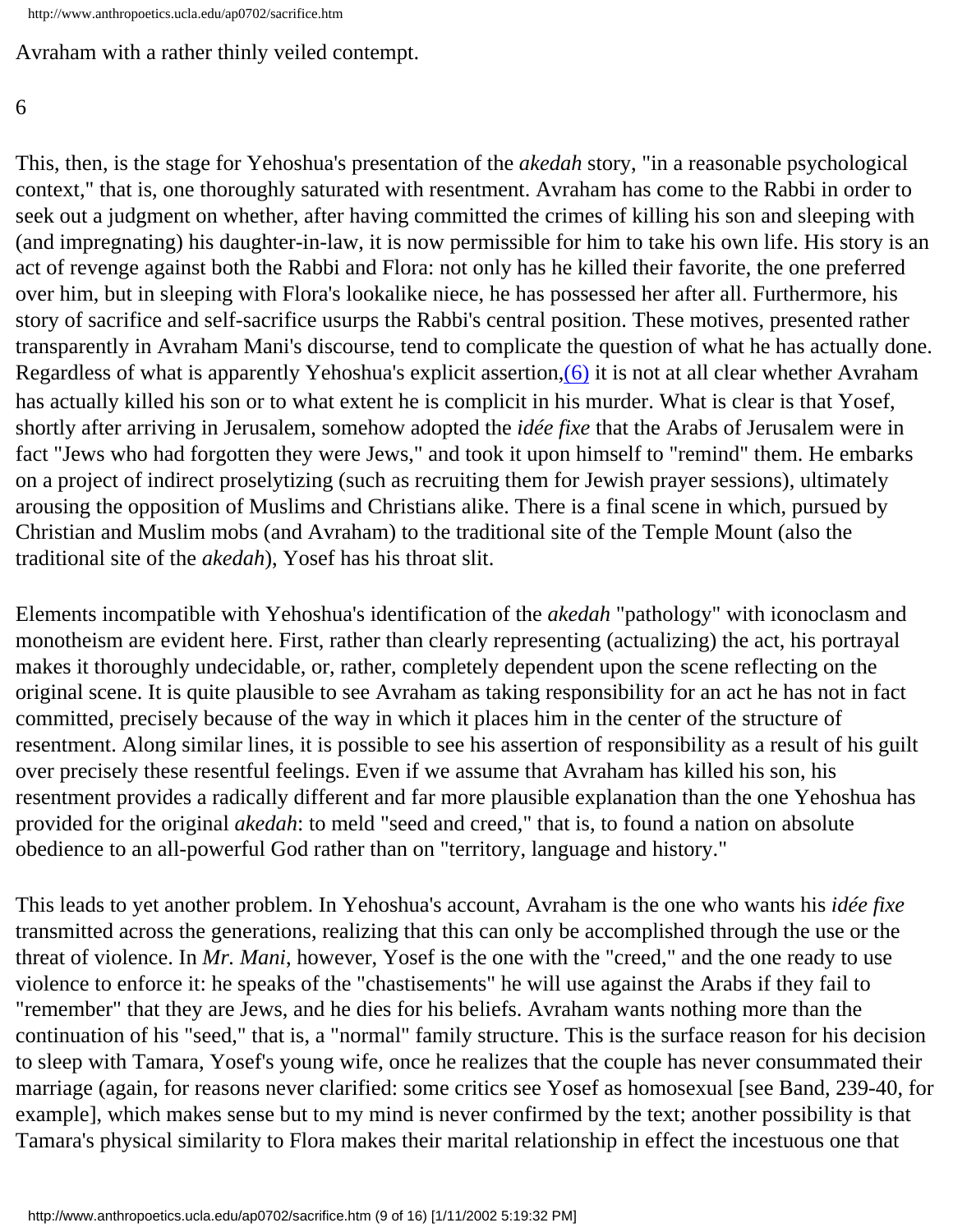http://www.anthropoetics.ucla.edu/ap0702/sacrifice.htm

Avraham ultimately establishes with Tamara. I prefer this explanation because it implicates the marriage in the deeply tangled and ultimately unresolved structure of resentments, substitutions and displacements which the novel insistently suggests lie behind the "ideas" of the Mani men).

In other words, at the moment of truth in Yehoshua's novel, we find precisely the same antinomies that have been building all along: between pathology and revelation, historical fatality rooted in violence and free action. And the resolution of these antinomies is quite impossible here since the "spectator" is not only an actor in the drama he narrates, but is also the "stage manager" of the scene wherein he narrates it. The structural opposition between Avraham Mani, at the very beginning, and Hagar, at the very end, provides us with one key to making sense of this: whereas Avraham's violence consists in concentrating all of these roles in his unrecognized drive to place himself at the center, Hagar disaggregates these roles and thus liberates them (that is, liberates the scene) from the sacrificial structure. This suggests the following relationship between the originary scene and sacrifice: sacrifice is a particular response to the originary scene, one that aims at identifying the different parts (actor, spectator, scriptwriter, etc.) with a single, controlling, transhistorical will.

Interestingly, Gavriel Mani has no "ideas," no "project" (nor is Hagar presented as a character who would be particularly impressed by either): it is as if the "creedal" element of the *akedah* has simply exhausted itself, so that all that is left is the more easily displaced rote repetition of the self-sacrificial structure. The problem here is that this would render Yehoshua's novel, with all of its national-therapeutic ambitions, unnecessary. The *akedah* story, and its grip on the Israeli psyche, is dying a natural death, just as Zionism, in fact, would have predicted. Yehoshua's novel is describing the process of normalization rather than struggling to provoke and enact it. This, of course, might only be a problem for Yehoshua's conception of the novel and his self-conception as an Israeli artist. I would suggest, however, that while Yehoshua's own reading of the novel in ideological terms (the Enlightenment struggle against religion) is in fact undermined, the novel resituates the problem of the *akedah* in scenic terms: liberation from the *akedah* involves a liberation of the originary scenic elements from their sacrificial structure.

## 7

The novel's implicit contention, then, is that the deconstruction of sacrifice is indeed a perpetual necessity.<sup>[\(7\)](#page-37-3)</sup> This is the case in Yehoshua's novel, I would suggest, primarily for political reasons. For example, even if we read the first conversation as the accomplishment of normalization, we must take note of the conclusion of the "Biographical supplements" following the conversation. There, we are told that Gavriel Mani preferred to drive from Jerusalem to visit Hagar and Yael through the West Bank, asserting that "the route through Hebron was perfectly safe and the villagers along it were peaceful" (72). However, "in the early autumn of 1987 [that is, a couple of months before the beginning of the Intifada], a large rock was thrown at the judge's car as he drove through Dir-el-Mana, a village some twenty kilometers south of Hebron. That evening he confessed to Yael that it would be wiser to stop coming via Hebron, even though he felt drawn to that route" (73). Mani might be drawn to that route for pathological, self-sacrificial reasons; a better reading, however, is that, as a descendent of a Jerusalem family, Mani is comfortable with the pluralistic nature of the country and region in a way that most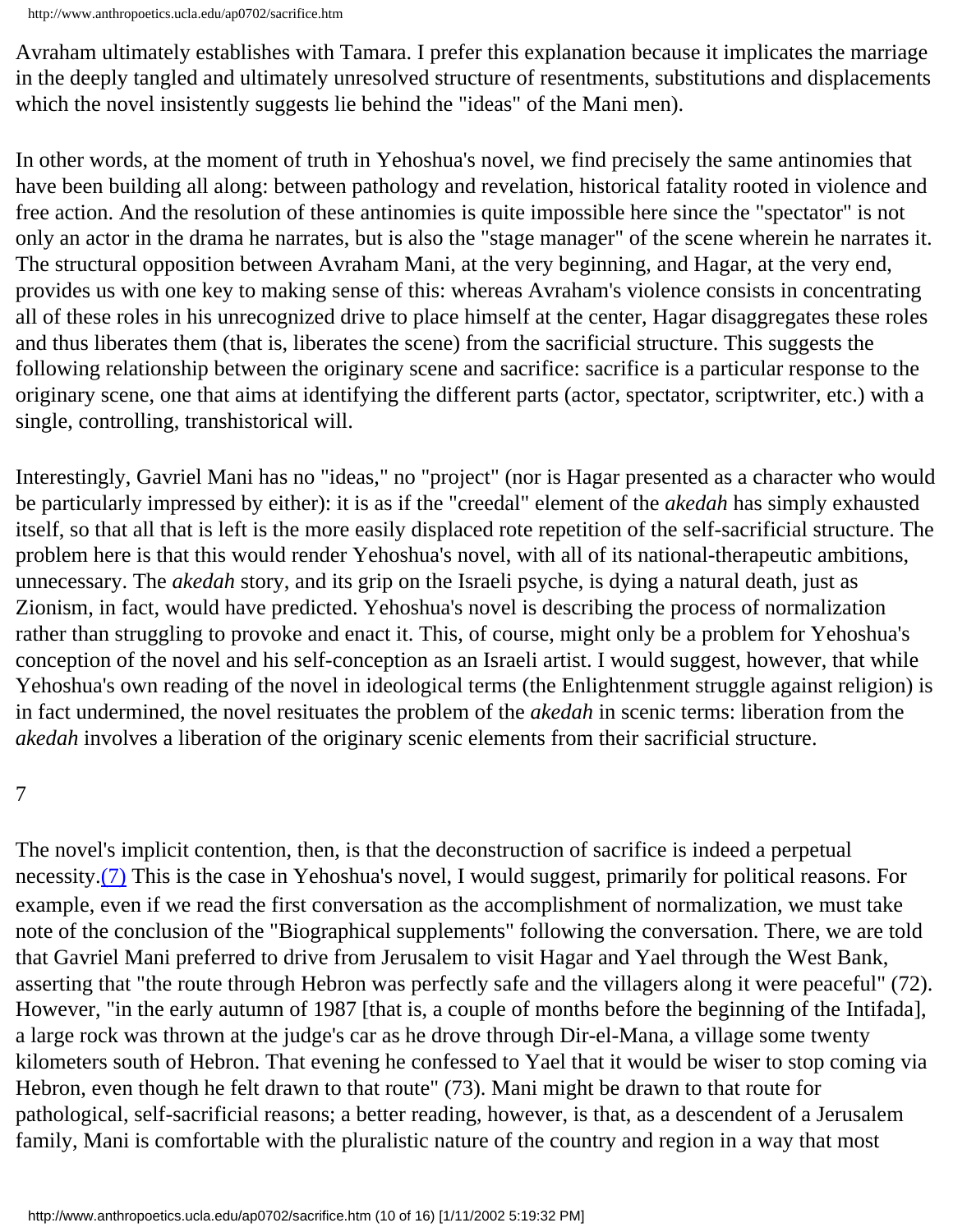native Israelis would not be. The loss of this "Levantine" consciousness is the cost of normalization, and is closely connected with the intensification of national antagonisms, themselves an important trigger of sacrificial discourse.

Beyond this, Yehoshua's novel is perhaps shifting the debate from normalization vs. singularity to different (singular) positions within the process of normalization. The novel is extremely conscious of the implication of normalization in imitation, which is to say mimetic rivalry, but of a type with an extra double bind built into it: the desire for normalization, if taken literally, assumes that one has already surrendered on the field of mimetic rivalry (one accepts one's otherness as abnormal) while at the same time implying an attempt to now outdo the other at his/her own game. The novel suggests that one need not take this desire literally--that there is an alternative to epigonism, on the one hand, and the intensification of mimetic rivalry to the point of violence or self-destruction on the other.

So, for example, Ivor Horowitz of the third conversation saves Yosef Mani, who is on trial for stealing secret documents and selling them to the Germans while working as an interpreter for the British Army in Palestine (his "payment" is that the Germans allow him access to the Arab population still under their control in order to preach his "precocious" "two states for two peoples" solution to the imminent conflict). He does so, while going out of his way to assert his own "Britishness," by exploiting his interlocutor's British imperial prejudices and even the suspicions of dual loyalty which he knows attach to himself, as a British Jew, in aristocratic and imperial circles. In one instance, he implicitly explains Captain Dagget's (the officer who brought Mani into the British army, thereby giving him access to the documents he later steals) deception by Mani in terms of the Captain's "quintessentially" and eccentrically British "connoisseurship that borders on madness" (181) for horses--thus subtly conferring on his own "outsider" position the authority of objectivity. This courageous political move on Horowitz's part is validated, in the novel's terms, by his support, later in life, for Zionism and Israel. Similarly, even Efrayim Mani's doomed attempt to convince Egon Bruner that he has "cancelled" his Jewishness, that is, to play on the contradictions in Bruner's desire for a pure, unsullied "human" identity and the discrepancy between "surface" manifestations of identity and its real "content," manages to save his own family. The more politically responsible characters in the novel, that is, self-consciously perform rather than trying to resolve the antinomy of identity and difference.

This would imply that "normalization" is only genuine and legitimate when it rests upon the scenic revelation that pathological resolutions to mimetic rivalry either suppress or seek to systematize as ideologies. For this purpose, Yehoshua resorts to a transferential strategy adopted by an earlier immanentist critic of Zionist normalization, Gershom Scholem. Scholem's studies of Jewish mysticism were aimed at confronting the mainstream scholars of the "Science of Judaism" with the originary scene of modern Jewish identity that made their own project possible. In *The Messianic Idea in Judaism*, Scholem argued that the Messianism of the Sabbatean and, later, the Frankist sects, which "Enlightened" Jewish scholars considered shameful and "irrational" phenomena to be marginalized at all costs, in fact made the Jewish Enlightenment possible by offering a space of critique of traditional Judaism. Scholem's aims here were of course political: by stressing the popular, anarchic and potentially revolutionary streams of Judaism neglected by Jewish epigones, he foregrounded Jewishness as a yet to be fulfilled political project with its own integrity[.\(8\)](#page-37-4)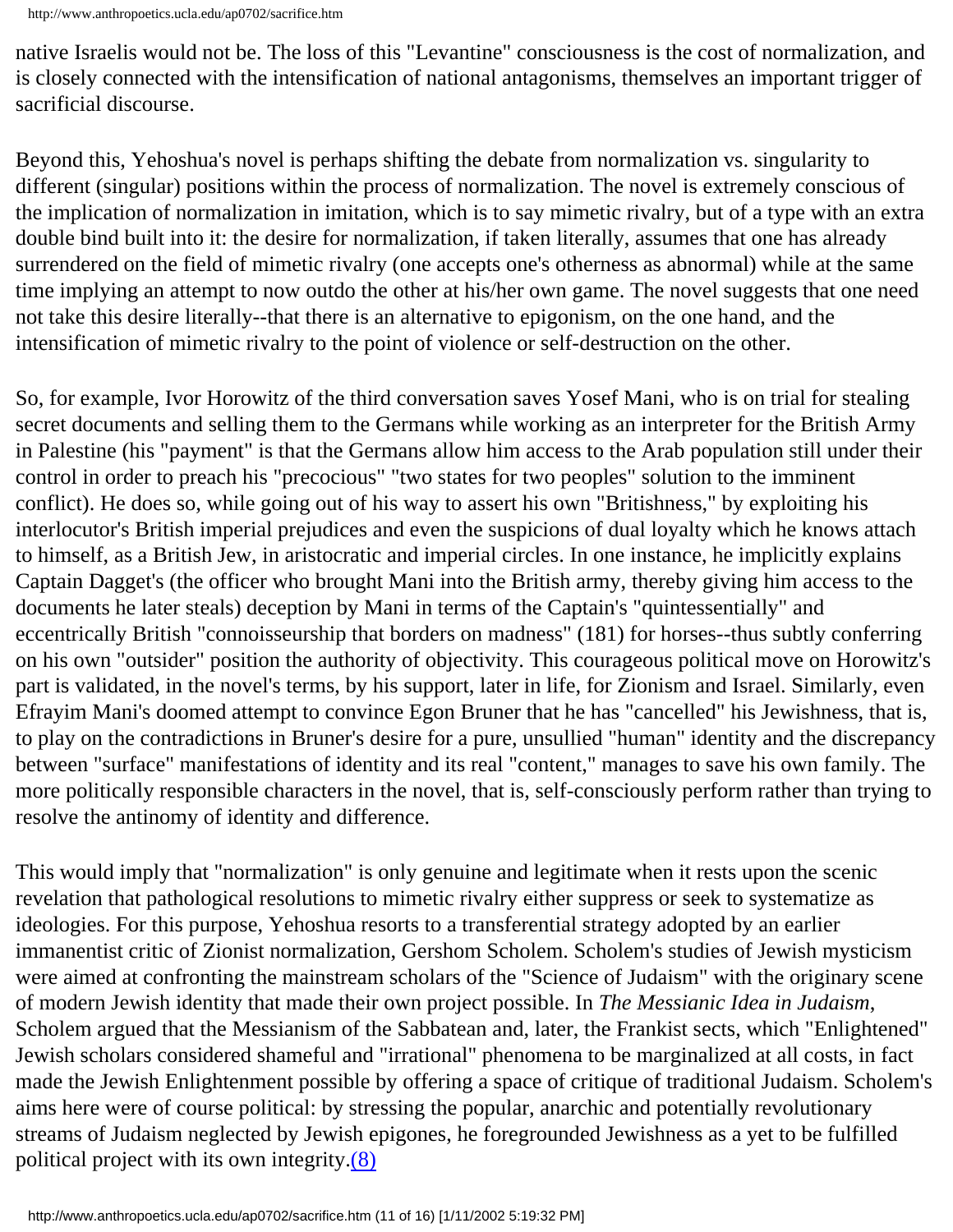In this connection, it is significant that Rabbi Haddaya of the fifth conversation is linked explicitly to the Marranos (the Jews who survived the Spanish Inquisition by hiding their Jewish identity, conducting Jewish rituals in secret while outwardly professing Christianity; they were important forerunners of those Jews who adhered to the Messianic claims of Shabbetai Tsvi): he was, as a young man, "accepted into the talmudical academy of Rabbi Yosef Kardo, a descendent of a family of Marranos that had returned to Judaism in the early 1700s" (299). He is also linked to the Sabbateans: as an orphaned infant, he was adopted "by a childless old couple named Haddaya; according to one version, the infant was named Shabbatai for the false messiah Shabbatai Tsvi, who had lived in the previous century but whose remaining followers the Haddayas were connected with" (299).

## 8

In this case, insofar as we can speculate that Yosef Mani's "Canaanite" idea of "Jews who have forgotten" and must remember that they are Jews was in some direct or indirect manner gleaned from the esoteric origins and ideas of Haddaya, Yehoshua is drawing a rather direct line from these pre-modern Jewish heresies and the modernist (post) Zionist heresy of "Canaanism." In both cases, the discrepancy between essence and appearance is the site of the political articulation of identity; and in both cases this "intense," "foundational" or originary mode of politics operates upon the mainstream that disavows it, opening the mainstream to new possibilities. It is by opening this space performatively that Yehoshua's novel does, finally, discredit the *akedah*--the Manis are, in effect, a kind of alienation device dismantling the prevailing Zionist narratives of modern Jewish history. And this effect in fact requires that we not be certain of what Avraham Mani has actually done. As I suggested, each possible interpretation of the "climactic" scene refers to another possible interpretation implicating us more deeply in the resentments constitutive of the scene of telling. The novelist, that is, defers the sacrificial structure by offering the reader the scene itself as sign.

Yehoshua's novel, then, has significant implications for originary thinking in the domain of political identity. Eric Gans tends to assimilate political exchange to economic exchange, even if not as radically as many on the right. This also leaves unanswered the question of the status of sacrifice in the contemporary world: Gans's argument that modern art has essentially exhausted its theoretical potentialities follows from his claim that sacrifice no longer needs to be treated ironically (which would involve "taking it seriously"). Does this mean that sacrifice is no longer a threat, and will "wither away" with the further extension of the market? Or that, as a perpetual threat, the best way to defer it is to refuse to take it seriously? In this latter case, does this refusal to take sacrifice seriously also defer the project of reinstituting the originary sign with each act of signification (since this would raise the threat of sacrifice)? [\(9\)](#page-37-5) In sum, can sacrifice be transcended, once and for all?

I am suggesting that only in the arena of the political can this question be addressed seriously. Politics, in *Mr. Mani*, is where the paradoxical nature of the sign is enacted concretely. It is political action that appears radically free (that is, no causal chain suffices to account for it) from the standpoint of the actor, and radically determined from the standpoint of the spectator. The reason for this is that the political act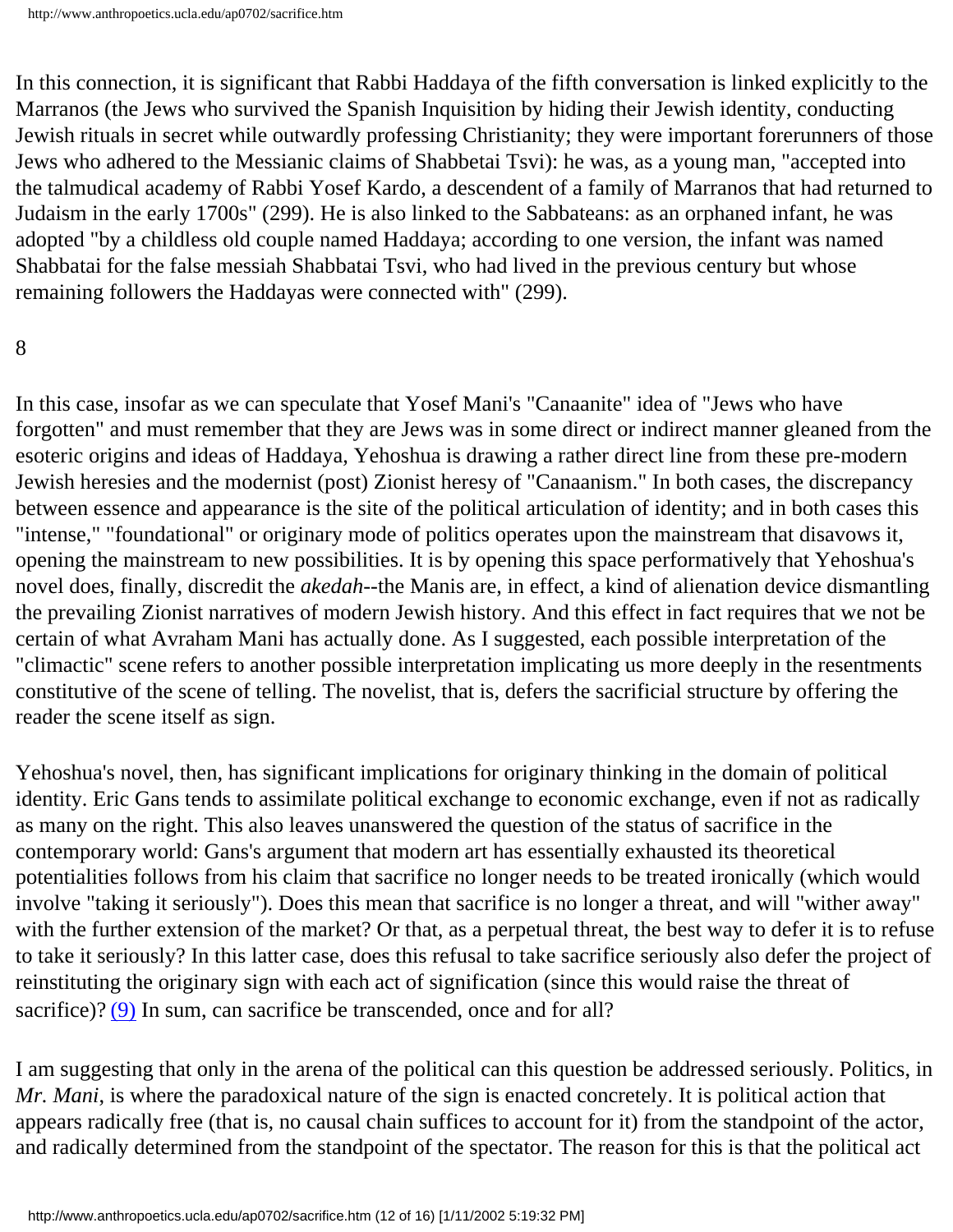<span id="page-36-0"></span>challenges the spectator to recover the scenic elements revealed in the act. Sacrifice is the failure to take up this challenge by reverting to the categories of stability and continuity that essentially deny the act by constructing a larger, imaginary scene of which the actual scene is a mere repetition. This, in scenic terms (that is, where is the spectator in relation to the scene?), is the basis for the prioritizing of the declarative over the ostensive in metaphysical thought: $(10)$  the spectator refuses responsibility for judging and thereby rearticulating the scene by reducing it to a prior, unchanging, universalizable scene over which the spectator (employing the "long view" available only to the spectator) exercises authority (and authorship). Only in political action is the scene that is referred to (in the political demand or polemic) the same scene as that constituted by the act itself. An expanded space of politics would certainly generate more resentment, and hence make the question of sacrifice more explicit--but might that not be a precondition for confronting it?

I want to conclude by suggesting that the tendency to forget the institution of the sign (which, after all, makes originary thinking necessary in the first place) is part of the operation of the sign itself--that is, the sign has an irreducibly esoteric structure. Those who imitate the first gesture renouncing appropriation of the sacred object are "set up" by that gesture--they have been disarmed insofar as they *find themselves* imitating a gesture whose meaning they can grasp only after the fact (after they have seen others in turn imitating *them*). It is this anxiety at "finding oneself" that is forgotten by constructing a scene putatively prior to and determining any particular scene; a scene which, furthermore, only the magician or metaphysician has access to from yet another, unseen scene. The unfolding of the egalitarian content of signification generates resentment against such esotericism. Only politics, in the sense I have given it here, can bring that esotericism out into the open, insofar as, in politics, to grasp the hidden intentions or even the essence of the other is simultaneously to constitute a space of accountability wherein those intentions can be placed on a scene that also includes their consequences.[\(11\)](#page-37-1)

<span id="page-36-1"></span>9

### **Notes**

1. Yehoshua has long been associated with his passionate attacks on the "neurotic" Jewish Diasporic condition and his arguments in favor of "normalization." [\(back\)](#page-25-0)

2. In a conversation with the Palestinian Israeli novelist Anton Shammas recorded in David Grossman's *Sleeping on a Wire*, Yehoshua asserts that "[f]or me, 'Israeli' is the authentic, complete and consummate word for the concept 'Jewish'! Israeliness is the total, perfect and original Judaism, one that provides answers in all areas of life. The term 'Jewish,' after all, came into being a thousand years after the concept 'Israeli' existed in practice, and it was created to describe a fraction, what remained after everything the Israeli lost in the Diaspora, until he turned into a 'Jew'" (253-4). [\(back\)](#page-25-1)

3. See Yaacov Shavit's excellent study of the "Canaanites," *The New Hebrew Nation: A Study in Israeli Heresy and Fantasy*. [\(back\)](#page-25-2)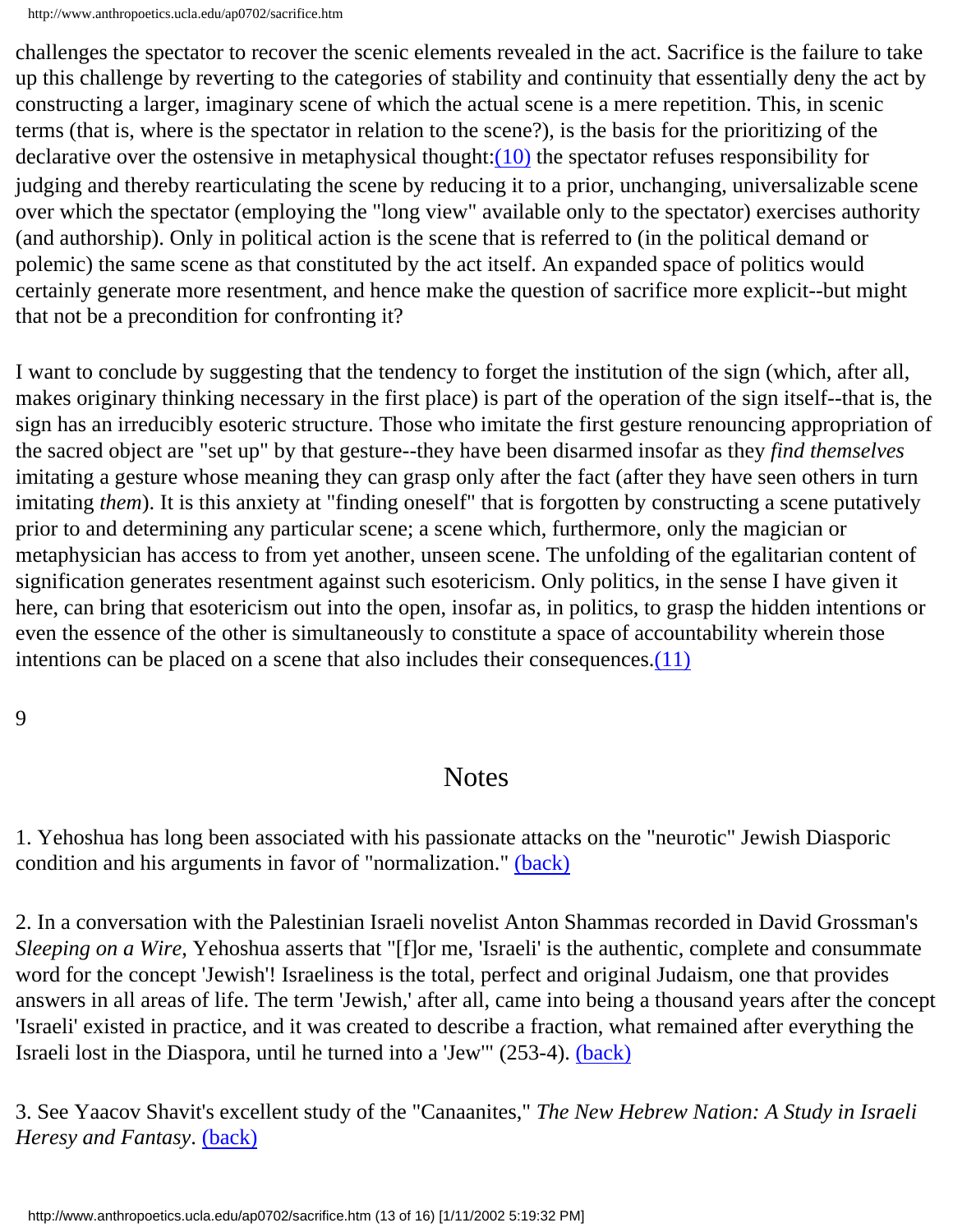4. See Mintz and Horn's essays on the question of historical "alternatives" in *Mr. Mani*. [\(back\)](#page-27-0)

5. I am setting aside Gans's argument that "we can tell the Palestinians to stop hating the Israelis and start writing software" (*Chronicle* 218) in the name of what I consider an equally plausible hypothesis--that political reconciliation might be a precondition of such economic processes. [\(back\)](#page-30-0)

6. According to Arnold Band, "Yehoshua himself has informed me both in written and oral communication that the father, Avraham, actually killed his own son" (244). Looking at the specific passage cited by Yehoshua, Band, like myself, is unable to see it. [\(back\)](#page-32-0)

7. Here I am engaging with the issues Gans raises in *Chronicle* 184. There, Gans argues that the "end of the ability of the esthetic to discriminate between the sacrificial and anti-sacrificial . . . liberates the esthetic from the ethical end of justifying sacrifice." But is this because sacrifice has been internalized psychologically, rather than abolished? Gans is, I think, ambiguous on the implications of this. On the one hand, the capacity to "ironize" rather than "deconstruct" sacrifice suggests that "sacrifice is no longer understood as a necessary feature of social organization." On the other hand, couldn't it be the case that the refusal to "take it seriously" really implies an inability to do so; and that the need to ironize it suggest that we have not transcended it? Would victimary discourses have the power they do if sacrifice was no longer a pressing issue? [\(back\)](#page-33-0)

8. Scholem writes, "I shall endeavor to show that the nihilism of the Sabbatian and Frankist movements, with its doctrine so profoundly shocking to the Jewish conception of things that the violation of the Torah could become its true fulfillment . . . , was a dialectical outgrowth of the belief in the Messiahship of Sabbatai Zevi, and that this nihilism, in turn, helped pave the way for the Haskalah and the reform movement of the nineteenth century, once its original religious impulse was exhausted" (84). [\(back\)](#page-34-0)

9. Gans writes: "The unique event in which the verticality of human language emerges from the horizontal world of appetite is a moment of liberation re-enacted in every subsequent act of representation. We must *think* our uniqueness that until now only religion has articulated" (1997 Acknowledgements, italics in original). If we must think our uniqueness, then we can also refuse or fail to do so; once originary thinking is available, this refusal or failure becomes a conscious decision. I am suggesting that herein lies a politics intrinsic to originary thinking that goes beyond Gans's reflections on justice and political economy so far. It is a politics that would involve not only an expanded realm of exchange but what we might call a transparent self-reflexivity regarding one's point of entry into that realm. [\(back\)](#page-35-0)

<span id="page-37-0"></span>10. See Gans, "Plato and the Birth of Conceptual Thought." [\(back\)](#page-36-0)

<span id="page-37-1"></span>11. I am here trying to open a line of communication between originary thinking and contemporary attempts (themselves indebted to earlier thinkers such as Hannah Arendt, Carl Schmitt and Leo Strauss) by thinkers such as Alain Badiou, Jacques Ranciere, Slavoj Zizek and others to think politics in more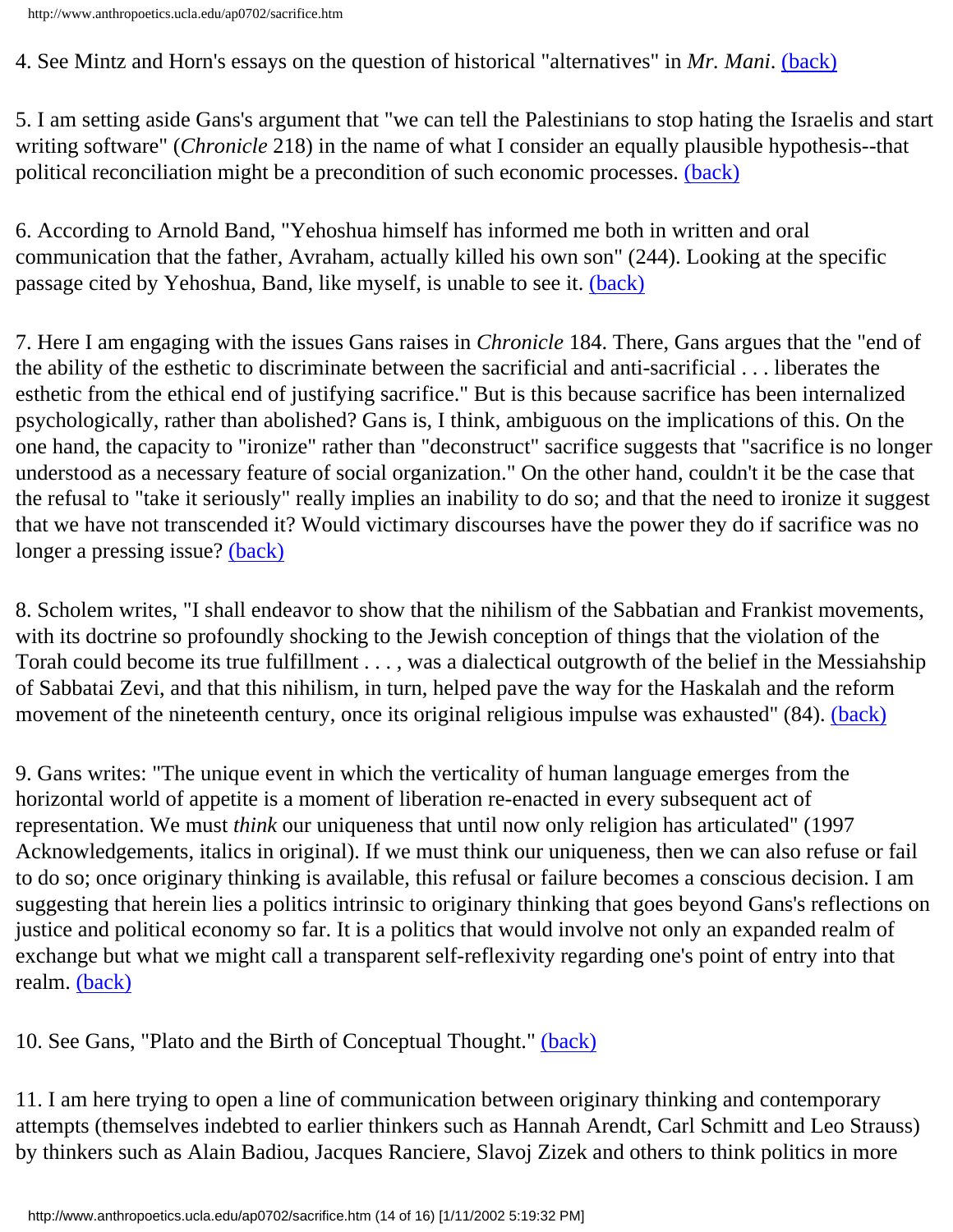originary terms, *i.e.*, as scenic and paradoxical and hence constituted through "foundational" acts rather than norms. [\(back\)](#page-36-1)

10

#### **Works Cited**

Band, Arnold J. "*Mr. Mani*: The Archaeology of Self-Deception." *Prooftexts* 12 (1992) 231-244.

Gans, Eric. *Chronicles of Love and Resentment*, 184, 218, and 250. www.anthropoetics.ucla.edu/views.

----------. "Plato and the Birth of Conceptual Thought." *Anthropoetics* II, 2 (January 1997). www.anthropoetics.ucla.edu/ap0202/plato.htm.

----------. *Signs of Paradox: Irony, Resentment and Other Mimetic Stru*ctures. Stanford, CA: Stanford University Press, 1997.

Grossman, David. *Sleeping on a Wire: Conversations with Palestinians in Israel*. Translated by Haim Watzman. New York: Farrar, Strauss and Giroux, 1993.

Horn, Bernard. "The Shoah, the Akedah, and the Conversations in A.B. Yehoshua's *Mr. Mani*." *Symposium,* Fall 1999, 136-150.

Mintz, Alan. *Translating Israel: Contemporary Hebrew Literature and Its Reception in America*. Syracuse: Syracuse University Press, 2001.

Shaked, Gershom. *Modern Hebrew Fiction*. Translated by Yael Lotan. Bloomington, Indiana: Indiana University Press, 2000.

Shavit, Yaacov. *The New Hebrew Nation: A Study in Israeli Heresy and Fantasy*. London, Totowa, NJ: Frank Cass, 1987.

Scholem, Gershom. *The Messianic Idea in Judaism and Other Essays on Jewish Spirituality*. New York: Schocken Books, 1971.

Yehoshua, A.B. "*Mr Mani* and the *Akedah*." *Judaism*, Winter 2001, 61-65.

----------. *Mr. Mani*. Translated by Hillel Halkin. New York: Doubleday, 1992.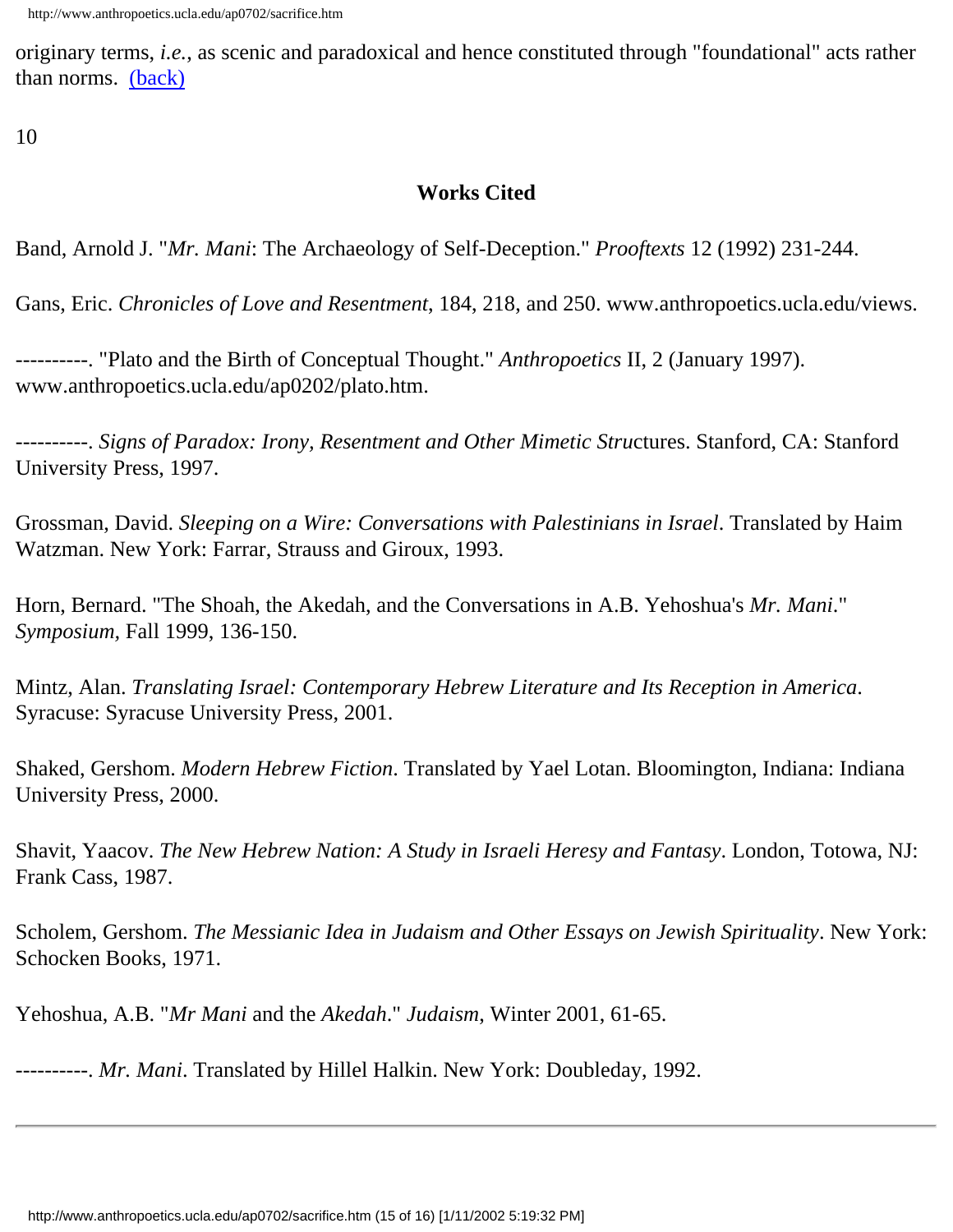*Anthropoetics* subscribers may copy or download this text from the network, but its distribution or publication shall constitute an infringement of the Author's copyright.

*Anthropoetics - The Journal of Generative Anthropology* Volume VII, number 2 (Fall 2001/Winter 2002) ISSN 1083-7264 URL:<http://www.anthropoetics.ucla.edu/> Email: [anthro@humnet.ucla.edu](mailto:anthro@humnet.ucla.edu)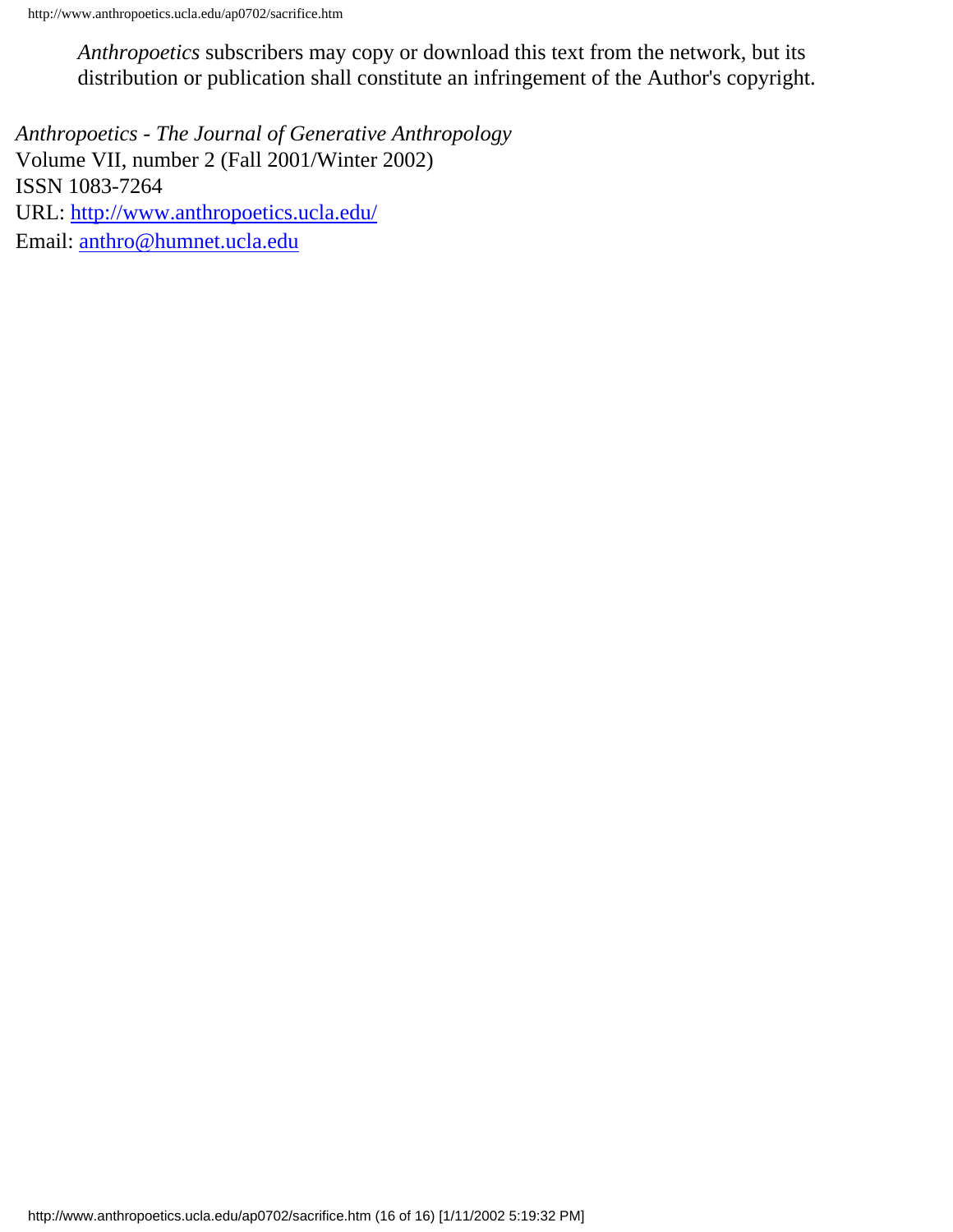## **Anthropoetics 7, no. 2 (Fall 2001 / Winter 2002)**

# **Skandalon 2001: The Religious Practices of Modern Satanists and Terrorists**

## **Dawn Perlmutter**

**Director, Institute for the Research of Organized and Ritual Violence [dperlmutter@ritualviolence.com](mailto:dperlmutter@ritualviolence.com)**

*Skandalon* is an expression found in the Gospels that refers to an obstacle upon which one keeps stumbling, a trap, a snare; it is associated with Satan. In Girardian terms, *skandalon* designates an inability to walk away from mimetic rivalry that results in all kinds of destructive practices and exemplifies the predicament of the model-obstacle of mimetic theory. This article considers five aspects of skandalon: personifications, rivalries, models, religions, and sacred violence, as manifested in the concepts of both Satanism and terrorism. The similarities are striking, compelling and significant.

While the theme of terrorism has been consistently and appropriately addressed in media accounts of the American tragedy that occurred on September 11, 2001, there is another relevant concept that intermittently appears in the press but has seldom been specifically considered. The Islamic extremist position that the United States is the "Great Satan," the thousands of reports of the face of Satan seen in the photographs of the smoke coming out of the World Trade Center

(<http://detnews.com/2001/nation/0109/19/a05-297999.htm> or

<http://www.snopes2.com/rumors/wtcface.htm>), and the essentially evil nature of this act suggest that Satanism needs to be examined. The concept of Satanism is just as disturbing, frightening, and elusive as the concept of terrorism. For some, Satan is a personified evil being, for others, he is a metaphor for the existence of evil, and, for many more, Satan is a myth that arose out of biblical literature. Whatever views you may hold concerning the reality of Satan, there is no question that Satanism exists.

## *Personifications*

### *Modern Satanism*

Satanism is present in American culture as a religion, as a genre in film, music, and art, as a political ideal, and as a popular subject in the media. Satanism is a religion, acknowledged by the US Federal Government, that maintains ethical doctrines, specific rituals, and true believers. This religion is widely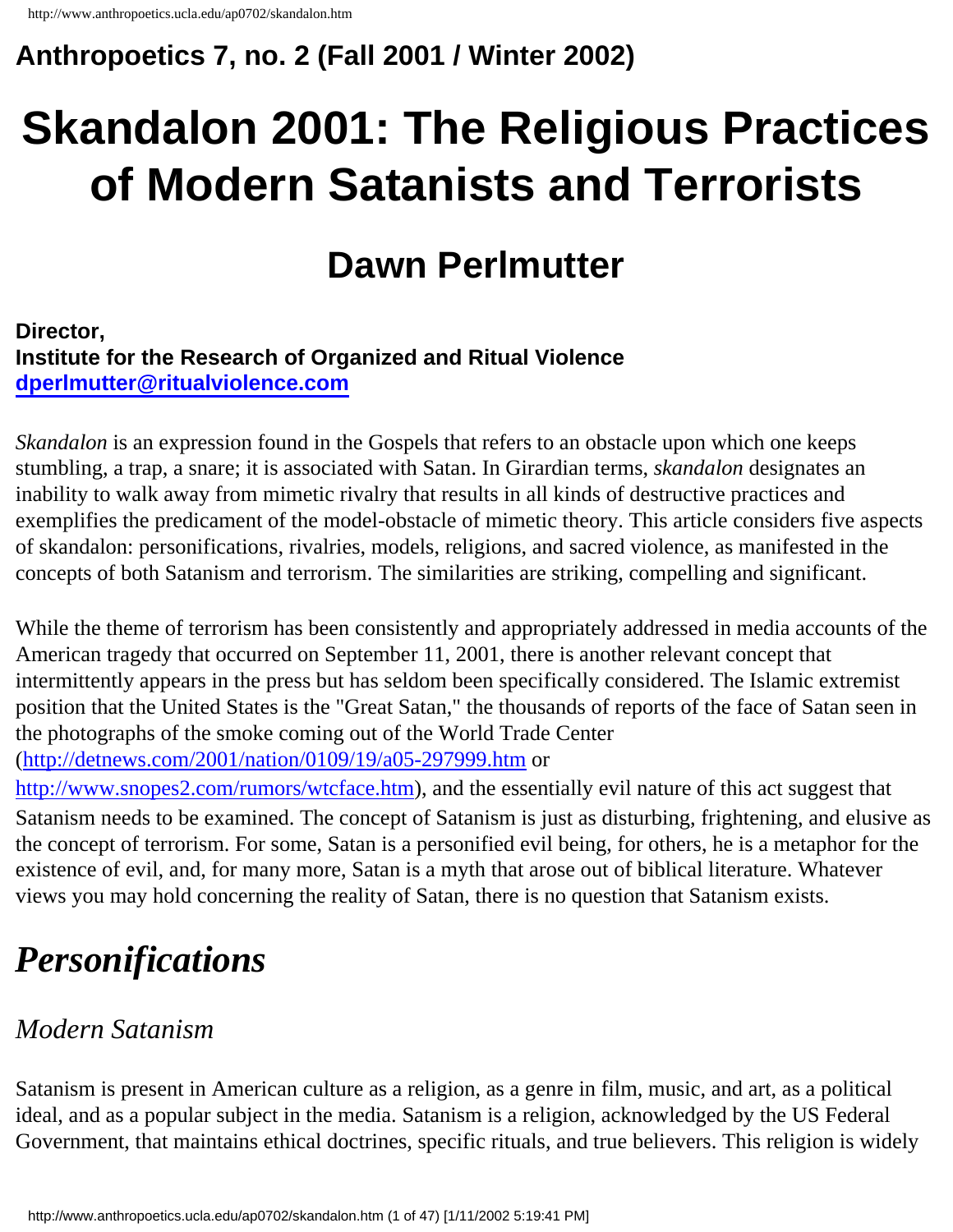practiced in Western society, both individually and communally, through Satanic churches, covens, and grottoes. As with other organized religions, beliefs vary among different sects and congregations, ranging from a form of ethical egoism to worshipping a specific deity. In most sects, Satanism is a reversal of Christianity, and similarities are found between the symbolism and ritual practices of each group. In this article, I will present an overview of contemporary American Satanic groups, beliefs, and practices, describing how those beliefs differ from extreme fundamentalist Islamic views of Satanism and how modern American Satanists interpret the tragedy of September 11 from their own theological perspective. Finally, I will apply the Girardian concept of ritual violence and specifically *skandalon* to these manifestations of Satanism.

#### *Modern Terrorism*

Terrorism too is present in American culture as a religion, a genre in film, music, and art, a political ideal, and a popular subject in the media. Like Satanism, terrorism is enacted by religious groups that maintain ethical doctrines, specific rituals, and true believers. Often referred to as cults, militias, or cells, these religions are widely practiced throughout the world, both individually and communally, and include Christian Identity, Aum Shinrikyo, Islamic fundamentalism, and many others. As with organized religions, beliefs vary among different groups and followings, ranging from a form of devout purism as a return to original strict interpretations of sacred text to the worship of a leader as a deity. Similarities are found in racist, elitist ideologies that advocate violence, terrorism, and genocide and view every other group as satanic or the evil Babylon. In this article, I will present an overview of the beliefs and practices of modern terrorists, notably including Wahhabism, the religion of Osama bin Laden and nearly every devout Muslim terrorist since the eighteenth century. I will describe how terrorists justify their violent acts theologically by claiming that American culture is completely satanic. Finally, I will apply the Girardian concept of ritual violence and specifically *skandalon* to these manifestations of terrorism.

2

## *Rivalries*

#### *Defining Satanism*

Definitions of Satanism are problematic because it is a relative concept determined by the theological, moral, political, sociological, and legal perspectives of each group. Basically, one man's God is another man's devil. From a fundamentalist Christian theological perspective, any practice other than Christianity is considered satanic, and from a fundamental Islamic perspective, any practice other than Islam is considered satanic. This is based on strict interpretation of identical prohibitions found in both the Bible and the Quran. The Quran 28.70 states, "And He is Allah, there is no god but He," and the Bible in Exodus 20.2-3 states, "I am the Lord your God. . . . You shall have no other gods before Me."[\(1\)](#page-82-0) One result of these prohibitions has been a history of holy wars; another has been that some people denounce God and embrace Satanism. Modern Satanists clearly admit that their religion is anti-God, and it is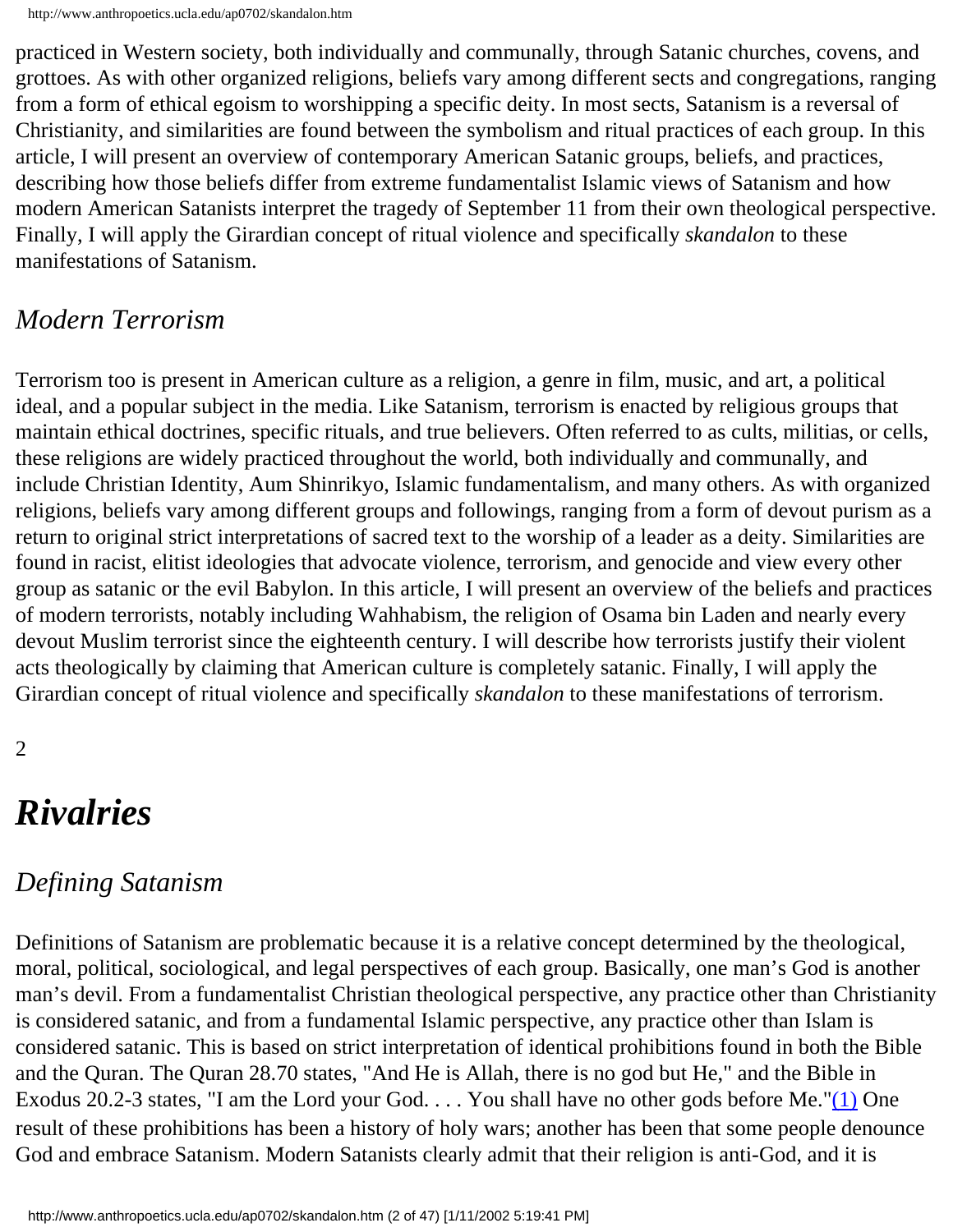http://www.anthropoetics.ucla.edu/ap0702/skandalon.htm

irrelevant to them whether it be the God of the Christian Bible or Allah of the Quran. However, that does not necessarily mean that all modern Satanists are devil worshippers. Contemporary Satanism entails either worshipping Satan as a personified evil being or glorifying what he represents. Other characteristics of Satanism include beliefs based on a form of hedonism or egoism. Many contemporary Satanists also identify with pagan pre-monotheistic beliefs.

Historically, Satanism was attributed to groups designated as heretical simply because they deviated from strict Christian or Islamic practices. Today, many non-traditional religions, especially those that entail occult practices, such as Santeria, Voodoo, Wicca, and Druidism, are often still categorized as Satanic. This controversy has provoked a vehement debate among new religious movement scholars. These usually fall into three general categories: Anticult scholars, who emphasize potential harms among new religious groups, cult apologists, who emphasize religious freedom, and countercult organizations, who oppose religious groups on theological grounds. The debate is complex and ongoing. The anticult position on Satanism is that it exists in a variety of individual and group religions, some of which are responsible for serious crimes. The cult apologist position is that it is a benign new religious movement and that allegations of crimes are due to satanic "panics" and urban legends. The countercult position is that, from an orthodox perspective, any group other than the true religion is heretical and/or satanic. Thus, Satanism is a culturally relative construct that varies in place and in time and is intrinsically intertwined with issues of religious freedom, even if that freedom entails the subjugation and harm of others.

## *Defining Terrorism*

Like definitions of Satanism, definitions of terrorism are problematic because it, too, is a relative concept, determined by the theological, moral, political, sociological, and legal perspectives of each group. Basically, one man's terrorist is another man's freedom fighter. There are many contrary definitions of terrorism, dependent upon the perspective of the author. Similar to the anticult / cult apologist debate among religious scholars attempting to draw the line of religious freedom, political philosophers and legal scholars attempt to distinguish between political freedoms, terrorism, anarchy, and justice.

The FBI has two general categories of terrorism, domestic and international. Domestic terrorism is defined as "The unlawful use, or threatened use, of violence by a group or individual that is based entirely within the United States or its territories without foreign direction and which is committed against persons or property with the intent of intimidating or coercing a government or its population in furtherance of political or social objectives." $(2)$  The FBI's definition of international terrorism involves "violent acts, or acts dangerous to human life, that are a violation of the criminal laws of the United States or any state, or that would be a criminal violation if committed within the jurisdiction of the United States or any state, and which are intended to intimidate or coerce a civilian population, influence the police of a government, or affect the conduct of a government." $(3)$ 

The concept of violence is intrinsic to the definition of terrorism, but that only further complicates the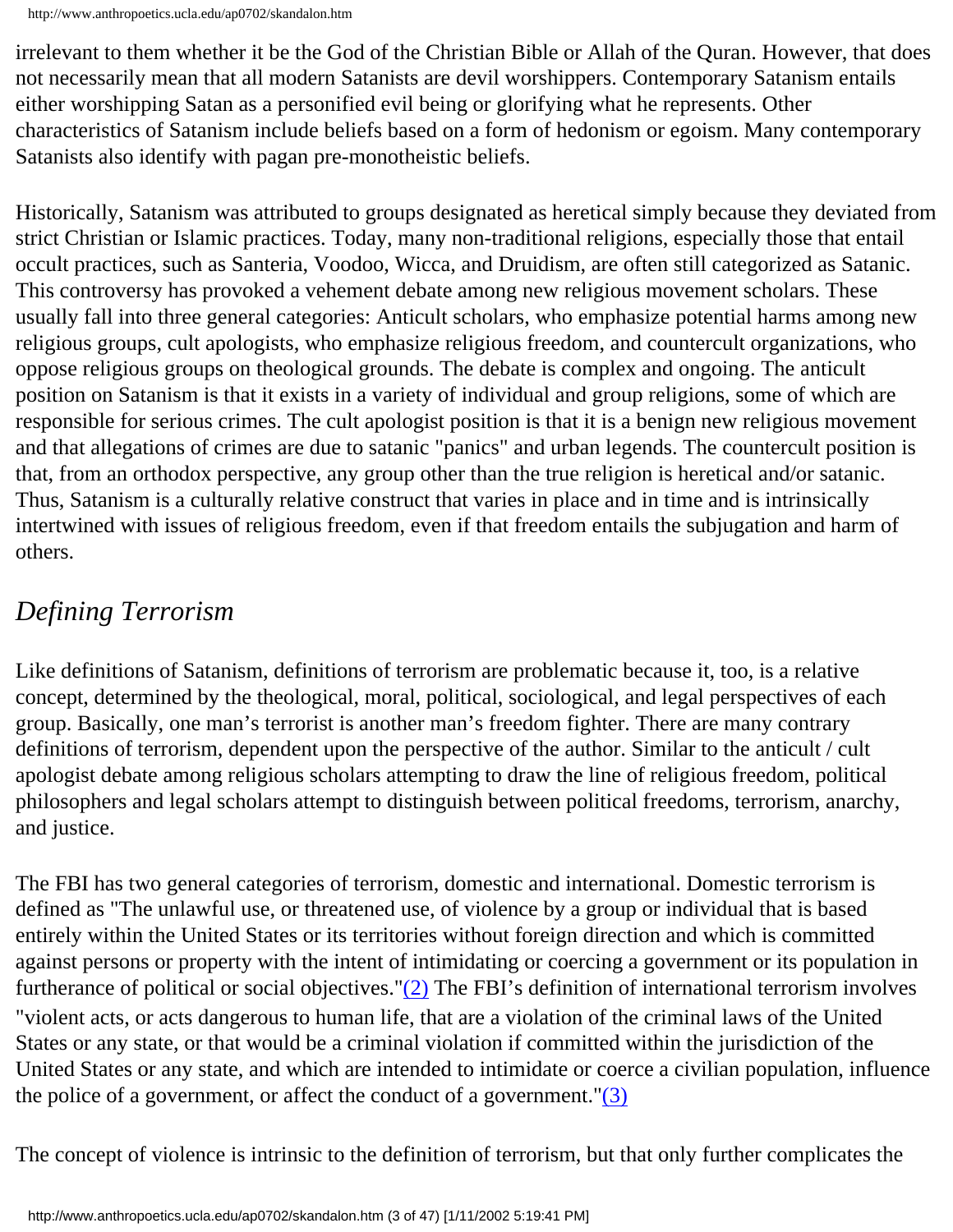```
http://www.anthropoetics.ucla.edu/ap0702/skandalon.htm
```
issue because not all acts of violence are considered negative. One political view will consider an act as terrorism and another will deem it justifiable retribution. Furthermore, the distinction between terrorism and retribution is dependent upon the perception of who was violated first. This is exemplified by the similarities in the post-September 11 speeches by President Bush and Osama bin Laden, in which each accuses the other of being a terrorist. "And there are civilians, innocent children being killed every day in Iraq without any guilt." "Americans have known surprise attacks but never before on thousands of civilians." "Muslims, this is the day of question. This is a new (inaudible) against you, all against the Muslims and Medina. So be like the followers of the prophet, peace be upon him, and all countrymen, lovers of God and the prophet within, and a new battle, [a] great battle . . ." "I ask you to uphold the values of America, and remember why so many have come here. We are in a fight for our principles, and our first responsibility is to live by them." "Let the whole world know that we shall never accept that the tragedy of Andalucia would be repeated in Palestine." " I will never forget this wound to our country, or those who inflicted it." $(4)$  The tones of the speeches are so similar that it can be difficult to identify who is being quoted. (Transcript of President Bush's speech:

[http://www.whitehouse.gov/news/releases/2001/09/20010920-8.html;](http://http//www.whitehouse.gov/news/releases/2001/09/20010920-8.html) transcript of Osama bin Laden's video: [http://abcnews.go.com/sections/world/DailyNews/strike\\_binladentrans011007.html](http://abcnews.go.com/sections/world/DailyNews/strike_binladentrans011007.html) .)

3

In a recent article in *Le Monde*, René Girard commented on the current crisis and described terrorism as a form of mimetic competition on a planetary scale. "The error is always to reason within the categories of "difference," when the root of all conflicts is rather "competition," the mimetic rivalry between persons, countries, cultures. Competition is the desire to imitate the other in order to obtain the same thing he or she has, by violence if need be["\(5\)](#page-82-4) (http://www.lemonde.fr/article/0,5987,3230--239636-,00.html). Imitation and competition are not evident just in President Bush's and Osama bin Laden's speeches, they are apparent in their identical desire to protect their beliefs by violently imposing their ideologies. Eric Gans described the current conflict in terms of resentment from his originary model of reciprocity in "Window of Opportunity" *Chronicle* 248 (<http://www.anthropoetics.ucla.edu/views/vw248.htm>). Essentially Gans claims that since every social order generates resentment, the current conflict is not a clash of religions or cultures but a battle between those who lead civilization and those whose resentment is so strong they will its destruction. Although Gans clearly states that terrorism is unacceptable, he argues that one can never wholly eliminate the source of terrorism because "Any ethical model with a claim to practical application must allow for the existence of individuals and groups within the larger society who consider that society unjust and who ardently desire its destruction, even if they be destroyed along with it." $(6)$  The problem is that there is no means to acceptably defer this resentment. Terrorism is a culturally relative construct that varies in place and in time and is intrinsically intertwined with issues of political freedom, even if that freedom entails the subjugation and harm of others.

## *Models*

## *Typologies of Satanism*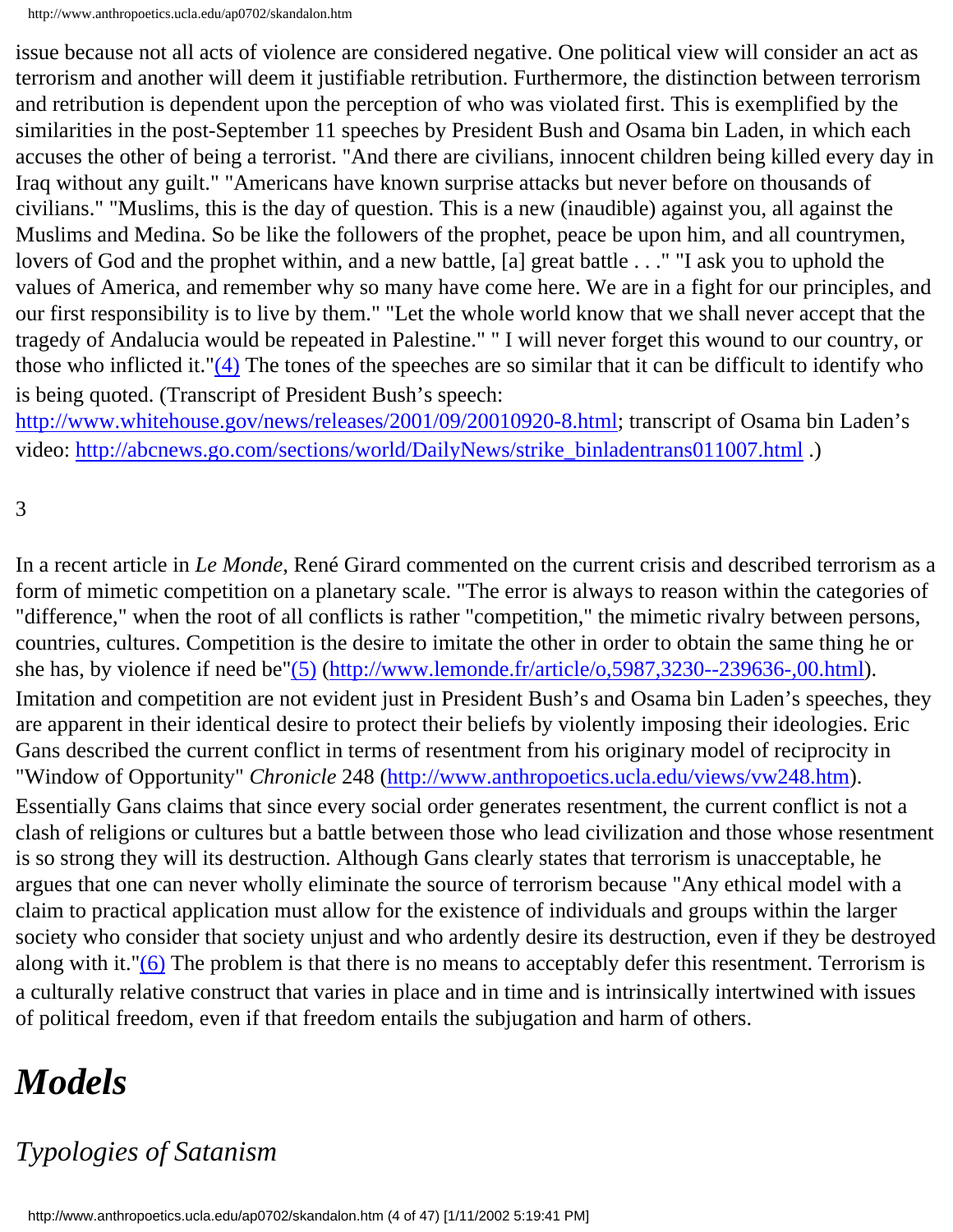Typologies of Satanism are just as problematic as definitions, since it is a culturally relative construct that is generally defined by its adversaries. There are additional controversies concerning the very existence of some Satanic groups. As a result of these debates, it is especially difficult to present an agreed-upon typology. It is significant to note that the study of Satanism is in its infancy; basic demographic and ethnological data have yet to be compiled, and it is unclear whether accurate information is available. However, after reviewing proposed typologies from a variety of sources, I have been able to detect four general categories, although they may be referred to by different names or only for purposes of condemnation[.\(7\)](#page-82-6) These categories are: religious / organized Satanists, traditional / intergenerational Satanists, self-styled Satanists, and youth subculture Satanists. These classifications are broad and not mutually exclusive. In addition to the four major categories of Satanic groups, another classification is sometimes used to differentiate Satanists: Satanic groups can be characterized as either atheistic or theistic. Theistic Satanists glorify what they imagine Satan represents; they worship Satan or other deities as incarnations of an evil being. Finally, there are many other occult organizations that, although not specifically Satanic, have similar practices and rituals, such as many vampire religions, Goth, and the fetish scene. Some of these groups are described in detail in my previous *Anthropoetics* article, "The Sacrificial Aesthetic: Blood Rituals from Art to Murder" (<http://www.anthropoetics.ucla.edu/ap0502/blood.htm>).

### *Religious / Organized Satanists*

Religious Satanism consists of organized groups and churches with diverse varieties of Satanic beliefs. Religious Satanists are also known as "true believers," individuals who have seriously committed themselves to the beliefs, tenets, rituals, and ideologies of a Satanic religion. Currently, in the United States, some Satanic churches are recognized by the government as religions, and, consequently, are not only protected by the First Amendment but also receive tax-exempt status. There are many American Satanic churches and a variety of other religious organizations that openly practice Satanism, most of which have web pages on the Internet providing information on their beliefs and practices as well as membership applications. Satanism is often also referred to as the Left Hand Path, occultism, black magic, or the Dark Arts; various similar groups use the same designations.

Due to the provocative nature of this religion, the Internet has become the primary source for the substantial growth of the Satanic community. The World Wide Web provides a significant forum for recruiting new members, disseminating information, and exchanging ideas. There are hundreds of web sites for Satanic organizations, churches, support groups, occult supplies, and all things related to the Left Hand Path. In addition to individual web sites, there are libraries, chat rooms, message boards, and resource sites. Just a few of the more active resource web sites include: The Satanic Network (<http://www.satannet.com/>), The Australian Satanic Council [\(http://www.satanic.org.au](http://www.satanic.org.au/)), Devil Spawn ([http://www.geocities.com/satanism\\_au/index.html\)](http://www.geocities.com/satanism_au/index.html), and The 600 Club, whose name is a deliberate parody of the Christian 700 club ([http://the600club.net/cgi-bin/community/index.pl\)](http://the600club.net/cgi-bin/community/index.pl). There are so many Satanic web sites that there are several awards given to the best sites, including Lucifer's Top List and Tomb of Darkness. Some of the hosts of the Satanic awards have their own web sites listing the winners,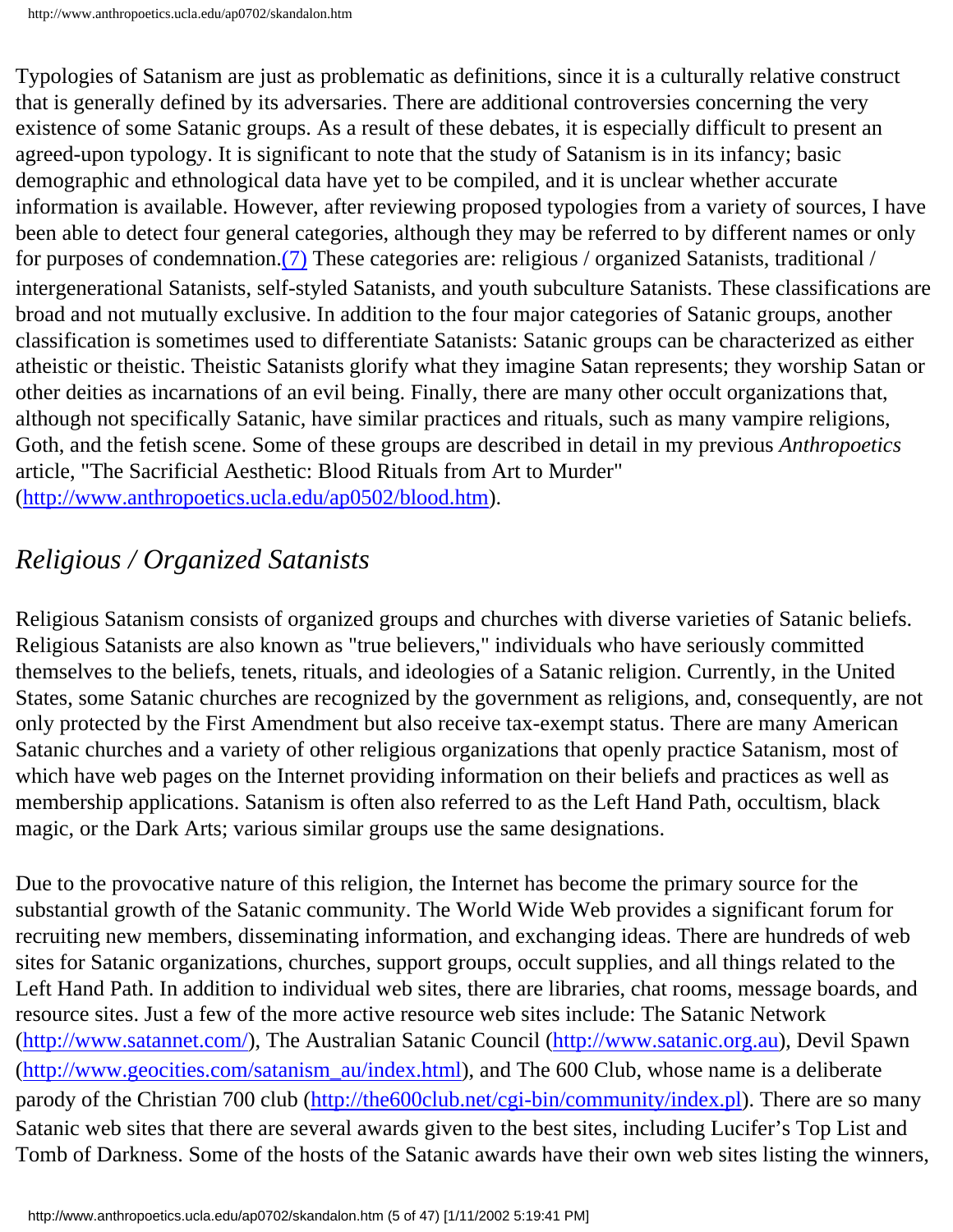```
http://www.anthropoetics.ucla.edu/ap0702/skandalon.htm
```
with convenient hyperlinks. They include The Fire Within Top 100, The Best Satanic Sites on the Internet (<http://members.hostedscripts.com/top.cgi?user=TheDevil>), and Blacklist Top 100, which is truly disturbing because it links to violent pornography, torture, and images of actual murders (<http://www.damnage.com/BlackList/index.shtml>).

Finally, as unimaginable as it may seem, there is Radio Free Satan, available 24 hours a day, advertised as the voice of Satan on the Internet [\(http://www.live365.com/cgi-bin/directory.cgi?autostart=jallee](http://www.live365.com/cgi-bin/directory.cgi?autostart=jallee)). The Church of Satan just recently announced the premiere of Satanism Today, another Internet radio station, whose stated goals are to publicize the philosophy of their church and its membership; they list the following topics: news from the satanic perspective, applications of satanic theory in daily life, and practical applications of greater and lesser magic, featuring a new guest each week and much more.

#### 4

The two most established, best-known American Satanic churches are The Church of Satan [CoS] and The Temple of Set [ToS], which are described in detail in the next section. It is worth noting that Satanic religious organizations are often referred to by the first initials of their names but, significantly, these initials are not read as acronyms. Some other Satanic organizations include: First Church of Satan [FCoS] [\(http://www.churchofsatan.org/main.html](http://www.churchofsatan.org/main.html)), Cult of Mastema [CoM] ([http://www.geocities.com/satanism\\_au/library/genintro.html](http://www.geocities.com/satanism_au/library/genintro.html)), Ordo Templi Satanis [OTS] (<http://www.satanist.net/satan/satanism/Ots/Ots.htm>), Church of Lucifer [COL] (<http://www.churchoflucifer.org/>), Ordo Sinistra Vivendi [OSV] ([http://www.geocities.com/satanism\\_au/library/svrc.html](http://www.geocities.com/satanism_au/library/svrc.html)). There are many orders, grottoes, pylons and covens of the main churches, and a significant number of unrelated, less well-known groups, many of which also have web pages on the Internet. Although it is difficult to establish numbers and geographical locations of members, most are located in the United States, Europe, and Australia; they can be found on every continent except Antarctica. On the African and South American continents, occult dark magic is practiced in the context of indigenous religions, which would account for the smaller membership in Western Satanic churches in those countries. In many countries, organized Satanic groups are not tolerated and must remain underground. Although the ideologies of these groups may be highly offensive to more traditional religions, it is generally thought that religious Satanists are on the whole law-abiding citizens whose known practices rarely constitute illegal activities. However, this has been questioned in statements of the many survivors and victims of occult-related crimes, who claim that these groups are simply covers for criminal acts.

### *Traditional / Intergenerational Satanists*

Traditional Satanists are considered a highly organized international secret cult network actively engaged in a variety of criminal activities, including arson, ritual abuse, sexual abuse, incest, kidnapping, child pornography, and ritual murder involving mutilation, dismemberment, and sometimes cannibalism. Similar to religious Satanists, traditional Satanists are also known as "true believers"; they are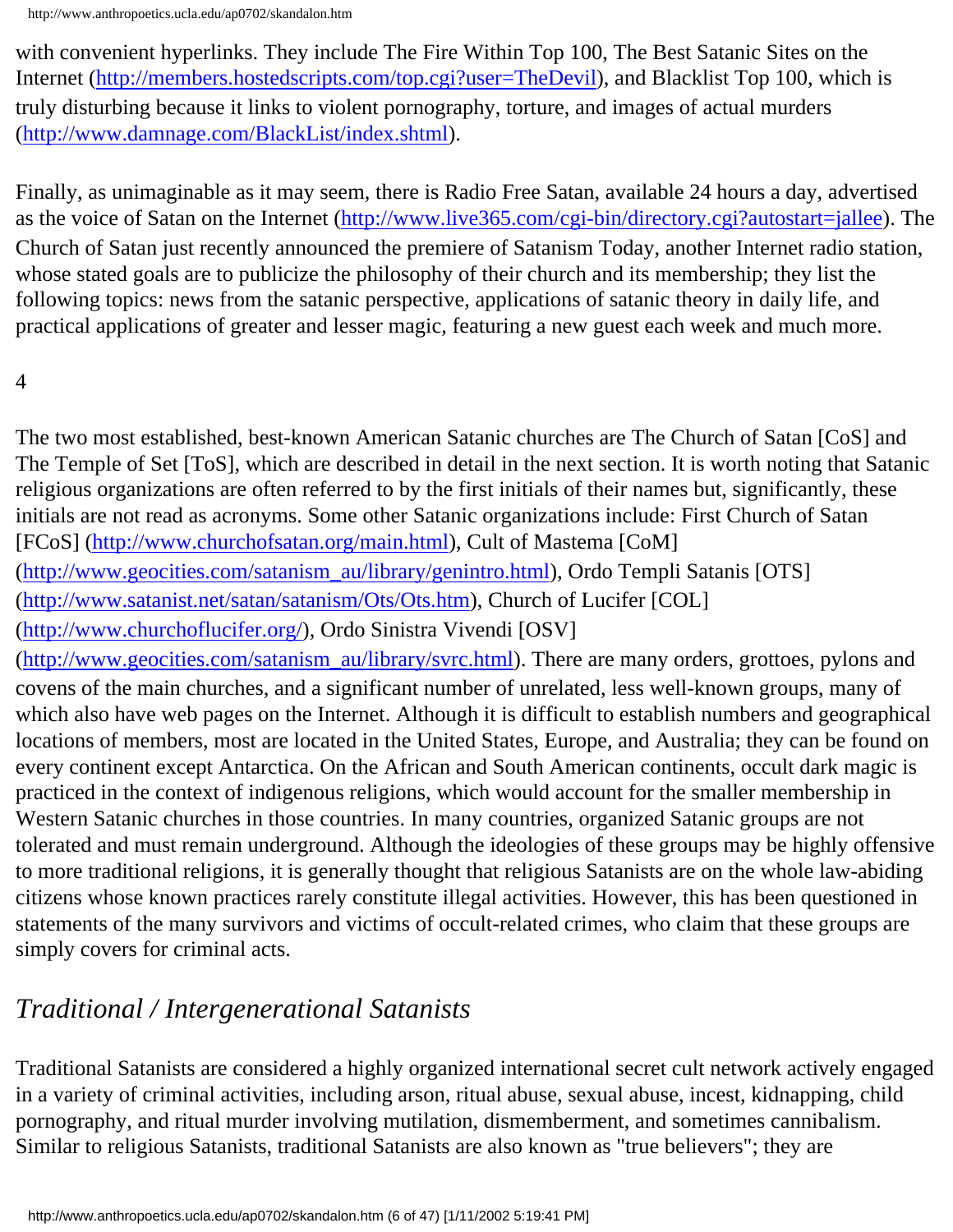http://www.anthropoetics.ucla.edu/ap0702/skandalon.htm

exceptionally devoted to their beliefs, which comprise an extreme fundamentalist version of Satanic religion. They are also referred to as generational or intergenerational Satanists. Many members contend that they were raised in this belief system, going back as far as several generations. Ideologically, traditional Satanists worship Satan as the evil deity described in the New Testament; their religious practices include blood rituals, animal and human sacrifice, and a variety of sadistic sexual rites for the glorification of Satan. The previously described religious Satanists all vehemently deny engaging in these activities and consider the allegation as a form of defamation. Because of a lack of empirical evidence, many scholars, Satanic church members, mental health professionals, and a large portion of the general public consider these assertions to be urban myths, false memories, and a form of satanic panic. Although studies have not been conducted to determine the frequency with which it occurs, there is factual evidence that the practice of traditional Satanism exists.

Examples of criminal cases involving alleged traditional Satanists include the infamous McMartin preschool trial that lasted six years and was the first multi-victim multi-offender child abuse case. Beginning in March 1984, 208 counts of child abuse involving 40 children were directed against 7 adults; the two owners of the school, one owner's son, and four schoolteachers. By January 1986, a new district attorney dropped all charges against five of the adults; remaining were 52 charges against Ray Buckey and 20 counts against Peggy Buckey, with one count of conspiracy. After several years, in August 1990, another jury was hung and the prosecution gave up trying to obtain a conviction. This case spurred many similar prosecutions, which were referred to as witch hunts by people who argue that this type of abuse does not occur. This trial was also a national media event, the subject of many books, studies, and films. Other famous controversial descriptions of victims of Satanic ritual abuse and entire Satanic communities practicing traditional Satanism are found in the classic non-fiction (although some claim, fictional) books *Michelle Remembers* and *Satan's High Priest*. Both books describe in detail heinous ritual practices of traditional Satanists. The web site ReligiousTolerance.org lists 41 multi-victim multi-offender court cases with allegations of ritual abuse

([http://www.religioustolerance.org/ra\\_case.htm#us](http://www.religioustolerance.org/ra_case.htm#us)). Hyperlinks to more details about the cases are provided by the authors; however, the reader should take note that their viewpoint is that satanic ritual abuse does not occur. For an objective and informative description of the debates and issues concerning satanic ritual abuse, see: <http://www.gospelcom.net/apologeticsindex/s05.html>. As an example of the debates on satanic ritual abuse, an article entitled "Satanism: Skeptics Abound" can be viewed at <http://www.xeper.org/pub/tos/archives/satskep.html> .

## *Self-Styled Satanists*

Self-styled Satanists are either individually involved with Satanism or belong to small, loosely organized groups. Self-styled Satanists are sub-classified either as "dabblers," people who are intermittently and experientially involved in occult activities, or as "true criminals" who use the occult as an excuse to justify or rationalize their criminal behavior. The rituals and belief systems of dabblers and true criminals are either entirely self-invented, a combination of a variety of traditions, or are emulated from media/cultural images of Satanic practices. Self-styled Satanists are not viewed as true believers, since their primary interest is usually the acquisition of personal power, material gain, or gratification through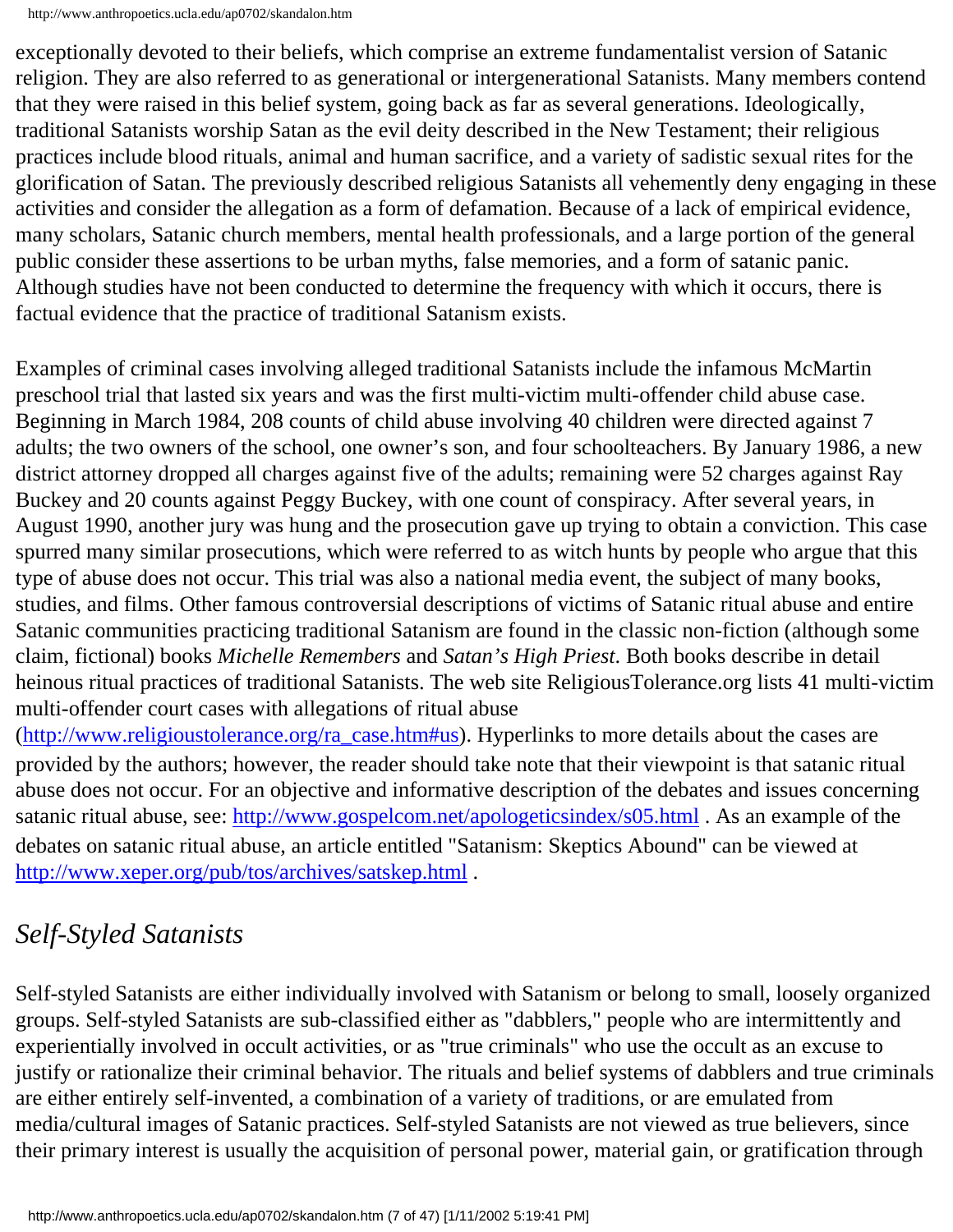http://www.anthropoetics.ucla.edu/ap0702/skandalon.htm

criminal activity rather than spiritual Satanic worship. Religious Satanists are offended by the claims and actions of self-styled Satanists who bring bad publicity to their already controversial religion.

Some self-styled Satanists engage in criminal activities, ranging from child molestation and animal mutilation to homicide, and their crimes conform to their self-invented ideologies. It is in this category of Satanism that most ritualistic crimes are placed; Satanic ritual abuse is often mistaken for a form of sexual sadism or serial murder. A classic example of a self-styled Satanist is Richard Ramirez, dubbed "The Night Stalker," who in 1985 terrorized Los Angeles by breaking into people's homes, raping, torturing, mutilating, and murdering his victims, and, most notably, forcing them to declare their love for Satan. In the spring and summer of 1985, Ramirez committed over twenty attacks. In 1989, Ramirez was found guilty on thirteen counts of murder and, in a famous gesture during the trial, raised his hand with a pentagram on it and said, "Hail Satan." Currently awaiting execution at San Quentin prison, he continues to be completely devoted to Satan. For more details on Richard Ramirez, see: <http://www.geocities.com/Area51/Shadowlands/4077/ramirez.html> .

#### 5

### *Youth Subculture Satanists*

Youth subculture Satanists are similar to self-styled Satanists; however, their interest in Satanism is usually transitory and may not evolve into criminal activities. Youth subculture Satanists are subcategorized as dabblers; they are teenagers and young adults who are usually introduced to Satanism via music, film, the Internet, and other media. Most often, these young adults turn to the occult because of a deep sense of alienation from mainstream culture and spiritual traditions. They either eventually return to more traditional beliefs or are recruited into one of the many Satanic religious organizations. Their rituals usually escalate depending upon the length of time they are involved in Satanism, beginning with simple magical incantations and sometimes evolving into animal and human sacrifice. Common crimes of youth subculture Satanists include vandalism, arson, grave desecration, animal mutilation, school violence, and sometimes murder. Depending upon their level of seriousness at the time of their involvement, they can also be considered momentary true believers.

There are numerous examples of youth subculture Satanists who commit crimes. Examples of the more serious crimes of homicide and mass murder committed include the case of sixteen-year-old Luke Woodham, who, on October 1, 1997, in Pearl, Mississippi, stabbed his mother to death, then went to school and opened fire with a rifle, killing two of his classmates and wounding seven. Luke Woodham was part of a larger group of youths who had embraced Satanism. His new peers, who were part of a group known as the Kroth, which sought to destroy its enemies and practice Satanic worship, instructed Luke that murder was a viable means of accomplishing the purposes and goals of the shared belief system [\(http://www.cnn.com/US/9806/11/school.shooting.03/index.html#links\)](http://www.cnn.com/US/9806/11/school.shooting.03/index.html#links). Another example occurred in Chiavenna, Italy on June 6, 2000, when three teenage girls brutally murdered a nun, Sister Mary Laura Manetti, after they had formed their own Satanic group, which, they said, was influenced by the lyrics of heavy metal musician Marilyn Manson. (See<http://www.petersvoice.com/nunmurder3.htm>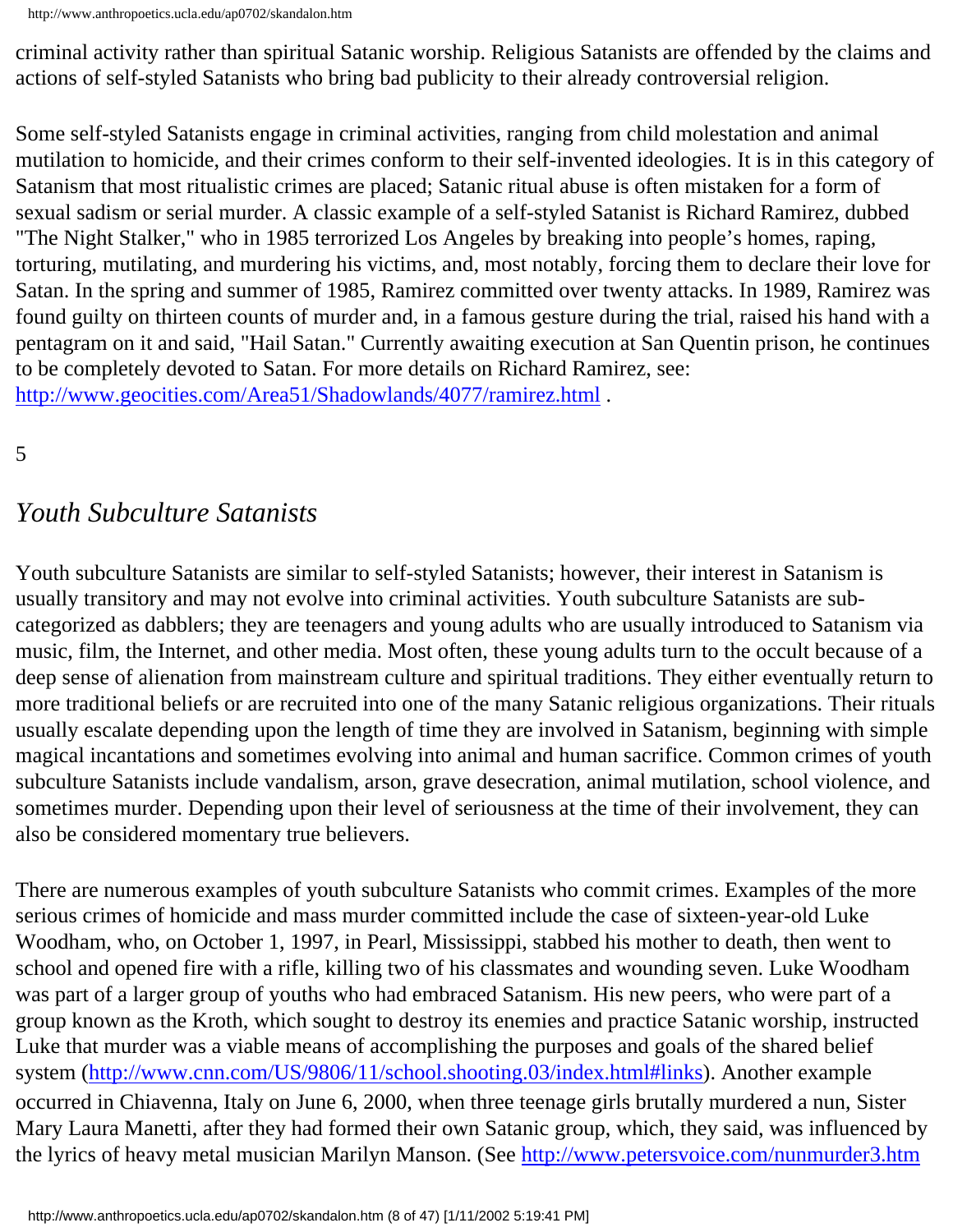and <http://www.metalhammer.co.uk/article.asp?ID=4607&type=NWS> .) Numerous murders and suicides have been attributed to the media and cultural influence of Satanism.

### *Anti-Satanism*

A typology of Satanism would be incomplete without mentioning organizations specifically established to combat Satanism and who are chiefly responsible for assigning Satanists to the preceding categories. These are variously referred to as anticult organizations, countercult organizations, and watch groups. For an in-depth look into these categories, Apologetics Index contains a vast archive of articles, newspapers, commentaries, and resources. Apologetics Index states that it "provides research resources on religious cults, sects, new religious movements, alternative religions, apologetics, anticult, and countercult organizations, doctrines, religious practices and world views. These resources reflect a variety of theological and/or sociological perspectives.["\(8\)](#page-83-0) Although a self-proclaimed Christian countercult organization, it provides a surprisingly objective perspective on most pages (<http://www.gospelcom.net/apologeticsindex/c11.html>).

A few of the better-known anticult groups include the Cult Awareness Network (CAN), formerly a clearinghouse for information about cults whose mission was to educate the public and to provide support to victims of cults and their families. CAN was subjected to a huge scandal when sued by the Church of Scientology, who eventually forced them to close down, obtained all their records, bought all of their logos, trademarks, and so on through bankruptcy and are currently operating their own version of CAN. The American Family Foundation, founded in 1979, is a research center and educational organization whose mission is to study psychological manipulation and cultic groups, to educate the public, and to assist those who have been adversely affected by a cult-related experience. The Watchman Fellowship is considered the foremost Christian countercult ministry; its resources include over 9,000 files and a 35,000 volume library on abusive religious groups, cults, and the occult. These are just a few of the numerous countercult and anticult organizations.

The primary goals of the previously mentioned anticult organizations are to protect their people from external violence and to preserve their way of life. As we examine the religions of modern Satanists, it will be evident that their own primary goals are identical to their rivals'. Significantly, all of the abovementioned models of Satanism are classified not by the groups themselves but by organizations external to these groups, often acting in direct opposition to their ideologies, thus exemplifying the predicament of mimetic rivalry and the model-obstacle.

## *Typologies of Terrorism*

Typologies of terrorism are just as problematic as definitions, and for similar reasons; terrorism is a culturally relative construct defined by its enemies. The most relevant source for categories of terrorism from the ideological perspective of the US government can be found in a Congressional Statement made to the US Senate Committee on Appropriations, on May 10, 2001, by Louis J. Freeh, Director of the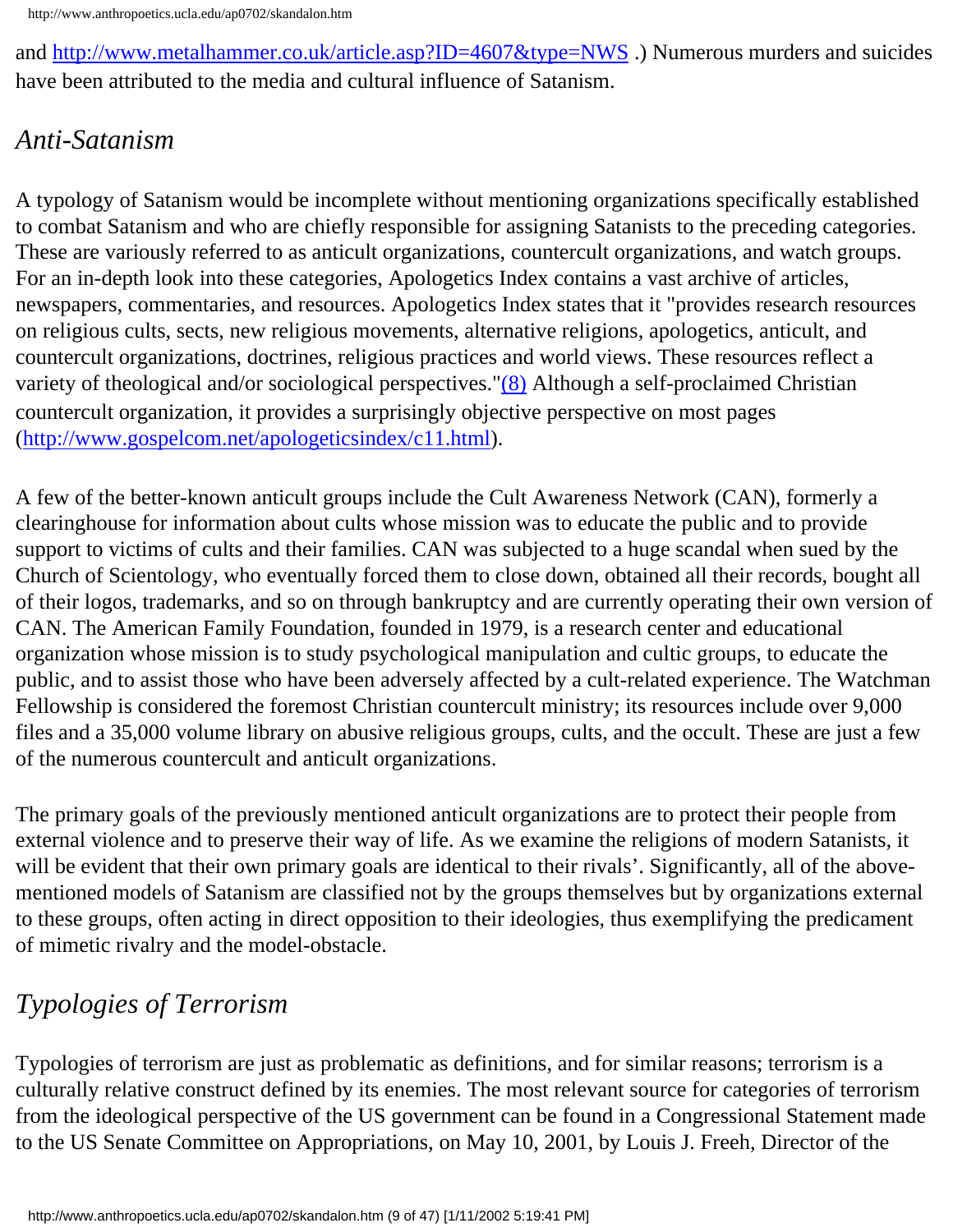Federal Bureau of Investigation, entitled "On the Threat of Terrorism to the United States" ([http://www.fbi.gov/congress/congress01/freeh051001.htm\)](http://www.fbi.gov/congress/congress01/freeh051001.htm). This pre-September 11 statement accurately foreshadowed current terrorist incidents by describing recent trends, statistics, arrests, and investigations into acts of terrorism.

#### 6

### *International Terrorism*

The FBI's classification of terrorism into international and domestic is based on geography and not on the goal of the behavior. According to the FBI typology, international terrorism has three subcategories based on the structural organization of the various groups: loosely affiliated extremists, formal terrorist organizations, and state sponsors of terrorism. The first category of international terrorism, loosely affiliated extremists, includes Sunni Islamic extremists, such as Osama bin Laden and those affiliated with his Al-Qaeda organization--individuals from varying nationalities, ethnic groups, tribes, races, and terrorist groups who support extremist Sunni goals. The common element among these diverse individuals is that they are committed to the radical international jihad movement, whose ideology includes promoting violence against the "enemies of Islam" in order to overthrow all governments not ruled by conservative Islamic law. Foreshadowing the American tragedy, in the congressional statement dated May 10, 2001, loosely affiliated extremists were considered the most urgent threat to the US because their goals consisted of carrying out large scale, high profile, high casualty terrorist attacks against US interests and citizens.

The second category of international terrorism, formal terrorist organizations, includes extremist groups such as the Palestinian Hamas, the Irish Republican Army, the Egyptian Al-Gama Al-Islamiyya, and the Lebanese Hizballah. They are characterized as autonomous, generally transnational organizations that have their own infrastructures, personnel, financial arrangements, and training facilities. They have a presence in the US, with members engaged in fund-raising, recruiting, and intelligence gathering. Additionally, they maintain operations and support networks in the US. Prior to September 11, the Hizballah were responsible for the deaths of more Americans than any other terrorist group.

The third category of international terrorism is state sponsors of terrorism, consisting of countries that view terrorism as a tool of foreign policy. At the time of the May 10 congressional statement, the Department of State listed seven countries as state sponsors of terrorism: Iran, Iraq, Sudan, Libya, Syria, Cuba, and North Korea. Iran represented the greatest threat to the US because it supports financially and logistically anti-Western acts of terrorism by others.

### *Domestic Terrorism*

Domestic terrorism also has three subcategories, but these are based on the ideologies of the various groups, designated as right-wing extremist groups, left-wing extremist groups, and special-interest extremists. The right-wing extremist groups are characterized by adherence to the principles of racial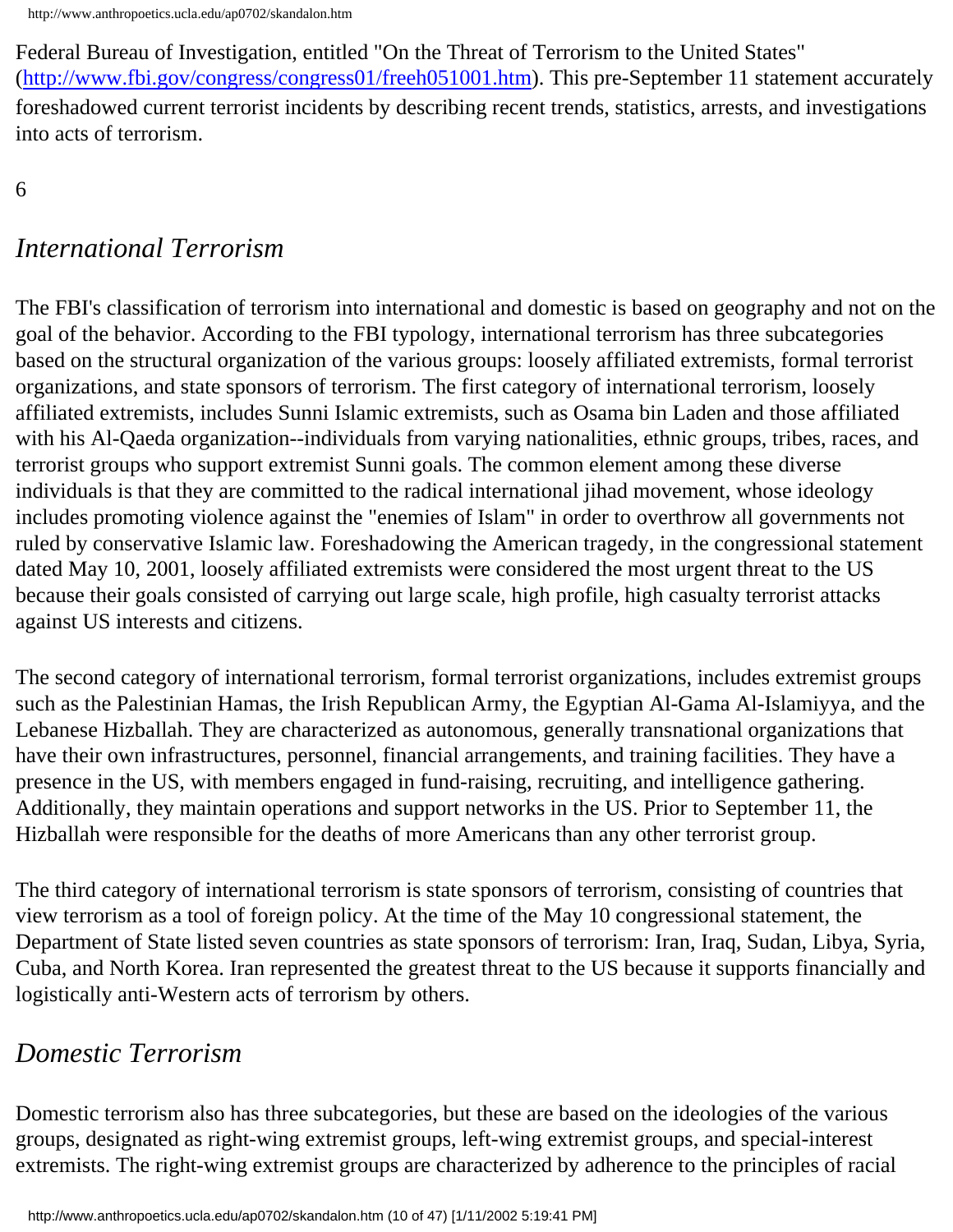supremacy and their embrace of antigovernment, anti-regulatory beliefs. Formal right-wing hate groups that represent a continuing terrorist threat on a national level include the World Church of the Creator (WCOTC) and the Aryan Nations; racism-based hatred remains an integral component of these groups' core orientations. Another group in this category is the Southeastern States Alliance, an umbrella organization of militias in Florida, Georgia, South Carolina, Alabama, and other southern states, a group that planned to attack national guard armories in 1999 . The goal of this group was to create social and political chaos, thereby forcing the US government to declare martial law, an act they believed would lead to its violent overthrow by the American people. Two of the seven planned acts of terrorism prevented in 1999 were potentially large-scale, high-casualty attacks.

The second category of domestic terrorism comprises left-wing and Puerto Rican extremist groups who view themselves as protectors of the people against the dehumanizing effects of capitalism and imperialism. Generally professing a revolutionary socialist doctrine, they believe in bringing about change through revolution rather than the political process. Several of these groups are seeking to secure full Puerto Rican independence from the US. These extremist Puerto Rican separatist groups are the Armed Forces for Puerto Rican National Liberation, FALN, Fuerzas Armadas de Liberacion Nacional Puertorriquena, and Los Machesteros. FALN has carried out bombings in the US mainland, primarily in and around New York, and Los Macheteros is suspected of three bombings in Puerto Rico.

The third category of domestic terrorism is special interest extremists, who differ from right- and leftwing terrorists in that they seek to resolve specific issues rather than overthrowing the entire political system. They conduct acts of politically motivated violence in order to bring public attention to their specific causes. These groups occupy the extreme fringes of animal rights, pro-life, environmental, antinuclear, and other political and social movements. The groups most noted for acts of vandalism and terrorist activity include the Animal Liberation Front (ALF) and the Earth Liberation Front (ELF), which have caused millions of dollars in damages to businesses they consider hostile to the environment or to animal rights.

#### *Current Trends in Terrorism*

Additionally, the FBI's terrorist typology includes a category called "current trends in modern terrorism." These fall into two categories: weapons of mass destruction, including what is currently referred to as bioterrorism, and the use of the Internet to commit acts of terrorism, including what is currently known as cyber-terrorism. Weapons of mass destruction include chemical, biological, and radiological agents. A 1999 *Emergency Response to a Terrorism Self-Study Manual*, published by the Federal Emergency Management Agency to train fire, medical, and hazardous materials first responders, lists five categories of terrorist incidents. The acronym B-NICE is a simple way to remember the five: biological, nuclear, incendiary, chemical, and explosive. FEMA also lists the four routes of entry: inhalation, absorption, ingestion, and injection, and the four common types of biological agents: bacteria, viruses, rickettsia, and toxins. The FEMA manual describes handling of biological, nuclear, incendiary, and chemical incidents. Chemical agents fall into five classes: nerve agents, blister agents, blood agents, choking agents, and irritating agents, the effects of which are described in horrifying detail.[\(9\)](#page-83-1)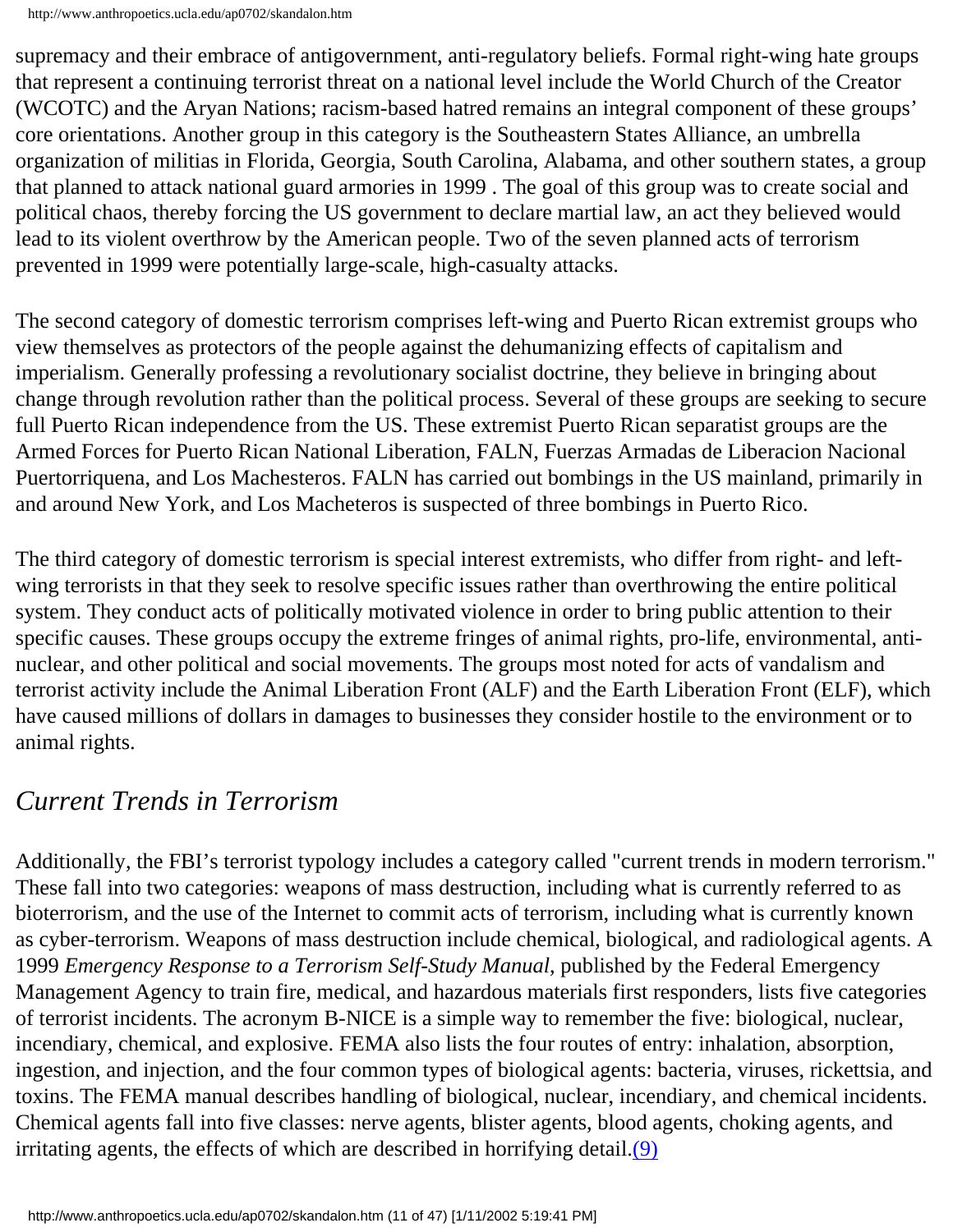Statistics listed in the May 10, 2001 FBI congressional statement claim that, between 1997 and 2000, the FBI investigated 779 weapons of mass destruction reports, generally involving individuals or small groups. The vast majority of these cases were found to be without merit; the two agents most involved in the investigation were the biological toxin ricin and the bacteriological agent anthrax. Surprisingly, although the actual ricin toxin had been involved in some cases, no anthrax agents had been uncovered in any law enforcement investigation in the United States, even though, in 2000, 90 of the 115 biological threats investigated involved the use of anthrax. In a more recent congressional statement specifically on bioterrorism, dated November 6, 2001 ([http://www.fbi.gov/congress/congress01/caruso110601.htm\)](http://www.fbi.gov/congress/congress01/caruso110601.htm), posterior to the events of September 11 and the tragic deaths of five persons from anthrax, the FBI claims to have responded to approximately 7,089 suspicious anthrax letters, 950 incidents involving weapons of mass destruction, and an estimated 29,331 telephone calls from the public about suspicious packages. Their statement on bioterrorism classifies potential threats into two categories: overt and covert releases, based on the way the biological agent is released into the community. An overt scenario involves the announced release of an agent; a covert release is not discovered until individuals report symptoms.

Terrorists are increasingly using the Internet to recruit members, communicate between cells and members, raise funds, and spread propaganda. Other terrorist uses of the Internet include attacks on government websites and e-mail servers and attempts to inundate systems with e-mail messages. Cyberterrorism is the use of cyber tools to shut down or degrade national infrastructures, such as energy, transportation, communications, or government services, for the purpose of coercing or intimidating a government or civilian population.

#### *Anti-Terrorism*

As with Satanism, a typology of terrorism would be incomplete without mentioning organizations specifically established to abolish terrorism and who are chiefly responsible for assigning terrorists to the preceding categories. These are variously referred to as antiterrorist organizations, counterterrorist organizations, and watch groups. The FBI and other US government agencies have counterterrorist divisions; legislation is enacted and armies are mobilized to enforce antiterrorist laws. The most recent notable examples include the USA Patriot Act, an acronym for Uniting and Strengthening America by Providing Appropriate Tools Required to Intercept and Obstruct Terrorism Act of 2001 (Enrolled Bill H.R.3162), whose purpose is to deter and punish terrorists around the world and to enhance law enforcement's investigative tools [\(http://thomas.loc.gov/cgi-bin/query/z?c107:H.R.3162.ENR:\)](http://thomas.loc.gov/cgi-bin/query/z?c107:H.R.3162.ENR:); the Aviation and Transportation Security Act (Enrolled Bill S.1447) to improve aviation security (<http://thomas.loc.gov/cgi-bin/query/z?c107:S.1447.ENR:>); and Authorization for Use of Military Force (Enrolled Bill S.J.Res.23) to authorize the United States Armed Forces to take action against those responsible for the recent attacks launched against the United States ([http://thomas.loc.gov/cgi](http://thomas.loc.gov/cgi-bin/query/z?c107:S.J.RES.23.ENR:)[bin/query/z?c107:S.J.RES.23.ENR:\)](http://thomas.loc.gov/cgi-bin/query/z?c107:S.J.RES.23.ENR:). For a complete list of legislation related to the attack of September 11, 2001, see the Library of Congress web site or Thomas legislative information on the Internet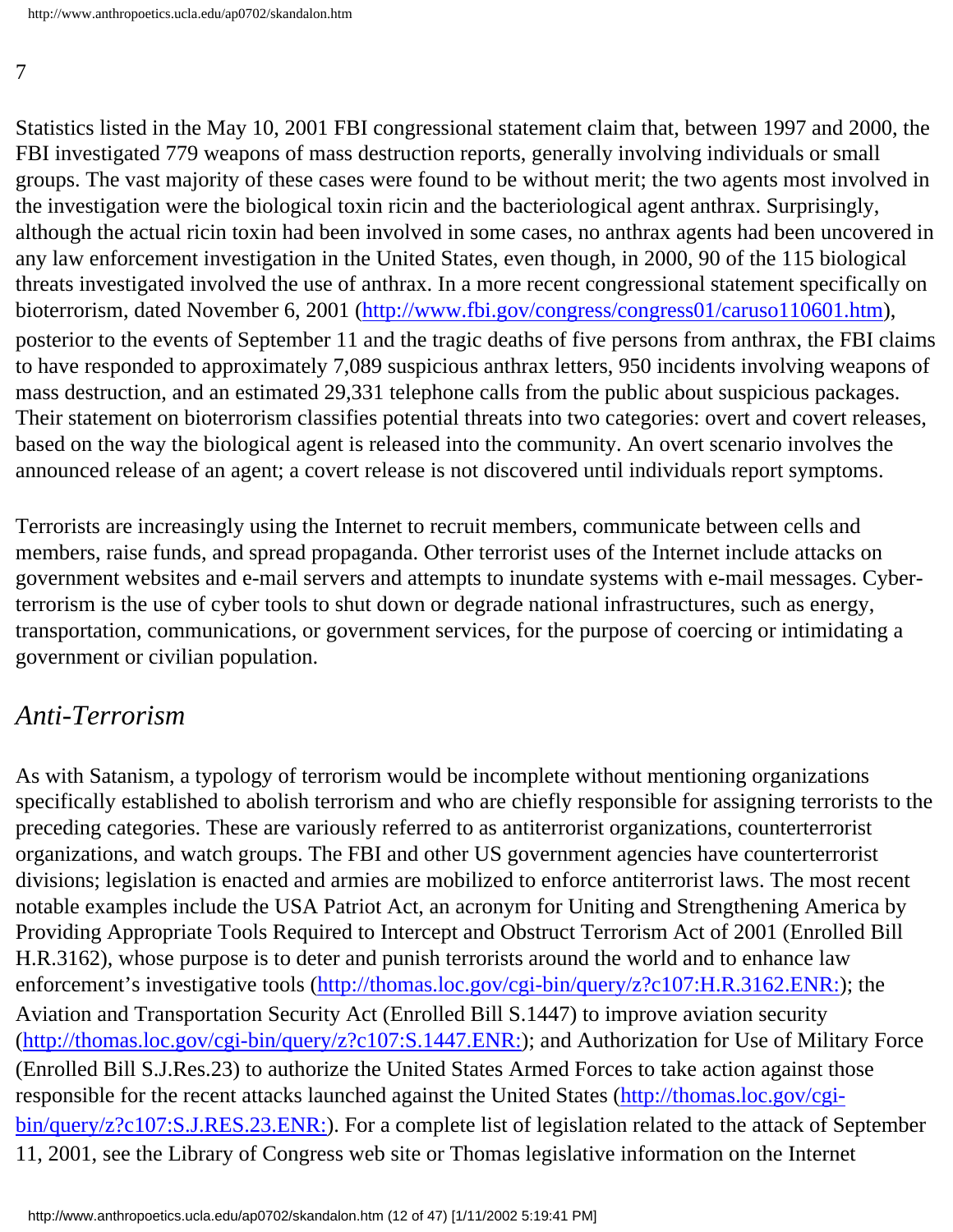http://www.anthropoetics.ucla.edu/ap0702/skandalon.htm

(<http://thomas.loc.gov/home/terrorleg.htm>). In addition to government legislation, there are many private terrorist watch groups, such as the Terrorism Research Center, dedicated to informing the public of the phenomena of terrorism and information warfare [\(http://www.terrorism.com/index.shtml](http://www.terrorism.com/index.shtml)), and the Emergency Response and Research Institute, which provides 24-hour news, information, analysis, and coverage of disasters and major emergency events. The Institute, located on the web at [http://www.emergency.com](http://www.emergency.com/) , contains a Counterterrorism Operations page that lists a summary of worldwide terrorism events, groups, and terrorist strategies and tactics (<http://www.emergency.com/cntrterr.htm>). The Southern Poverty Law Center's intelligence project tracks active hate groups in the US [\(http://www.splcenter.org/intelligenceproject/ip-index.html](http://www.splcenter.org/intelligenceproject/ip-index.html)). Domestic terrorists have their own watch groups; one example is a white supremacist web site called Jew Watch, a response to Hatewatch, advertised as keeping a close watch on Jewish communities and organizations worldwide (<http://www.jewwatch.com/>).

The primary goals of these antiterrorist organizations are to protect their people from external violence and to preserve their way of life. As we examine the religions of modern terrorists, it will be evident that they share these goals.

## *Religions*

#### *Modern Religious Satanism*

Just as Christianity is manifested in a number of diverse Christian religions, there are many varieties of Satanism and Satanic sects, sometimes pejoratively designated as cults. Most practitioners of Satanism proudly acknowledge the designation of Satanists, others admit that their religion entails occultism, magic, and worshipping specific deities but do not consider it specifically Satanic; all religions vehemently disavow the category of cult. Commonalties among the major Satanic churches include: hierarchical structures, opposition to Christian tenets, magical ideologies, and advocating ethical egoism and the acquisition of personal and political power. Like other religious denominations, individual Satanic churches profess spiritual superiority over each other and claim that they are practicing the one true faith. Most of these groups do not practice theistic Satanism, worshipping Satan as a personified evil being, but atheistic Satanism, glorifying what they imagine he represents, including indulgence, vengeance, and engaging in sin as a source of self-gratification or self-deification.

Three active groups best exemplify the religious practices of modern Satanists: the Church of Satan, the Temple of Set, and Ordo Templi Orientis--which earnestly claims that it is not a Satanic organization. All three groups have large international memberships, degrees of initiation, and sophisticated web sites translated into many languages, and are recognized as religions by the US Federal Government.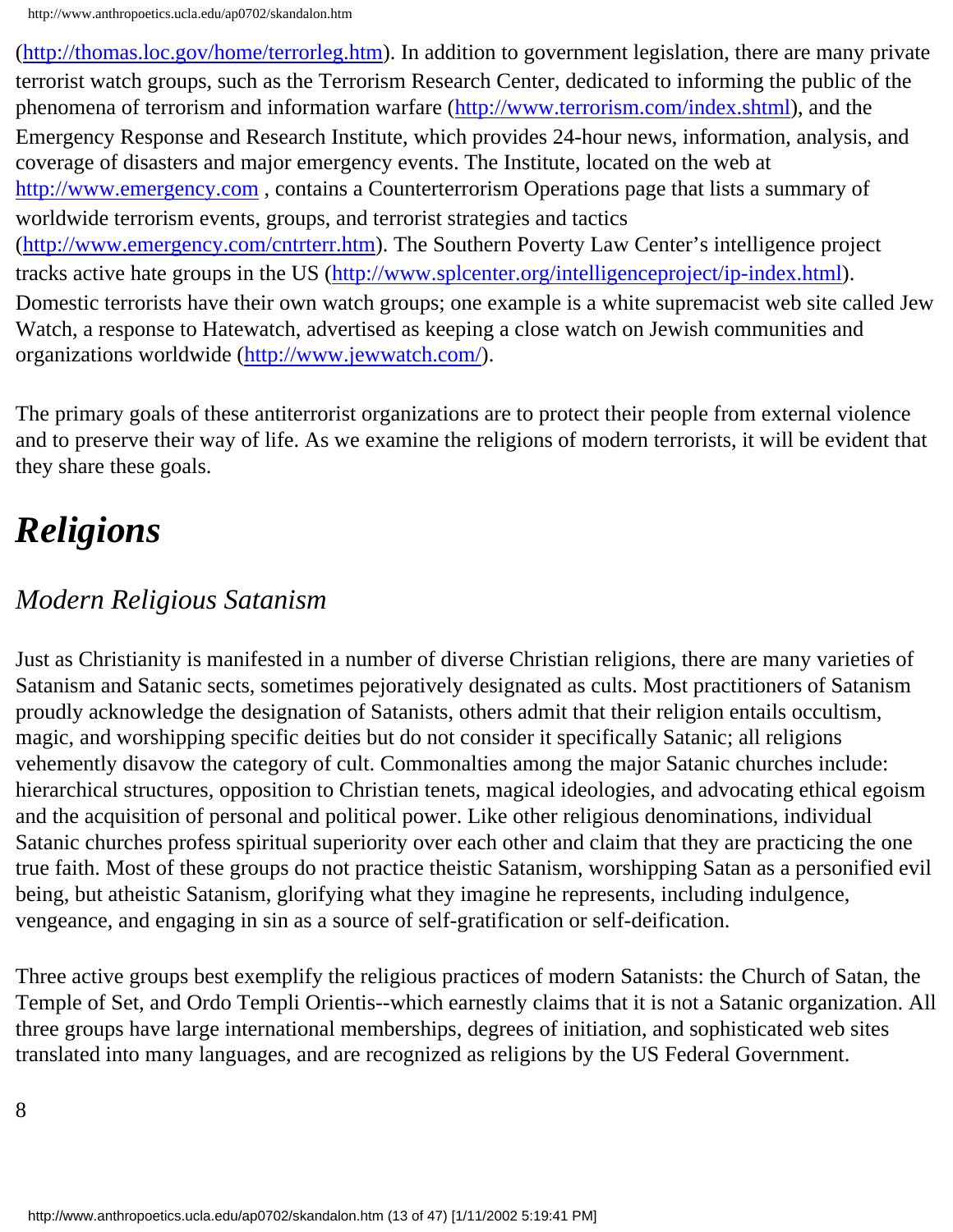Scholars generally agree that modern religious Satanism evolved from two specific traditions and the writings of their influential leaders, Aleister Crowley and Anton LaVey. However, there is a debate as to whether modern Satanism began with Crowley in the early twentieth century or with the founding of the Church of Satan by Anton LaVey in 1966. We should note that self-styled Satanists, satanic dabblers and traditional Satanists may follow unrelated philosophical and mystical traditions.

#### *Ordo Templi Orientis*

Aleister Crowley never considered himself a Satanist, although he was a member of many secret occult societies, founded the Abbey of Thelema, and proclaimed himself the Antichrist in 1904. Crowley's writings on magic influenced many contemporary Satanic groups, most notably the Ordo Templi Orientis or O.T.O. ([http://www.otohq,org/oto/\)](http://www.otohq.org/oto/). "O.T.O. is incorporated in the State of California as a not-forprofit religious organization with tax exemption in California and the United States under section 501 (C) (3) of the Internal Revenue Code. O.T.O. currently operates in 40 countries around the world and has approximately 3,000 active members."[\(10\)](#page-83-2) According to its web site, "O.T.O. functions as a fraternal, initiatory, social and educational organization of a religious nature.["\(11\)](#page-83-3) Although officially founded at the beginning of the twentieth century, O.T.O. draws from a variety of traditions of esoteric wisdom, such as the Freemasonic, Rosicrucian, and Illuminist movements of the eighteenth and nineteenth centuries, the Knights Templar of the Middle Ages, early Christian Gnosticism, and the pagan mystery schools. The O.T.O was founded in 1895 by Karl Kellner and Theodor Reuss, both of whom were high level Freemasons. Reuss brought Crowley into the O.T.O. in 1910 and admitted him to the level of three degrees. In 1912, Crowley was appointed National Grand Master General X for Great Britain and Ireland. He subsequently revised rituals and moved O.T.O away from Masonry and towards Thelema. In 1922, Crowley was appointed the highest-level Outer Head of the order, which he remained until his death in 1947. His writings became the cornerstone of the contemporary O.T.O. Current members of O.T.O take Crowley for their prophet; they practice his religion, known as Thelema, and call themselves Thelemites.

The Holy Books of Thelema, all authored by Crowley, form the canon of Thelemic Holy Scripture. The most important text is *Liber AL vel Legis, sub figura CCXX*, commonly referred to as *The Book of the Law* (entire text at <http://www.otohq.org/oto/l220.html>**)**. Another significant text that is part of the Thelemic canon but not the Holy Books is *Liber XXX: Aerum vel Saeculi, sub figura CDXVIII*, commonly called *The Vision and the Voice*. "The theology of Thelema postulates all manifested existence arising from the interaction of two cosmic principles: the infinitely extended, all-pervading Space-Time continuum; and the atomic, individually expressed Principle of Life and Wisdom. . . . The Thelemic theological system utilizes the divinities of various cultures and religions as personifications of specific divine, archetypal, and cosmic forces. Thelemic doctrine holds that all the diverse religions of Humanity are grounded in universal truths. . . . History is considered to be divided into a series of Aeons, each with its own dominant concept of divinity and its own formula of redemption and advancement. The current aeon is termed the Aeon of Horus . . . According to Thelemic doctrine, the expression of Divine Law in the Aeon of Horus is "Do what thou wilt."[\(12\)](#page-83-4) Thelemites keep a record of their personal practices in a magical diary, practice a particular form of prayer four times a day, and often take mystical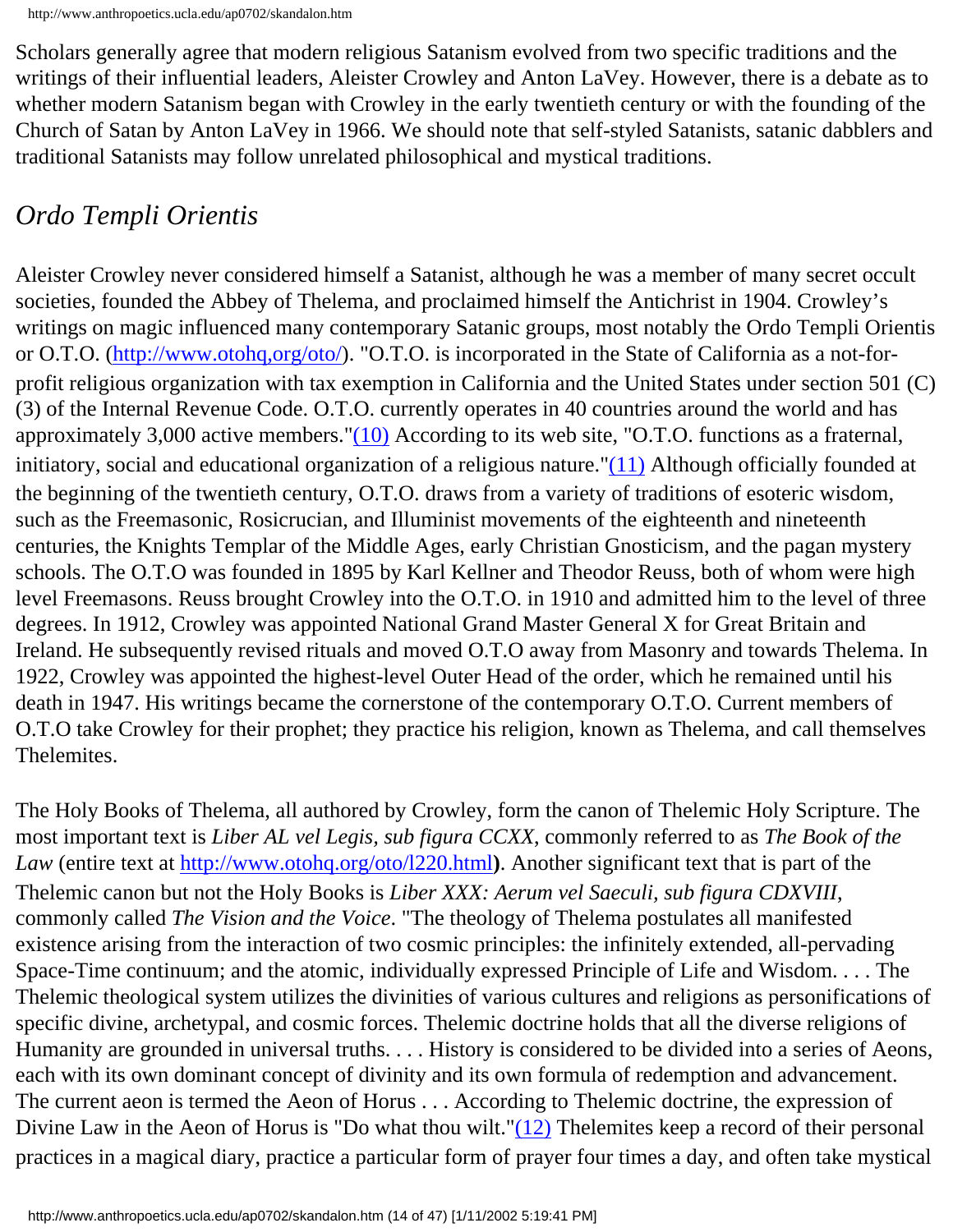http://www.anthropoetics.ucla.edu/ap0702/skandalon.htm

names for themselves as a sign of commitment. They customarily greet each other with the phrase, "Do what thou wilt shall be the whole of the Law," to which the customary response is, "Love is the Law, love under will."[\(13\)](#page-83-5) O.T.O. has a liturgical arm called Ecclesia Gnostica Catholica (E.G.C.), the Gnostic Catholic Church, whose principal ritual is called the Gnostic Mass. There is a Thelemic calendar, which begins in 1904 EV (the year *Liber AL* was received); each Thelemic year starts on March 20 of the civil calendar, at the Vernal Equinox. Holy days are observed as set forth in *The Book of the Law*; they include the equinoxes and solstices and dates important to Crowley's life. Three rites of passage are observed in each Thelemite's life: birth, puberty, and death.

The religious structure of O.T.O. is similar to Freemasonry and the ancient mystery schools. It is based on a series of ceremonially conferred initiations. This very complex system involves 21 initiate degrees: thirteen numbered degrees and eight unnumbered intermediate degrees or sub-degrees. Membership is divided into two primary categories, associate and initiate. Associate members have access to publications and may attend activities but do not enter into degree ceremonies. Membership in Ecclesia Gnostica Catholica is conferred through ceremonies of baptism and confirmation. The O.T.O. U.S. Grand Lodge hierarchical structure includes a Grand Master General, Grand Secretary General, Grand Treasurer General, Initiation Secretary, Electoral College, Quartermasters, and Internet Secretary. The international headquarters is located in Berlin, Germany. As of this writing, there are 96 separate web sites listing branches throughout the world. They are referred to as Camps, Oases, Encampments, or Lodges, with identifying names preceding them. Membership information and detailed accounts of the religion are readily available through their many web sites. O.T.O. does not consider itself to be a Satanic Religion or a Freemason practice, although the theology and ritual practices have significant elements of both. Ordo Templi Orientis is listed as a Satanic religion in most reference books and web sites.

There are no recorded incidents of violence; however, litigation is documented in US courts involving claims by different factions of O.T.O. to ownership of the copyrights of Aleister Crowley's works, intellectual property issues, and administrative control. There are also conspiracy theories surrounding high-ranking members' activities during the World Wars. Although O.T.O vehemently claims not to be a Satanic religion, Aleister Crowley, their prophet, variously known as The Great Beast 666, the Antichrist, and the wickedest man who ever lived, inspired the basic principles of many contemporary Satanic groups.

#### 9

#### *Church of Satan*

The beginning of religious Satanism in America is generally dated from the establishment of the Church of Satan, CoS (<http://www.churchofsatan.com/home.html>), founded on April 30, 1966, Walpurgisnacht on the occult calendar, by Anton Szandor LaVey. LaVey declared himself the High Priest of the Church, the Black Pope, and announced that a new era, "I Anno Satanas," had begun. The church was officially formalized on September 20, 1971 as a California non-profit religious corporation. (There is contrary information concerning its application for tax-exempt status: one claim states that they were denied this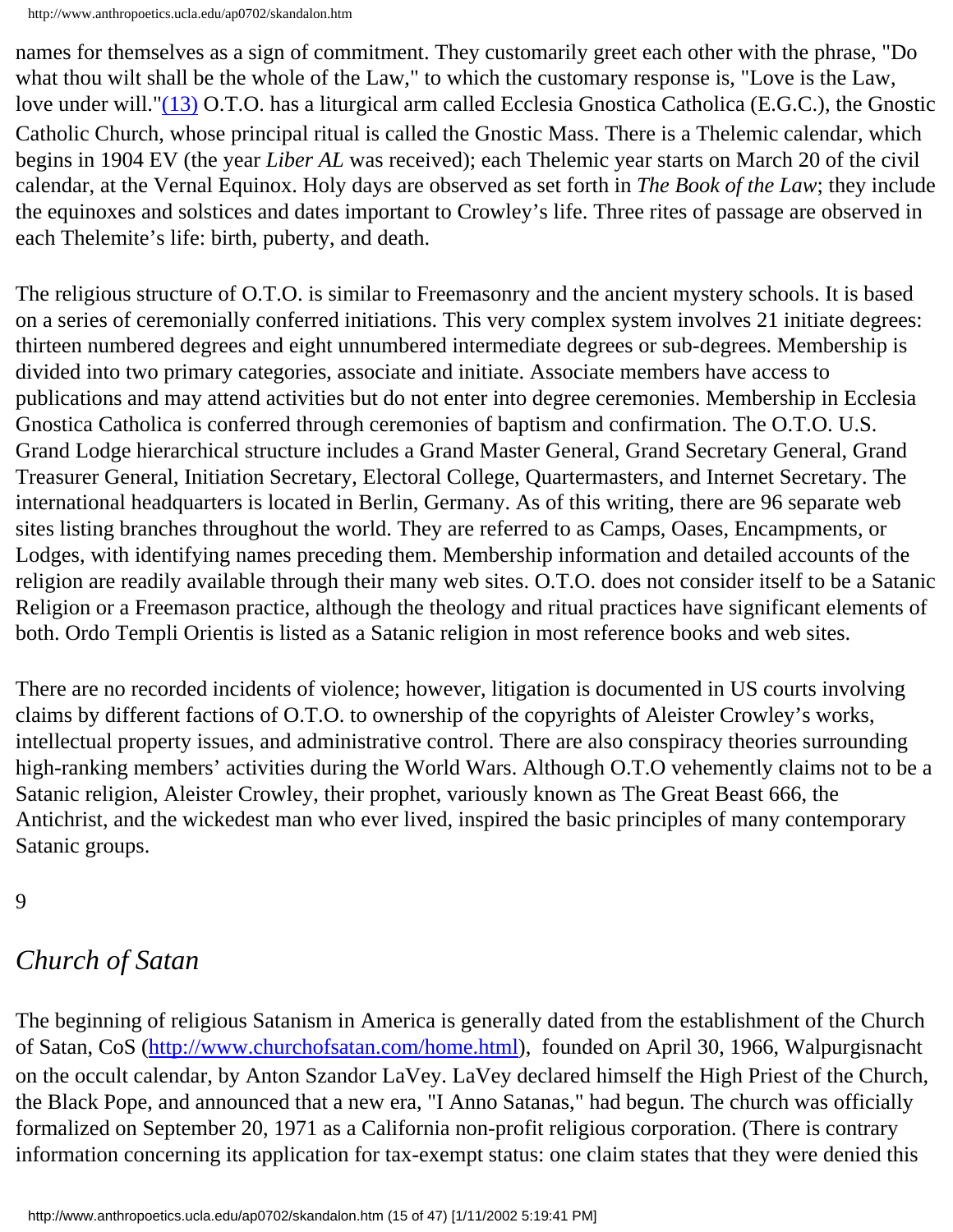http://www.anthropoetics.ucla.edu/ap0702/skandalon.htm

status by the IRS and the California Franchise Tax Board, while current leaders claim that they oppose government assistance and that the church never applied for tax-exempt status.) The Church of Satan received nationwide attention as the first publicly self-proclaimed Satanic religion. Because its membership is kept private, there is no available data on the number of current members.

The founder, Anton LaVey, worked at various unusual jobs before founding the Church of Satan, including lion tamer for a circus, carnival hypnotist, organ player at a burlesque club, and photographer for the San Francisco police. In 1950, in San Francisco, LaVey started a group known as the Magic Circle, an occult club that began to attract attention and led to the founding of the Church of Satan in 1966. In 1967 the Church received tremendous publicity when LaVey presided over a Satanic wedding, a Satanic funeral for a church member, and the Satanic baptism of his three-year-old daughter Zeena. LaVey was also an actor and consultant on several Hollywood films, playing the role of the devil in *Rosemary's Baby*. Many celebrities are purported to have had connections with the church, including Sammy Davis Jr., Jayne Mansfield, and Kim Novak. More controversial connections include Marilyn Manson and one of the murderers in the Charles Manson family.

Although just about every aspect of Anton LaVey's history has been scrutinized, with several allegations that his personal history was fabricated, there is no doubt that, in 1969, he authored *The Satanic Bible*, which has sold over a million copies and is widely distributed throughout the world. This book contains the core beliefs of the Church of Satan. Additional texts by LaVey include *The Compleat Witch* in 1970, later entitled *The Satanic Witch,* and *The Satanic Rituals* in 1972. Anton LaVey, who inspired thousands to embrace modern Satanism, died on October 29, 1997, leaving a controversial legacy.

The Church of Satan is a hedonistic religion that does not worship Satan as a supernatural being but as a symbol of defiance against Christianity. The central doctrine of the church is summed up in the "Nine Satanic Statements" written by Anton LaVey in *The Satanic Bible*:

> (1) Satan represents indulgence, instead of abstinence. (2) Satan represents vital existence, instead of spiritual pipe dreams. (3) Satan represents undefiled wisdom, instead of hypocritical self-deceit. (4) Satan represents kindness to those who deserve it, instead of love wasted on ingrates. (5) Satan represents vengeance, instead of turning the other cheek. (6) Satan represents responsibility to the responsible, instead of concern for psychic vampires. (7) Satan represents man as just another animal, more often worse than those that walk on all fours, who, because of his divine spiritual and intellectual development has become the most vicious animal of all. (8) Satan represents all of the so-called sins, as they all lead to physical, mental or emotional gratification. (9) Satan has been the best friend the church has ever had, as he has kept it in business all these years.[\(14\)](#page-83-6)

There are also Nine Satanic Sins: stupidity, pretentiousness, solipsism, self-deceit, herd conformity, lack of perspective, forgetfulness of past orthodoxies, counterproductive pride, and lack of aesthetics. Additionally, there are Eleven Satanic Rules of the Earth, and a 1988 treatise entitled *Pentagonal*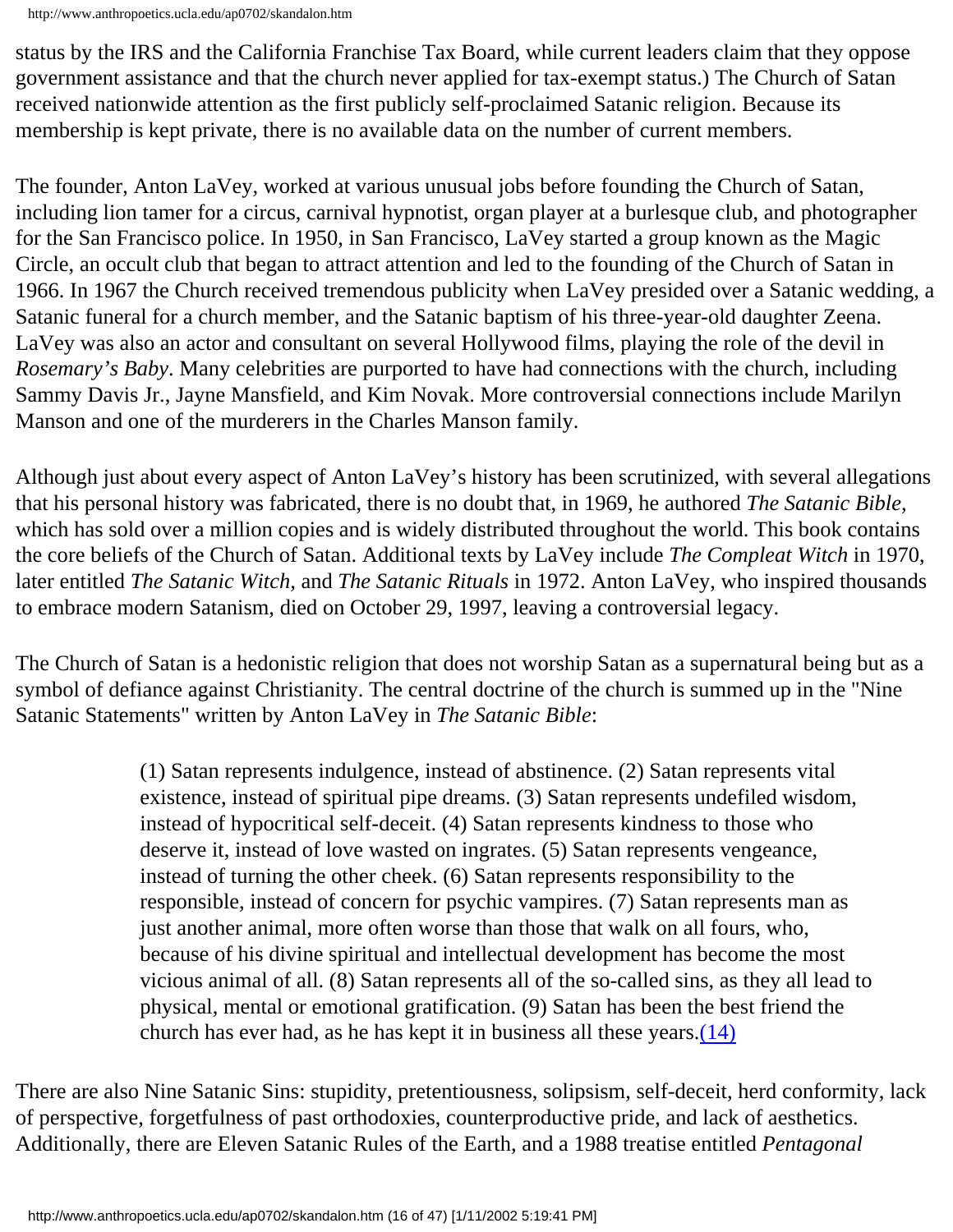http://www.anthropoetics.ucla.edu/ap0702/skandalon.htm

*Revisionism, a Five Point Program.* The theology of the Church of Satan proposes that emotions such as greed, lust, and hatred are natural instincts and that the denial of these feelings is wrong. Members consider themselves to be in tune with the carnal nature of humanity. Their religion incorporates magical ideologies, occult symbolism, and three main types of rituals: sexual rituals to aid in attaining physical ecstasy, healing or happiness rituals to help loved ones, and destructive rituals to release anger and hatred. Ceremonies are pageants where male members wear full length black robes, female members wear sexually suggestive clothing, amulets are often worn, and the most distinguishing symbol is the Sigl of Baphomet, a goat's head drawn within an inverted pentagram. Candle magic is employed, the language is "Enochian"; in the church's early days, a nude woman was used as the altar.

The hierarchical structure of the Church includes a grotto system, which consists of individuals in geographic proximity who form a grotto for ritual activity, socialization, and the pursuit of various projects. Grottos are run by individuals referred to as Grotto Masters; many grottos remain underground while others have Internet sites. The official representatives of the philosophy of the church are found in the higher levels, which include the Priesthood of Mendes whose initiates are given titles of Priest/Priestess or Magister/Magistra. Members of the priesthood make up the Council of Nine, which is the ruling body of the organization, responsible to the High Priest/Priestess. The Order of the Trapezoid consists of individuals who assist in the administration of the Church. Membership in the priesthood is by invitation only. As of April 31, 2001, Magister Peter Gilmore and High Priestess Blanche Barton, who was the mother of LaVey's son Xerxes and his partner until his death, are High Priest and Priestess.

The Church of Satan has no recorded incidents of violence; however, the *Satanic Bible* has been in the possession of and/or cited as an influence by many self-styled Satanists who committed heinous crimes. The Church of Satan has been involved in many legal disputes and controversies surrounding LaVey's life: his daughter Zeena's becoming a Priestess in the rival Temple of Set, divorce proceedings, financial problems, and claims to succession fought between Barton and LaVey's daughter Karla. Notwithstanding the controversies, the Church of Satan has had an irrefutable impact on the establishment of Satanic churches and on advancing Satanism as a contemporary religion.

10

### *Temple of Set*

The Temple of Set, ToS [\(http://www.xeper.org/pub/tos/\)](http://www.xeper.org/pub/tos/), was founded in 1975 by Michael Aquino, a former High Priest of the Church of Satan. The same year, it was recognized as a non-profit church and subsequently received exemption from federal and state taxes. This is a highly sophisticated, intellectual religion, whose philosophy is focused on the acquisition of self-knowledge and power through magic, responsibility, and will. Michael Aquino, still the head of the Temple of Set, is a former Lieutenant in an Army intelligence unit that specialized in psychological warfare. His secular *vitae,* which is available on the Temple of Set web site, lists among his accomplishments a Ph.D. in Political Science with a dissertation entitled "The Neutron Bomb," many distinguished service awards, military decorations including the Bronze Star, Meritorious Service Medal, Air Medal, and Vietnam service medal for three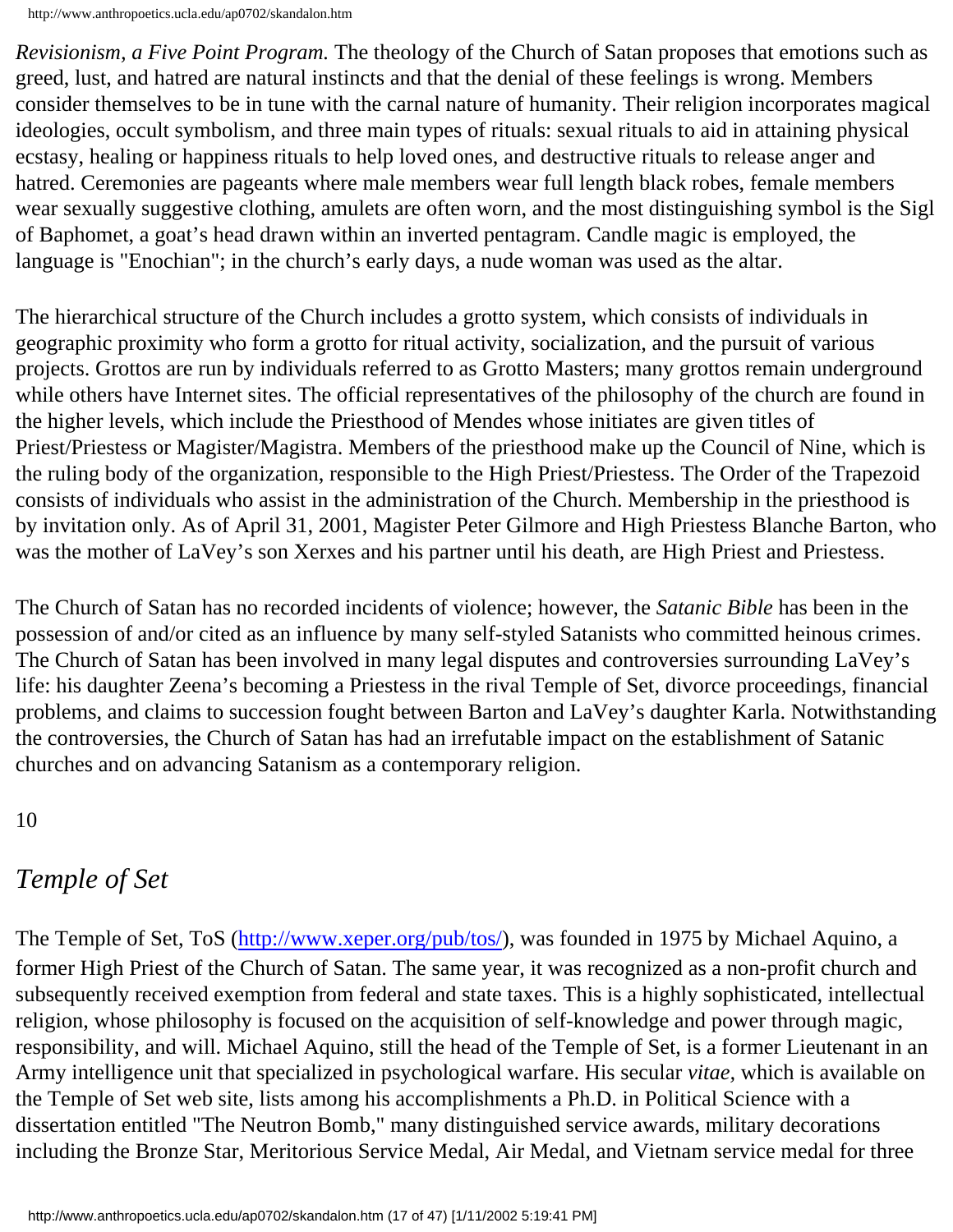http://www.anthropoetics.ucla.edu/ap0702/skandalon.htm

campaigns, and training in special forces and military intelligence. Aquino joined the Church of Satan in 1969 while he was in the army, became a priest in the church in 1970, and was promoted to the level of Magister IV, the highest ranking below High Priest, held by Anton LaVey. In 1975, philosophical differences, as well as the feeling that LaVey was using the Church for his own personal gain, led Aquino to leave the Church of Satan, along with a number of others, to found the Temple of Set.

Historically, the Temple of Set may be considered a sect of the Church of Satan. However, in contrast with Anton LaVey's hedonistic philosophy, Setian philosophy aspires to ultimate self-control and power through magic. Members refer to themselves as Setians because they identify the Egyptian God Set as a much more complex role model than the Judeo-Christian Satan. However, they still consider their religion to be Satanic, in that it is a Left Hand Path that opposes traditional Judaeo-Christian beliefs. The Temple of Set rejects the spiritual emptiness, nihilism, and mindless hedonism of modern society, as manifested in phenomena from advertising to superstition; its ideal is "Being is Knowing," the opposite of the Buddhist Right Hand Path philosophy of "Being is Suffering." "Setians, even though they believe in a literal deity, do not worship Set in the same way that Christians worship God. Rather they honor Set for representing a deeper consciousness and individual strength--thus worshipping Set is analogous to worshipping the individual. The ultimate goal of Setians is to reach this higher spiritual consciousness and understanding of the self--the process of self actualization is called Xeper, an Egyptian term meaning "to come into being."[\(15\)](#page-83-7) Their goal is to recreate a tradition of self-deification. In brief, they do not pray to Set, they emulate him. *The Book of Coming Forth by Night,* written by Michael Aquino, supposedly with the help of Set himself, may be considered a sacred text of the Temple. The Temple also maintains a series of encyclopedias entitled *The Jeweled Tablets of Set* and a regular newsletter called *The Scroll of Set*.

The Temple of Set's religious hierarchy entails six degrees of initiation: Setian I, Adept II, Priest/Priestess of Set III Magister/Magistra Templi IV, Magus/Maga V, and Ipsissimus/Ipsissima VI. New members start out as Setian I, then advance to Adept II only after mastering the essential principles of black magic. If new members do not advance to Adept II in two years, their membership is discontinued. Most members stay at the second degree level throughout their membership in the Temple. Executive authority in the Temple is held by the Council of Nine, which appoints both the High Priest of Set and the Executive Director. The Temple of Set is highly organized and has members worldwide, but, because it avoids publicity and keeps its membership private, there is no available data on the number of members. Their web site, The Official Temple of Set World Wide Web Site (<http://www.xeper.org/pub/tos/>), provides information in seven different languages. The organizational structure consists of Pylons, named after the gates of ancient Egyptian temples, which are geographically localized and are under the trust and responsibility of a designated officer called a Sentinel. There are also divisions in the Temple called Orders that specialize in one or more particular fields of the magical arts and sciences. Each member, once having reached Adept II status, must affiliate within one year with an Order reflective of his or her personal interests and aptitudes. The collective knowledge of all of the Orders is available to the Temple membership. The Temple of Set currently lists eleven pylons and nine orders, each with its own corresponding web page.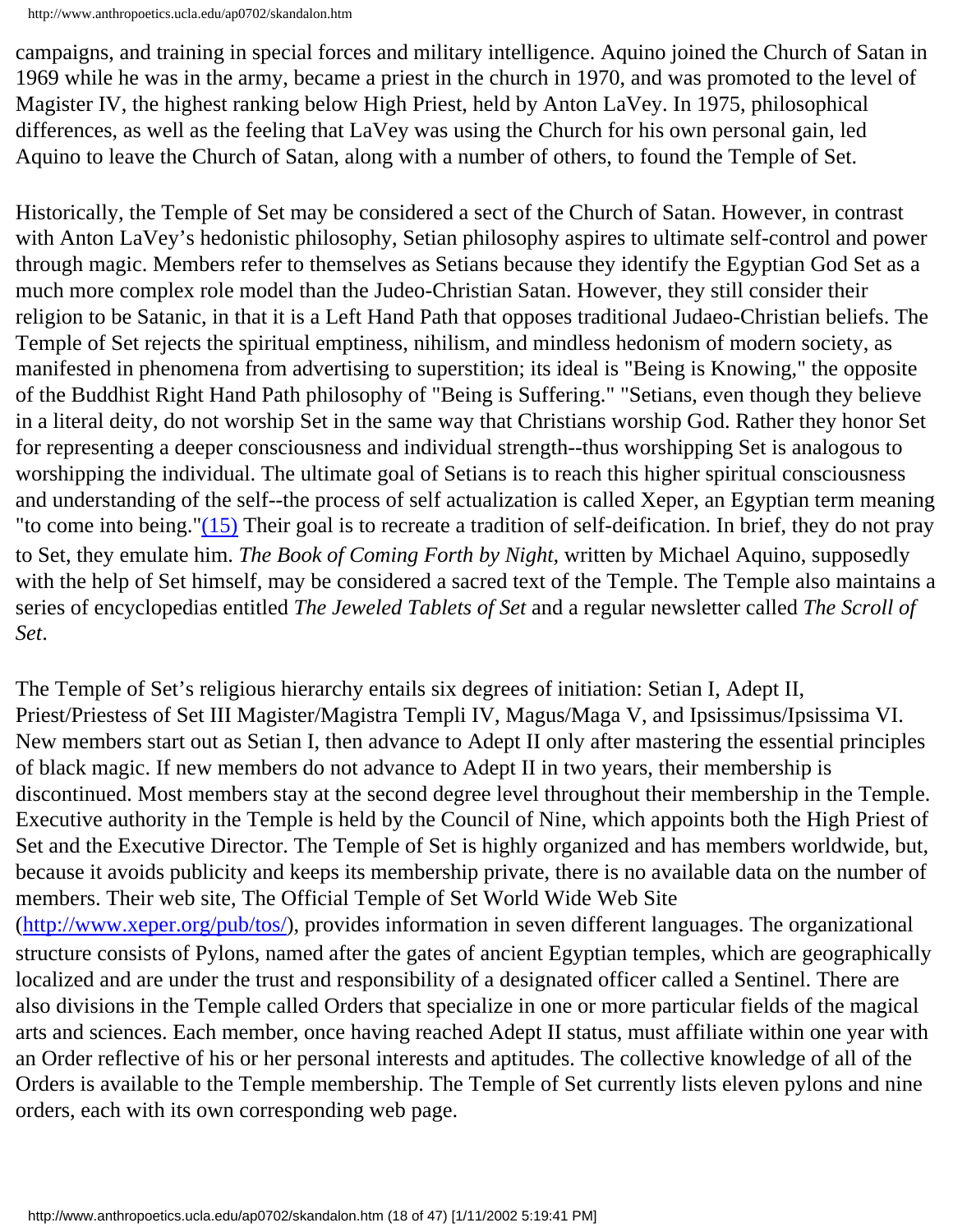```
http://www.anthropoetics.ucla.edu/ap0702/skandalon.htm
```
The Temple of Set has no recorded incidents of violence. However, the Temple has been plagued with legal issues over the years, specifically concerning its founder. In 1986, a scandal broke out involving allegations of child molestation at the day care center at Presidio Army Base where Michael Aquino was assigned. "Gary Hambright, a daycare worker, was charged with 12 counts of sodomy, oral copulation, and lewd conduct. Aquino, along with his wife Lilith, were identified by some of the children as possibly being another who had participated in the molestations. However, no formal charges were ever brought against Aquino and the case against Hambright was later dismissed. In 1994, Aquino sued Linda Blood, a former member of the Temple of Set, for libel in her book *The New Satanists*. The book, Aquino's attorneys claimed, depicted him and his fellow Setians as pedophiles, child abusers, murderers, and the masterminds behind a nationwide Satanic conspiracy. The suit was settled out of court, with details of the settlement kept confidential. The latest lawsuit, in 1997, was brought against an Internet provider for failing to block defamatory posts from an anonymous user. A person using the name "Curio" had posted over 500 messages that accused Aquino of having participated in heinous crimes, sexual perversions, and acts of moral turpitude, according to Aquino's lawyers. The case against the Internet company ElectriCiti was thrown out of court. (16) Notwithstanding the controversies and the Temple's position on keeping details of its development private, there can be no doubt that the Temple of Set is a highly organized, sophisticated, influential, and flourishing Satanic religion.

### *Modern Religious Terrorism*

Just as there are many varieties of Christianity manifested in a number of diverse Christian religions, there are many varieties of non-recognized religions and religious sects pejoratively designated as terrorist religions or cults. Practitioners of these non-recognized religions vehemently disavow the terms "terrorist" and "cult." Commonalties among the major non-recognized religions designated as terrorist groups/cults include: hierarchical structures, opposition to mainstream Christian tenets, and the quest for personal and political power. Similar to other religious denominations, these religious sects profess spiritual superiority and claim that they are practicing the one true faith. I will confine my discussion to three active religions that exemplify the religious practices of modern terrorists: Christian Identity, Aum Supreme Truth, and Wahhabism, all three of which earnestly deny that they are terrorist organizations.

11

### *Christian Identity*

The Christian Identity Movement is comprised of many radical fundamentalist Christian churches, extreme right-wing political groups, and survival groups. It is a complex, highly varied, and loosely organized movement whose fundamental teachings are based on the ideology that Anglo-Saxons are the direct descendents of the Ten Lost Tribes of Israel and are thus the true chosen people of God. Current groups that practice Christian Identity are associated with preaching hate, racism and genocide and condoning violence towards minorities, especially Jews. However, the original movement evolved from the British Israelism movement of the mid-nineteenth century, which did not start as a hate group nor did its leaders preach violence. Christian Identity took shape in early twentieth-century America, when it was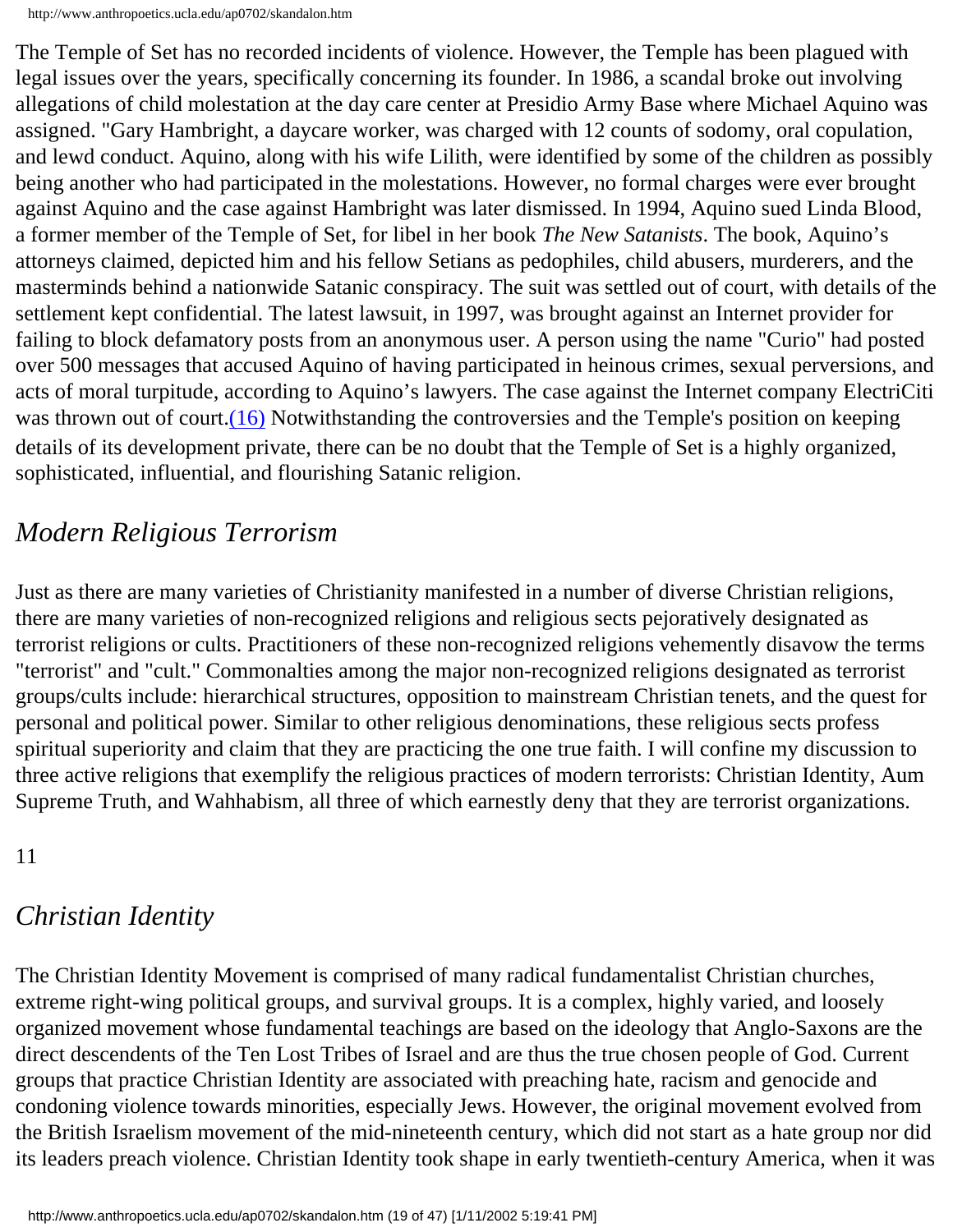influenced by American Nativism, the Ku Klux Klan, and various strands of anti-Semitism. By the 1970s and 1980s, Christian Identity ideology merged with anti-tax and paramilitary movements and rhetoric, and its actions became more violent. In its current form, Christian Identity is the unifying theology for a number of diverse groups; it provides its members with a religious basis for racism and a religious doctrine that allows believers to fuse religion with hate, conspiracy theories, and apocalyptic fear of the future.

There is no single founder of the movement, which developed over a period of seventy years and is still changing. Three people who were significant to its evolution are Reverend John Wilson, Edward Hine, and Howard Rand. Wilson and Hine began the movement as British Israelism in 1840. It developed into the Identity Movement when Howard Rand founded the Anglo-Saxon Federation of America in 1930 with the help of Wesley Swift, who was a member of the KKK. Later, Swift founded his own church, called the Church of Jesus Christ Christian, which developed into the Aryan Nations.

The following beliefs are held in common by most Christian Identity groups: (1) A very conservative interpretation of the Christian Bible, which is their main sacred text. This interpretation includes a hatred of homosexuality and homosexuals, and a strict rejection of followers of other religions. (2) A view of the white race, which is sometimes referred to as the Adamic Race or True Israelites, as superior to all others. The view that other races are the satanic spawn of Cain leads to a hatred of African Americans, Native Americans, and any person from "non-Aryan" countries. (3) The belief that other pre-Adamic and non-white people were already in existence when Adam was created and that Adam and Eve were white. This leads directly to the belief that Anglo-Saxon Protestants are the true descendants of God's chosen people of the Hebrew Scriptures. (4) That the commandment which forbids adultery does not refer to extramarital affairs but to racial adultery and interracial marriages. The tenth commandment in their view already bans adultery. (5) That they are the direct descendents of God's chosen people, the Jewish people having descended from Cain. This belief is associated with extreme anti-Semitism within their movement. These beliefs can be summed up in what is referred to as the "two-seedline" doctrine: "Christian Identity followers assert that Adam was preceded by other, lesser races, identified as 'The beasts of the field' (Gen.1:25). Eve was seduced by the snake (Satan) and gave birth to two seed lines: Cain, the direct descendent of Satan and Eve, and Abel, who was of good Aryan stock through Adam. Cain then became the progenitor of the Jews in his subsequent matings with the non-Adamic races. Christian Identity adherents believe the Jews are predisposed to carry on a conspiracy against the Adamic seed line and today have achieved almost complete control of the earth.["\(17\)](#page-83-9)

Christian identity does not have a national organizational structure; rather, it is a grouping of churches throughout the country that follow its basic ideology. Some of these churches are as small as a dozen people and some have memberships in the thousands. The Southern Poverty Law Center currently lists 602 active hate groups, of which 32 are specifically identified as Christian Identity groups (<http://www.splcenter.org/intelligenceproject/ip-index.html>). Some of the better known organizations that follow Christian Identity beliefs include: Aryan Nations, American Nazi Party, Church of Jesus Christ Christian, Confederate Hammerskins, National Association for the Advancement of White People, Kingdom Identity Ministries, Posse Comitatus, Christian Research, Scriptures for America, White Aryan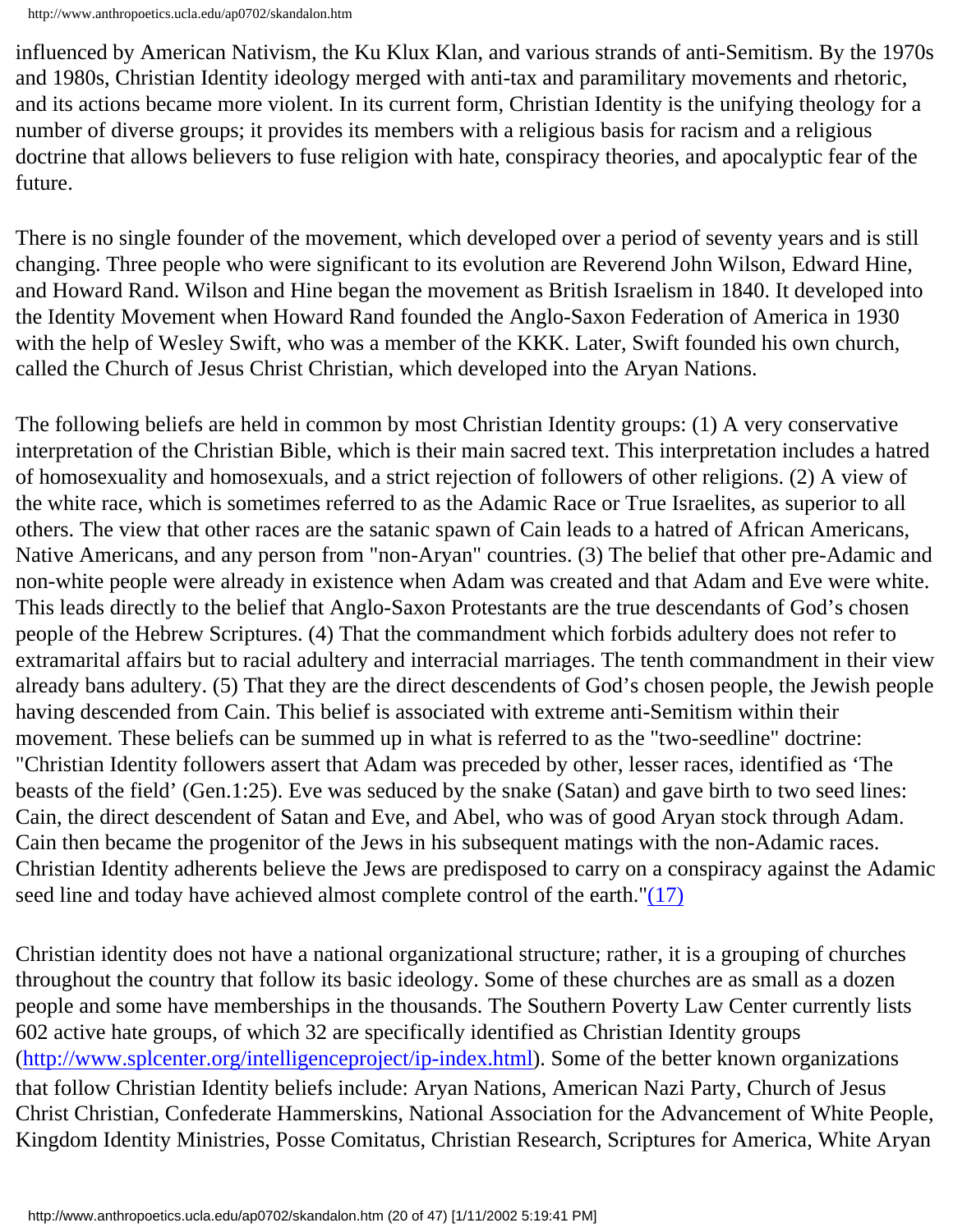http://www.anthropoetics.ucla.edu/ap0702/skandalon.htm

Resistance (WAR), and White Separatists Banner. Although many Internet search engines will not link to racist web sites, the *Nationalist Observer* prides itself on having the world's largest white racist internet links page: <http://www.cwporter.com/RACISTLINKS.html> .

The Aryan Nations is a particularly large group that adheres to Christian Identity and espouses hatred towards Jews, the federal government, African Americans and other minorities. Their ultimate goal is forcibly to take over five northwestern states, Oregon, Idaho, Wyoming, Washington, and Montana from the US government in order to establish an Aryan homeland. Aryan Nations has a headquarters in Hayden Lake, Idaho and a number of state chapters. Its annual World Congress attracts a number of different factions from right-wing groups and has strengthened their base of support.

The activities of Aryan Nations and similar groups led to a study conducted by the FBI, announced on October 20, 1999 as "Project Megiddo." This study was intended to alert US law enforcement to what is described as "the potential for extremist criminal activity in the United States by individuals or domestic groups who attach special significance to the year 2000." An accompanying FBI statement mentioned that, "The threat posed by extremists as a result of perceived events associated with the year 2000 is real. The volatile mix of apocalyptic religious and New World Order conspiracy theories may produce violent acts aimed at precipitating the end of the world as prophesied in the Bible."[\(18\)](#page-83-10) The data for the report was collected over nine months by the FBI's domestic terrorism unit and was not supposed to be made public. However, the Center for the Study of New Religious Movements, CESNUR, a cult apologist organization, obtained a copy and placed it on their web site, at [http://www.cesnur.org/test/FBI\\_004.htm](http://www.cesnur.org/test/FBI_004.htm) . The Christian Identity movement was discussed at length in the Project Megiddo report because of its apocalyptic beliefs.

#### 12

Christian Identity also believes in the inevitability of the end of the world and the Second Coming of Christ. It is believed that a cleansing process is needed before Christ's kingdom can be established on earth. During this time, Jews and their allies will attempt to destroy the white race by any means available. The result will be a violent and bloody struggle, a war, in effect, between God's forces, the white race, and the forces of evil, the Jews and nonwhites. The view of Armageddon varies among Christian Identity believers. Some contend there will be a race war in which millions die; others believe that the United Nations, backed by Jewish representatives of the antichrist, will take over the country and promote a new world order. Only after the final battle is ended and God's kingdom is established on earth will the Aryan people be recognized as the one true Israel. Christian Identity adherents believe that God will use his chosen race as his weapon to battle the forces of evil. They believe that they are among those chosen by God to wage this battle during Armageddon and that they will be the last line of defense for the white race and Christian America. To prepare for these events, they engage in survivalist and paramilitary training, storing foodstuffs and supplies, and caching weapons and ammunition. They often reside on compounds in remote areas.[\(19\)](#page-83-11)

The Megiddo Report also identified potential violent threats from groups and individuals whose mission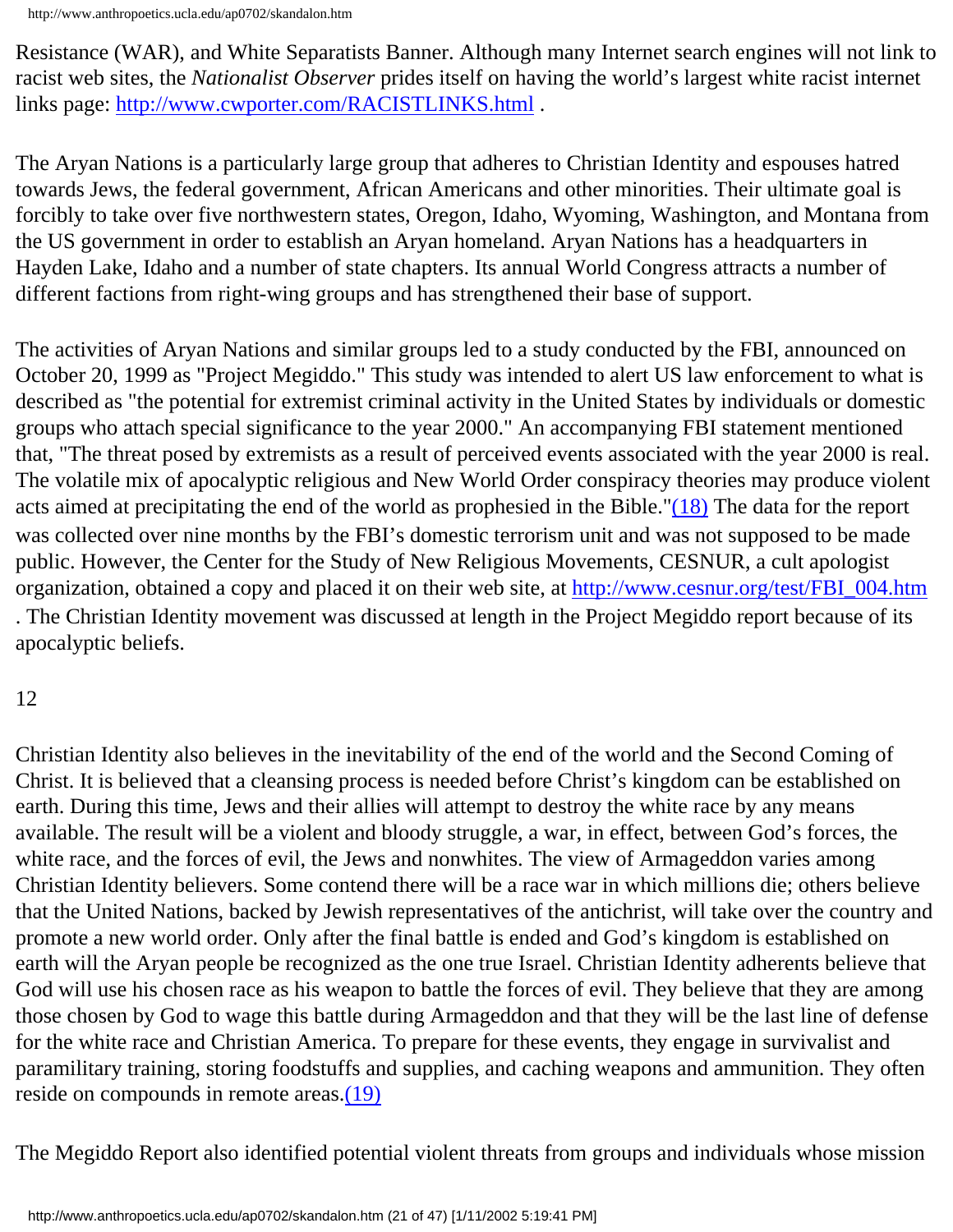is to bring about a race war. Some of their stated reasons for potential violence were the lack of structure in Christian Identity, which creates a greater potential for violence from lone offenders and/or leaderless cells, the ease with which persons can move from one group to another until they find a more radical one, the increased cooperation between different groups pairing up with militias and receiving paramilitary training, and, finally, the formation of splinter groups or state chapters whose leaders have diminished control over the members. Unfortunately, there are many examples of violence committed by practitioners of Christian Identity. A subgroup of the Aryan Nations called The Order, headed by Bob Matthews, committed a number of violent crimes, including murder. Their mission was to bring about a race war, and they inspired several other groups to pursue the same goal. Dennis McGiffen formed a cell called The New Order whose members were arrested before they could follow through on their plan. Another person who spent time at the Aryan compound, Chevie Kehoe, was convicted of three homicides, conspiracy, and interstate transportation of stolen property. Just a few of the recent incidents perpetrated by Christian Identity members include bombings at a Birmingham, Alabama abortion clinic and at the Atlanta Olympics, the torching of three synagogues in Sacramento in July, 1999, and the murder of a gay couple near Redding, CA. Christian Identity openly advocates racism, hatred, violence, genocide, and terrorism.

#### *Aum Shinrikyo*

Aum Shinrikyo, translated as Aum Supreme Truth, is a Japanese religious movement founded in 1987 by Shoko Asahara. This religion, which reached a peak of about 40,000 members worldwide, was officially registered with the Japanese Government under the Religious Corporations Law (*shukyo hojin ho*) in August 1989. Aum Shinrikyo, which combines elements of Buddhism, Christianity, and a variety of Asian traditions, evolved into an apocalyptic movement. It is best known for its violent acts, including detaining, coercing, torturing, and killing people and, most notably, the development and use of weapons of mass destruction. Both CESNUR ([http://www.cesnur.org/testi/aum1.htm\)](http://www.cesnur.org/testi/aum1.htm) and Apologetics Index (<http://www.gospelcom.net/apologeticsindex/a06.html>) have pages listing the many articles dealing with this religious group and its activities.

Shoko Asahara, born in 1955 as Chizuo Matsumoto, was partially blind at birth. He attended a school for the blind from the age of five, and after graduating in 1977, he moved to Tokyo, where he failed to get into Tokyo University and turned to studying acupuncture and traditional Chinese medicine. He married in 1978, and, in the early 1980s, opened a folk medicine shop and established a school for yogis with his wife. During that time, he joined Agonshu, a "New New Religion" that stressed liberation from bad karma via mediation. In 1986, while alone in the Himalayan Mountains, he claims to have received enlightenment, and upon his return in 1987 changed his name from Chizo Matsumoto to the holy Asahara Shoko. This inspired him to organize his religion, which he named Aum Shinrikyo. The name of the religion includes the Hindu and Buddhist sacred syllable "Om," which, Asahara taught, refers to the creation, preservation, and destruction of the universe. Shinrikyo is translated as "teaching of the supreme truth"; Aum Shinrikyo teaches the "supreme truth" about creation and destruction.

Aum Shinrikyo's fundamental religious claim is that it offers liberation from suffering and illness. "Full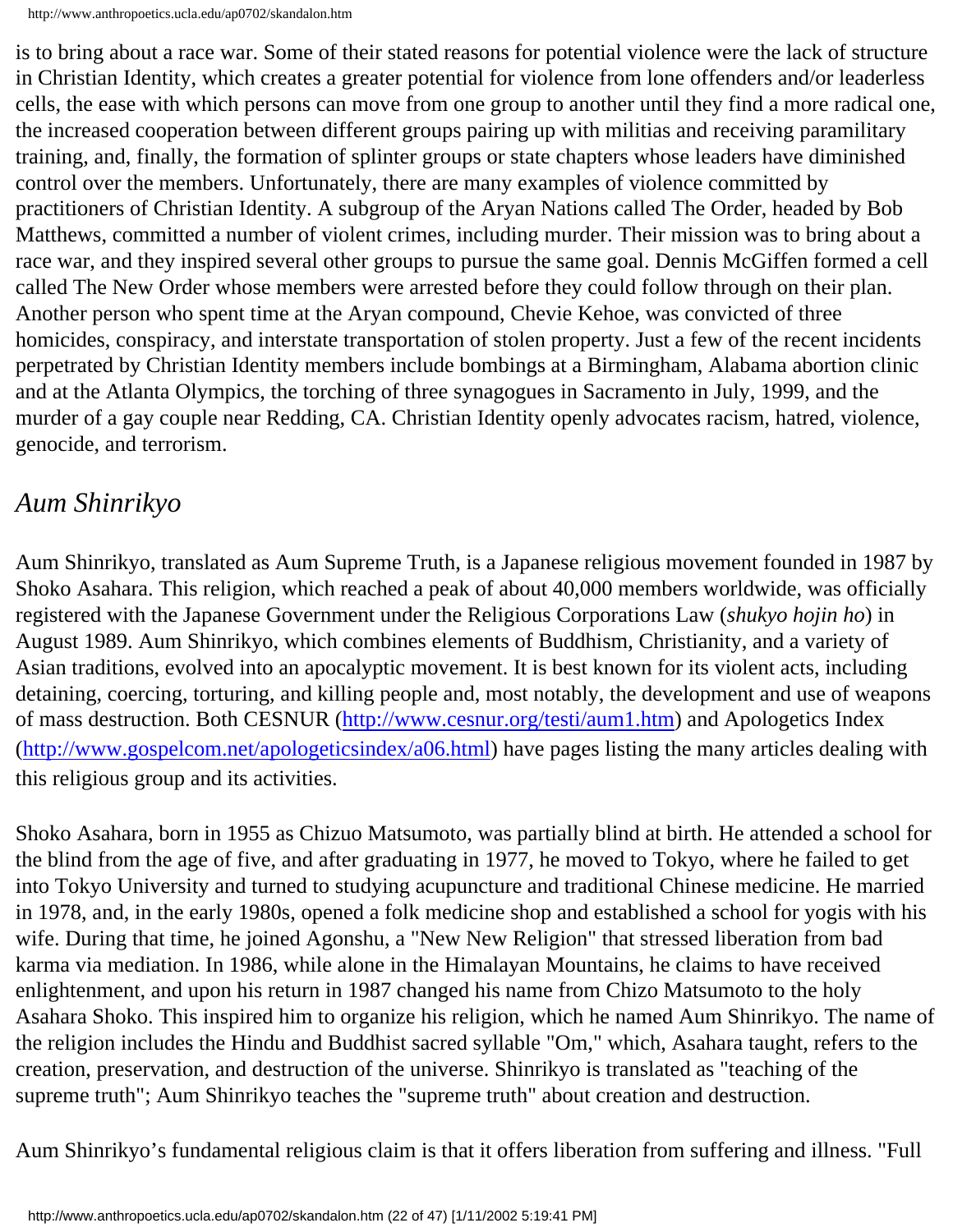```
http://www.anthropoetics.ucla.edu/ap0702/skandalon.htm
```
of Hindu motifs and practices, the primary deity in Aum is Shiva, the god of destruction. This deity embodies Aum's main focus: the creation and destruction of the universe. The Buddhist ideas incorporated include transmigration and rebirth, the world of suffering, and the goal of better rebirths and enlightenment through meditation. . . . He initially taught that members must work to transfer evil energy into positive energy and avoid mass destruction via nuclear war." $(20)$  "Asahara claimed he was the savior who would establish the perfect Shambhala kingdom on earth. The aim was to make Japan into Shambhala, and then to make the whole world into Shambhala. . . . In Asahara's 1987 book *Initiation*, he predicted that a nuclear war would occur between 1999 and 2003, but could be averted if Aum established centers overseas and gained 30,000 renunciants. . . . Even if Armageddon occurred, Aum devotees would be saved because they would have the ability to consciously abandon their physical bodies for existence in the astral world." $(21)$  With this theology, he began what was called the Lotus Village Plan, the building of small communes in order to be self-sufficient and rebuild civilization after Armageddon. "But Asahara's thought began to take a more pessimistic turn as he studied the New Testament Book of Revelation on which he produced two commentaries, *Doomsday*, 1989 and *From Destruction to Emptiness: A Sequel to Doomsday*, 1989. By 1990 the Lotus Villages needed to be equipped with shelter for protection from nuclear, chemical and bacterial weapons . . . In 1989 to 1990 his focus shifted to a catastrophic millennialism involving a pessimistic evaluation of society and unredeemable humanity, corresponding with Aum's increasing conflicts with the world outside its communes." $(22)$ 

#### 13

In 1990, Asahara and a number of other top-ranking members of the group announced their candidacies as Supreme Truth Party representatives for the House of Representatives. They believed they were serious contenders and were severely disillusioned when they lost. "The loss of the election combined with many negative news articles significantly affected the ideology of Aum Shinrikyo; they now viewed the world as persecuting them and no longer attempted to save the world, only Aum members. In addition, Aum members were being taught that enemies identified as the United States military, Freemasons, the Japanese government, and Jews were conspiring to destroy them. Asahara started preaching Armageddon by utilizing the predictions of Nostradamus, the New Testament book of Revelation, Hitler's statements about a thousand-year Reich and his own psychic powers."[\(23\)](#page-83-15) In 1992, he wrote *The Ideal Society Shambhala*, and, in 1993, he compiled a collection of his public talks entitled *The Frightening Prophecies of Asahara Shoko*.

In the years after founding the religion, Shoko Asahara claimed that he was a Buddha who possessed psychic powers, including the power to levitate and to soul-travel out of the body, and that he had an infallible power of prophecy. "In his book *Initiation*, 1987, Asahara claimed that *shaktipat* given by himself to the devotee was necessary to awaken the *kundalini*. In 1994, Aum scientists began producing drugs, LSD, sodium thiopental, mescaline, methamphetamine, and PCP, for use in religious initiations. Even those chemically induced mystical experiences were attributed by Aum believers to the Shakti, the spiritual power, energy of the guru." $(24)$  Members of Aum believed that their own enlightenment would come if they submitted to Asahara as the guru; in fact, they were encouraged to repeat 20 times a day, "I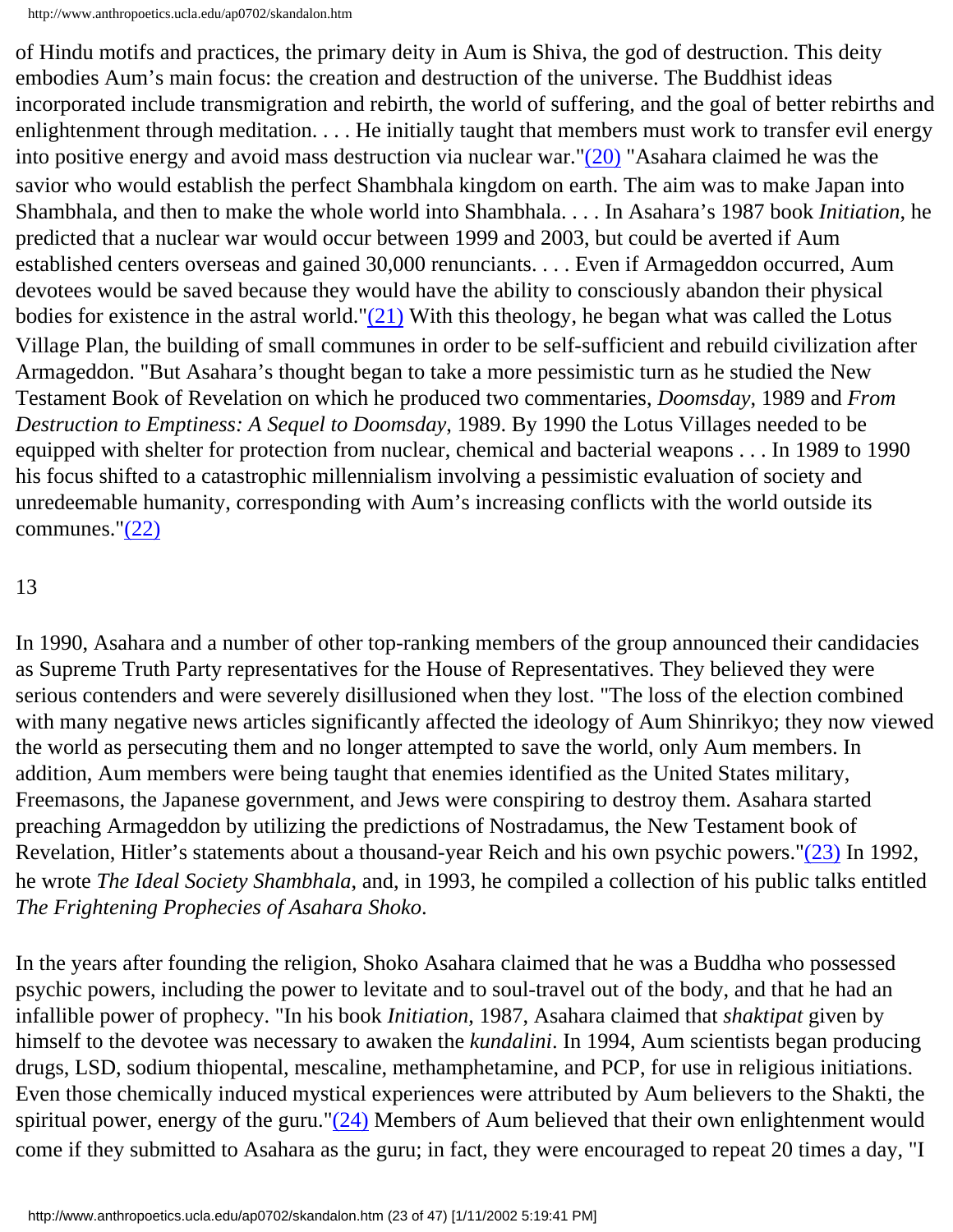```
http://www.anthropoetics.ucla.edu/ap0702/skandalon.htm
```
pledge faithfulness to Aum, the Guru and the God Shiva. Please lead me (name) quickly to enlightenment.["\(25\)](#page-84-1) Shoko Asahara not only identified himself as the Buddha of the current age and the reincarnation of the god Shiva, but, in 1992, he published a book entitled *Declaring Myself the Christ*, where he also claimed to be the lamb of God who absorbed the bad karma of his disciples even though it made him ill. "Asahara taught that people who rejected him as the guru were destined for rebirth in the lower realms of the animals, hungry ghosts, and the hells due to their bad karma. Acceptance of Asahara as the incarnation of Shiva, as the guru was necessary to attain good karma and salvation["\(26\)](#page-84-2) "Asahara's role as the messiah was to enable persons to attain a superhuman condition. Aum Shinrikyo was an organization of superhumans, who would survive Armageddon and then establish Shambhala on earth, which would be a 1000 year kingdom."[\(27\)](#page-84-3)

Shinrinkyo rituals included the "initiation of blood," a secret Tantric rite where the blood of the Guru is taken into one's body; consequently, vials of Asahara's blood were sold so that devotees could absorb his special DNA by drinking his blood. Special caps called PSI, short for "perfect salvation initiation," were rented and worn by members to bring their thoughts into harmony with the Guru. Asahara insisted that his devotees practice an extreme form of asceticism or else they would not achieve salvation in the Shambhala millennial kingdom. His practice of asceticism included fasting or living on a meager diet, being lowered into scalding or near-freezing water, being hung upside down, or being given drugs such as LSD to stimulate altered consciousness. "Every member was encouraged to meditate and practice a variety of yogic disciplines, and the most committed disciples became shukkesha, renunciants. Becoming a renunciant meant cutting off all contact with one's family, turning over all property and assets to Aum, pledging devotion to Asahara, living communally and practicing rigorous asceticism. By these means, shukkesha believed they would develop superhuman powers of clairvoyance, levitation, and the ability to travel through the spiritual realms. The shukkesha aimed to become superhuman beings, the only ones who would not be destroyed in Armageddon["\(28\)](#page-84-4)

Aum Shinrikyo reportedly was worth over a billion dollars from real estate, stocks, blood and headgear sales, and donations from members. Asahara also had a number of small businesses. Aum attracted highly educated young men and women who felt that Japanese society had become too commercialized. The men who became the Aum leaders were highly educated scientists who researched and developed a variety of weapons of mass destruction. There were also a significant number of female leaders involved in diverse fields such as medicine, nursing, and bookkeeping who oversaw the administration of the communes and the factory work. Asahara had sex with a number of Aum women with the intention of impregnating them and explained this by claiming that the guru knew how to catch the good souls floating in the air and bring them into physical incarnation. There is little information about the children except that they were generally neglected.

Members were convinced that society outside the Aum compound was under the influence of evil mind control and that Aum counteracted society's brainwashing with good mind control that taught supreme truth. Aum members would listen for hours to audiotaped affirmations that they should not doubt Aum because doubt is an illusion caused by earthly desire. Members were severed from contact with their families and the outside world, and systematically indoctrinated into worshipping Asahara with the use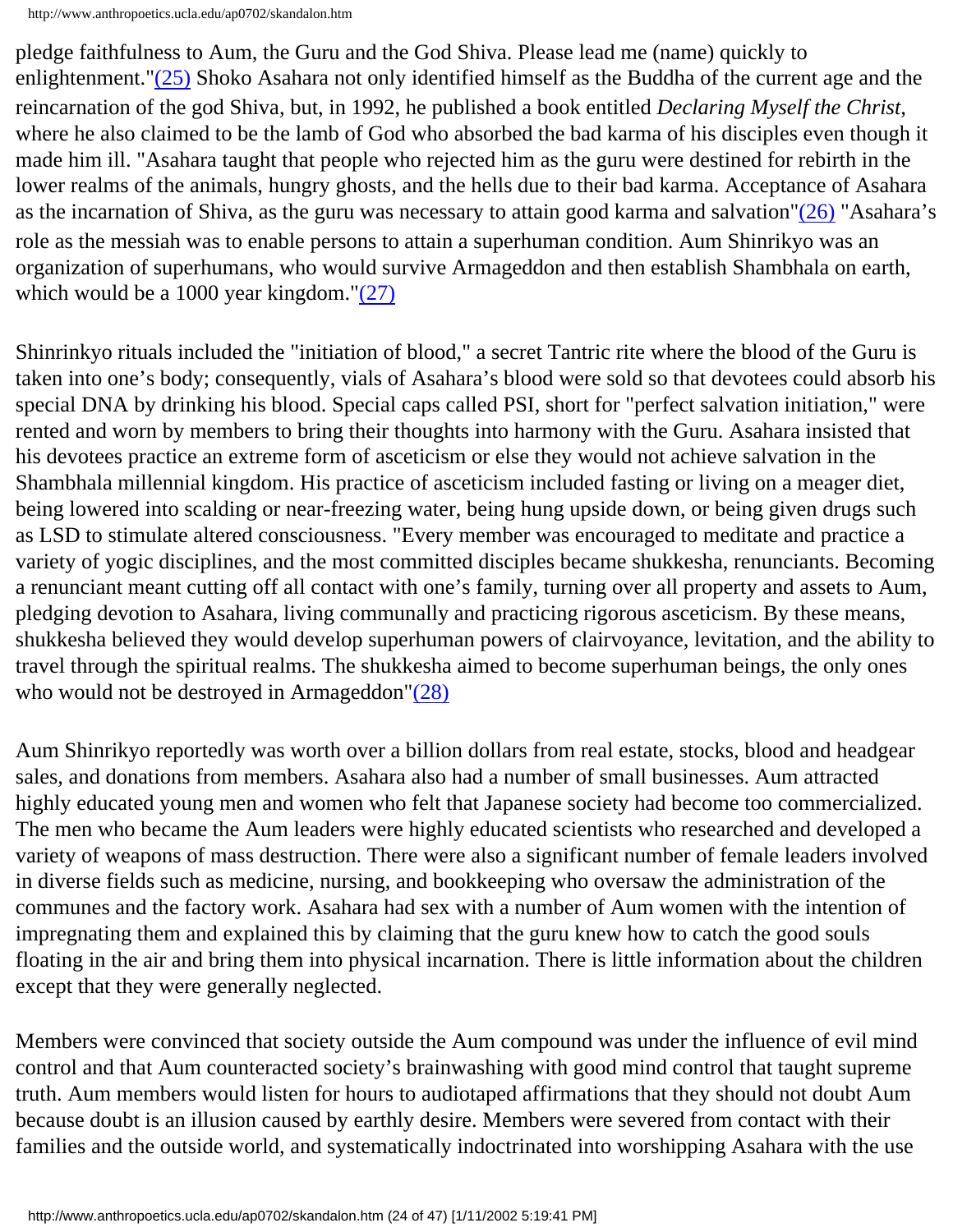http://www.anthropoetics.ucla.edu/ap0702/skandalon.htm

of standard mind control techniques, such as drugs, sleep and food deprivation, fear, physical beatings, isolation, and constant reinforcement of new beliefs. Once inducted into Aum Shinrikyo under orders of Shoko Asahara, members were prepared to destroy the world in order to recreate it.

The violence associated with Aum Shinrikyo ranged from the extreme ascetic practices of its members to murdering individuals and attempting to annihilate thousands of people. The following is a chronology of some of Aum Shinrikyo's acts of violence. In 1988, a member died while being subjected to cold water immersion. In 1989, several parents hired the Yokohama lawyer Tsutsumi Sakamoto, who represented the Aum Shinrikyo Victims Society, families of members in the group. He was interviewed in 1989 by the Tokyo Broadcasting System and revealed details of the group's illegal activities. The interview was never broadcast, because Tsutsumi, his wife, and their 14-month-old child were kidnapped and murdered in their Yokohama apartment by Aum members, who later confessed to the killings. In June 1993, Aum scientists tested their first weapon of mass destruction by using a fan on a rooftop of a Tokyo building to spray anthrax across the city. Birds, pets, and plants died, people got sick, and cars and clothing were stained. In June 1994, sarin gas was released by Aum devotees from a truck in the central Japanese city of Matsumoto, killing seven people and injuring 600.

#### 14

In January 1994, two former members attempted to rescue one of their mothers who was still in the commune. They were captured and brought before Asahara and his wife; one was forced to murder the other and then report to family members outside the commune that everyone was fine. In September 1994, a lethal gas used in WWI was released into the apartment of a journalist who had written two anti-Aum books and critical articles; she was hospitalized but survived. In December, a Tokyo parking attendant who had provided shelter for five defectors was injected with VX nerve agent; he was hospitalized but survived. In December 1994, a man who was believed to be an undercover police agent was killed on the street when an Aum member injected him with VX nerve agent. In January 1995, the head of the Aum Shinrikyo Victims Society was sprayed with VX as he walked across a parking lot; he was in a coma for several weeks but recovered. In February 1995, a businessman who was hiding his sister after she defected was abducted from a Tokyo street and injected with sodium thiopental; he died during interrogation, and an industrial size microwave oven was used to incinerate his body. His sister had donated about \$600,000 to Aum. Aum also ran a hospital in Tokyo where they treated dissenting and disruptive members by incarcerating and drugging them; this hospital had an unusually high death rate. Japanese police concluded that Aum members killed approximately 32 people between October 1988 and March 1995; at least eight died from ascetic practices and others were killed for wanting to defect.

On March 20, 1995, five members of Aum Shinrikyo boarded five subway cars at different stations in Tokyo. At 8:00 AM, they deposited plastic bags containing sarin gas on the floor, punctured the bags, and immediately disembarked. The fumes of the deadly nerve gas injured over 5,000 people and twelve people died. Two days later, a videotaped message from Shoko Asahara was broadcast in Japan that motivated members to further violent actions. On March 30, the head of the National Police was shot outside his residence as he left for work and seriously injured; two hours later, an anonymous call to the media warned that more police officers would be assassinated if the investigation was not stopped.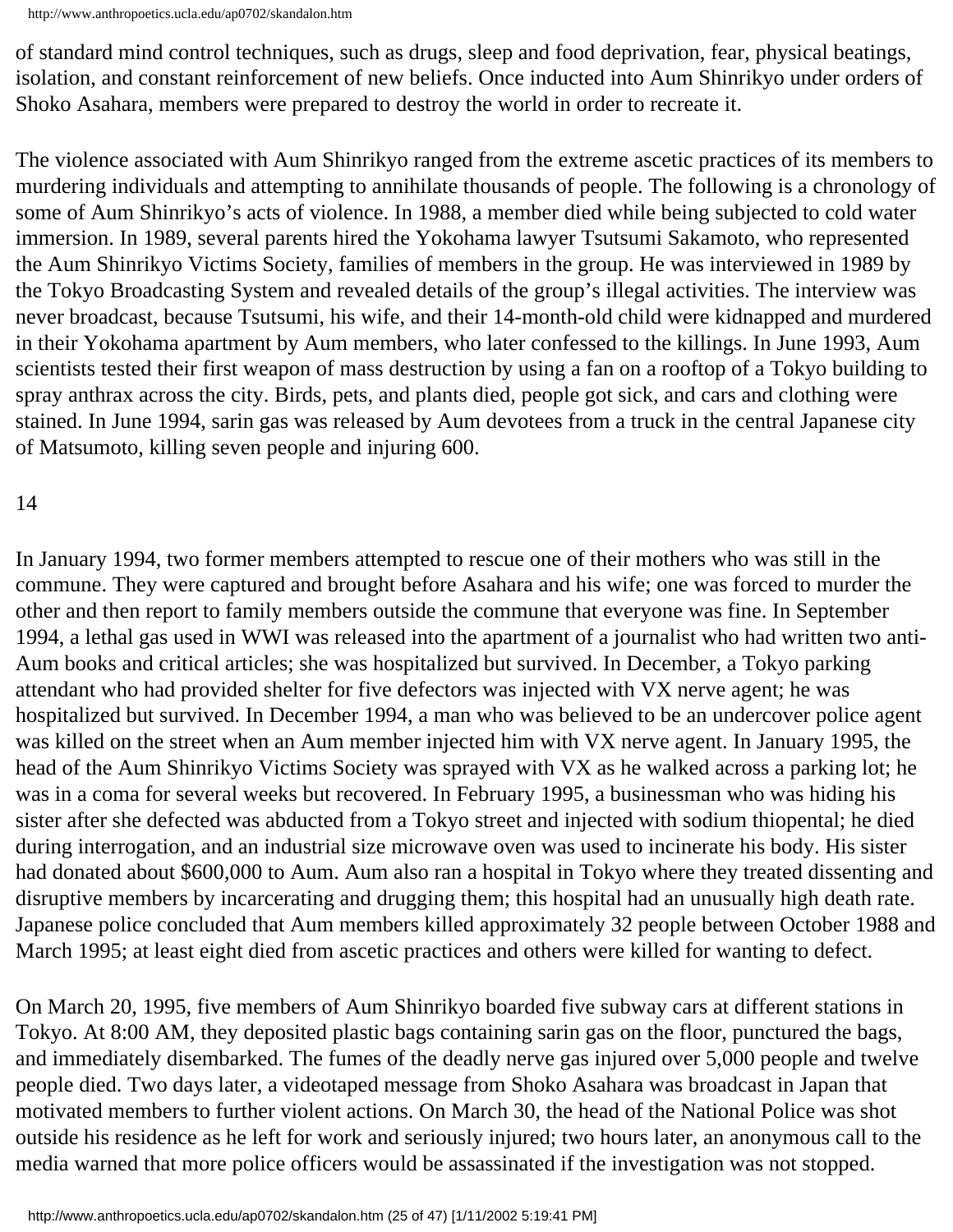```
http://www.anthropoetics.ucla.edu/ap0702/skandalon.htm
```
Asahara predicted that on April 15, 1995, a huge catastrophe would occur in Tokyo; this prediction caused the closing of two shopping complexes, quieted the normally bustling Shinjuku station, and caused 20,000 police to be deployed. On May 5, an attempt to release hydrogen cyanide at Tokyo's busiest station failed when the device burst into flames. An intensive police hunt led to the arrest of over 200 Aum members, but Asahara remained at large until May 16, when he was found hiding at Aum headquarters. He was charged with murder in connection with the Tokyo subway gas attack, the Matsumoto gas release, the murders of the Sakamoto family and Kariya, and the production of illegal drugs. On the same day as his arrest, May 16, 1995, a letter bomb was sent by Aum devotees to the Tokyo governor's office that exploded in the hands of a secretary. This was attributed to the governor's announcement of his intention to revoke Aum Shinrikyo's status as a registered religion.[\(29\)](#page-84-5)

Shoko Asahara went to trial on 17 criminal charges in April 1996. In October 1998, an Aum member was sentenced to death for the murder of four people, and in September 1999 and June 2000, two other members were sentenced to death for releasing sarin gas in the subway. Many members were given long prison sentences. Asahara maintains his innocence, although many followers have confessed their involvement in these crimes and have claimed they acted under Asahara's direct orders. On June 22, 2001, Asahara's trial reached its 200th hearing with no verdict in sight. In January 2000, the cult, still in existence, changed its name to Aleph, the first letter of the Hebrew alphabet, indicating a new beginning. Although the group has publicly renounced its founding leader Asahara, police have found instructions for making nerve gas in a member's car. Aum's every move is now being monitored by authorities under a new law, passed in December 1999, that allows police to conduct raids and demand information without a warrant. In the aftermath of September 11, the US government updated its list of foreign terrorist organizations on October 5, 2001 to include Aum Shinrikyo/Aleph. ([http://www.state.gov/s/ct/rls/rpt/fto/2001/index.cfm?docid=5258\)](http://www.state.gov/s/ct/rls/rpt/fto/2001/index.cfm?docid=5258)

### *Wahhabism*

Fundamentalist sects of Islam emerged in the eighteenth century in reaction to what was felt as the weakening of Islam through Western influence. Fundamentalists believe that the law of Allah that was first revealed by the Prophet is just as relevant today as it was then, and they seek to establish the ideal society that Allah proposed. Although Islamic fundamentalists may adhere to the basic principles of Islam, their political interpretation of Islam is significantly different from that of most Muslims. This is most obvious in the fundamentalist application of the concept of Sharia. Sharia is a complete sacred legal system, derived directly from the Quran, that guides Muslims in all times and all places, governing every aspect of individual and social life. Whereas the Quran may be viewed as the constitution of Islam, the Sharia comprises the revealed and canonical laws of the religion. It is the core of Muslim practice regardless of sect and is essentially what unites all the diverse communities of Islam. How the Sharia should be interpreted to adapt it to modern times is a major point of contention among the different sects. Islamic fundamentalists attempt to live by a strict interpretation of the Sharia and view the lifestyle of the West as a threat and the antithesis of what the Sharia represents. An excellent paper by Knut Vikor entitled "The Sharia and the Nation State: Who Can Codify the Divine Law?" presented at the Fourth Nordic Conference on Middle Eastern Studies in August 1998, describes the political significance of this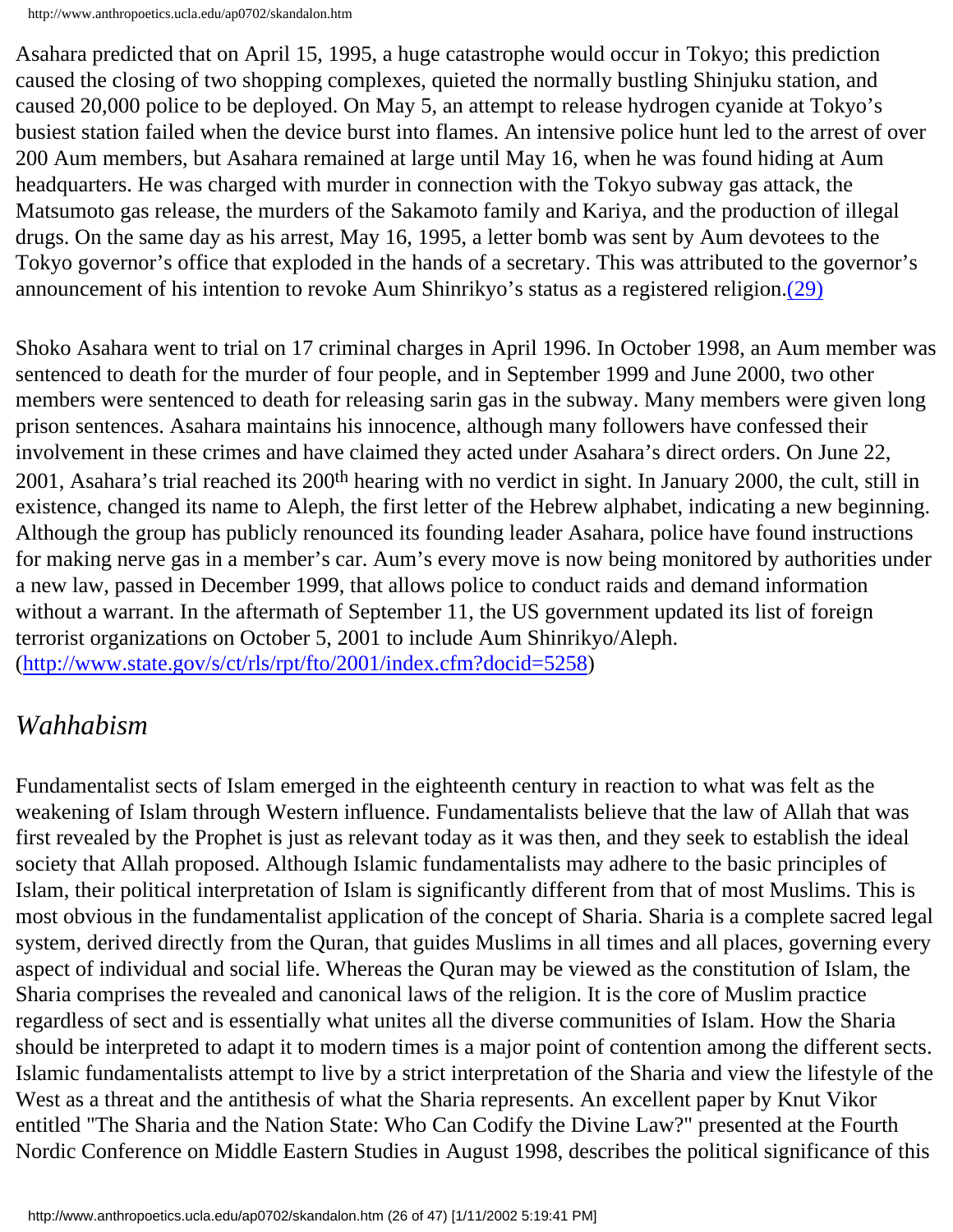http://www.anthropoetics.ucla.edu/ap0702/skandalon.htm

concept. (See <http://www.hf.uib.no/smi/pao/vikor.html>.)

Although there are other Islamic fundamentalist religious sects, two of the most important are the Kharijites and the Wahhabis. The Kharijites are the oldest sect of Islam; the name means "seceders." They were formerly extremely violent and were responsible for the assassination of the fourth caliph, Ali. Today they are strict fundamentalists and Quranic literalists, and they believe that the succession of the Prophet is open to anyone of true faith, not just the Sunni and Shiites.

#### 15

The Wahhabi movement is considered the most conservative of all Muslim sects in its refusal to accept any revision of Quranic Law. It is essentially a purification of Sunni Islam that regards the veneration of images, ostentatious worship, and luxurious living as evil. Its goal is to return to the ideal, fundamental form of Islam of the era of the first four caliphs following the Prophet; it teaches that all additions to Islam after the third century of the Muslim era are false and should be rejected. Members describe themselves as Muwahhidun (Unitarians), those who firmly uphold the doctrine that God is one, the only one, Wahid. The Wahhabi view of Islam asserts that all who do not adhere to its beliefs are infidels, including mainstream Sunni and Shiite Muslims. Wahhabis practice an extreme form of Puritanism; they limit themselves to simple short prayers, worship in undecorated mosques where even the name of the Prophet cannot be inscribed, and refuse to celebrate his birthday. Many Islamic scholars and organizations have published denunciations of Wahhabism as a rigid minority sect intolerant of other forms of Islam. For one such article published by the Islamic Supreme Council of America, see <http://www.islamicsupremecouncil.org/RadicalMovements/radicalism.htm>.

The Wahhabi Movement was founded by Muhammad ibn Abd al-Wahhab in the eighteenth century. In 1744, Abd al-Wahhab was exiled from his native city, Uyayna, because of his controversial preaching from his book *Kitab al-tawid* or *Book of Unity*. During his exile, he went into the northeast Nejd and converted the Saud tribe. Once the Saudi sheik was convinced that it was his religious mission to wage holy war, jihad, against all other forms of Islam, he began the conquest of his neighbors in 1763. By 1811, the Wahhabis ruled all Arabia, except Yemen, from their capital at Riyadh. The Ottoman sultan attempted to crush them by sending out expeditions, but to no avail. However, the Sultan met with success when he called on Muhammad Ali of Egypt, and, by 1818, the Wahhabis were driven into the desert. In the Nejd they reassembled their power and from 1821 to 1833 gained control over the Persian Gulf coast of Arabia. Their subsequent domain steadily weakened; nonetheless, a third triumph came for the Wahhabi movement when Ibn Saud advanced from his capture of Riyadh in 1902 to the reconstitution in 1932 of nearly all his ancestral domain under the name Saudi Arabia, where Wahhabism remains dominant to this day. Members of the Wahhab family continue to hold prominent positions in Saudi Arabia because their ancestors helped the Saudi ruling family unify its kingdom in 1932. Wahhabism has also served as an inspiration to other Islamic reform movements, from India and Sumatra to North Africa and Sudan[.\(30\)](#page-84-6)

Wahhabi theology and jurisprudence is based respectively on the teachings of Ibn Taymiyah and on the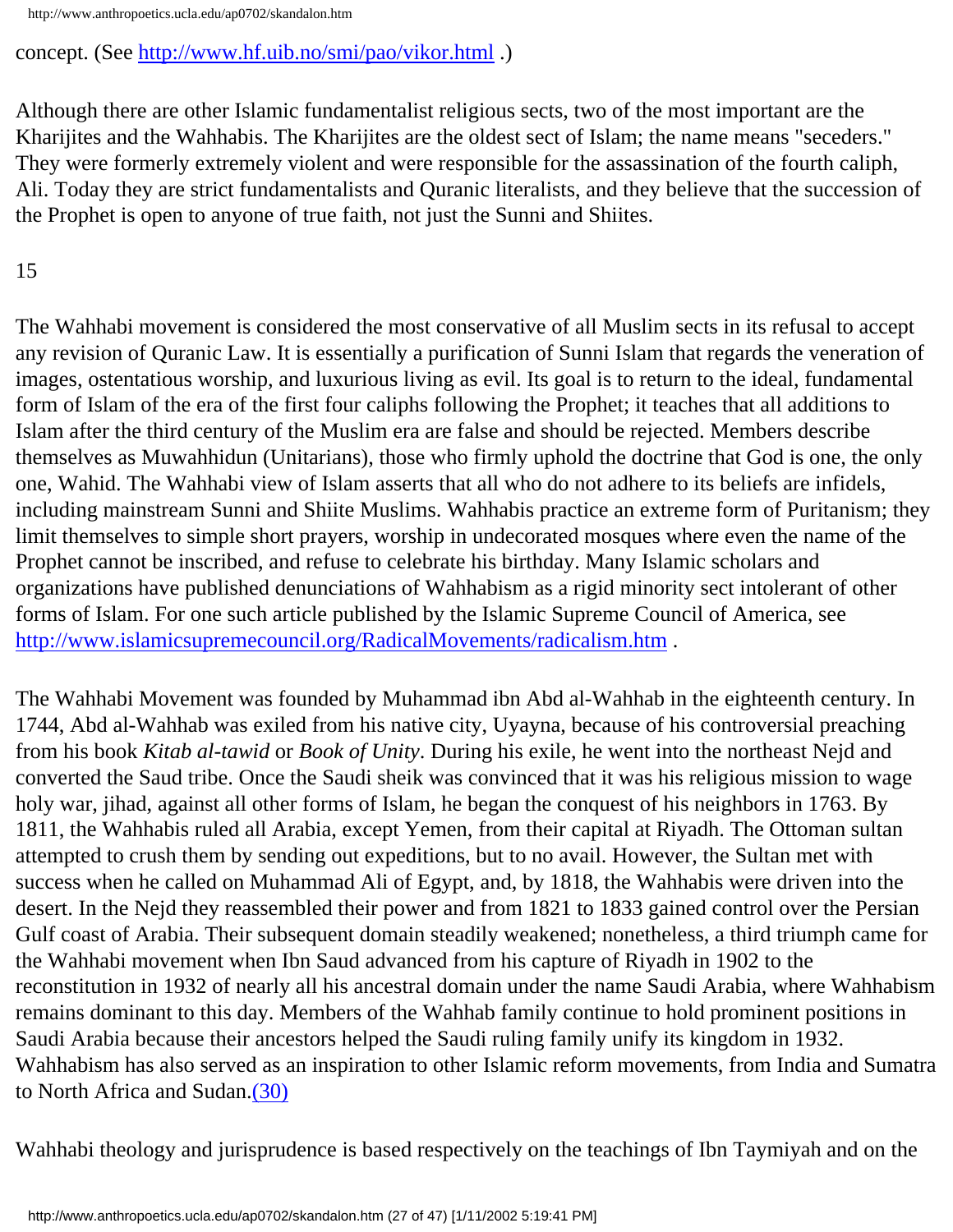```
http://www.anthropoetics.ucla.edu/ap0702/skandalon.htm
```
legal school of Ahmad ibn Hanbal; they stress literal belief in the Quran and Hadith and the establishment of a Muslim state based solely on Islamic law. The contemporary Wahhabi movement is flourishing in every Muslim country. In Lebanon alone, the movement is estimated by officials to have about 4,000 members; it is far larger in Egypt, Saudi Arabia, and Pakistan. It goes by many names, including Ikhwan, Salifiyya, Mowahabin, and the best known, Taliban. Anti-Wahhabi Muslims refer to Wahhabism as *fitna an Najdiyyah* or "the trouble out of Nejd." Wahhabis receive financial support at the highest levels of the Saudi Arabian government[.\(31\)](#page-84-7) Wahhabi religious schools, known as *madrassas*, are part of a worldwide network of Muslim extremists. Beginning at ages 7-15, Wahhabi schools indoctrinate young men into the fundamentals of strict Islam, religious obligations, and radical militancy. Between the ages of 15-25, the young men are prepared for jihad and are trained to fight for the conquest of Wahhabi Islam. Not all of the young men who attend Wahhabi schools turn to violence. Some become religious teachers, and the vast majority of Wahhabi communities do not openly maintain armed militias, although they may engage in paramilitary training. The exception is the Taliban, who do not conceal weapons or other arms.[\(32\)](#page-84-8) The term Wahhabi has pejorative connotations, and Saudis themselves do not use the term, preferring to call themselves Unitarians, believers in one indivisible deity[.\(33\)](#page-84-9)

The Wahhabis' strict interpretation of the Sharia has sanctioned extreme laws and forms of punishment. According to Stephen Schwartz in the October 6, 2001 *London Spectator*, virtually all recent acts of terrorism have been enacted by Wahhabis. "Bin Laden is a Wahhabi. So are the suicide bombers in Israel. So are his Egyptian allies, who exulted as they stabbed foreign tourists to death at Luxor not many years ago, bathing in blood up to their elbows and emitting blasphemous cries of ecstasy. So are the Algerian Islamist terrorists, whose contribution to the purification of the world consisted of murdering people for such sins as running a movie projector or reading secular newspapers. So are the Taliban style guerrillas in Kashmir who murder Hindus."[\(34\)](#page-84-10)

According to some sources, the Taliban do not practice Wahhabism but belong to what is known as the Deobandi Movement, named after a small town in the Indian Himalayas where the movement was founded in 1860, during the period of British rule in India. Similar to Wahhabism, it is an unusually strict form of Sunni Islam. The followers of both the Deobandi movement and the Wahhabi movement make a sharp distinction between revealed sacred knowledge and profane human knowledge, which they reject. Deobandi philosophy has helped spawn many fundamentalist groups in the Muslim world, including the Taliban, although Afghans have been part of the Deobandi movement since its beginning. Over time, Deobandi philosophy has evolved toward more orthodoxy and militant fundamentalism.

The violence inflicted because of Deobandi and Wahhabi religious ideology has been substantial. Among the thousands of discussions of Islamic fundamentalism since September 11, one statement sums up the religious connection: "Not all Muslims are suicide bombers, but all Muslim suicide bombers are Wahhabis.["\(35\)](#page-84-11) There is no debating the violence that this belief system has inspired and continues to inspire. Unfortunately, we have all become familiar with the names of terrorist organizations such as al Qaeda, the Islamic Movement of Uzbekistan, the Egyptian Islamic Jihad, the Algerian Armed Islamic Group, Harakat ul-Mujahidin in Pakistan, and the Abu Sayyaf Group in the Philippines, all of whom have been linked to bin Laden. (For a complete list of terrorists and groups identified under Executive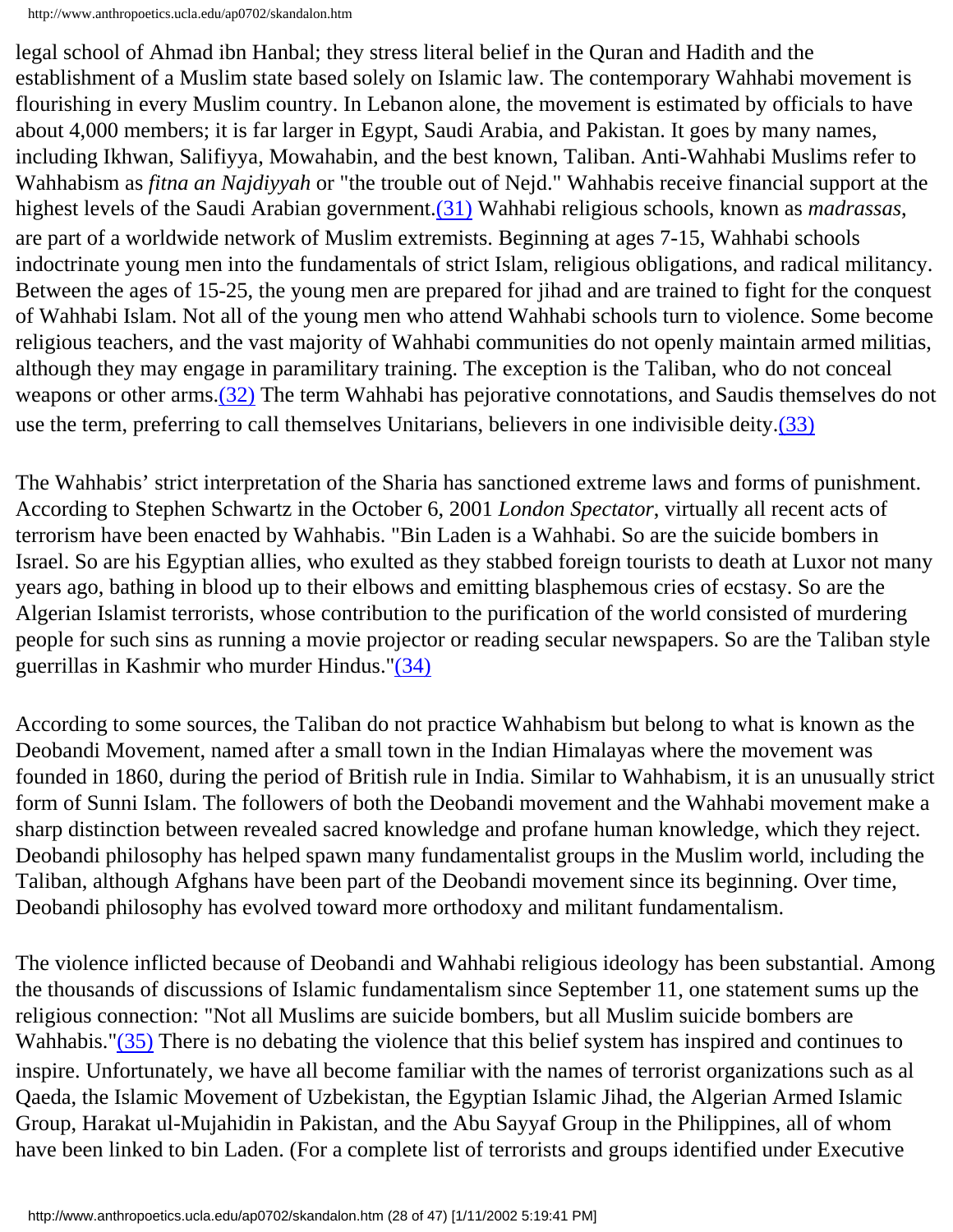http://www.anthropoetics.ucla.edu/ap0702/skandalon.htm

Order 13224, signed by President Bush on September 23, 2001, see <http://www.state.gov/s/ct/rls/fs/2001/index.cfm?docid=6531>. The violence perpetrated by these groups includes many incidents of suicide bombing, kidnapping, hijacking, and murder.

#### 16

The following is a selected list of documented Islamic Fundamentalist terrorist crimes in the past twenty years against US citizens abroad and at home. April 18, 1983: bombing of the US embassy in Beirut by the Islamic Jihad, killing 63 people, including the CIA's Middle East Director, and injuring 120; October 23, 1983: simultaneous bombing of marine barracks in Beirut by the Islamic Jihad, killing 242 Americans; March 16, 1984: kidnapping and murder of Embassy Political Officer William Buckley in Beirut by the Islamic Jihad; April 12, 1984: restaurant bombing by the Hizballah, killing 18 US servicemen and injuring 83 people near a US Air Force base in Torrejon, Spain; June 14, 1985: hijacking of a TWA flight by the Lebanese Hizballah, killing a US navy sailor and holding 145 passengers for 17 days; October 7, 1985: hijacking of the Italian cruise liner Achille Lauro by the Palestine Liberation Front, killing one US passenger; April 5 and February 17, 1988: kidnapping and murder of US Marine Corps Lt. Col. William Higgins, serving in Lebanon, by the Hizballah; February 26, 1993: First World Trade Center bombing by Islamic terrorists, leaving 6 dead and injuring 1,000; February 23, 1997: Empire State Building sniper attack by a Palestinian gunman, killing one and wounding 4; November 17, 1997: attack on tourists in Egypt by Al-Gama'at al Islamiyya, killing 58 tourists and wounding 26; August 7, 1998: U.S. Embassy bombings in east Africa, attributed to Osama bin Laden, killing 91 and wounding over 5,000; October 12, 2000: attack on the USS Cole, attributed to bin Laden, killing 17 sailors and injuring 39, and, of course, the September 11, 2001 hijacking of commercial airliners, destruction of the World Trade Towers and attack on the Pentagon, also attributed to bin Laden, leaving approximately 4,000 dead and an undetermined number injured. For a complete list of terrorist incidents from 1961-2001, see http://www.state.gov/r/pa/ho/pubs/fs/index.cfm?docid=5902.

A final observation is that the treatment of women under the Taliban is a heinous form of physical, psychological, symbolic, and spiritual violence that exceeds even the most extreme interpretations of patriarchal religious tenets. For an excellent article written prior to September 11 on the treatment of women under the Taliban, see "Buried Alive: Afghan Women under the Taliban" by Jan Goodwin ([http://www.echonyc.com/~onissues/su98goodwin.html\)](http://www.echonyc.com/%7Eonissues/su98goodwin.html).

## *Sacred Violence*

### *Satanism and Sacred Violence*

Regardless of how heinous, irrational, or inexplicable it may be, sacred violence is always considered justified by the religious groups that practice it. The two most common sacred and secular justifications are sacrifice and retribution. Throughout history and across cultures, sacred violence has been sanctioned, condoned, and deemed necessary on religious principles. In the year 2001, sacred violence is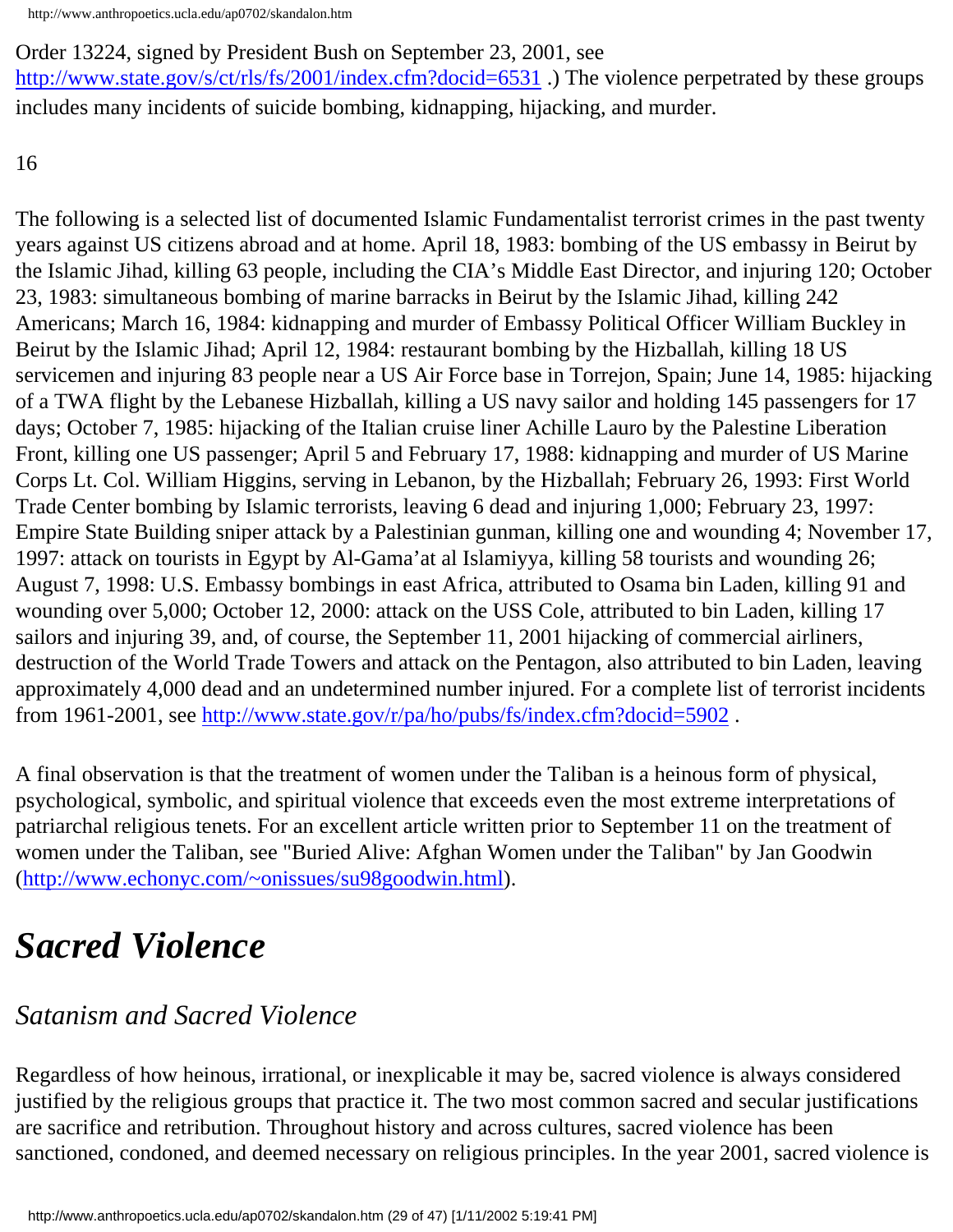still sanctioned, condoned, and deemed necessary on religious principles, only now we have the technology to, at best, scandalize the world and, at worst, completely destroy it.

## *Sacrifice*

Satanic sacred violence is manifested in both overt and covert ways. The most obvious example is sacrifice, derived from the Latin *sacrificare,* meaning "to make holy." An ancient concept of sacrifice involves a religious offering or gift to a supreme being, in which the offering is consecrated through its destruction. The Satanic religions mentioned above, Ordo Templi Orientis, Church of Satan and Temple of Set, have published vehement disclaimers affirming that they do not engage in Satanic ritual abuse, blood rituals, or any form of animal or human sacrifice. However, there is one traditional Satanic group that openly promotes sacrifice, a British-based organization called the Order of the Nine Angles or ONA (<http://members.easyspace.com/oww/satan/Satanism/Ona/Ona.htm>). Their web site provides a guide to human sacrifice that advocates both voluntary and involuntary sacrifice, that is, ritual murder. The ONA have three methods of involuntary sacrifice: (1) by magical means, (2) by the "death ritual," the direct killing of a person chosen as a sacrifice, and (3) by assassination. The ONA describe ritual death as a powerful form of magic that has two purposes: it releases energy which can be directed or stored and draws down dark forces which can then be used for specific goals. Their sacrificial rituals are described in detail on their web page, <http://members.easyspace.com/oww/satan/Satanism/Ona/Odoc10.htm> . The ONA refer to human sacrifice as just another way of furthering the work of Satan.

> Voluntary sacrifice occurs every seventeen years as part of the Ceremony of Recalling: the one chosen becomes Immortal . . . An involuntary sacrifice is when an individual or individuals are chosen by a group, Temple or Order. Such sacrifices are usually sacrificed on the Spring Equinox . . . There are no restrictions concerning involuntary sacrifices other than that they are usually in some way opponents of Satanism or the satanic way of living. . . . Candidates are zealous interfering Nazarenes, those (*e.g.*, journalists) attempting to disrupt in some way established Satanist groups or orders, political/businesspersons whose activities are detrimental to the Satanist spirit, and those whose removal will aid the sinister dialectic and/or improve the human stock. . . . The victim or victims are brought or enticed to the area chosen for the Ritual, bound by the Guardian of the Temple, and, at the appropriate point in the Ritual, sacrificed either by the Master or the Mistress using the sacrificial knife. The body or bodies are then buried or otherwise disposed of.... Those who participate in the Ritual of Sacrifice must revel in the deaths. $(36)$

In addition to groups such as the ONA, there are many examples of teenagers and young adult youth subculture Satanists who regularly kill animals in an attempt to develop their magical skills. In fact, when examining a mutilated animal carcass, the most effective way to identify the perpetrator is by the level of skill evidenced in the attempted ritual sacrifice. Unfortunately, animal sacrifice can easily escalate to human sacrifice, especially when teenage dabblers can get detailed instructions instantaneously on the Internet.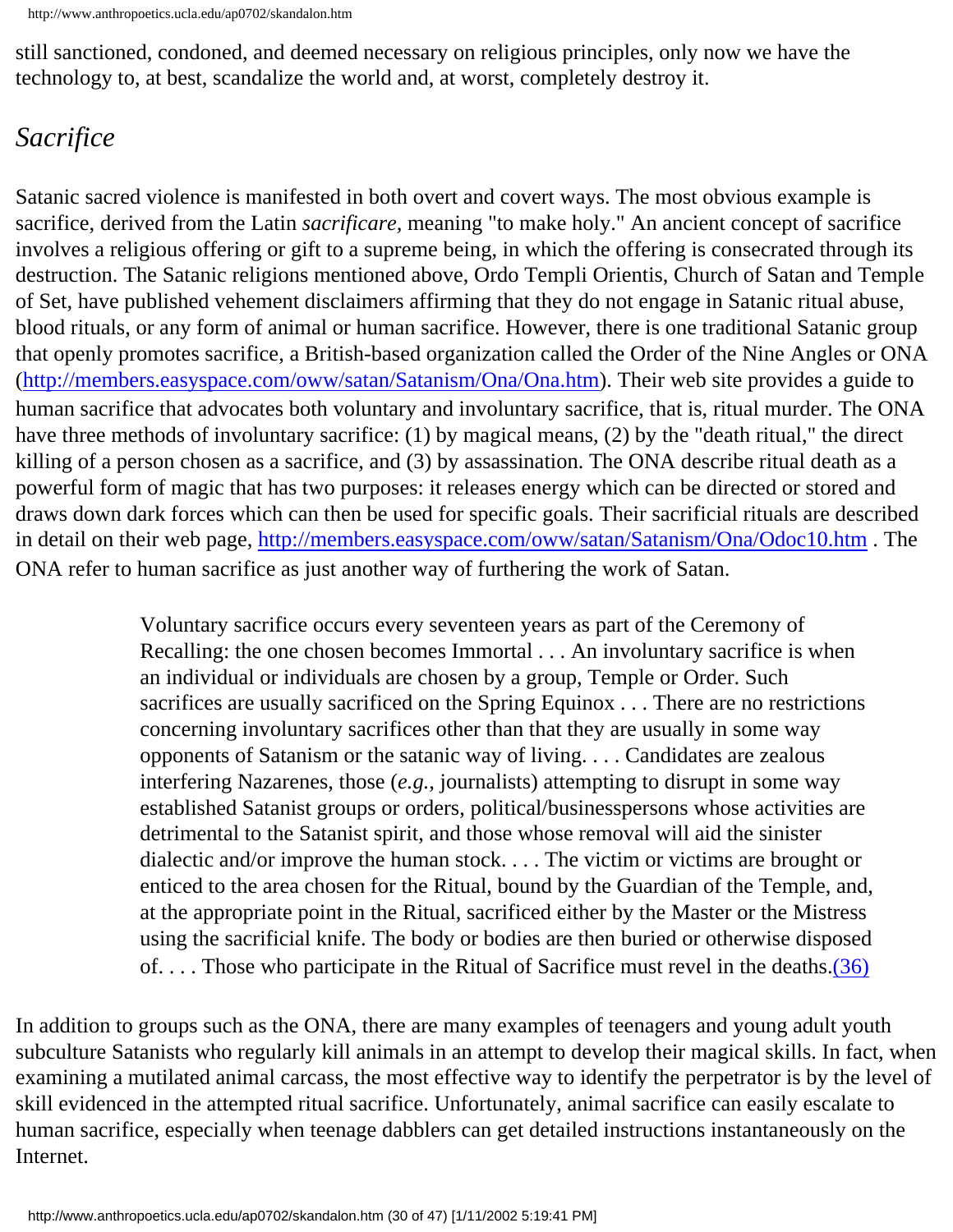#### 17

#### *Violent Scripture*

Violence is not blatantly evident in the rituals of the Church of Satan, Temple of Set, or Ordo Temple Orientis; however, sacred violence is explicitly expressed in many verses of the holy scriptures of the OTO. In Chapter III of *Liber AL vel Legis / The Book of the Law*, Crowley the Thelemite prophet speaks:

> III,11: Worship me with fire  $\&$  blood; worship me with swords  $\&$  with spears. Let the woman be girt with a sword before me: let blood flow to my name. Trample down the Heathen; be upon them, o warrior, I will give you of their flesh to eat! III, 12: sacrifice cattle, little and big, after a child. III,18: mercy let be off: damn them who pity! Kill and torture; spare not; be upon them! III, 24: The best blood is of the moon, monthly: then the fresh blood of a child, or dropping from the host of heaven: then of enemies; then of the priest or of the worshippers: last of some beast, no matter what. III, 34: Another prophet shall arise, and bring fresh fever from the skies; another woman shall awake the lust & worship of the Snake; another soul of God and beast shall mingle in the globed priest; another sacrifice shall stain the tomb; another king shall reign . . . III, 51: With my hawk's head I peck at the eyes of Jesus as he hangs upon the cross. III, 52: I flap my wings in the face of Mohammed & blind him. III, 53: With my claws I tear out the flesh of the Indian and the Buddhist, Mongol and Din. III, 55: let Mary inviolate be torn upon wheels: for her sake let all chaste women be utterly despised among you![\(37\)](#page-84-13)

It is apparent from just these few verses that *The Book of the Law* is the antithesis of Christianity. According to Crowley's final comments at the end of the text, it is mandated that Thelemites interpret the holy scripture of *The Book of the Law* for themselves. Although it is possible to interpret it as a form of allegory, there can be no doubt that the writings of Thelemite holy scripture advocate violence, and are anti-Christian and anti-Islamic. Although Thelemite rituals do not explicitly contain violence, their principle that "do what thou wilt shall be the whole of the Law" has an obvious potential for violence.

#### *Vengeance*

The Roman legal concept of *lex talionis* or "law of retaliation" is a common form of sacred violence and one of the fundamental principles of Satanic religions. The *lex talionis* is also the basis for retributivist justifications for punishment, such as the death penalty in the US, and is associated with the Old Testament maxim of an eye for an eye, a tooth for a tooth. According to the retributivist view, when a person has been wronged, the state is justified in inflicting the same degree of harm that the perpetrator inflicted on the victim. Retribution is, so to speak, legal revenge administered by designated authorities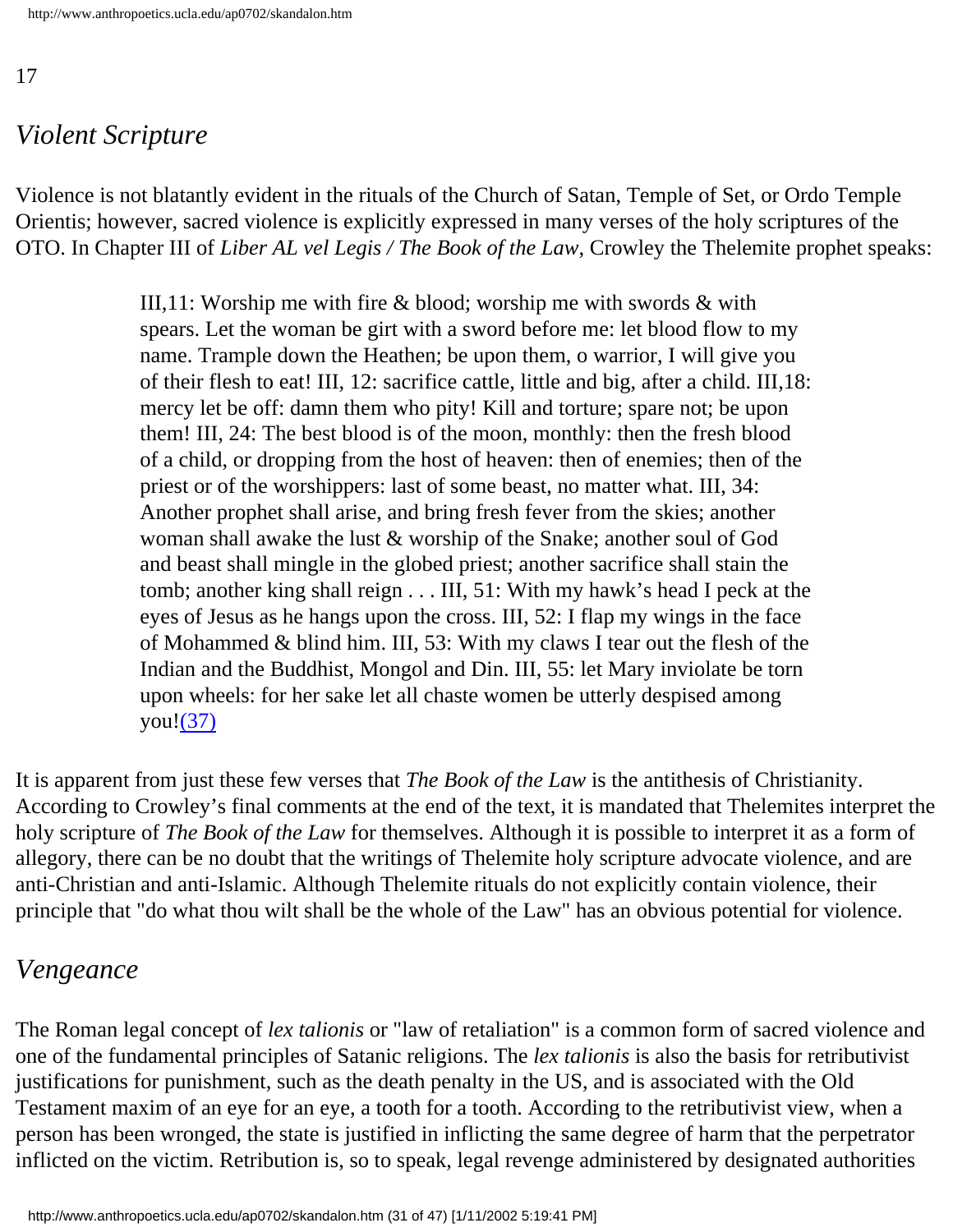http://www.anthropoetics.ucla.edu/ap0702/skandalon.htm

to prevent vigilantism from leading to a cycle of mutual revenge. Satanic churches not only promote the *lex talionis* but argue that it requires stricter and swifter enforcement. This concept is so important to Satanism that Satanic churches refer to *lex talionis* as *lex Satanicus*.

The law of retaliation is one of the fundamental principles of the Church of Satan and is found in several of their tenets. The fifth of the nine Satanic Statements found in the *Satanic Bible* reads, "Satan represents vengeance instead of turning the other cheek." The *Book of Satan* portion of the *Satanic Bible* is quite clear on this issue, "7. Hate your enemies with a whole heart, and if a man smite you on one cheek, smash him on the other!; smite him hip and thigh, for self-preservation is the highest law! . . . 9. Give blow for blow, scorn for scorn, doom for doom--with compound interest liberally added thereunto! Eye for eye, tooth for tooth, aye four-fold, a hundred fold!"[\(38\)](#page-84-14) Finally, the application of the *lex talionis* is found in the third point of the Church of Satan's Pentagonal Revisionism:

> Third, we call for the re-establishment of Lex Talionis throughout human society. The Judeo-Christian tradition which exists secularly under the guise of liberal humanism has exalted the criminal over the victim, taking responsibility away from the wrongdoer with their doctrine of forgiveness. Such thinking is a disgrace towards the ideal of justice . . . Satanists are particularly disgusted by the extraordinary level of criminal activity which abounds today and advocate a return to the Roman "Lex Talionis"; let the punishment fit in kind and degree to the crime. To achieve this, we would be pleased to see the institution of an elite police force, of men and women in peak physical and mental condition, trained in advanced techniques of crime fighting who would be truly equipped to handle the vermin that make so many of our cities into little more than concrete jungles. Man is by nature a social creature and makes his social contract with his fellows, thus rules of conduct are established to allow maximum freedom for individuals to interact. Disobey those rules and punishment should be swift and sure, and most probably public as well.[\(39\)](#page-84-15)

The Satanic concept of *lex talionis* is consistent with Satanism's political Social Darwinian philosophy and their promotion of eugenics. Eugenics is advocated in the first point of their Pentagonal Revisionism and is referred to as "stratification," where each member of society reaches a level commensurate with their own development based on the principle of survival of the strongest. For an in-depth article on the Church of Satan's philosophy, see "Satanism: The Feared Religion" by Magister Peter H. Gilmore ([http://www.churchofsatan.com/Pages/Feared.html\)](http://www.churchofsatan.com/Pages/Feared.html). For a Satanic interpretation of the *lex talionis* by Magister R. Strunch of The Fire Within, see<http://home.vest.net/re-jo/satanism/lextalionis.htm> .

18

In the first chapter of his classic text, *Violence and the Sacred*, René Girard addresses the concept of retribution. Girard demonstrates that the institution of sacrifice and the judicial system share the same function: to subdue violence, stifle the impulse to vengeance, and stop it from escalating in an endless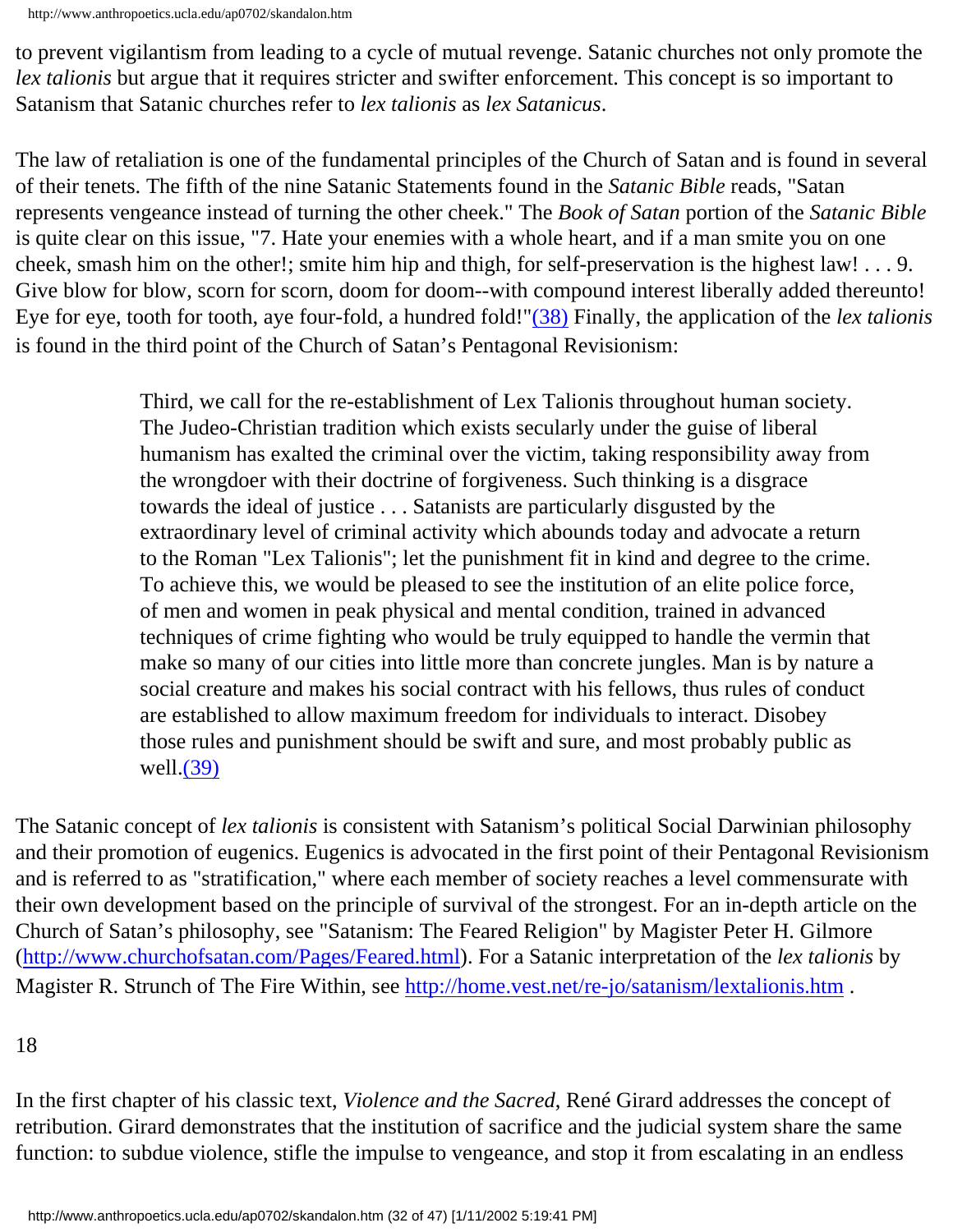<span id="page-72-0"></span>cycle of uncontrolled reciprocal violence. "The procedures that keep men's violence in bounds have one thing in common: they are no strangers to the ways of violence. There is reason to believe that they are all rooted in religion. . . . Whether it be through sacrificial killing or legal punishment, the problem is to forestall a series of reprisals.["\(40\)](#page-84-0) Modern Satanists hold the same fundamental premise concerning violence and human nature as that put forth in Girardian theory. Satanists maintain that humans are violent by nature; they recognize mimetic desire, and consider rituals of sacrifice to be sacred and necessary to defer violence. The significant difference is that Satanists embrace these attributes and manipulate them for their own agendas. They are cognizant of mimetic rivalries and not only welcome them but instigate them, which is what makes them authentically Satanic. Since Satanists advocate indulgence in human desires, it logically follows that they recognize the need for strict punishment. The *lex talionis* is attractive to Satanists because it provides them with a cultural mechanism for dealing with what they deem to be unacceptable behavior, indulging in the emotion of revenge, and enforcing their Darwinian ideology. The Satanic emphasis on revenge also serves as an excellent recruiting device, since revenge is exactly what alienated teenagers are often seeking. Whether you refer to it as the *lex talionis*, retribution, retaliation, or vengeance, without some such system of conflict resolution, whether in the form of religious sacrifice or the secular death penalty, there is always the looming threat of a cycle of uncontrolled reciprocal violence.

# *Satanic Responses to September 11, 2001*

<span id="page-72-1"></span>There were a variety of responses to September 11 from different Satanic groups. Most expressed condolences, informed their members if anyone was killed or injured, and provided hyperlinks to donate blood or money. Of course, their acknowledgment of the tragedy had a particularly Satanic perspective; for example, Grand Magister Blackwood of the Worldwide Order of Satanists posted on his web site, "Sept. 11, 2001, a day on which the stupidity of those who believe in god crap and their stupid holy war shit has taken lives. As Satanists we can not let the screwballs win this war. I plead with every Satanist out there to donate blood and save a life. We know that god does not exist and it is up to real people to step in and save someone who may need it." $(41)$  Satanic Priests, similarly to many other American clergy, wrote sermons concerning the tragic events and interpreted their theological implications for their followers. Lex Satanicus / Lex Talionis was explicitly expressed in many of the Satanic responses to the events. Peter Gilmore, High Priest of the Church of Satan wrote on their web site, "Moving among my fellow New Yorkers, it was heartening to hear residents of this city calling out for the blood of those who are the cause of these acts of war, as well as for the punishment of those who shield, support, or otherwise sympathize with terrorists. The philosophy of Satanism is clear on such issues: the Fifth Satanic Statement from the Satanic Bible says 'Satan represents vengeance, instead of turning the other cheek' . . . many of the people of this nation now share this point of view. Yesterday, Americans saw things they hold as precious being shattered by those who view our society as being the adversary of the theocracy they wish to establish. They call us The Great Satan. It is time for our nation to play that role with grim purpose." $(42)$  For the complete statement, see

<span id="page-72-2"></span><http://www.churchofsatan.com/Pages/News.html>.

Lord Egan, the High Priest of The First Church of Satan, discussed his church's position on the attacks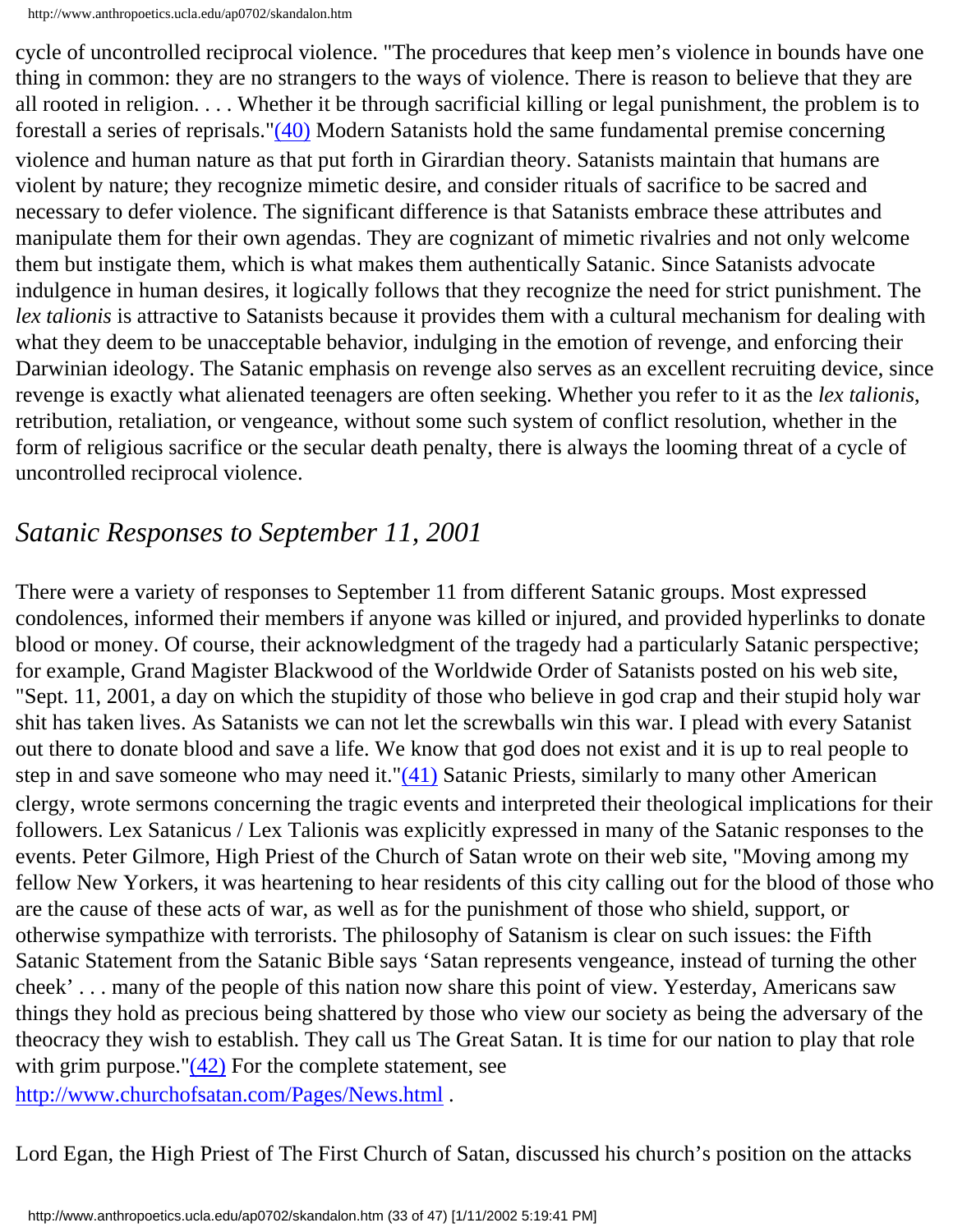#### on their web site:

On September 11, in the Year One, commercial airliners were hijacked by a group of Islamic fundamentalists who perceived the United States as "the Great Satan" . . . On behalf of the First Church of Satan, I wish to express our profound sorrow and grief for the tragic loss of life and suffering . . . [R]ather than shun evil, we should strive to understand it, for without darkness there can be no light. We must strive to close the gap which separates God from Satan because, if we don't, millions more will die. The split mind theology is part of our national heritage of international psychosis. Good and evil cannot be divided as quintessential absolutes, for certainly there are strengths and weaknesses in everyone. Furthermore, spiritual salvation does not require blind obedience to the will of a messiah. Satanists speak of a process whereby we continue to challenge ourselves and strip away the layers of blindness which separate us from our own humanity. ... I am understandably opposed to rhetoric used by leaders who refer to these terrorists as "evil." . . . However, I am not opposed to the use of force against those who initiate force, therefore we support US President George W. Bush, British Prime Minister Tony Blair and others who have called for military action.[\(43\)](#page-85-2)

<span id="page-73-0"></span>To view the entire statement, see <http://www.churchofsatan.org/main.html>.

Patriotism is not lost on Satanists, and some flew American flags in recognition of their support; however, since it is obviously against their beliefs to write God Bless America, Grand Magister Blackwood of the Temples of Satan [\(http://www.realsatanism.com/real\\_satanism.htm](http://www.realsatanism.com/real_satanism.htm)) wrote "Hail America," as in "Hail Satan," under the image of the American flag. A European Satanic organization called The Black Order of the Trapezoid [\(http://www.schwartzeorden.org/](http://www.schwartzeorden.org/)) also had an American flag, but underneath they wrote "God Hates U.S. All!" The Black Order of the Trapezoid, like many other Satanic groups, openly advocates neo-Nazism, which they have merged with Satanism. Their response to September 11 was that the U.S. provoked the attack with their foreign policy, and they took the opportunity to curse the US government.

Unfortunately, many Satanic groups used the tragic events of September 11 as an opportunity to recruit young Americans by appealing to their fresh emotions of revenge, disillusionment, and insecurity. Modern Satanists fundamentally understand the nature of sacred violence and know how to manipulate the political situation so that ordinarily peaceful people will engage in violence as a necessary religious obligation. Trapped in a cycle of righteous revenge, one feels no remorse, because sacred violence is always justified.

19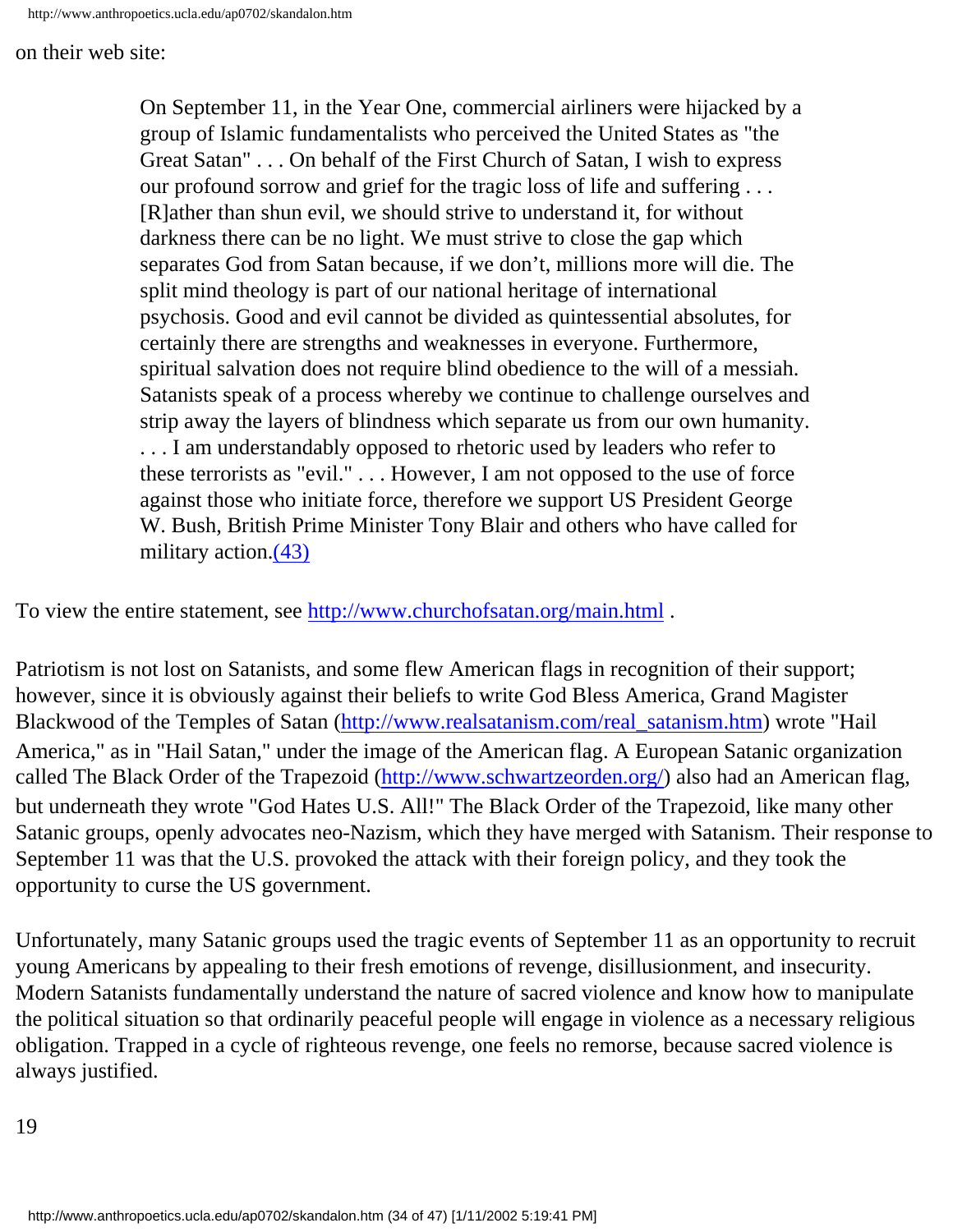# *Violent Priests*

Sacred violence is manifested in the Christian Identity Movement in a concept referred to as the Phineas Priesthood. This relatively new tenet justifies the use of violence if it is perpetrated in order to punish violators of "God's Law," as found in an extreme interpretation of the 25th chapter of the Book of Numbers. These Priests are initiated by committing violent acts such as murder, referred to as "Phineas Acts," against non-whites, Jews, and homosexuals. Unfortunately, this is a very appealing concept to Christian Identity extremists, who believe they are being persecuted by a Jewish-controlled US government and are eagerly preparing for Armageddon. The Phineas Priesthood is viewed as a call to action or a badge of honor.

The concept of the Phineas Priesthood in Christian Identity originated in an obscure book entitled *Vigilantes of Christendom: The Story of the Phineas Priesthood* by Richard Kelly Hoskins, published in 1990. According to Hoskins, history is a series of ongoing judgments meted out by God and responded to by believers. This response takes the form of murdering those who transgress the Law. "For Hoskins, the Phineas Priest--the embodiment of Christian Identity belief and obedience to God--is not one who prepares for impending race war, but one who commits racist, anti-Semitic or homophobic murder to stave off God's ongoing judgment of white people for failing to uphold the "Law." For Hoskins this includes such "crimes" as interracial marriage and allowing homosexuals to live."[\(44\)](#page-85-3)

<span id="page-74-0"></span>The concept of the Phineas Priesthood was further advocated in a gathering in Estes Park, Colorado that included Reverend Pete Peters of the La Porte, Colorado-based Church of Christ, Identity followers, and members of the neo-Nazi Movement and the Ku Klux Klan. They met shortly after the murder of Vicki and Samuel Weaver in 1992, during an armed standoff with federal agents near Naples, Idaho, and the result was a report that many observers claim to be the impetus for the armed wing of the Patriot Movement, the militias, and the Phineas Priesthood. The Estes Report, initially called "Special Report on the Meeting of Christian Men held in Estes Park, Colorado October 23, 24, 25, 1992, Concerning the Killing of Vickie and Samuel Weaver By the United States Government," clearly advocates vigilante violence:

> As was the case with our Founding Fathers, the establishment of a Christian civil body politic should be a primary goal for Christian men across the nation, for it is the chief means for carrying out the judgments of God. It has the authority to punish the evildoer as mandated in Romans 13. This country's existing government does not fit the description of the "governing authorities" in Romans 13. The current situation in America is one in which the established government does not punish evildoers, but rather is increasingly using its power to punish the righteous. It is a tyrannical government. Therefore, it is not a Christian civil body politic. . . . The means for Christian men to bring about Divine judgment is not limited in certain cases to the actions of the body politic. In such cases, God's Word also provides precedent for what is today termed "vigilante action." Vigilante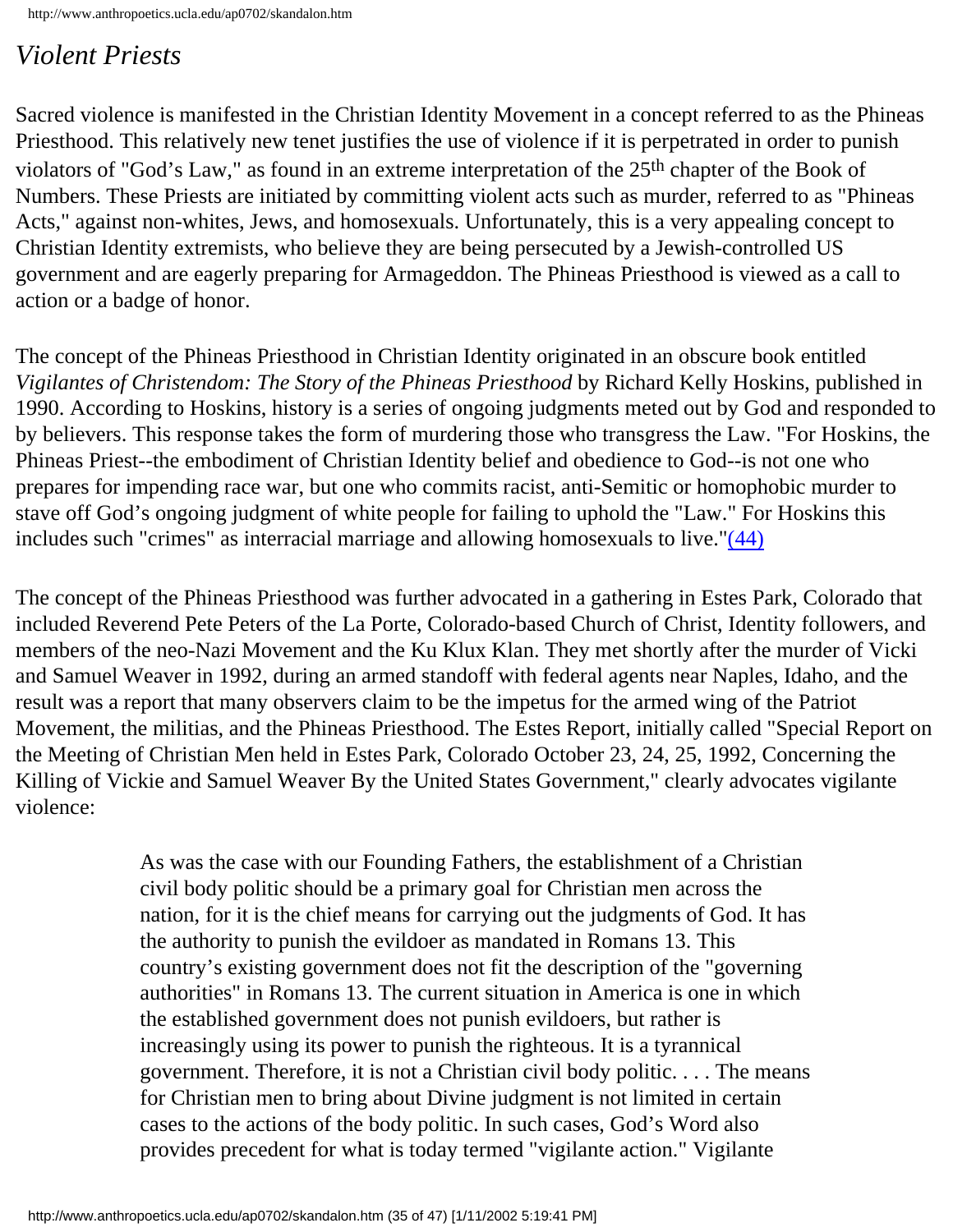action is Scriptural, but any such action must be in conformity with Bible precedents and directives. Vigilante action is the exception, not the rule. It should be noted that the action of Phineas (Numbers 25:1-9) is considered by many not to be true vigilante action, but was in fact the carrying out of directives of God through the civil body politic.[\(45\)](#page-85-4)

<span id="page-75-0"></span>Reverend Peters' writings have made him one of the foremost leaders of the Christian Identity Movement. The Estes Park Report also included a text by Louis Beam Jr., Ambassador at Large for the Aryan Nations and former Grand Dragon of the Ku Klux Klan, entitled "Leaderless Resistance," which was used as a model by the paramilitary right for the creation of "phantom cells"--decentralized gangs of terrorists that carry out special operations in militia groupings.

Christian identity ideology has inspired many individuals to commit heinous crimes. In just the two months of July and August 1999, subsequently known as the "Summer of Hate," there were three unrelated incidents of hate crimes involving murder. Benjamin Smith, a 21-year-old student at the University of Indiana, went on a weekend shooting rampage in Illinois and Indiana, killing two people and wounding nine before he committed suicide. He specifically targeted minorities; on July 2, 1999 he first murdered the well-known college basketball coach Ricky Birdsong, then wounded six orthodox Jews in Chicago. The next day, Smith opened fire on two African American and six Asian men in the Illinois towns of Springfield and Champagne-Urbana. On July 4, Smith killed a Korean man outside a church in Bloomington, Indiana, and then shot himself when police were closing in. Smith was a member of the World Church of the Creator ([http://www.wcotc.com/index.shtml\)](http://www.wcotc.com/index.shtml) headed by Reverend Matthew Hale, Pontifex Maximus, that publishes texts such as *The White Man's Bible* and overtly preaches white supremacy. Dr. William Pierce, head of The National Alliance [\(http://www.natvan.com/\)](http://www.natvan.com/), author of the *Turner Diaries* and a leading figure in the White Supremacist movement, commented on Benjamin Smith's shooting spree in an article entitled "Knowledge and Discipline":

> I don't know anything about Smith except what was on the television news and the internet, but I cannot help but feel sympathy for him. Smith, according to those who knew him, was intelligent, quiet, and serious. He was a student of criminal justice at the University of Indiana. Most notably, however, he was racially conscious. He was unhappy about the destruction of our White society in America and the perversion of our European culture by the program of Multiculturalism promoted by the government and the media. He distributed leaflets on the University of Indiana campus in Bloomington, expressing his views, and the university administration harassed him for it. He distributed leaflets off the campus in Bloomington and in the Chicago suburb of Wilmette, Illinois, where he grew up. Leftists, feminists, and Jews organized a public demonstration against him in Bloomington in an effort to stop his leaflet distribution, and the police in Wilmette arrested him. Blacks repeatedly smashed the windows of his apartment in Bloomington to show their disagreement with Smith's "racist"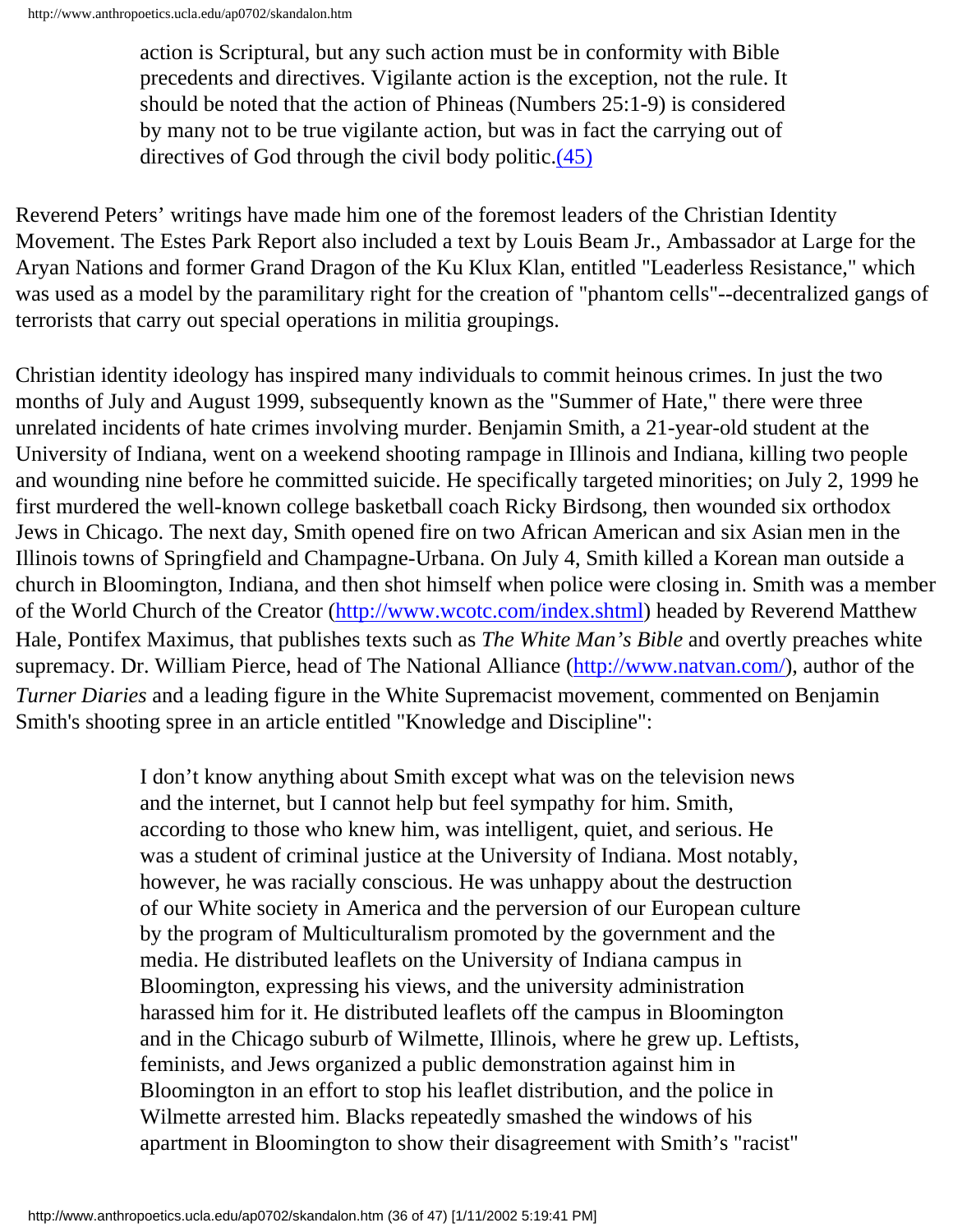views. It must have been very stressful for Smith, trying to exercise his freedom of speech in a society which pays lip service to our Bill of Rights but which actually tries its best to make life difficult for anyone who doesn't toe the party line.[\(46\)](#page-85-5)

#### <span id="page-76-0"></span>20

To view William Pierce's entire article, see<http://www.natvan.com/free-speech/fs997d.html> . This is a clear example of how white supremacist ideology justifies violent acts and praises their perpetrator as a hero.

This incident inspired legislation called the Hate Crimes Prevention Act, a bill that amends the existing federal hate crimes law to expand the government's role in investigation and also expands the definition of hate crime to include sexual orientation, gender, and disability. Unfortunately, one day before the bill went to congress, another hate crime occurred. On July 21, 1999, two brothers, Benjamin Matthew Williams and James Tyler Williams, broke into a gay couple's home in Northern California and shot them to death. During Benjamin Williams' confession, he said his only regret about the murders is that they didn't inspire others to emulate him, and he insisted that his actions do not constitute a crime. The Williams brothers are practicing members of Christian Identity. Benjamin Williams stated, "You obey a government of man until there is a conflict, then you obey a higher law. . . . It's part of the faith. So many people claim to be Christians and complain about all these things their religion says are a sin, but they're not willing to do anything about it. They do not have the guts."[\(47\)](#page-85-6) Williams is revered in jail by his fellow white supremacists and received considerable media attention. The two brothers were also suspected of three Sacramento area synagogue arsons and were recently given lengthy prison sentences: Benjamin Williams received 30 years and James Williams, 21 years for the synagogue fires. They both still face murder charges. The police discovered a letter from Benjamin Williams to National Alliance leader William Pierce in which he allegedly asked the white supremacist for assignments and suggested he could bring other recruits aboard.[\(48\)](#page-85-7)

<span id="page-76-2"></span><span id="page-76-1"></span>The third major incident in the Summer of Hate occurred on August 10, 1999. Buford Oneal Furrow, Jr. walked into the North Valley Jewish Community Center in suburban Granada Hills, California and opened fire, wounding five including one five-year-old and two six-year-old boys. Shortly afterward, he murdered a Filipino-American postman. In the early 1990s, Buford Furrow had joined the Aryan Nations (<http://www.aryan-nations.org/>) and was influenced by the Christian Identity concept of the Phineas Priesthood. *War Cycles Peace Cycles*, another book by Richard Kelly Hoskins, was found in his possession. According to the indictment, Furrow expressed no regrets over the killing of Joseph Santos Ileto and the wounding of five people at the Jewish Community Center. In the 61-page indictment, he said he would not have killed the postal worker if he had been white and that he targeted the center because of his hatred for Jews. At the time of his arrest, Buford Furrow admitted the crimes and said it was a wake up call to anti-Semitic and hate groups.

One of the major influences on these crimes is Reverend Pete Peters' book *The Bible: Handbook for*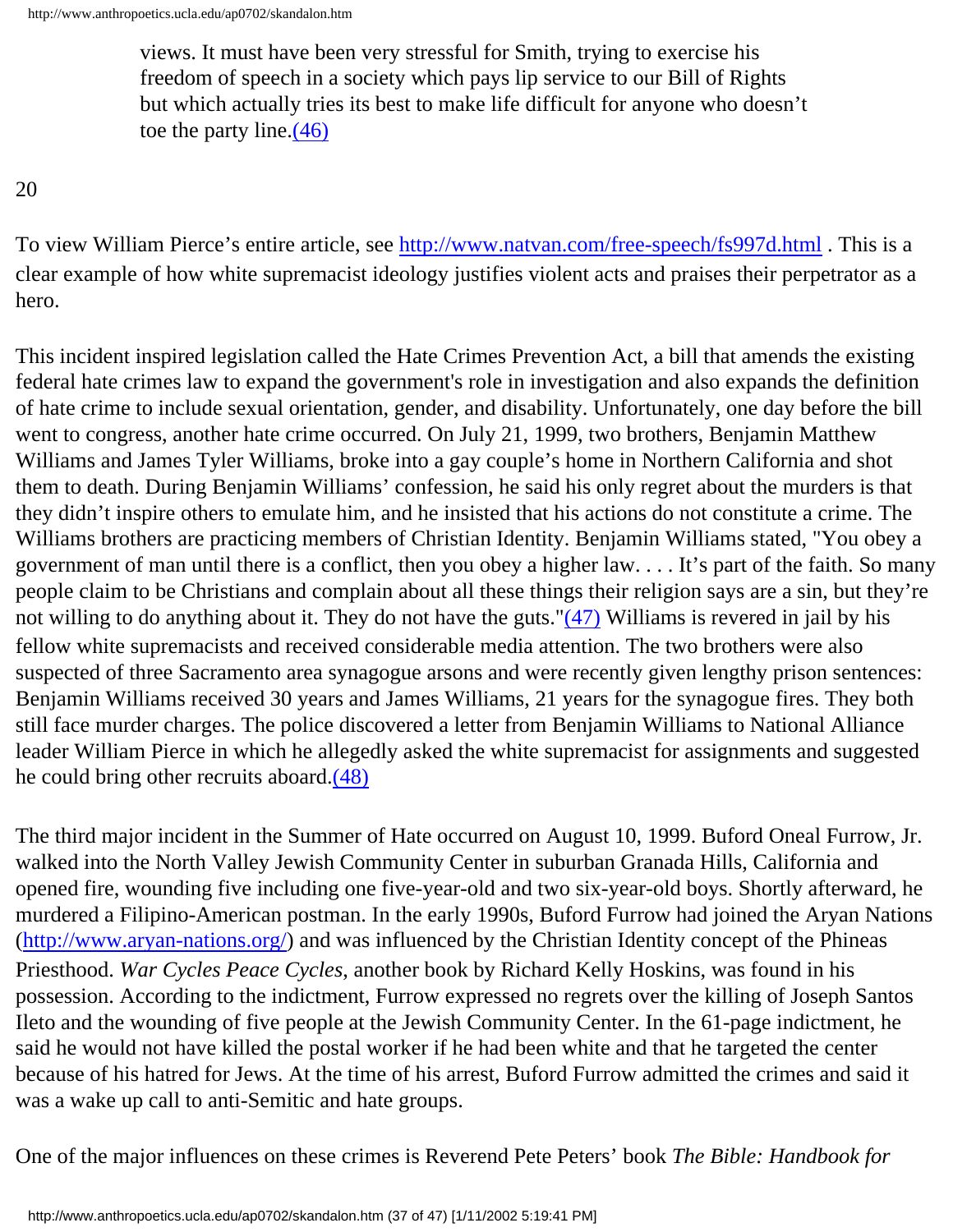*Survivalists, Racists, Tax Protesters, Militants and Right Wing Extremists*, where he reinterprets the Biblical story of Phineas for his racist believers: "perhaps there was an organization in Phineas' day known as the NAACP, National Association for the Advancement of Canaanite People, who took exception with this teaching of segregation. Perhaps there were pulpits proclaiming a more tolerant and socially accepted view and government agencies crusading for affirmative action. We really do not know; but we do know from the Bible story in Numbers chapter 25 that the Israelite people began to disobey God's law, accept integration, cultural exchange and a type of interracial marriage, and thus were struck collectively by a plague. Phineas was the man who courageously fought against the racial treason even to the point of bloodshed, and he too was honored by God.["\(49\)](#page-85-8)

<span id="page-77-1"></span><span id="page-77-0"></span>Another radical and influential voice of the racist right is Alex Curtis, who, through his Internet magazine, the *Nationalist Observer*, and telephone hotlines promotes a new ideology called "Lone Wolf Activism," which encourages white supremacists to act alone in violent ways. He advocates a two-tiered revolutionary hate movement. The first tier is above ground and spreads subversive propaganda that guides the underground, the second tier are lone wolves, racist combatants acting alone or in small groups who chip away at the government's infrastructure by daily anonymous acts.[\(50\)](#page-85-9) Curtis also copied a chart from Louis Beam's book *Essays of a Klansman* that assigns point values to various targets and entitled the chart the "Lone Wolf Point System." "Policy Formulation and Decision making Leaders of International satanic anti-Christ Conspiracy for control of the world are each worth one full point. Members of Congress are each valued at one-fifth of one point. The Director of the FBI carries a reward of one-sixth of one point and lone wolves earn half of one point for each national leader of the NAACP. A racist who collects one full point earns the designation Aryan Warrior, one-third of one point merits the title Commando and so on." $(51)$  Curtis was the target of a joint investigation of the FBI and the San Diego Police Department dubbed "Operation Lone Wolf," which revealed that Curtis led a cell of various white supremacist associates to commit criminal acts and target public figures who spoke out against hate crimes. The investigation led to an indictment charging Curtis with conspiracy to violate civil rights by targeting prominent members of the community. For the entire investigation, see the FBI web site at <http://www.fbi.gov/majcases/lonewolf/lonewolf1.htm> . For an article written by a white supremacist on the subject of lone wolves, see <http://www.wakeupordie.com/html/lupus.html>.

<span id="page-77-2"></span>This ideology has not only influenced Phineas Priests but led to a number of other violent hate crimes. Two particularly disturbing examples are the 1998 sadistic dragging death of James Byrd Jr., in Jasper, Texas, during which the three white supremacists who tortured and murdered James Byrd made reference to William Pierce's *Turner Diaries*, and the 1995 Oklahoma City bombing of the Murrah Federal Building by Timothy McVeigh, killing 168 people. McVeigh referred to the dead children as "collateral damage," and his only regret was that their deaths were a public relations nightmare that detracted from his cause of avenging Waco and Ruby Ridge. The crimes committed in the cause of white supremacy are too numerous to mention but, significantly, not one of the perpetrators has displayed remorse, because violence in the name of the sacred is always justified.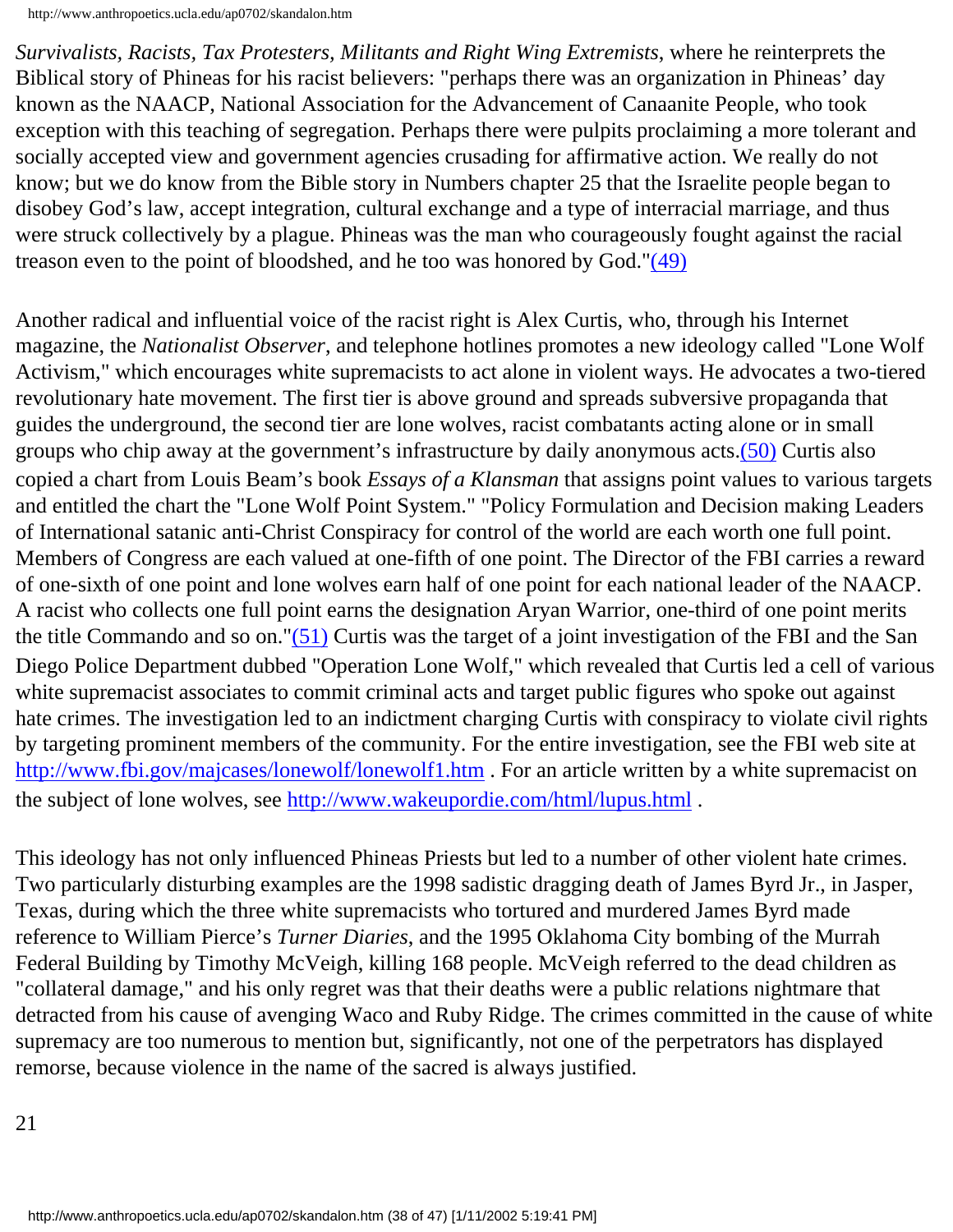# *Holy War*

Islamic fundamentalists justify sacred violence through various interpretations of the religious doctrine of *jihad*. This term, which does not literally translate as "holy war," is very controversial, and Islamic scholars have continually been divided on how it should be interpreted. Similar to other concepts in the Quran, the interpretation of jihad is dependent upon the religious and political views of individual Islamic sects. Even contemporary definitions are contradictory. According to the *Islamic Glossary of the Muslim Students Association at USC*, "Jihad, sometimes spelled Jihaad, is an Arabic word the root of which is Jahada, which means to strive for a better way of life. The nouns are Juhd, Mujahid. Jihad, and Ijtihad. The other meanings are endeavor, strain, exertion, effort, diligence, and fighting to defend one's life, land and religion. Jihad should not be confused with Holy war; the latter does not exist in Islam nor will Islam allow its followers to be involved in a holy war. The latter refers to the Holy War of the Crusaders"[\(52\)](#page-85-11). The *Encyclopedia of Politics and Religion* states, "The Islamic idea of Jihad, which is derived from the Arabic root meaning to strive or to make an effort, connotes a wide range of meanings, from an inward spiritual struggle to attain perfect faith to an outward material struggle to promote justice and the Islamic social system.["\(53\);](#page-85-12) T.P. Hughes' *Dictionary of Islam* presents a different definition, "Jihad: An effort, or a striving. A religious war with those who are unbelievers in the mission of Muhammad. It is an incumbent religious duty, established in the Quran and in the traditions as a divine institution, and enjoined specially for the purpose of advancing Islam and of repelling evil from Muslims.["\(54\)](#page-85-13) (For the entire dictionary entry, see [http://www.answering](http://www.answering-islam.org/Index/Hughes/jihad.htm)[islam.org/Index/Hughes/jihad.htm](http://www.answering-islam.org/Index/Hughes/jihad.htm) .) For some, jihad means to struggle to maintain one's faith, for others, it represents the duty of Muslims to preserve Islam by ridding the world of Western influences. The concept of jihad for militant Islamic fundamentalists, including Osama bin Laden, is holy war to rid the

<span id="page-78-2"></span><span id="page-78-1"></span><span id="page-78-0"></span>Muslim Holy Land of infidels; it is their duty to wage war against all enemies in their struggle for an Islamic State. In fact, some consider Jihad the sixth pillar of Islam, the missing or forgotten obligation.

<span id="page-78-3"></span>The origins of bin Laden's concept of jihad date back to early twentieth-century Pakistan and Egypt. Two leading figures, Hassan al-Banna and Syed Abul Maududi, sought to restore the Islamic ideal of the unity of religion and state, which, they believed, could only occur by returning Islam to a traditional society governed by a strict interpretation of Islamic law. Al-Banna and Maududi emphasized the concept of jihad as holy war in order to end foreign occupation of Muslim lands. Maududi views true Islam as a modern revolutionary party: "Islam is a revolutionary ideology which seeks to alter the social order of the entire world and rebuild it in conformity with its own tenets and ideals. . . . Jihad refers to that revolutionary struggle and utmost exertion which the Islamic Nation/Party brings into play in order to achieve this objective."[\(55\)](#page-85-14) In the 1950s, a prominent member of Egypt's Muslim Brotherhood, Sayed Qutb, took the arguments of Al-Banna and Maududi much further, proclaiming that all non-Muslims were infidels, even the so called people of the Book, the Christians and the Jews, and he predicted a future conflict between Islam and the West. "Islamists emphasize the battle against jahiliyya, traditionally understood as the pagan state of ignorance in pre-Islamic Arabia, but reinterpreted by Qutb to mean any contemporary system not based on the original holy sources of Quran and Hadith and not operating under Sharia. Qutb also reinterpreted jihad to mean permanent conflict between the Islamic system and all contemporary jahili paradigms. The concepts of the two systems are totally incompatible,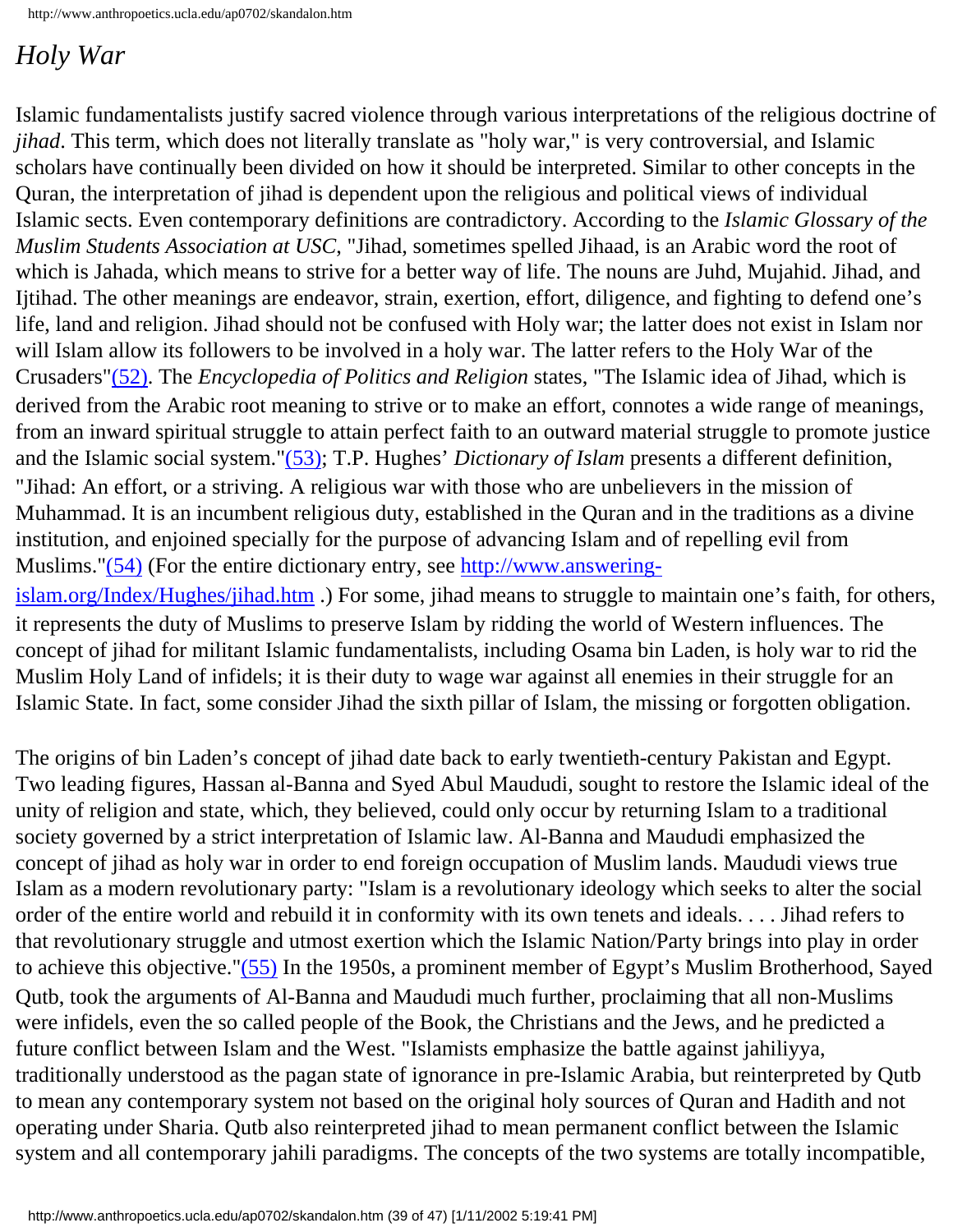http://www.anthropoetics.ucla.edu/ap0702/skandalon.htm

<span id="page-79-0"></span>so there is no possibility of compromise or coexistence between them."[\(56\)](#page-86-0) When Egyptian President Abdel Nasser executed Qutb, his writings gained even wider acceptance in the Arab world, especially after the defeat of the Arabs in the 1967 war with Israel. Qutb's writings shaped the militant view of Islam and contributed to the fundamentalist designation of the US as the Great Satan: "Qutb divides the world into two camps: God's party versus Satan's. Man faces a moral choice he cannot evade, and he must voluntarily submit to God's moral laws in Sharia. There is only one God and one truth. All else is error. There is only one law, Sharia. All other law is mere human caprice.["\(57\)](#page-86-1) For further reading on how radical Islamic movements have altered traditional Islamic concepts, see <http://meria.idc.ac.il/journal/2001/issue4/jv5n4a2.htm>.

<span id="page-79-1"></span>The writings of Qutb and Maududi influenced many younger Arabs, including Palestine scholar Abdullah Azzam, who had fought with the PLO in the 1970s. While studying Islamic law in Cairo, Azzam met the family of Sayed Qutb; he eventually taught at the University in Saudi Arabia, where one of his students was Osama bin Laden. The battle to liberate Afghanistan from Soviet occupation in 1979 provided Azzam with an opportunity to put his revolutionary ideals into practice. He was dubbed the "Emir of Jihad" because he was one of the first Arabs to join the Afghan fight along with Osama bin Laden. They worked together to recruit Arabs to fight in the holy war, and Azzam published books and magazines advocating the moral duty of every Muslim to undertake jihad. Azzam's assassination by car bomb in 1989 contributed to the emergence of a still more radical fundamentalism, led by the Egyptian Ayman al-Zawahri, whose cause was again furthered by the 1991 Gulf War, which brought US troops to Saudi Arabia. Bin Laden and his Muslim soldiers were extremely disturbed to see land they regarded as sacred occupied by infidel soldiers. It was Zawahri's influence over Osama bin Laden and the al-Qaeda organization that paved the way for the famous 1998 "Declaration of War" against the United States and the beginning of the terrorist attacks on American targets[.\(58\)](#page-86-2) The February 23, 1998 Declaration of War, entitled "Jihad Against Jews and Crusaders," has now become evidence that links the bin Laden network to the September 11 attacks. (To view the document, see

<span id="page-79-3"></span><span id="page-79-2"></span><http://www.library.cornell.edu/colldev/mideast/wif.htm> .) Osama bin Laden justifies his declaration of war against the US and his terrorist actions as a defensive struggle against enemies who attack and occupy Muslim lands. "Usama bin-Laden does not theorize about jihad, but simply claims that it is part of the Islamic religion, especially relevant in the case of repelling infidel invaders. The stationing of Western military bases on the soil of Muslim states constitutes an occupation by infidels, a clear cause for jihad. In his notorious 'ladinese Espistle' in which he declared jihad against America, he bases himself on Ibn-Taymiyya who stressed the importance of dealing with the greater *kurf* (danger) before dealing with other, lesser dangers. It is a religious duty to repel the greatest danger even if it means ignoring smaller enemies for a while. He identifies the greater *kurf* as America, because of its occupation of the Arabian Peninsula and its support of Israel."[\(59\)](#page-86-3) The suicide attacks on the World Trade Center and the Pentagon are a form of jihad, as are all the other acts of terrorism attributed to Islamic fundamentalists. Since suicide is religiously prohibited in Islam, suicide attacks have to be viewed as a form of sacred violence. Killing oneself for the glory of Islam is considered by extremist fundamentalists to be a supreme form of jihad and a type of terrorism allowed by the Sharia; it is not suicide, *intihar*, but martyrdom, *istishhad*, one that will procure a special place in Paradise. "Active martyrdom is another area of reinterpretation and implementation. Martyrdom is being actively encouraged and glorified by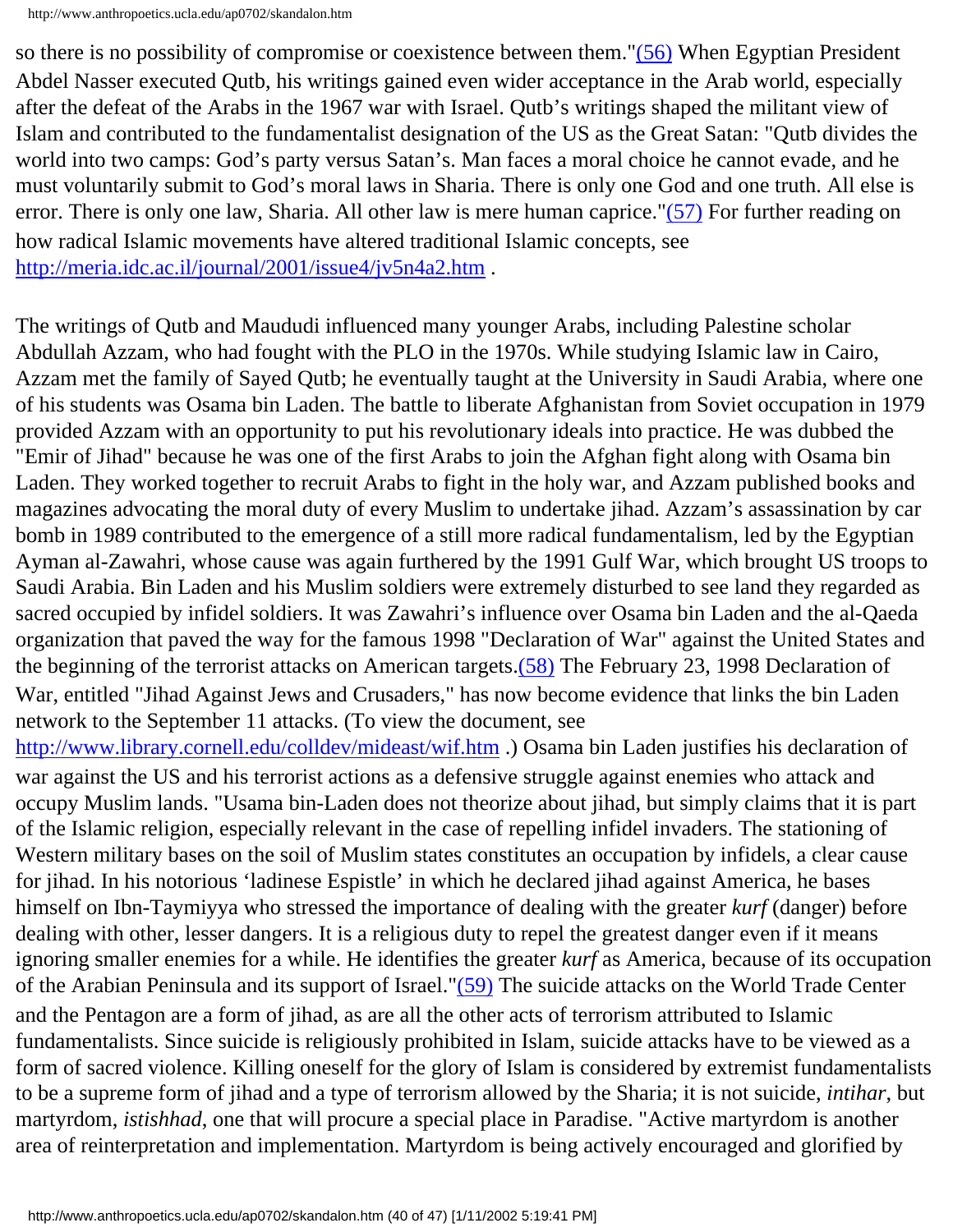fundamentalists, and its rewards in the afterlife stressed to induce many to court it. Extreme fundamentalists have revived the khariji and assassin traditions of suicide-killings as a legitimate weapon in their contemporary jihad. . . . Most radicals agree that suicide is a major sin forbidden in Islam. However, they use Quranic verses, Hadith, and cases from the early history of Islam to prove that the voluntary sacrifice of oneself in the cause of Islam (including blowing oneself up as a living bomb) with the objective of defending Muslims and hurting their enemies, is not considered suicide but is a legitimate fight to the death."[\(60\)](#page-86-4)

#### <span id="page-80-0"></span>22

Christian Identity groups and Islamic fundamentalists may be surprised to discover that they have many ideological views in common. Both view history as a fundamental cosmic struggle between good and evil. Both justify sacred violence in remarkably similar interpretations of their view of man's relationship to God, both consider the US government to be Satanic, both share anti-Semitism, racial supremacist views, and justifications for terrorism and suicidal missions, which naturally results in their hatred for each other. Hence it is not surprising that there were conspiracy theories claiming that it was white supremacist groups that attacked the World Trade Center or that they are still high on the list of suspects for the anthrax attacks. The two groups also have in common their ability to recruit individuals for their religious cause and their willingness to break government laws in the name of a higher sacred law. Modern terrorists, like white supremacists, understand the nature of sacred violence and know how to manipulate the political situation to incite ordinarily peaceful people to engage in violence as a necessary religious obligation.

# *Skandalon*

The similarities of the religious practices of modern Satanists and terrorists are striking, compelling, and numerous. All of the previously mentioned religions legitimize violence with the principle that the end justifies the means, whether the end is individual gratification or the establishment of an ideal world. This is evident from a brief review of the five sections of this paper. *Personifications* demonstrated that Satanism and terrorism are present in American culture in many forms. *Rivalries* showed that Satanism and terrorism are relative concepts determined by the theological, moral, political, and legal perspectives of each group and intertwined with issues of religious and political freedom. *Models* demonstrated that typologies of Satanism and terrorism are defined by antithetical ideologies and that the concepts are culturally constructed. *Religions* provided insights into the variety of religious practices of six different Satanic and terrorist groups and demonstrated that they do not consider themselves cultists or terrorists. Finally, *Sacred Violence* demonstrated that, regardless of how heinous, irrational, or inexplicable, religious violence is always felt to be justified and never thought of as sacrilege or terrorism by the groups that practice it. Throughout this article it is apparent that both Satanists and terrorists are in continual conflict with opposing ideologies.

According to their writings, these groups essentially desire what most individuals and cultures desire: respect, acknowledgment, power, control, and so on. However, their goals are not easily achieved, since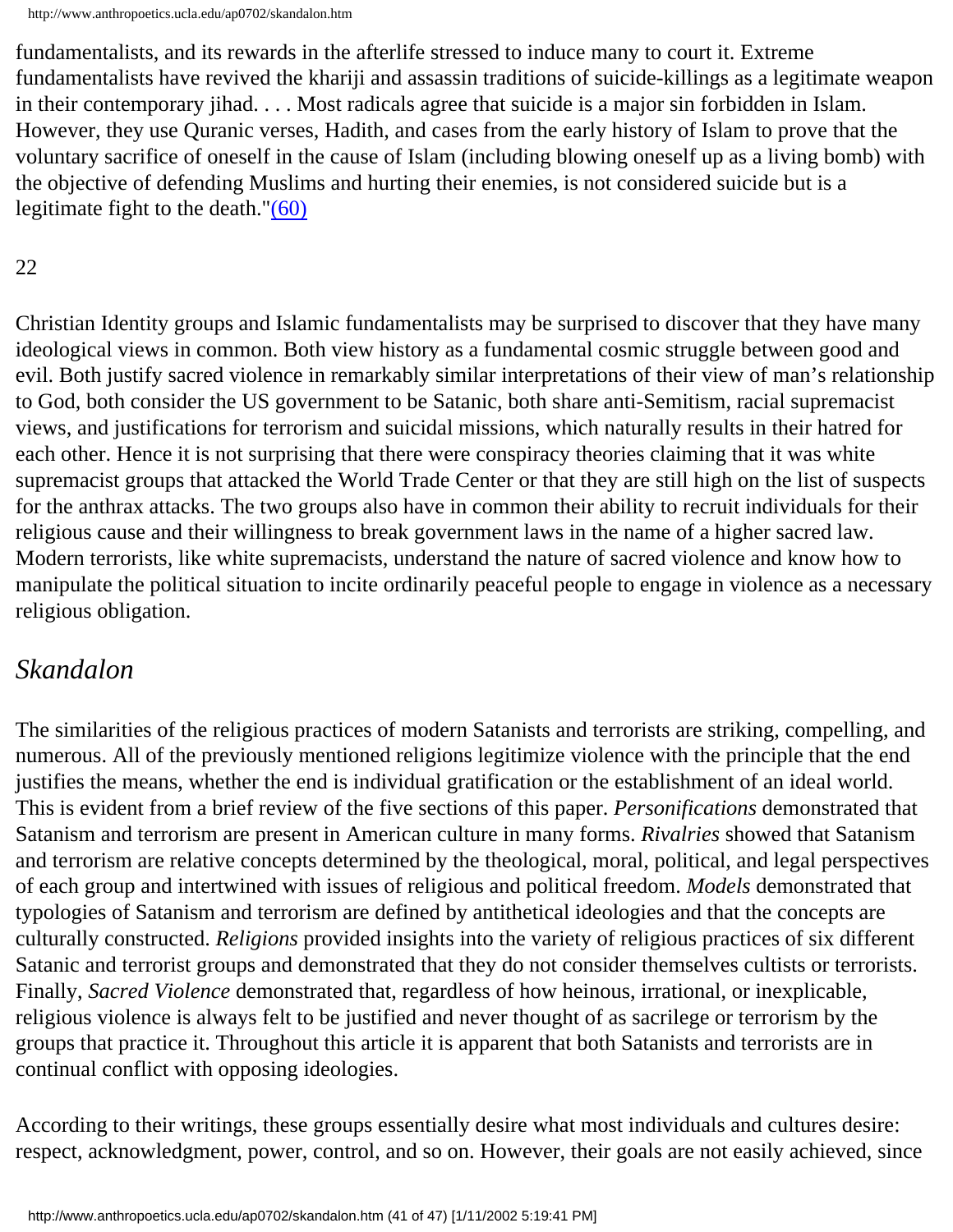http://www.anthropoetics.ucla.edu/ap0702/skandalon.htm

their absolutist ideologies are in direct opposition to the absolutist ideologies of mainstream Judaism, Christianity, and Islam, with each accusing the other of worshipping false gods. In Girardian terms, these phenomena are referred to respectively as mimetic desire and mimetic rivalry. The manifestation of these rivalries was visibly evident in the previous sections on Rivalries, Models, and Religions. The section on Sacred Violence demonstrates that these rivalries eventually escalate to reprehensible acts of violence, provoking violent reprisals which then evoke violent retaliation, in an endless cycle of mutual revenge, with each group righteously proclaiming that they are justified. According to Girard, it is at this point that a mimetic crisis has been reached, "the war of all against all." Girard describes how the mimetic crisis is resolved by a scapegoating process that he refers to as the "single victim mechanism." The single victim mechanism assigns blame to a single individual so that the community can avoid social chaos and unity can be reestablished. "The resulting violence of all against all would finally annihilate the community if it were not transformed, in the end, into a war of all against one." $(61)$  The inability to walk away from these mimetic rivalries, escalating violence, assignations of blame, and endless cycles of mutual violence is referred to as skandalon.

<span id="page-81-1"></span><span id="page-81-0"></span>To quote Girard, "In order to designate the exasperation of mimetic rivalry, the Gospels have a marvelous word that, at times seems almost synonymous with Satan, skandalon. The idea comes from the Bible and it means the obstacle against which one keeps stumbling . . . The skandalon designates a very common inability to walk away from mimetic rivalry which turns into an addiction . . . The skandalon is all kinds of destructive addiction, drugs, sex, power, and above all morbid competitiveness, professional, sexual, political, intellectual, and spiritual, especially spiritual.["\(62\)](#page-86-6) In *The Scandal of the Gospels*, David McCracken refers to skandalon in terms of offense: "A scandal may titillate or outrage us; either way, the titillation or moral indignation effectively prevents any challenge of the sort that offense brings to the assumptions and truths we hold most dear and the idols we cherish most deeply. Offense violates our assumptions about what our world is or what we think it ought to be. Whatever is unofficial, unestablished, or non-normal, deviant or nonstandard, in our view, carries with it the possibility of offense.["\(63\)](#page-86-7) McCracken's concept of skandalon as offense treats scandal as a personal affront that incites one to action. There can be no doubt that most individuals find the religious practices of modern Satanists and terrorists to be a form of scandal that is highly offensive and seriously provocative.

<span id="page-81-4"></span><span id="page-81-3"></span><span id="page-81-2"></span>An examination of the religious practices of modern Satanists and terrorists allows us to reduce the fundamental basis for all rivalries, scandals, and violence to one concept: the transgression of the prohibitions of idolatry. Girard recognizes idolatry as the quintessential scandal in the Old Testament: "idolatry, which means the scapegoat given sacred status in the form of a solid and material object--the obstacle made divine. Idolatry is the quintessential stumbling block."[\(64\)](#page-86-8) Girard describes the paradox of scandal, "The words that designate mimetic rivalry and its consequences are the noun skandalon and the verb skandalizein. Like the Hebrew word that it translates, scandal means, not one of those ordinary obstacles that we avoid easily after we run into it the first time, but a paradoxical obstacle that it is almost impossible to avoid: the more the obstacle, or scandal repels us, the more it attracts us.["\(65\)](#page-86-9) Modern Satanists indulge in the worst form of idolatry, worship of other gods, and the ultimate offense, the aspiration to *be* God. On the contrary, most extremist fundamentalists desire stricter enforcement of Biblical or Quranic prohibitions. Satanists and terrorists represent two extreme responses to the laws of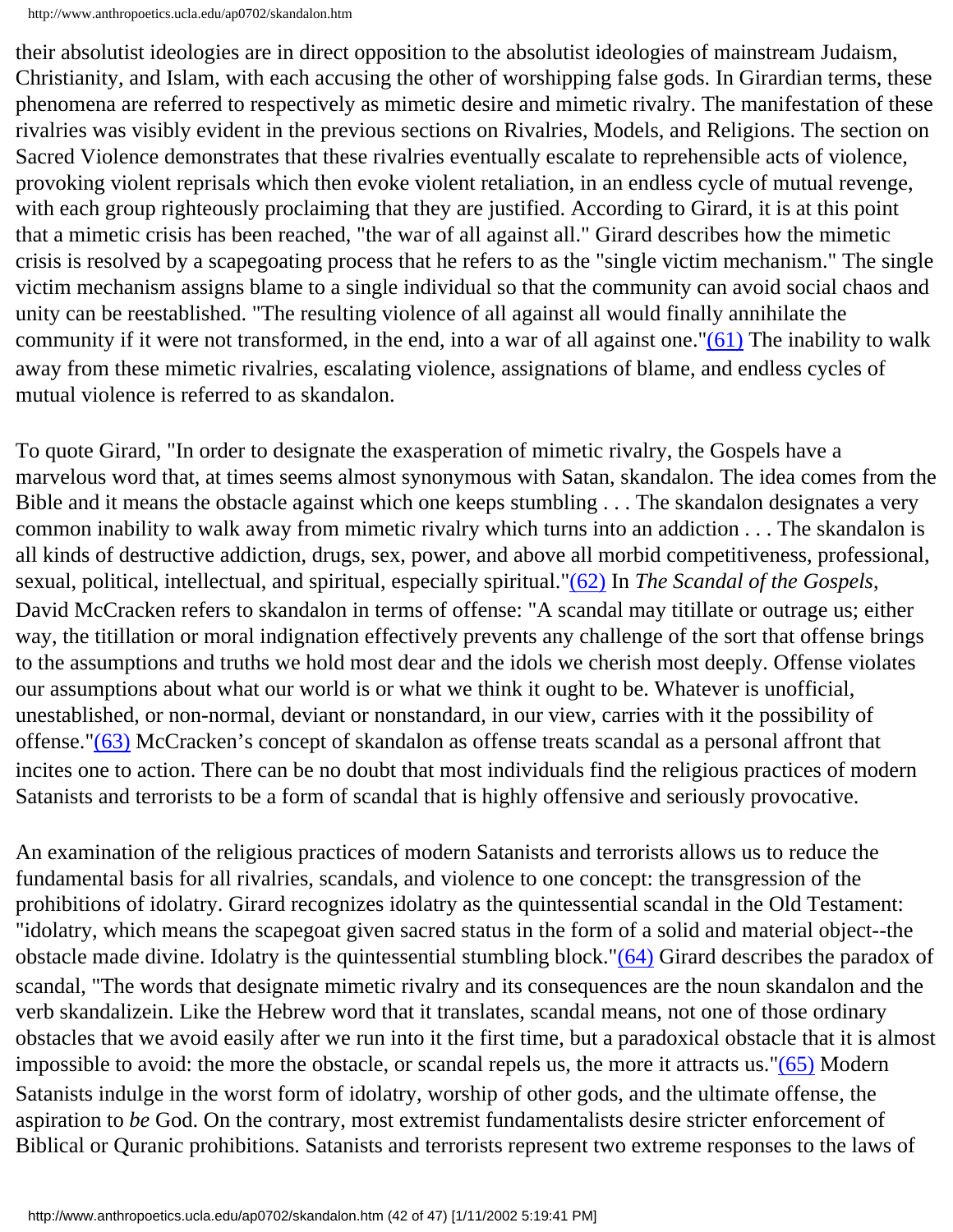idolatry, complete indulgence versus austere rejection of all objects of desire, both culminating, ironically, in acts of sacred violence. A primary characteristic of idolatry is the simultaneous attribution of attraction and repulsion also found in the concept of skandalon. The fundamental nature of idolatry entails transgression and taboo. Desiring the transgression creates the need for the prohibition; the transgression essentially defines the taboo, which explains how religious groups with diametrically opposing doctrines can fall into the same trap.

Satanists embrace sin consciously because, in their arrogance, they assume that if they accept scandal they can control it, which is how they are trapped. Modern terrorists embrace prohibitions because, in their self-righteousness, they assume that if they can control scandal they can avoid it, which is how they, too, are trapped. Idolatry is the perfect obstacle; it causes believers to stumble through both sin and righteousness. Skandalon, the personification of Satan, the father of lies, seduces extremist fundamentalists through righteousness and Satanists through sin, trapping them in rivalries that cause accusations leading to scandals and escalating into an endless cycle of reciprocal violence. Although scandal cannot be altogether avoided, we must do our best to recognize the snares it lays for us in these two serious and dangerous contemporary manifestations of idolatry.

23

# **Notes**

1. *The Quran* (Elmhurst, New York: Tahrike Tarsile Quran, 1988) 259. Surah 28.70, translated by M.H. Shakir, and *New American Standard Bible* (Chicago: Moody Press, 1977) 61; Exodus 20.2-3. [\(back\)](#page-41-0)

2. Louis J. Freeh, *Statement on the Threat of Terrorism to the United States* (Congressional Statement Federal Bureau of Investigation before the United States Senate Committees on Appropriations, Armed Services, and Select Committee on Intelligence, May 10, 2001) 3 ([http://www.fbi.gov/congress/congress01/freeh051001.htm\)](http://www.fbi.gov/congress/congress01/freeh051001.htm). [\(back\)](#page-42-0)

3. Louis Freeh, *Statement on the Threat of Terrorism to the United States,* May 10, 2001, 2*.* [\(back\)](#page-42-1)

4. Osama bin Laden, *Response to Start of Military Action in Afghanistan* (ABCnews.com, video transcript, October 7, 2001) taped prior to the start of military action against the Taliban; originally appeared on Al-Jazeera Arabic Satellite station ([http://abcnews.go.com/sections/world/DailyNews/strike\\_binladentrans011007.html\)](http://abcnews.go.com/sections/world/DailyNews/strike_binladentrans011007.html), and President George W. Bush, *President Bush's Speech Before a Joint Session of Congress, September 20, 2001* ([http://www.whitehouse.gov/news/releases/2001/09/20010920-8.html\)](http://http//www.whitehouse.gov/news/releases/2001/09/20010920-8.html). [\(back\)](#page-43-0)

5. Rene Girard, *"What is played today is a mimetic competition on a planetary scale," Le Monde*, November 5, 2001 ([http://www.lemonde.fr/article/0,5987,3230--239636-,00.html.](http://www.lemonde.fr/article/0,5987,3230--239636-,00.html) [\(back\)](#page-43-1)

6. Eric Gans, *Window of Opportunity* (*Chronicles of Love and Resentment* No. 248, October 20, 2001) <http://www.anthropoetics.ucla.edu/views/vw248.htm>. [\(back\)](#page-43-2)

**7.** The Satanic typology was compiled from a variety of sources including: Timothy Miller, *America's Alternative*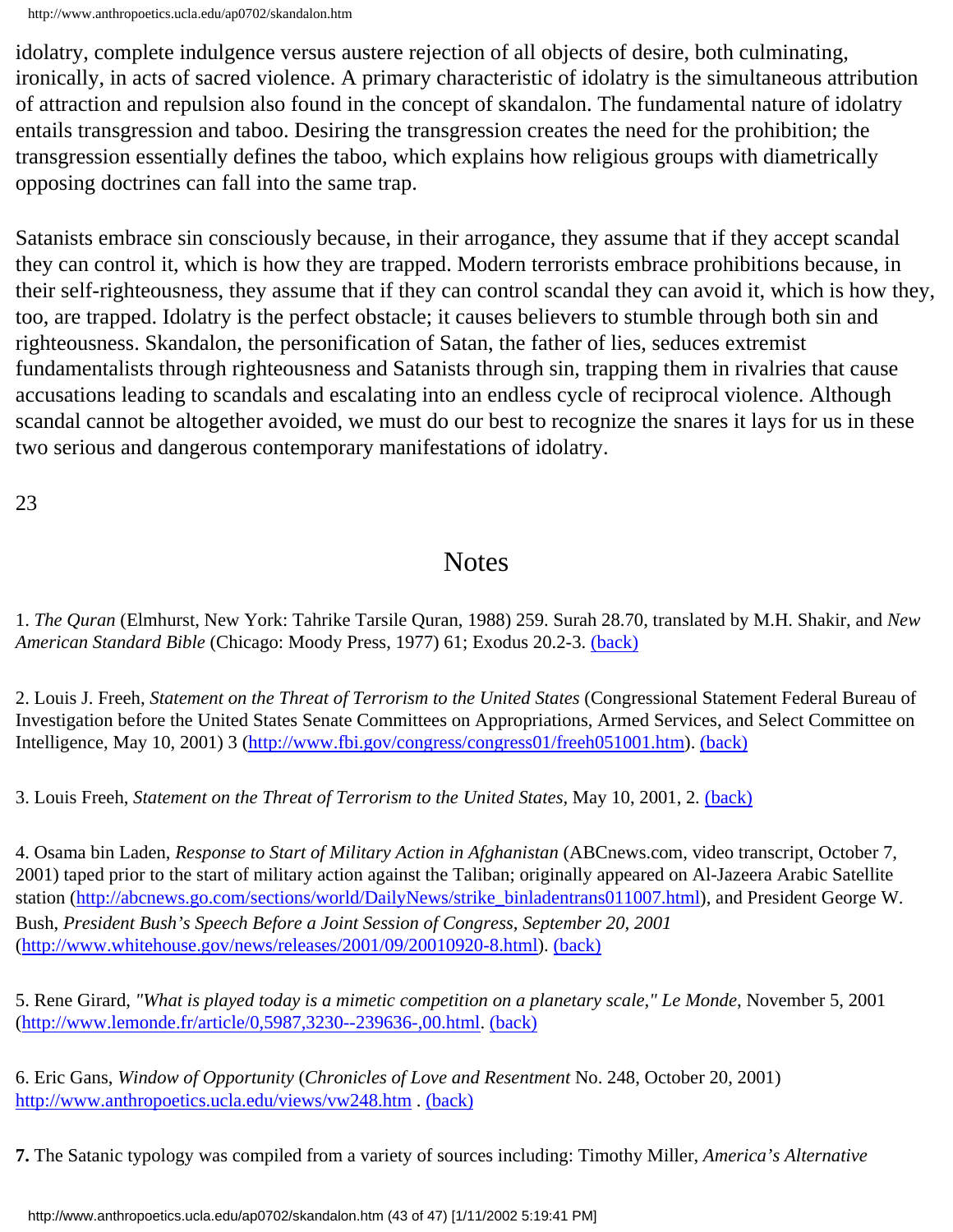*Religions* (Albany: SUNY Press 1995) 405, George Mather, Larry Nichols, editors, *Dictionary of Cults, Sects, Religions and the Occult*, (Grand Rapids: Zondervan Publishing, 1993) 245, State of California Office of Criminal Justice Planning, *Occult Crime, A Law Enforcement Primer* (Sacramento, CA, 1989) 18-19. [\(back\)](#page-44-0)

8. This statement appears at the end of most of their entries. *Apologetics Index* (2001) <http://www.gospelcom.net/apologeticsindex/c09c.html>. [\(back\)](#page-48-0)

9. FEMA, *Emergency Response to Terrorism Self Study Manual* (Washington, DC: U.S. Department of Justice Office of Justice Programs, 1999) 7-16. [\(back\)](#page-50-0)

10. Ordo Templi Orientis U.S. Grand Lodge web site, *History*, 15 ([http://www.oto-usa.org/oto/history.html\)](http://www.oto-usa.org/oto/history.html). [\(back\)](#page-53-0)

11. Ordo Templi Orientis U.S. Grand Lodge web site, *Intro to Thelema*, 4 [\(http://www.oto-usa.org/oto/thelema.html](http://www.oto-usa.org/oto/thelema.html)). [\(back\)](#page-53-1)

12. *Ibid.*, 1-2. [\(back\)](#page-53-2)

13. *Ibid.*, 4. [\(back\)](#page-54-0)

14. Anton Szandor LaVey, *The Satanic Bible* (New York: Avon Books, 1969) 25. [\(back\)](#page-55-0)

15. *The Official Temple of Set World Wide Web Site* ([http://www.xeper.org/pub/tos/welcome.html\)](http://www.xeper.org/pub/tos/welcome.html). [\(back\)](#page-57-0)

16. Religious Movements Homepage at the University of Virginia, *Temple of Set Legal Problems*, 4 ([http://religiousmovements.lib.virginia.edu/nrms/satanism/tempset.html\)](http://religiousmovements.lib.virginia.edu/nrms/satanism/tempset.html). [\(back\)](#page-58-0)

17. Federal Bureau of Investigation, *Project Megiddo* (CESNUR, Center for Studies on New Religious Movements web site, October 20, 1999) 1. [\(back\)](#page-59-0)

18. Ontario Consultants on Religious Tolerance web site, *FBI Project Megiddo,* 1 ([http://www.religioustolerance.org/megiddo.htm\)](http://www.religioustolerance.org/megiddo.htm). [\(back\)](#page-60-0)

19. Federal Bureau of Investigation, *Project Megiddo* (CESNUR, Center for Studies on New Religious Movements web site, October 20, 1999) 2. [\(back\)](#page-60-1)

20. Religious Movements Homepage at the University of Virginia, *Aum Shinrikyo, Beliefs of Group*, 6 (<http://religiousmovements.lib.virginia.edu/nrms/aums.html>). [\(back\)](#page-62-0)

21. Catherine Wessinger, *How the Millennium Comes Violently* (New York: Seven Bridges Press, 2000) 135, 136. [\(back\)](#page-62-1)

- 22. Wessinger 136. [\(back\)](#page-62-2)
- 23. Wessinger 137. [\(back\)](#page-62-3)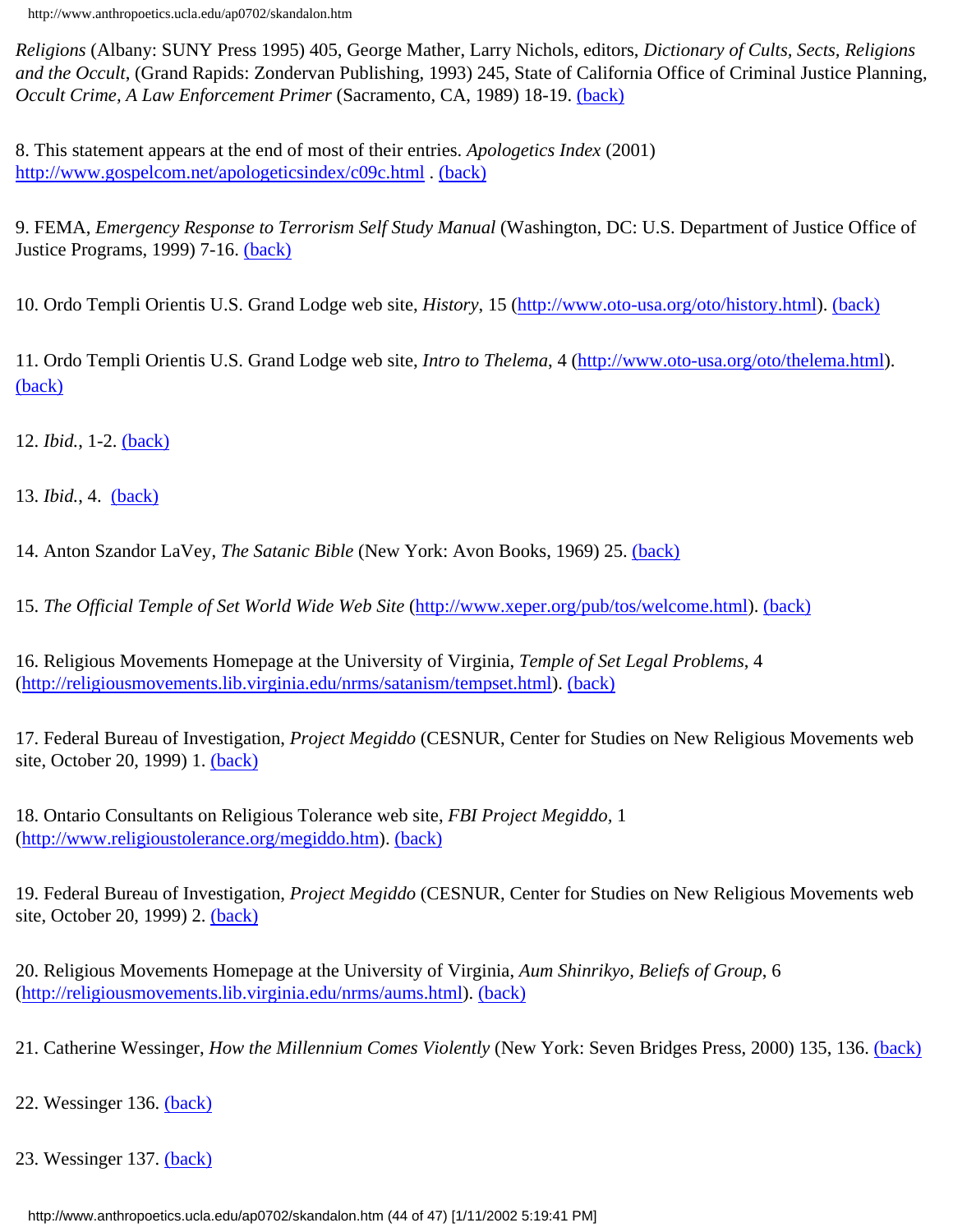24. Wessinger 128. [\(back\)](#page-62-4)

#### 24

- 25. Wessinger 129. [\(back\)](#page-63-0)
- 26. Wessinger 129. [\(back\)](#page-63-1)
- 27. Wessinger 137. [\(back\)](#page-63-2)
- 28. Wessinger 134. [\(back\)](#page-63-3)
- 29. Wessinger 121-126. [\(back\)](#page-65-0)

30. Encyclopedia.com, *Wahhabi,* (Electric Library) ([http://www.encyclopedia.com/printablenew/13580.html\)](http://www.encyclopedia.com/printablenew/13580.html) [\(back\)](#page-66-0)

31. Sue Lackey, *The "New Wahhabi" movement* (MSNBC, October 17, 2001) 3 (<http://www.msnbc.com/news/643005.asp?cp1=1>). [\(back\)](#page-67-0)

32. *Ibid*., 2[.\(back\)](#page-67-1)

33. Roger Hardy, *Analysis: Inside Wahhabi Islam*, (BBC News, September 30, 2001) 2 ([http://news.bbc.co.uk/hi/english/world/middle\\_east/newsid\\_1571000/1571144.stm](http://news.bbc.co.uk/hi/english/world/middle_east/newsid_1571000/1571144.stm)). [\(back\)](#page-67-2)

34. Stephen Schwartz, *Ground Zero and the Saudi Connection* (London: *The Spectator*, October 6, 2001) 4 ([http://www.spectator.co.uk/article.php3?table=old&section=current&issue=2002-01-05&id=1104](http://www.spectator.co.uk/article.php3?table=old§ion=current&issue=2002-01-05&id=1104)). [\(back\)](#page-67-3)

35. Stephen Schwartz 3. [\(back\)](#page-67-4)

36. Order of the White Wolf web site, Order of the Nine Angles, *A Gift for the Prince, A Guide to Human Sacrifice*  ([http://members.easyspace.com/oww/satan/Satanism/Ona/Odoc10.htm\)](http://members.easyspace.com/oww/satan/Satanism/Ona/Odoc10.htm). [\(back\)](#page-69-0)

37. Ordo Templi Orientis U.S. Grand Lodge web site, *The Book of the Law*, 1, 2, 4 (<http://www.otohq.org/oto/l220.html>). [\(back\)](#page-70-0)

38. Anton Szandor LaVey, *The Satanic Bible* (New York: Avon Books, 1969) 33. [\(back\)](#page-71-0)

39. Peter H. Gilmore, *Satanism: The Feared Religion* (Church of Satan web site) 5-6 ([http://www.churchofsatan.com/Pages/Feared.html\)](http://www.churchofsatan.com/Pages/Feared.html). [\(back\)](#page-71-1)

<span id="page-84-0"></span>40. René Girard, *Violence and the Sacred* (Baltimore and London, The Johns Hopkins University Press, 1977) 23, 25.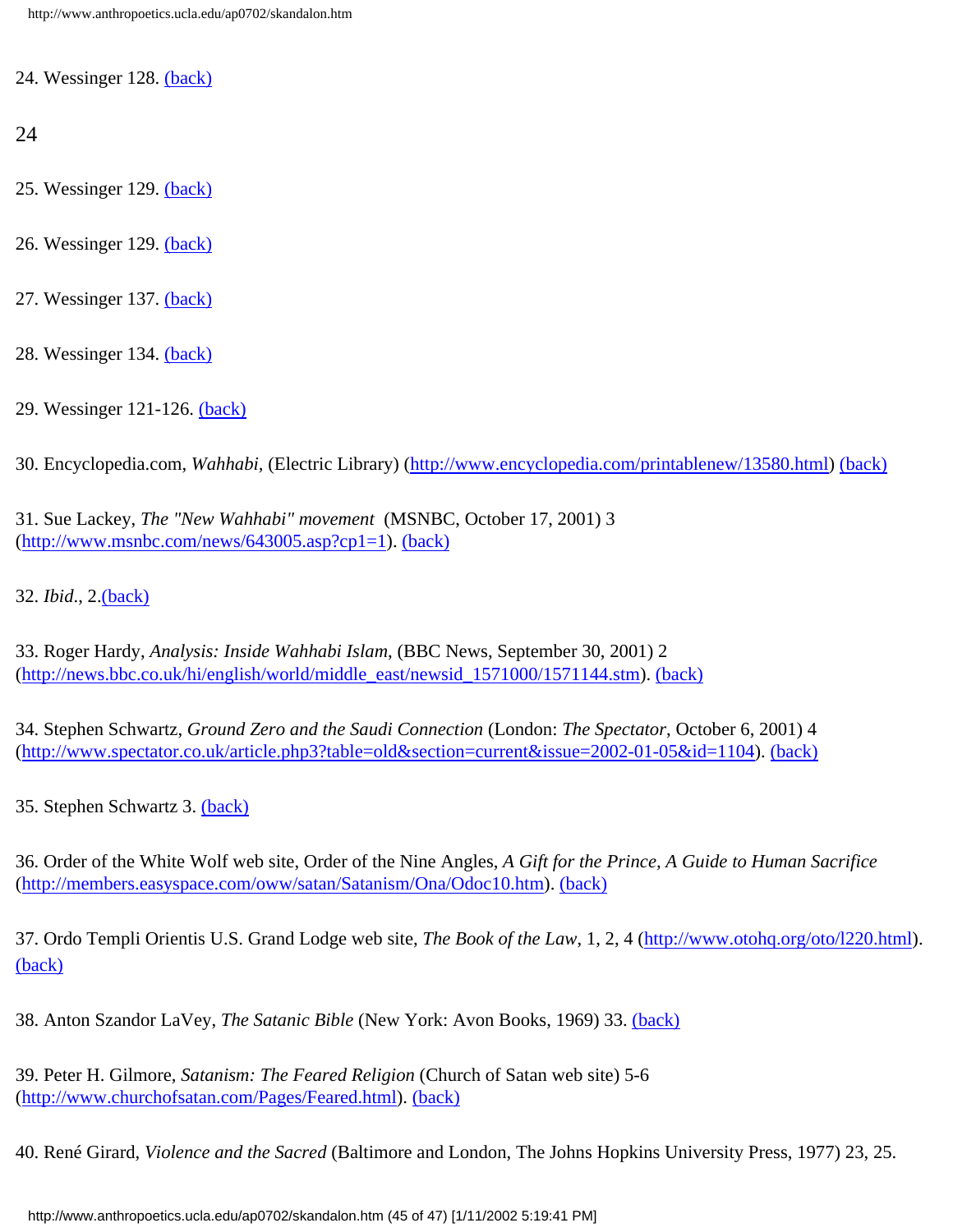[\(back\)](#page-72-0)

<span id="page-85-0"></span>41. High Priest Blackwood, The Temples of Satan, formerly The Worldwide Order of Satanists, web site ([http://realsatanism.com/\)](http://realsatanism.com/). [\(back\)](#page-72-1)

<span id="page-85-1"></span>42. Peter H. Gilmore, *Satanic News on the March*, (Church of Satan web site) 3-4 ([http://www.churchofsatan.com/Pages/News.html\)](http://www.churchofsatan.com/Pages/News.html). [\(back\)](#page-72-2)

<span id="page-85-2"></span>43. Lord Egan, *Confronting the Great Satan*, (First Church of Satan web site) 1-3 (<http://www.churchofsatan.org/main.html>). [\(back\)](#page-73-0)

<span id="page-85-3"></span>44. Tom Burghardt, *Paul Hill: A Phineas Priest, Theology Used to Justify Political Murder* (Arm the Spirit, Monday, July 3, 1995) 5 ([http://burn.ucsd.edu/archives/ats-l/1995.Jul/0015.html\)](http://burn.ucsd.edu/archives/ats-l/1995.Jul/0015.html). [\(back\)](#page-74-0)

<span id="page-85-4"></span>45. Burghardt 6-7. [\(back\)](#page-75-0)

<span id="page-85-5"></span>46. William Pierce, "Knowledge and Discipline," *Free Speech*, V, 7 (July 1999) 1 [\(http://www.natvan.com/free](http://www.natvan.com/free-speech/fs997d.html)[speech/fs997d.html\)](http://www.natvan.com/free-speech/fs997d.html). [\(back\)](#page-76-0)

<span id="page-85-6"></span>47. Gary Delsohn and Sam Stanton, *"I'm guilty of obeying the laws of the creator"* (Salon.com, November 8, 1999) 2 ([http://www.salon.com/news/feature/1999/11/08/hate/\)](http://www.salon.com/news/feature/1999/11/08/hate/). [\(back\)](#page-76-1)

<span id="page-85-7"></span>48. Rebecca Rosen Lum, *Feds in Sacramento probe national conspiracy* (Jewish Bulletin News, August 6, 1999) 1 ([http://www.jewishsf.com/bk990806/1afeds.shtml\)](http://www.jewishsf.com/bk990806/1afeds.shtml). [\(back\)](#page-76-2)

<span id="page-85-8"></span>49. Burghardt 7. [\(back\)](#page-77-0)

<span id="page-85-9"></span>50. Anti Defamation League, *Alex Curtis: "Lone Wolf" of Hate Prowls the Internet*, 1 ([http://www.adl.org/curtis/default.htm\)](http://www.adl.org/curtis/default.htm). [\(back\)](#page-77-1)

<span id="page-85-10"></span>51. Anti Defamation League, *Alex Curtis: "By Whatever Means Necessary,"* 1 ([http://www.adl.org/curtis/by\\_whatever\\_means.html](http://www.adl.org/curtis/by_whatever_means.html)). [\(back\)](#page-77-2)

25

<span id="page-85-11"></span>52. Muslim Students Association at USC*, Islamic Glossary*, Jihad ([http://www.usc.edu/dept/MSA/reference/glossary/term.JIHAD.html\)](http://www.usc.edu/dept/MSA/reference/glossary/term.JIHAD.html). [\(back\)](#page-78-0)

<span id="page-85-12"></span>53. Robert Wuthnow, editor, *Encyclopedia of Politics and Religion* (Washington, D.C.: Congressional Quarterly, Inc. 1998) 425. [\(back\)](#page-78-1)

<span id="page-85-14"></span><span id="page-85-13"></span>54. Thomas Patrick Hughes, *Dictionary of Islam* [\(http://www.answering-islam.org/Index/Hughes/jihad.htm\)](http://www.answering-islam.org/Index/Hughes/jihad.htm) 243. [\(back\)](#page-78-2)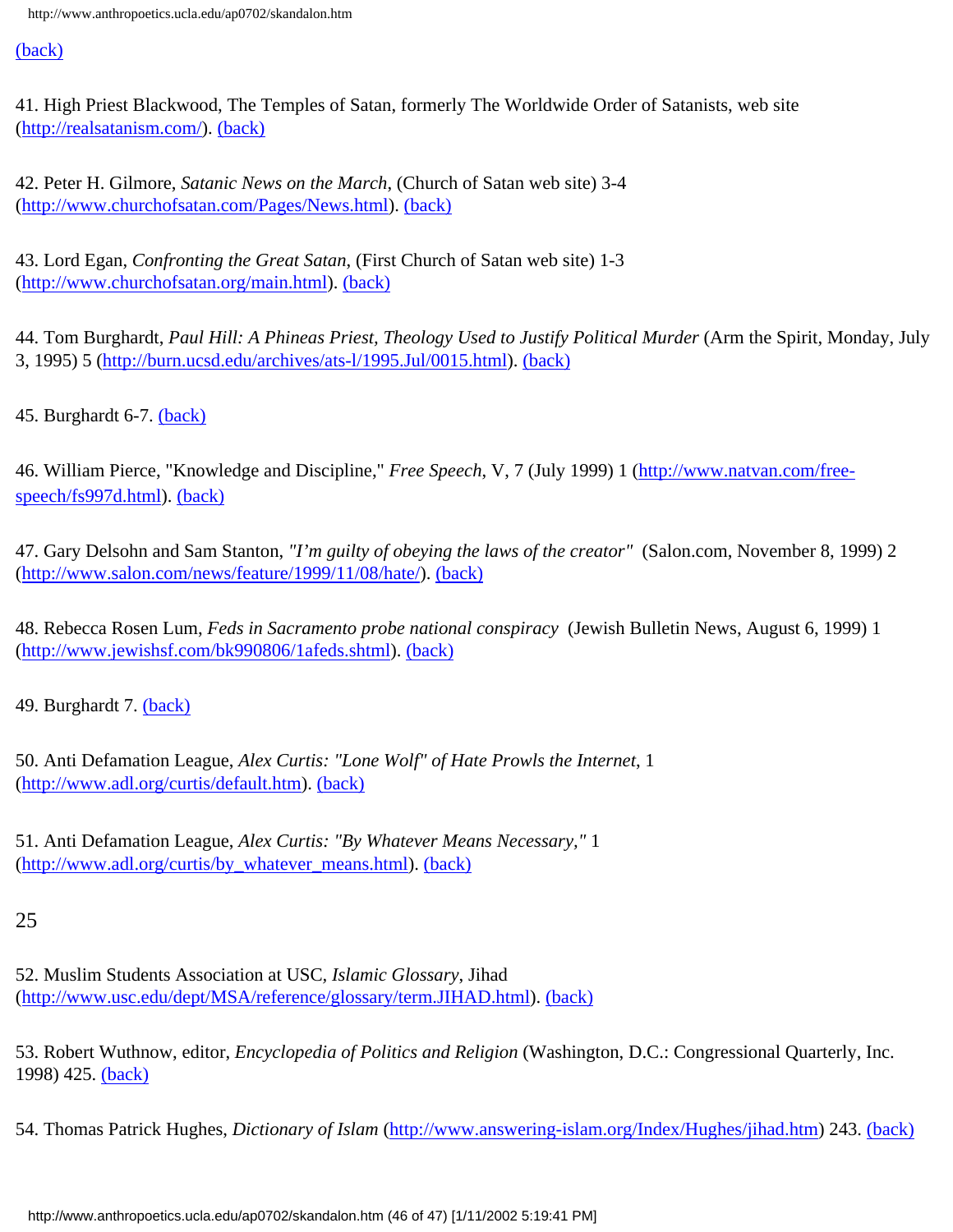55. David Zeidan, *The Islamic Fundamentalist View of Life As A Perennial Battle* (MERIA Middle East review of International Affairs, Volume 5, No. 4, December 2001) 4 ([http://meria.idc.ac.il/journal/2001/issue4/jv5n4a2.htm\)](http://meria.idc.ac.il/journal/2001/issue4/jv5n4a2.htm). [\(back\)](#page-78-3)

<span id="page-86-0"></span>56. Zeidan 3. [\(back\)](#page-79-0)

<span id="page-86-1"></span>57. Zeidan 4. [\(back\)](#page-79-1)

<span id="page-86-2"></span>58. Fiona Symon, *Analysis: the roots of jihad* (BBC News, Middle East, Tuesday, October 16, 2001) [http://news.bbc.co.uk/hi/english/world/middle\\_east/newsid\\_1603000/1603178.stm](http://news.bbc.co.uk/hi/english/world/middle_east/newsid_1603000/1603178.stm) . [\(back\)](#page-79-2)

<span id="page-86-3"></span>59. Zeidan 19. [\(back\)](#page-79-3)

<span id="page-86-4"></span>60. Zeidan 19, 20. [\(back\)](#page-80-0)

<span id="page-86-5"></span>61. Rene Girard, *I See Satan Fall like Lightning* (New York: Orbis Books, 2001) xii, 24. [\(back\)](#page-81-0)

<span id="page-86-6"></span>62. Rene Girard, *Things Hidden Since the Foundation of the World* (Stanford, CA: Stanford University Press, 1978) 198. [\(back\)](#page-81-1)

<span id="page-86-7"></span>63. David McCracken, *The Scandal of the Gospels, Jesus, Story and Offense* (New York, Oxford: Oxford University Press, 1994) 7. [\(back\)](#page-81-2)

<span id="page-86-8"></span>64. Girard, *Things Hidden Since the Foundation of the World*, 42. [\(back\)](#page-81-3)

<span id="page-86-9"></span>65. Girard, *I See Satan Fall like Lightning,* 16. [\(back\)](#page-81-4)

*Anthropoetics* subscribers may copy or download this text from the network, but its distribution or publication shall constitute an infringement of the Author's copyright.

*Anthropoetics - The Journal of Generative Anthropology* Volume VII, number 2 (Fall 2001/Winter 2002) ISSN 1083-7264 URL:<http://www.anthropoetics.ucla.edu/> Email: [anthro@humnet.ucla.edu](mailto:anthro@humnet.ucla.edu)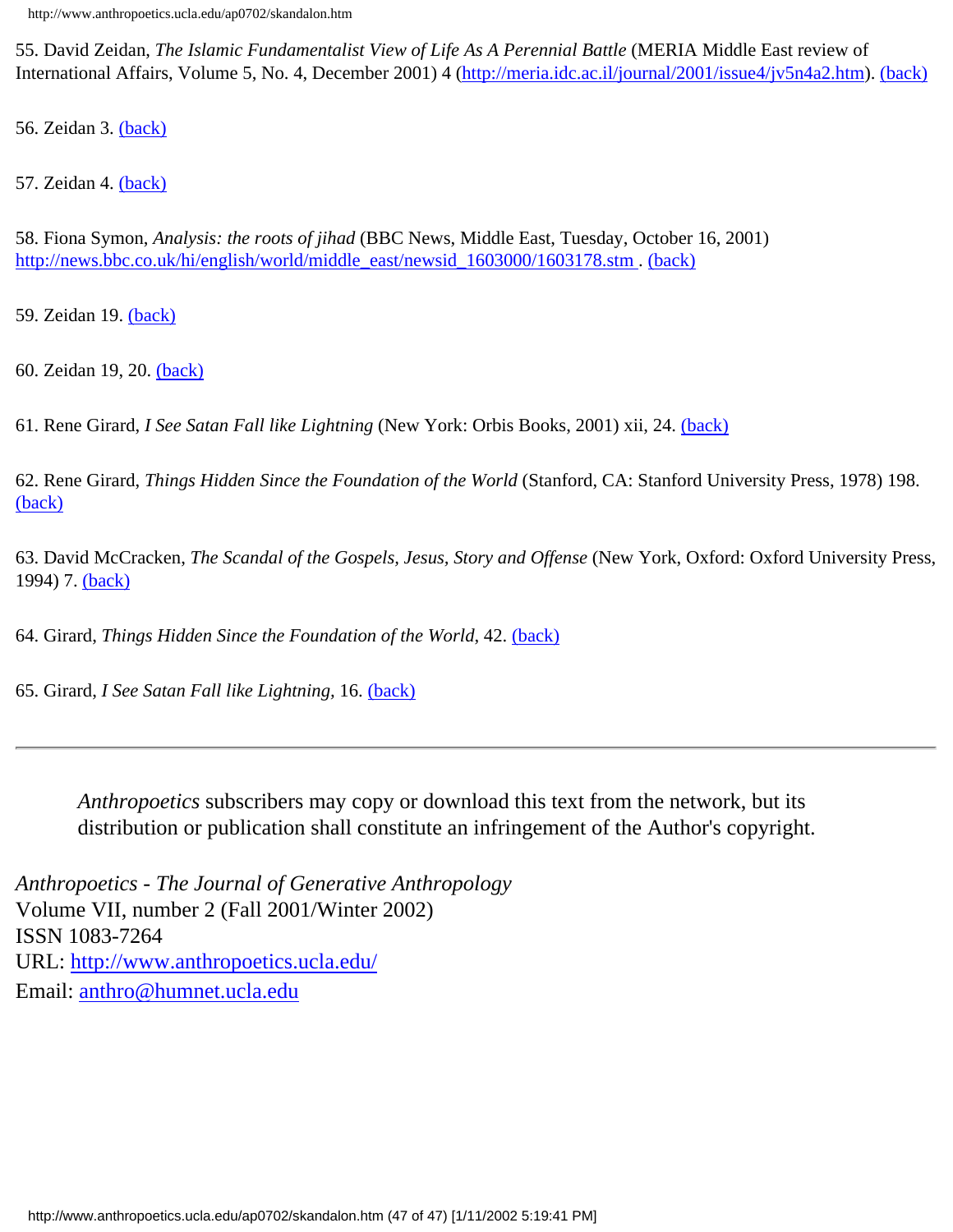# **Anthropoetics 7, no. 2 (Fall 2001 / Winter 2002)**

# **A Dialogue on the Middle East and Other Subjects**

# **Ammar Abdulhamid & Eric Gans**

**PO Box 36879 Damascus, Syria [ammar\\_1@altavista.com](mailto:ammar_1@altavista.com)** **French & Francophone Studies UCLA Los Angeles CA 90095-1550 [gans@humnet.ucla.edu](mailto:gans@humnet.ucla.edu)**

**Editorial Note:** This text was composed in September-October 2001 as an interview intended for publication in the Arabic-language webzine *Maaber* (www.maaber.com). In part because it clarifies my position on matters that have preoccupied us since September 11, I requested Mr. Abdulhamid's permission to publish it in *Anthropoetics*. Taking advantage of what the French call *l'esprit de l'escalier,* I have appended some additional material in [brackets]. - EG

\* \* \*

EG - Before beginning, I would like to commend you for your courage and perseverance in keeping a West-Middle East dialogue going at this difficult time, which is precisely when such dialogue is the most necessary.

AA - For the benefit of your Arabic readers who are, for the majority, quite new to the concepts of Originary Thinking and Generative Anthropology, please give us brief definitions of these terms.

EG - The term "Generative Anthropology" (GA) was suggested to me by my publisher; I had wanted to use "genetic anthropology" (translating the French word *génétique*) but in English this would refer to genetics. Thus the term implies no relationship with Chomsky's "generative grammar." The central idea of GA is that language, and human culture in general, insofar as it falls under the general category of "representation" or the use of signs, emerges as a collective, "scenic" means of deferring the violence occasioned by mimetic desire. Perhaps the simplest characterization of humanity is that it is the species that has more to fear from its own members than its natural environment, including predators, starvation, and everything else. (The terrorist attack on New York provoked someone to remark that this was harder to bear than a natural disaster because "you know they *wanted* to kill you.")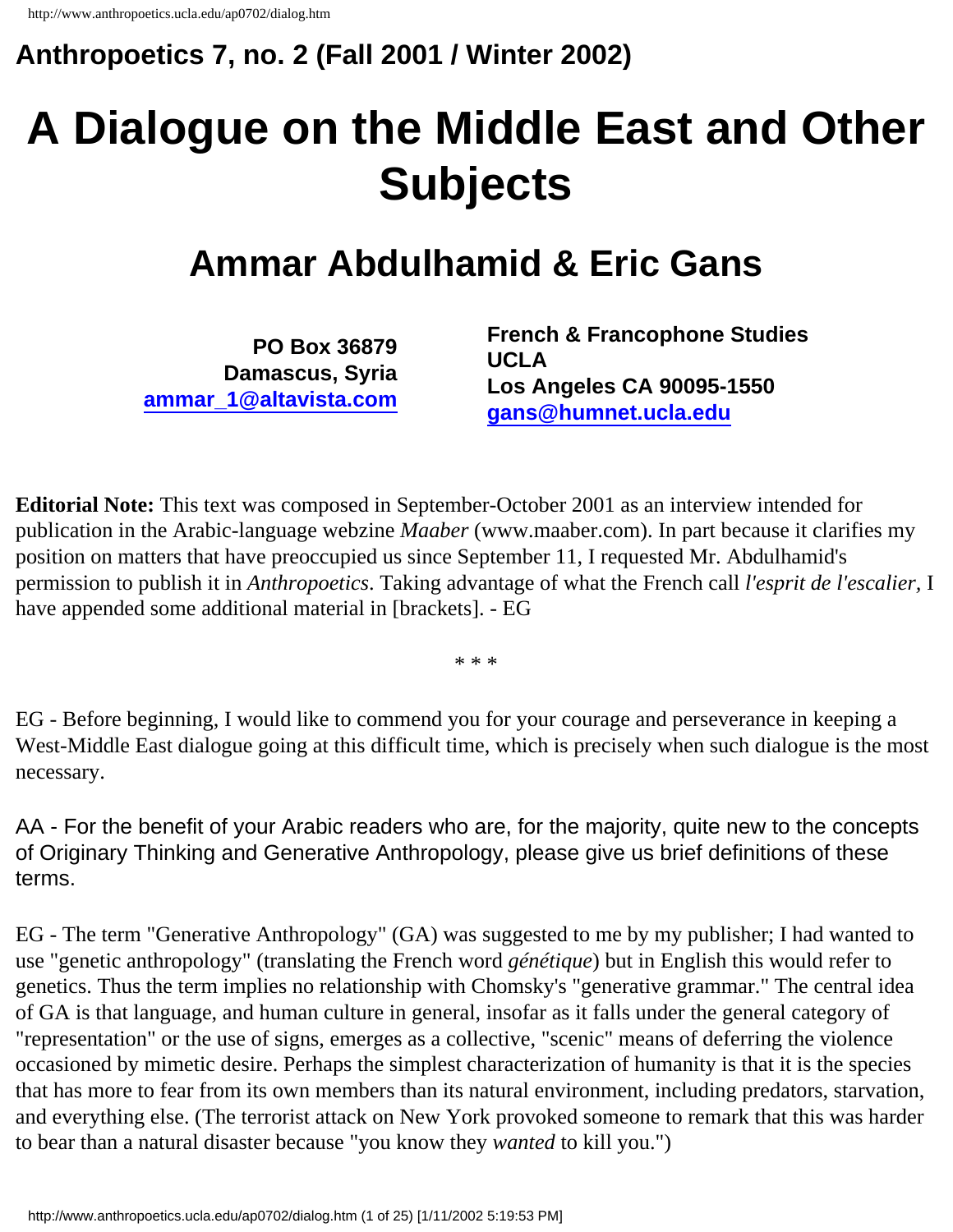GA begins with René Girard's model of human desire as *mimetic* or imitative; each person's desire is incited and reinforced by the desire of others. As a positive force, mimetic desire helps us to acquire new values and learn new behaviors. But it also has a negative side: since we all imitate each other's desire, we all tend to become rival contenders for the same object. As our ancestors became more human, they became correspondingly more mimetic, with the result that the potential violence of their rivalry became too great to be controlled by animal modes of communication. I hypothesize that the first use of representation arose as a means to prevent, or, as I prefer to say, adopting a term of Jacques Derrida, to *defer* this mimetic violence. A capsule formulation of the fundamental hypothesis of GA (which I call the "originary hypothesis") is that the human is uniquely characterized by *the deferral of violence through representation*. In a scenic configuration, with the participants on the periphery of a circle and an object of desire (say, a source of food) at the center, each wishes to appropriate the object for himself, but, as each fears the others, his gesture of appropriation is cut off from its object and transformed into the first sign. Thus the linguistic sign may be considered an "aborted gesture of appropriation." The sign as a representation of the object can be shared by all participants, and each communicates through it to all the others that he has renounced his attempt to possess the object. At the same time, this concentration of all signs--of all *significance*--on the central object is the originary model of the sacred. Thus one may consider the first sign the *name-of-God*.

All cultural activities remain scenic, even when the scene is internalized in the individual imagination. GA is a way of thinking about human culture that derives its fundamental categories from the originary scene. For example, the principle of reciprocity is fundamental to most conceptions of morality, in particular, to Kant's famous "categorical imperative." But where does this principle come from? GA's answer: from the reciprocal exchange of signs in the originary scene. Each emits the sign and at the same time is aware of the others' equivalent action. Since we all possess language, we are all potential interlocutors. The inequalities that generate resentment--an important concept in GA--may all be understood as exclusions from dialogue.

#### 2

A few years ago I began to use the term *originary thinking* as a synonym for GA in order to make clearer that Generative Anthropology is not a branch of the academic discipline practiced in Anthropology departments. GA is a way of thinking about the human. As such, it does not have a specific research program of its own--something that makes more difficult its acceptance in our university system--but it can help clarify the fundamental presuppositions of all disciplines, including Anthropology, that deal with human culture.

AA - In one of your *Chronicles*, you described Western Civilization as "the most successful of human enterprises." A recent point made in the debates of the GAlist raises the issue of applicability of the basic concepts of GA, such as minimality, to other cultures. Before we go any further, then, it might be important to wonder: *how W*estern *is GA really, despite its universalist aspirations and claims?*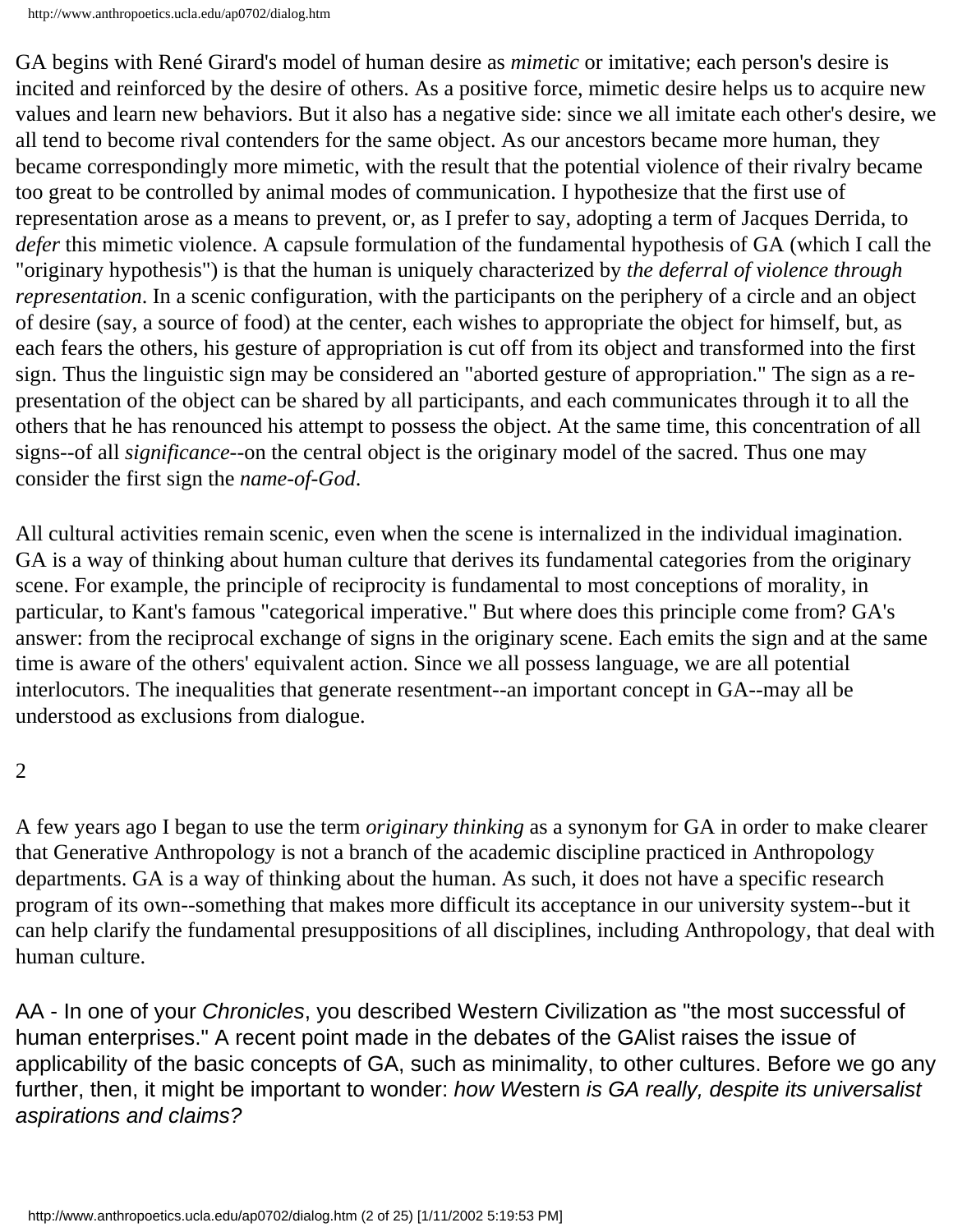If I understand your question, you are asking, "Isn't GA really (just) a Western mode of thought?" Certainly GA was developed in the West, and it owes a great deal to the vision of (Judeo-)Christianity, or the (Judeo-)Christian vision, of René Girard. This in itself says nothing about its universal applicability, any more than it would for a hypothesis in physics or biology. But a theory of culture is of necessity itself an element of culture; and because human beings naturally resent exclusion from dialogue, it is impossible simply to propound a universal anthropology without reflecting on its origins in a particular culture.

I don't think it is chauvinistic to point to the success of the Western mode of "liberal democracy" in creating for its members both prosperity and (relative) political freedom. I can't prove that these are the highest human values, but the number of people who seek to emigrate to Western-style nations seems proof enough, as it was in the days of the Berlin Wall. Who would not prefer better health care, a longer life expectancy, and more options in every domain of human activity from work to food to leisure?

If one seeks to understand what it is that has permitted this superior effectiveness, one is led to compare the forms of organization in different social groups. The modern market system arose in the Christian world, and even beyond Max Weber's well-known association of capitalism with the "Protestant ethic," it owes something to the Christian vision of the Kingdom of God as the mutual recognition of individual souls. I think one can make the case that "consumer society" is motivated by a worldly form of this very vision: each individual's unique pattern of consumption makes him a recognizable model for all the others.

But, however important it may be to explain the origin of the market system, this is a backward-looking quest, whereas the point of any research is to improve things in the future. It seems to me that today's global marketplace is no longer adequately described as "Western civilization." To the extent that it can be viewed as such by those who feel excluded from it, it has not yet fulfilled the essential task of any social organization, local, regional, or global, which is to defer violence. Nor will this task be accomplished, as some superficial critics suggest, through the elimination of all cultural differences for the benefit of MacDonald's and Coca Cola. Globalization has given us Chinese jazz, French rap, and California-Thai restaurants. The essential thing is to increase the global exchange system's degrees of freedom--and this means helping less advanced societies to benefit from participation in it.

To those who cite the resentment of the enemies of the global market as proof of its fundamental inadequacy, I can only say that, although a great deal of divergence is possible concerning the way in which the world order will evolve, the very nihilism of recent attacks on this order, from the farce of the mindless rioting at WTO meetings to the tragedy of suicidal mass annihilation, demonstrates that there is no real alternative. Forgetting their moral horrors, atavistic regimes like that of the Taliban cannot even feed their people. For the world as a whole to follow their path, it would have to lose nine tenths of its population. [It is nevertheless imprecise to call the al Qaeda terrorists *nihilistic.* Although their religious motivation makes them indifferent to the annihilation of the world, it provides the ground for a "medieval" Islamic utopia, all the more powerful in that its realization on earth is not indispensable.]

But your question has a theoretical as well as a practical point: does GA's principle of "minimality" not in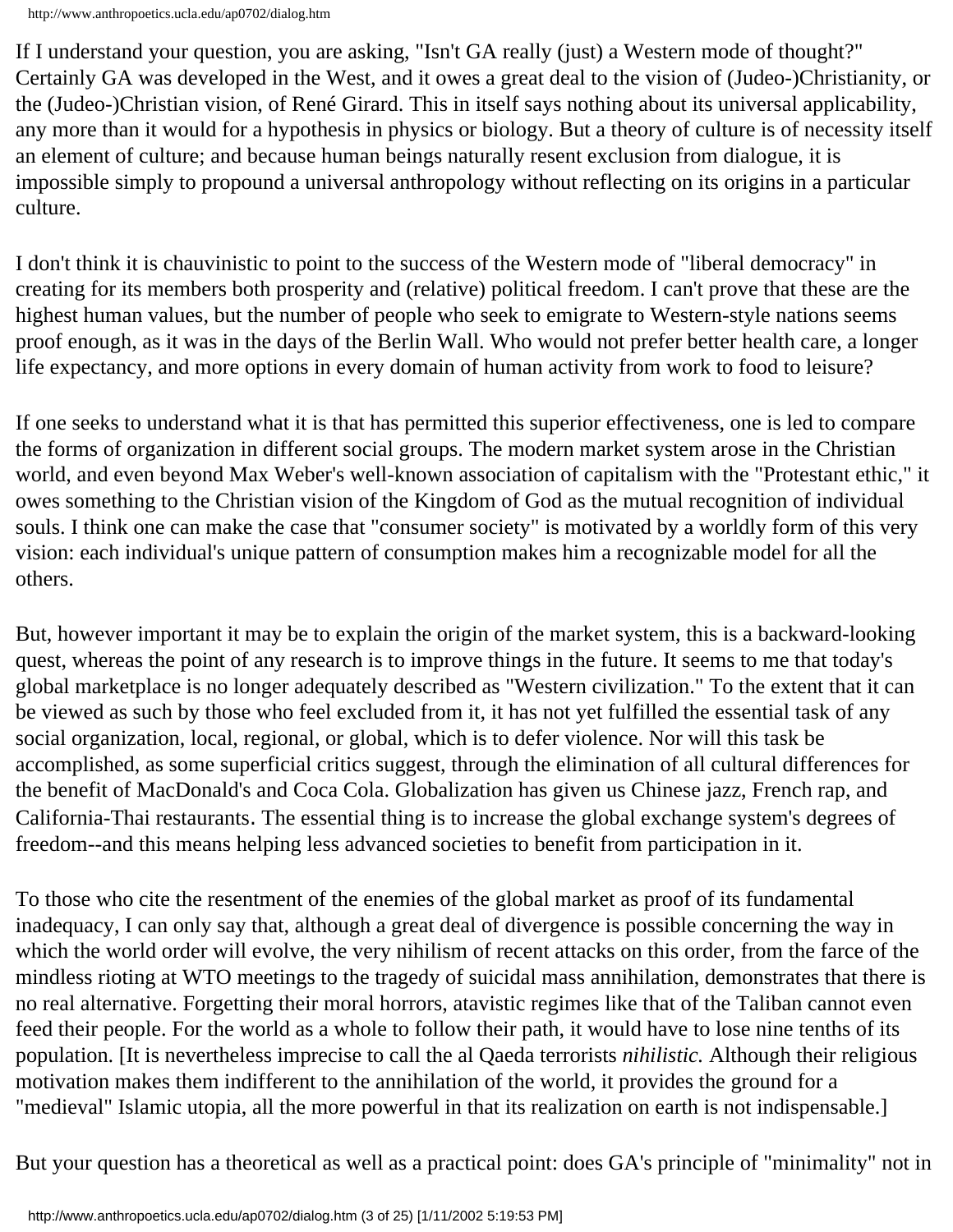fact exclude the values of non-Western cultures? I do not think so. The claim that all human culture is dominated by the problems posed by mimetic desire could perhaps only have been formulated in the West during the postwar or postmodern era. But the evidence for this claim in every culture is overwhelming. I don't think it's a Western prejudice to believe that people are all basically the same, that only their forms of organization differ, and that, over the course of history, some of these forms prove more effective than others and tend to replace them. Certainly I have never seen any evidence to the contrary.

3

AA - What are the mechanisms of "exclusion" at work here in your opinion, I mean with regards to the global marketplace? How much of it do you think is *intentional* due to greed or some form of superiority complex vis-à-vis other cultures? Is the idea of "the virtue of selfishness," advocated by Ayn Rand among others, manifesting itself here, be it consciously or unconsciously?

EG - The "virtue of selfishness" as the motor of market society goes back at least to Mandeville's *The Fable of the Bees; or, Private Vices, Publick Benefits* (1714). Others, in contrast, have cited the mutual trust that is essential to the operation of the market system. Rather than emphasize either trait, I would simply insist on the notion of minimal constraint; people are both good and bad, selfish and generous, but the optimal exchange system is one that permits individual interests to interact with each other as freely as possible, as opposed to systems where the distribution-system is centrally controlled.

I don't think the difficulties of integrating the less-advanced economies into the global market should be seen from the perspective of "exclusion"; this is a victimary term, and, as you know, I think that in the post-millennial era the persecutor-victim model is increasingly less useful. Indeed, rather than seeing international relations as the zero-sum game of "imperialism" in which the resentment of the poor countries is taken as a sign of their exploitation by the wealthy ones--not that this never happens--this resentment is better understood as reflecting their lack of presence in, and profit from, the marketplace. Rather than depending on, say, African nations for their profits, the advanced economies today scarcely know that Africa exists.

There is no simple formula for successfully integrating all economies into the global market. Neither coercion nor charity are very effective. But the current outpouring of resentment, however horrible its mode of expression, should be understood as a sign that this integration is indeed taking place, and that, barring world catastrophe, those who prefer medieval society to globalization are reacting against the inevitable.

AA - With the collapse of the Soviet Union and what has been described as the downfall of communism (though one can hardly tell considering the continuing proliferation of communist parties and ideologues out there), the notion of free market economics now dominates the scene. You seem to be quite a "believer" in this system; how much of a "believer" are you? What would you have to say about programs such as Affirmative Action meant to somehow establish a system of checks and balances within the overall system of free market economy for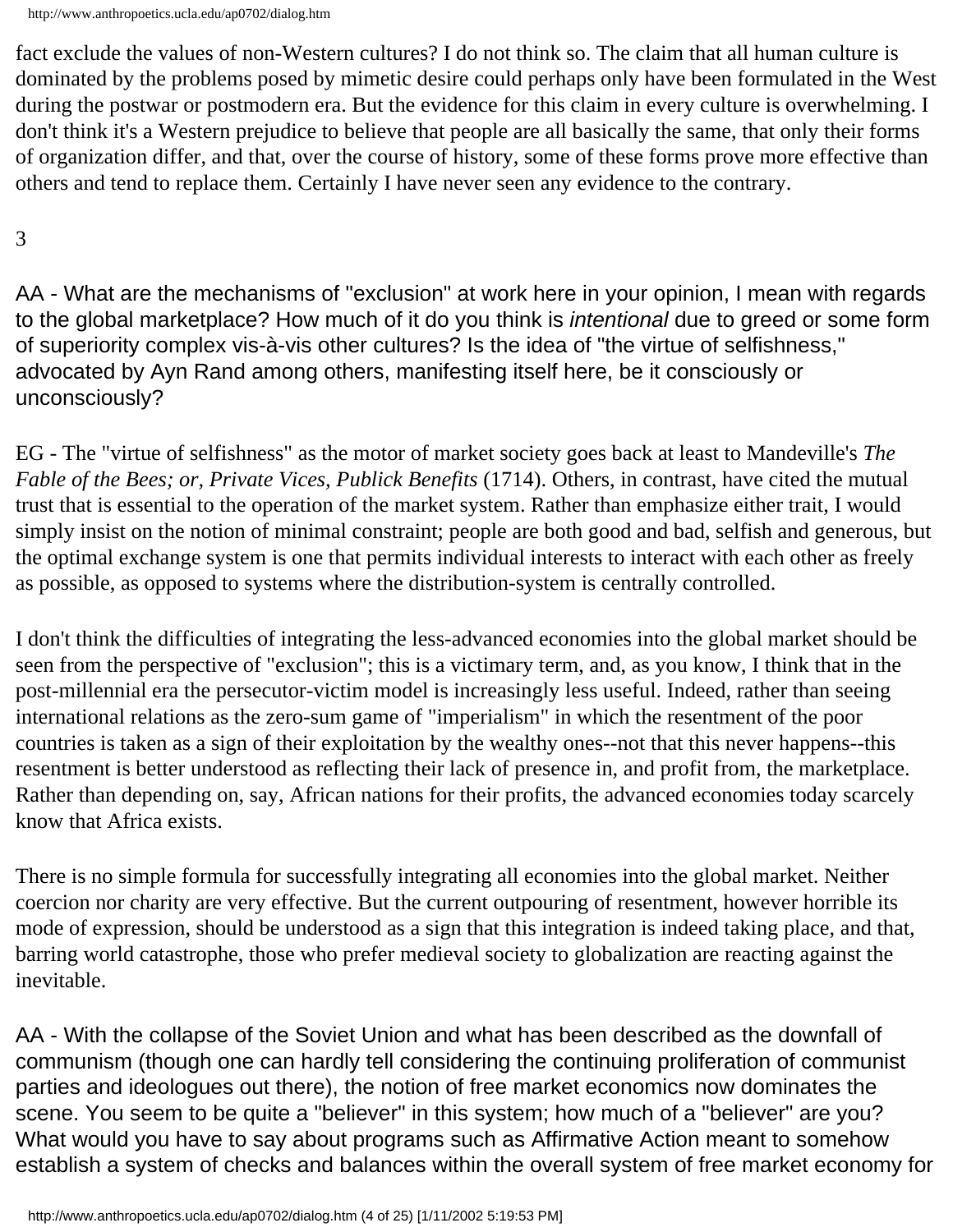#### the purpose of controlling resentment?

EG - I think that it has been shown that socialism as a system--in contrast with "social democracy"--does not really exist, that its alternative status to "capitalism" was a sham. This does not of course preclude the success of the experiments in mixed economy that we see in countries like China or Singapore. But I find it hard to believe that Chinese "communism" can survive as more than a vestigial justification for the political oligarchy, or that this oligarchy itself will not evolve at some point--as I believe it is already doing--into a more democratic system.

As for being a "believer" in the market, I believe that all social forms are best understood as modes of exchange, and that the best form is the one that generates the greatest number of degrees of freedom. The lesson of the past century is that, like it or not, there is no real alternative to the market system because no other conceivable social order can be "wiser" in allowing for a greater contribution of the members of the society to its decision-making process. The market is an agency whose outputs all can influence but no one can forestall or dominate. Any system that purports to improve life by repressing the market must involve confiscatory economic policies backed by a tyrannical political structure, and such policies cannot succeed even in the economic domain. This does not mean we should leave all decisions to the market. In the liberal-democratic polity, a *political* exchange-system oversees and regulates the economic system; mature market economies provide, among other things, a "safety net" for people unable to compete in the marketplace.

As for Affirmative Action and social policy in general, I would state my position on two levels: a general one of political theory, and a more personal one of political preference. On the general level, I would say that the debate on Affirmative Action as it has taken place in the US, despite all the hypocrisy and selfserving claims of victimage--notably on the part of privileged white women who have been by far the most successful beneficiaries of these policies--is nevertheless exemplary of the messy yet, no doubt, maximally fair way such things are decided in a democracy. On this level, I think it is a fine thing that we have both a Left and a Right, Democrats as well as Republicans, supporters and opponents of Affirmative Action.

#### 4

On the level of personal political opinion, while I can understand that long years of discrimination call out for some remedy, I believe that any policy favoring one social group over another is best implemented indirectly. Racial quotas enforced by means of differential admission criteria (such that a Black or Hispanic with score X is admitted and a White or Asian rejected) may have positive effects, but they are ultimately demeaning to the groups they are intended to serve. I observed more racial tension on campus during the Affirmative Action era than there had been twenty years earlier. As an example of "good" affirmative action, I would cite a recent initiative of the University of California to sponsor high-school graduates normally not admittable as first-year students for two years at community (two-year) colleges, with the assurance that, if they perform satisfactorily, they will be admitted to the University in their third year. This allows the University to monitor and encourage the education of "minority" students without selecting them at the expense of others. [Unfortunately, implementation of this policy has been postponed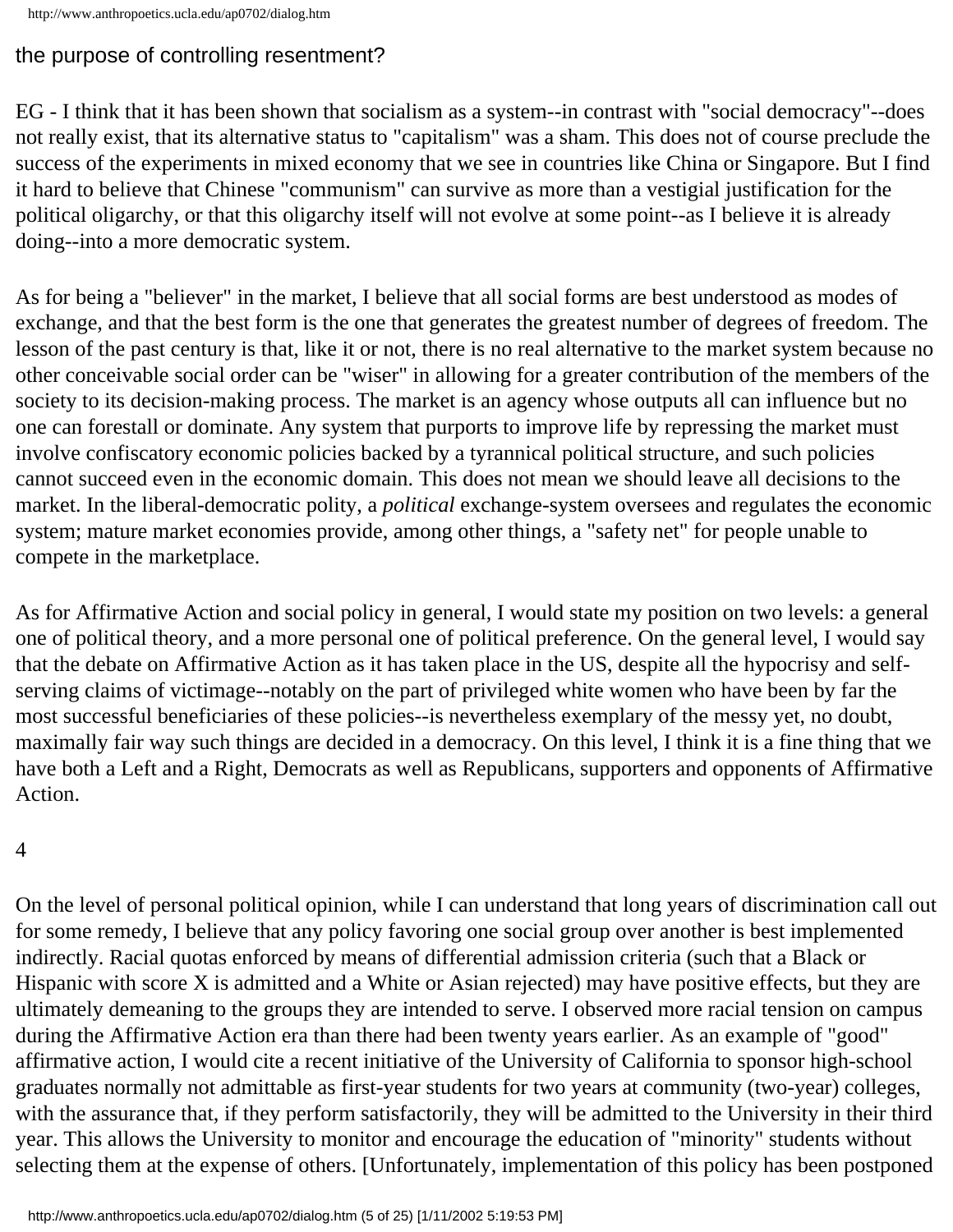for budgetary reasons.]

\* \* \*

[**Digression: The Persistence of Politics:** The conjunction of this article with Adam Katz's in this issue, which gently takes me to task for neglecting the political, makes this an appropriate moment for me to revisit the relationship of political to economic exchange.

In the originary scene, substitution of the exchange of (reproducible) signs for that of the (irreplaceable) central referent is, like the multiplication of loaves and fishes, a "miracle" that defers violence. This act of representation permits the inauguration of a human economy through the attribution of "equal" portions of the central object, and, subsequently, the birth of genuine economic production, which takes place in "private" but whose value will be tested on the public scene of representation, the originary market. The long-term outcome of this process of deferral and confirmation is the dissemination of sacred centrality into the myriad desire-objects of the modern consumer economy, such that, as a general rule, no single object holds a sufficient sacred charge to motivate violence.

A similar diffusion of sacrality may be said to take place in the political sphere. Once the creation of surplus-producing agricultural economies makes it possible to acquire the political power of the sacred center by usurping its (ritual) redistributive functions, the scarcity of such power makes it a perennial object of conflict, but this conflict is nevertheless restrained in principle by the dependency of political power on the exchange of representations between sovereign and citizen. As society has evolved, this exchange has become progressively more democratic and interactive.

I have sometimes given the impression that I view politics in liberal democracy as merely a safety valve for the resentment generated in the economic sphere. But the very existence of this sphere is predicated on a prior acceptance of political authority. Economic exchange depends on social peace, not just negatively, but as its *raison d'être*, the source of all the cultural meanings that make it more than pillage or extortion.

In contrast to Marxism's insistence on the primacy of the economic, originary thinking implies that history is driven by the evolution of its dominant modes of social organization, which is to say, its *political* forms. This view is, notably, implicit in my characterization of the postmodern era by the widespread adoption, in reaction to the Holocaust, of an ethical epistemology that understands asymmetrical political structures as victimary and therefore as untenable. Yet this characterization conceals an eschatological temptation: to affirm that now, in the post-postmodern or post-millennial age when, arguably, all significant political asymmetries have been eliminated, the appropriate model for human relations has become economic rather than political, so that complaints of injustice can henceforth be replaced by negotiations from a standpoint of formal equality. I admit to having succumbed at times to this temptation.

Any affirmation of the end of politics is itself unavoidably political. Just as socialism's "from each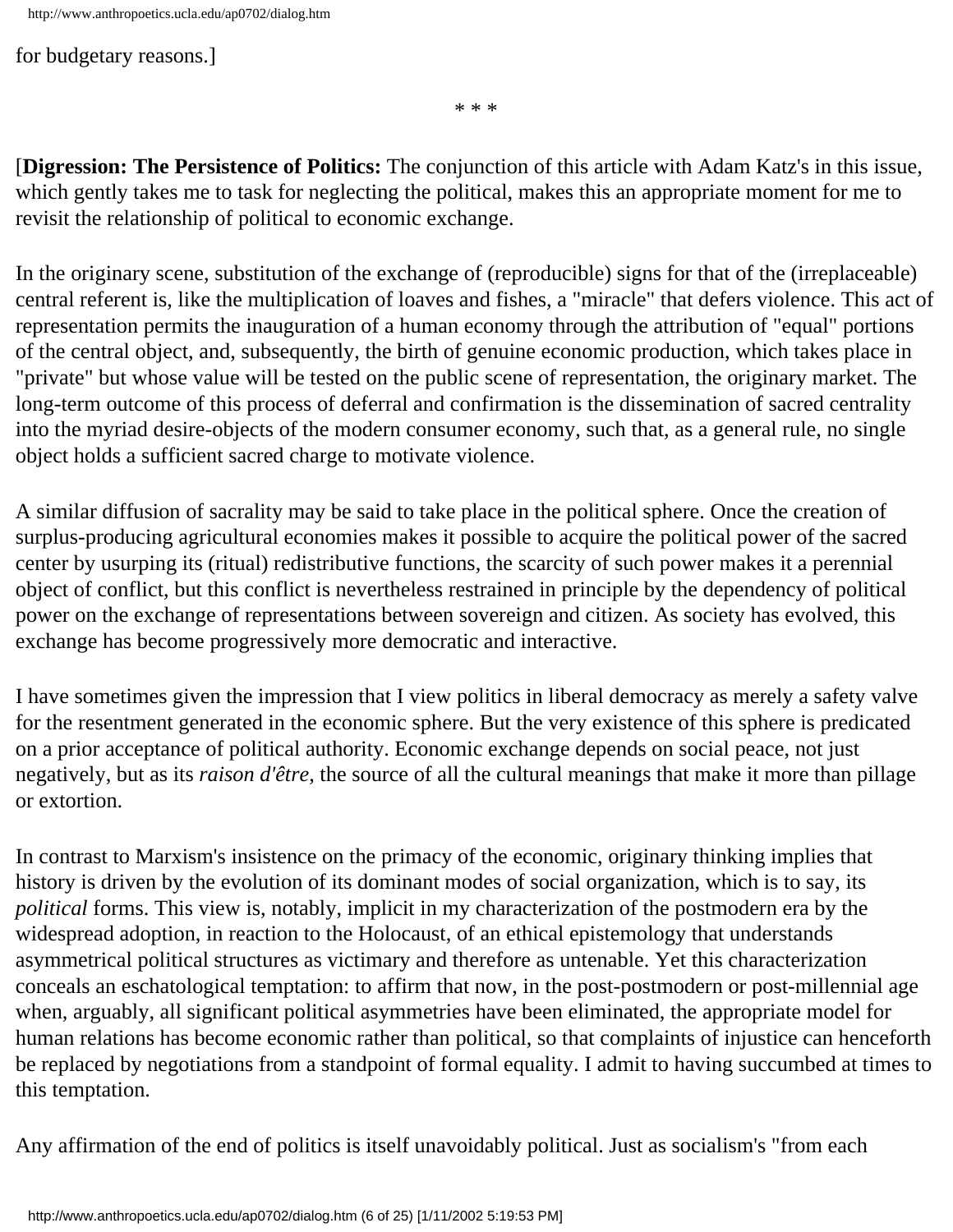according to his abilities . . ." fails to abolish politics because the "abilities" (and "needs") of each can be determined only by an all-powerful central authority, so political authority alone can impose a negotiatory (economic) model on parties who complain of (political) injustice. Nor can the transcendence of the political be achieved by "bracketing" or deferring the moral status of such complaints, since this bracketing is itself precisely the substance of the (political) paradigm-shift from the political to the economic.

The minimalist position that the "wisdom of the market" should decide in the political as well as in the economic sphere logically implies that it is itself subject to the wisdom of the political marketplace. Acting out paradoxes of this sort leads to the infinite regression of "mimetic crisis," which human culture came into existence to avoid. Our lucid acceptance of this paradox does not, appearances to the contrary, signal the end of (political) history. What it suggests is rather that the political debate will be defined, with increasing sharpness, by the opposition between an all-inclusive global system for the exchange of goods and representations and an unstable margin constantly seeking new tactics for contesting this system "from without."

## 5

This margin can by (self-)definition be dealt with only politically. In its most dangerous mode, it forces itself on our consciousness, as it has done recently, through a victimary claim so extreme that it goes beyond victimage. If I am ready to blow myself up along with everyone else, I no longer need "white guilt" to make you realize that participation in the "all-inclusive" exchange system is a political act for which, on occasion, one may be held responsible.

However we may be tempted to explain it in terms of psychology, even of psychopathology, the marginal stance is a defiantly political one that precludes any final, "rational" decision as to the optimum rules of the economic game. We may denounce *ad infinitum* the *mensonge romantique* (romantic lie) of the victimary attitude, but this attitude, we discover, endlessly renews itself, because, in our very ontology, we are *all* "outside" the economic exchange system, whether we happily participate in it or prefer to remain apocalyptically apart as its victim and divinity. Of the consequences of this post-millennial revelation, we can as yet draw only the most crucial: henceforth, the politico-economic game, whatever its rules, *cannot be played violently*, lest it endanger the entire human experiment of deferring violence through representation. This is an eschatology that "we," as minimally rational human beings, can all agree on, and confidently impose with all necessary force on its would-be falsifiers.

Adam Katz also raises a more fundamental question, that of the politics of originary thinking itself. *D'où parlez-vous* (from where do you speak?) when presenting the originary hypothesis? What is the politics of the hypothesizer's theoretical / spectatorial position outside the scene? This is not an issue I can deal with here at any length. I think it can be approached from *within* the scene by reference to the tension between center and periphery. The "moral model" of perfect reciprocity among the participants on the periphery of the scene can never be completely realized because it depends on their non-reciprocal difference from the "sacred" center. Which is why we have consumer society (and terrorism) rather than the Kingdom of God. To minimize the political stance of the originary hypothesizer is to ensure the compatibility of his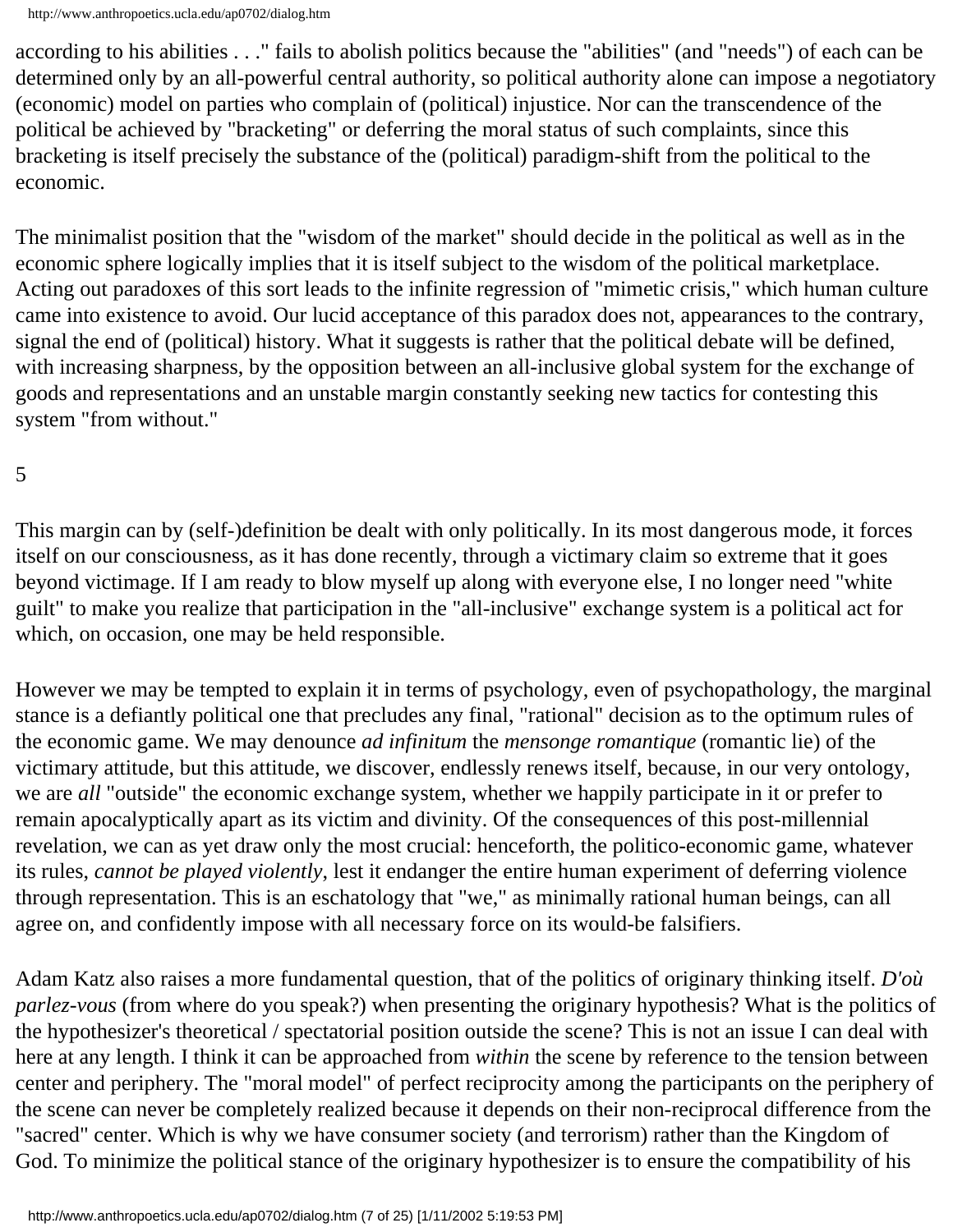```
http://www.anthropoetics.ucla.edu/ap0702/dialog.htm
```
model with the maximal number of different possibilities for valorizing--or ignoring--the constitutive difference between center and periphery, possibilities that correspond to real and potential forms of political organization. This minimization is homologous in the political sphere with that of the difference between God creating man and man creating God in the religious sphere. Which is not to say that this statement of principle solves, or can ever solve, the problem of *its own* "politics."]

\* \* \*

AA - To go back to a point you made above, can we understand from your response that language (as the linguistic sign or the act of representation), and with it the whole of human culture, emerged as a result of an act, namely: "the aborted gesture of appropriation," that sought to counter-balance the tendency to engage in appropriation at any cost and, thus, to help ensure the survival of the group? In other words, wouldn't language itself here appear as some sort of an affirmative action program meant to contain resentment and thus defer the violence that could result from a "mindless" continuation of mimetic appropriation?

EG - Yes, language bears with it an implicit moral model of reciprocal exchange that we all share. Animal societies are governed by pecking-order hierarchies; the originary scene of human language begins with a *universal* renunciation of the central object that becomes sacred to everyone, including the "alpha animal." Primitive hunter-gatherer human societies are egalitarian; the sacred stands above any individual, and all are equal with respect to the fundamental configuration of the scene of representation. Human inequality only emerges from this originary equality when wealth begins to be accumulated and the sacred center becomes a locus of redistribution that a "big man" can appropriate.

Thus I think you are right to see "affirmative action" as implicit in human language. Affirmative action is motivated by the "white guilt" that the originary reciprocity that defines the human has been violated, that others are being excluded from the social dialogue. The whole postwar era has been dominated by the confrontation of the resentment of the excluded with the guilt aroused by their exclusion.

## AA - You hinted, in one of your early *Chronicles*, at the demise of liberalism; does that make you a conservative from the point of view of American politics?

EG - My critique of socialism is not that it's inferior to "capitalism" but that the concept itself has no coherent meaning. I am almost tempted to say the same thing about what Americans call "liberalism." (As I'm sure you know, in France a "liberal" is someone Americans would call a neo-conservative, even a libertarian, someone who "believes" in the market.) The word has almost entirely disappeared from our national political vocabulary. I recall Michael Dukakis' embarrassment in 1988 at being asked if he considered himself a liberal; I doubt if Al Gore ever used the word in last year's campaign. To the extent that this term has become associated with a particular moment in post-war American politics, that of Lyndon Johnson's "Great Society," when it was believed that we could eradicate poverty and related ills simply by handing out money to the poor through the welfare system, liberalism died with the adoption of welfare reform a few years ago.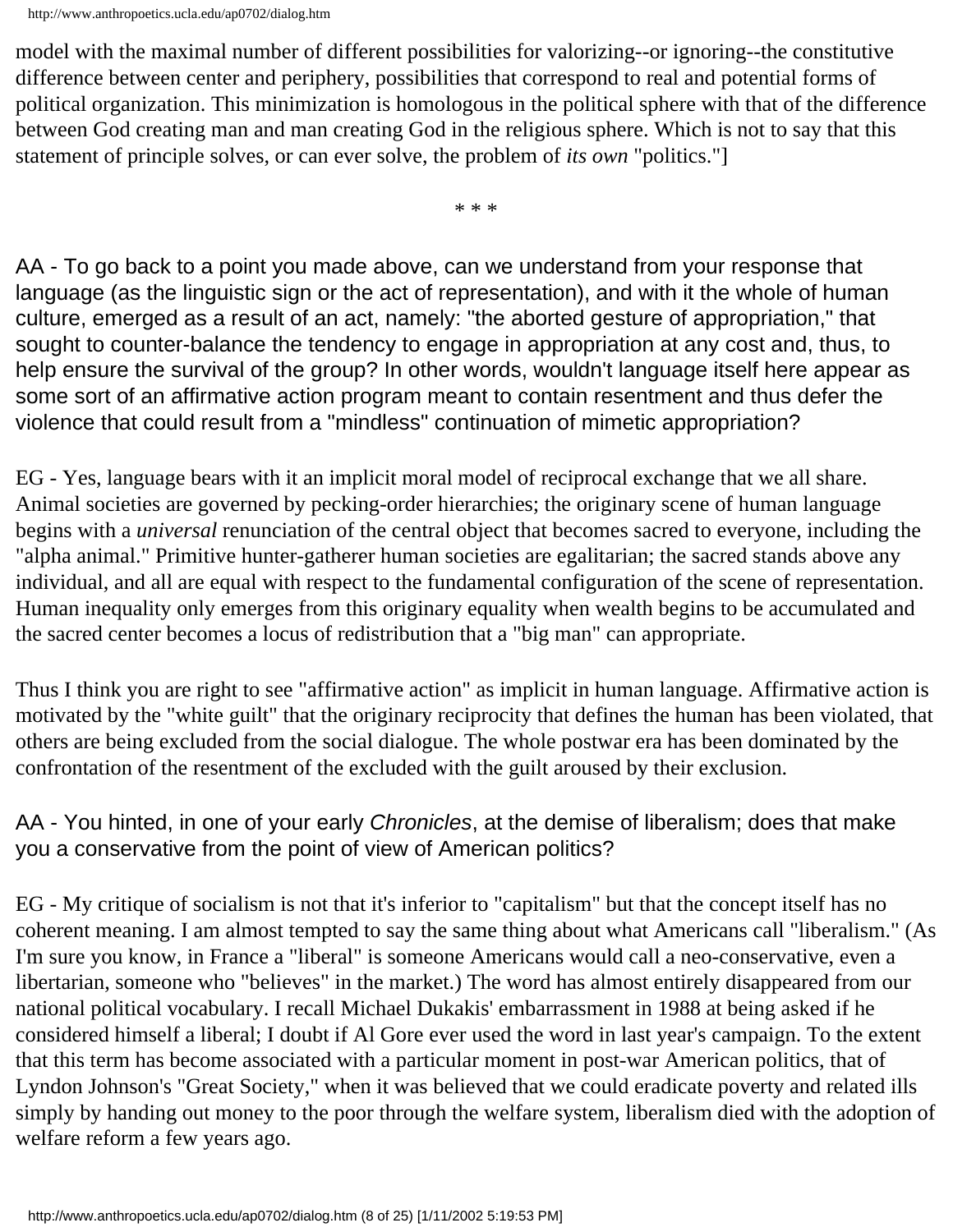But, as I said in answer to the previous question, on the level of political theory, although there need not be communists in a democratic society, there must be liberals, relatively speaking. There must be a debate about what kind of safety net is necessary, about how to balance productive efficiency with the concerns of the consuming public, including long-term concerns such as the environment. The American electorate has never been inclined to close off the liberal-conservative debate, even if its terms must occasionally change. As a result of one such change, we may consider post-war liberalism to be dead, but now there are "neo-liberals" to carry on.

In the *Chronicle* you allude to, I was implicitly referring to *academic* liberalism, which corresponds roughly to the ideology of a European "Green" party. My point was that today's liberals condemn all existing social forms in the name of equality, yet deny that their resentment of inequality, which extends vicariously to animals and even to plants and rocks, is the product of a uniquely human experience--one for which the originary hypothesis offers a generative model. This denial leads to unfortunate concepts like "animal rights." We punish those who abuse animals, just as we punish someone who despoils a monument. Does this mean the monument has "rights"?

As I believe I also said in that *Chronicle*, in the current vocabulary of American politics, I am rather a neoconservative than a conservative. A conservative is less someone who thinks he should put his faith in the dynamic of the exchange-system than someone who puts his faith in God, or, in any case, in "tradition." I find this "paleo-conservatism" incompatible with, or at least, uncongenial to, GA's minimalistic presuppositions about the human.

AA - How would you appraise someone like Noam Chomsky and his "neo-Anarchist" colleagues?

EG - What little I know about Chomsky's politics gives me no desire to know more. Chomsky is very nearly a Holocaust denier; he burns with resentment for every victimage in the world but that of his own people. His political writings, from what I have seen of them, are litanies of accusations of immorality and greed directed against those in power, particularly in the United States. At best, such criticism can bring scandals to light; it is incompatible with any kind of political theory. "Anarchism" is just another word for a personal nihilism protected--and in cases like Chomsky's, richly rewarded--by the very order one affects to despise. Were I an anarchist, I would feel myself obliged to reject the benefits of such an order. Diogenes lived in a barrel; I doubt if Chomsky does.

AA - From what I read of Chomsky, he seems more a revisionist than a denier. He throws some doubts on the scale of the Holocaust, and criticizes the way it was used as "a propaganda tool." What do you have to say about this, considering that he is not the only Jewish scholar of late to raise these issues?

EG - I believe I said "very nearly" a denier. No, Chomsky doesn't deny the Holocaust, nor (for example)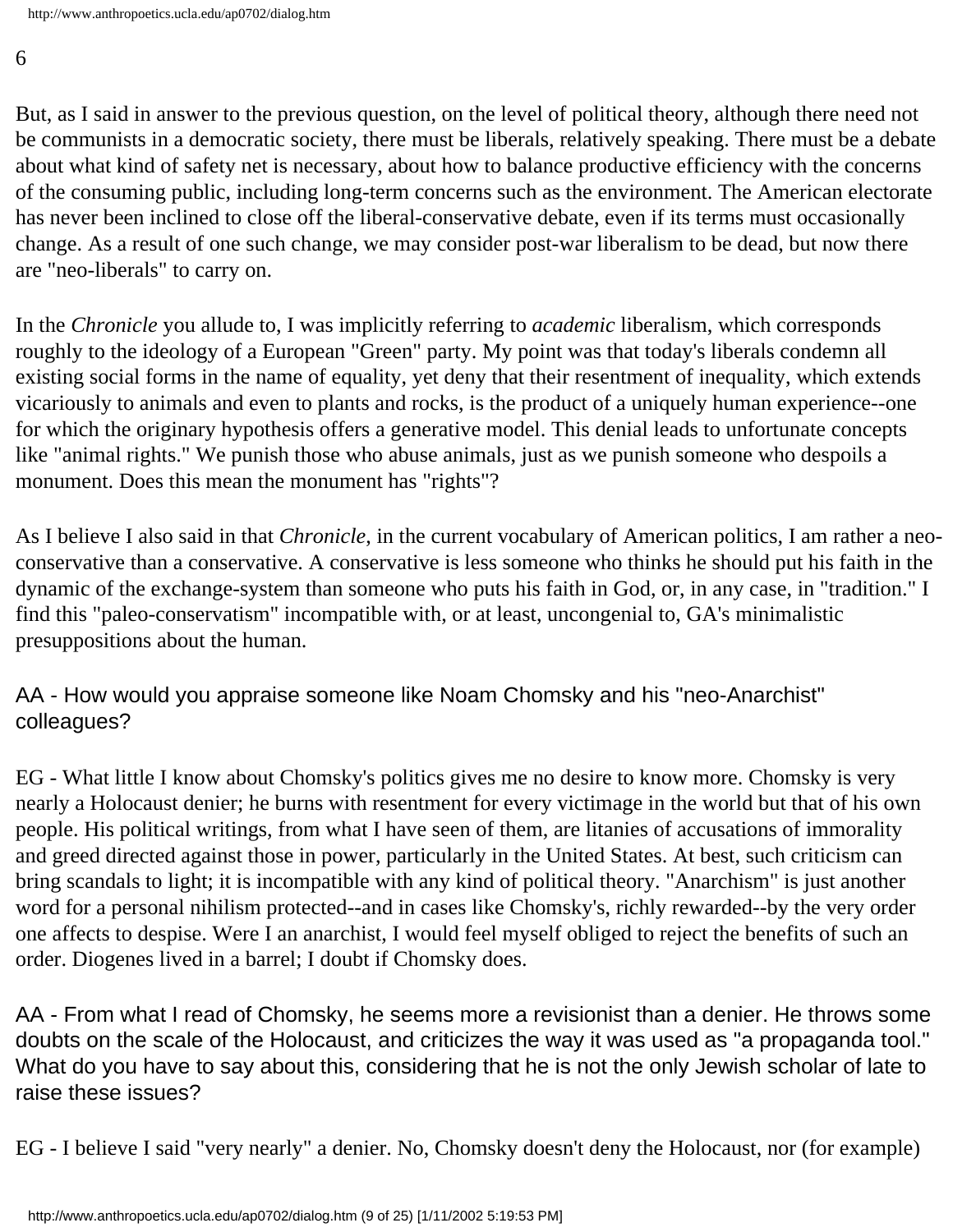the massacres of Pol Pot, but whenever one talks about the Jews who died, he complains that we have forgotten the Gypsies, and when one talks about the massacres in Cambodia, he reproaches us for forgetting those in East Timor. Here is a quote about September 11: "The terrorist attacks were major atrocities. In scale they may not reach the level of many others, for example, Clinton's bombing of the Sudan with no credible pretext, destroying half its pharmaceutical supplies and killing unknown numbers of people (no one knows, because the US blocked an inquiry at the UN and no one cares to pursue it)." In other words, by deploring an atrocity against a group Chomsky dislikes (and the US, far more than the Jews, is the central object of his hatred), one is complicit through silence in what is presented as a worse atrocity--even if the ill-advised bombing of the Sudan factory was done on credible if erroneous information in response to a terrorist act (the bombing of two US embassies), and deliberately staged at night in order to *avoid* killing "unknown numbers of people." I fully agree with David Horowitz' assessment in "The Sick Mind of Noam Chomsky" (Salon.com; September 26, 2001) that Chomsky is "a pathological ayatollah of anti-American hate."

Here is a less polemical quote, from Pierre Vidal-Naquet, "On Faurisson and Chomsky" in *Assassins of Memory* (NY: Columbia University Press, 1992): "To be sure, it is not the case that Chomsky's theses in any way approximate those of the neo-Nazis. But why does he find so much energy and even tenderness in defending those who have become the publishers and defenders of the neo-Nazis, and so much rage against those who allow themselves to fight them? That is the simple question I shall raise. When logic has no other end than self-defence, it goes mad."

AA - As for Anarchists, yes, you're quite right, they are indeed using the very "system" they criticize. But how else are they supposed to operate? Working from outside the system turns them into outlaws, and perhaps even terrorists, while living in barrels will only serve to marginalize them and undermine their ability to communicate their ideas.

#### 7

EG - My reference to barrels was facetious. But if "anarchists" like Chomsky are not only tolerated but lionized by the academic world and the intellectual community in the United States and Europe, that strikes me as a demonstration that they are in no way dangerous to the system, but serve as outlets for resentment, somewhat like stand-up comedians. It's a familiar aspect of the market system since the Romantic era that those who stridently oppose the *bourgeoisie* are very much a part of it. My real criticism of "anarchists" is not that they don't live in barrels, but that they propose no alternative to the system that shelters them. Rather than lonely voices of sanity, they are simply part of the background noise of the market system. The recent protests at WTO meetings and the "peace rallies" after the recent events transmit no positive political views. Marxism may be fundamentally flawed, but it is a coherent political philosophy. "Anarchism" is not--unless you are referring (and I don't think you are) to libertarians à la Ayn Rand, who are at the antipodes of Chomsky, and whose views I find almost as irrelevant.

AA - GA, in many ways, is based on the works of French anthropologist René Girard, but the latter has proven too Christian for the tastes of many of his colleagues, including perhaps you.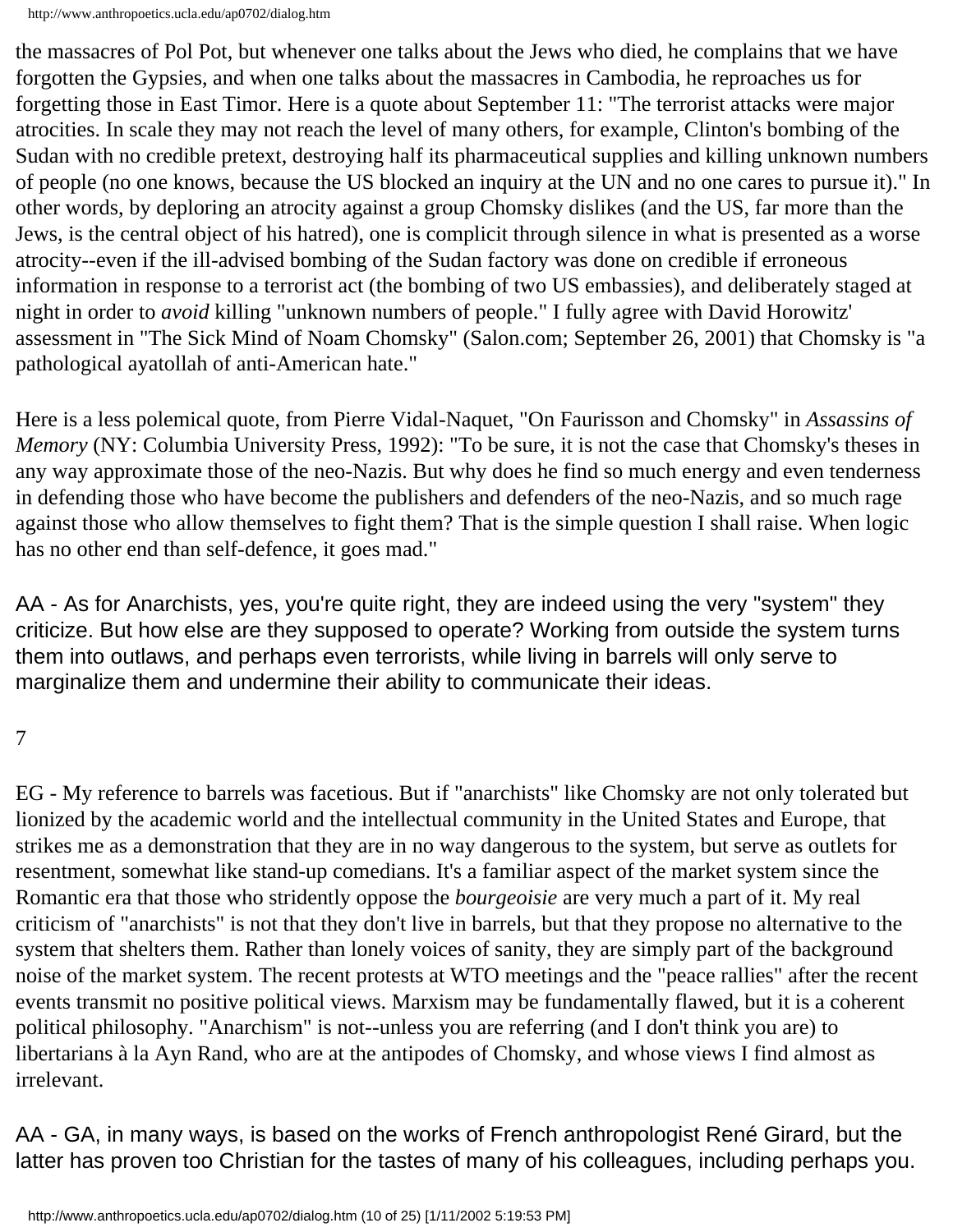Still, one has to ask, how Christian is GA, if it is Christian at all?

EG - Abstracting from the question of belief, one can consider Christianity, at least as Girard presents it, as an anthropology. This is the substance of Girard's most recent book, which is, not coincidentally, perhaps the one most impregnated with Christian vocabulary: *Je vois Satan tomber comme l'éclair*. Girard's conception of Christianity is that it alone fully reveals the "scapegoat mechanism" that is the principle of all earlier, sacrificial, religions and that remains present in "sacrificial Christianity" that fails to adhere to the implications of its founding revelation.

I have no difficulty with the notion that, in comparison with other religions, Christianity has a firmer grasp of the ideal of reciprocal morality and is consequently sharper in its critique of sacrificial practices. But the difference between a religion and a minimal anthropology is nowhere made clearer: Christianity can only commemorate the historical locus of its founding revelation by attributing to the source of this revelation a unique sacred status. However ingeniously we "anthropologize" this attribution--by generalizing it to all human beings, by finding parallels to the Trinity in the individual mind, by demonstrating the identity between the victim of sacrifice and the divinity of sacrifice--it remains bound to a particular historical experience and a particular person, and is consequently not fully generalizable. Christianity is a "universal" religion, but no religion can become the global religion. This is a translation into religious terms of my remarks about Western civilization above.

Hence, despite my admiration for Christianity, I do not consider GA a Christian way of thinking. I would go further; I don't consider Girard's anthropology "Christian" either. His steadfast affirmation that all his ideas are already present in the New Testament is something he no doubt believes, and it is certainly more reassuring--and less resentment-generating--than the claim to have discovered it all himself, but it is no truer than if I were to claim that all the ideas of Generative Anthropology were already present in the originary scene. They are all *derived* from it, and filiations can be traced, but they could not have been made explicit at the time, any more than the authors of the Gospels could have formulated the theory of mimetic desire, let alone the originary hypothesis. I see this making-explicit as a continuing process that began with the first sign and continues throughout history. For Girard--and he is not without selfcontradiction on this point--all "sacrificial" religions disguise the truth, and Christianity, partially anticipated by Hebrew religion, reveals it. All is then revealed, but the revelation must be renewed, and that is Girard's function. I don't think this is the appropriate way to understand human history. *All* history is revelation, not just one being's miraculous appearance.

AA - You have stated quite clearly in many of your writings that GA is meant to *replace* religion as a way of thought with regards to human origins. Can you clarify that more? Can you clarify more the relationship (potential, real) between GA and religion?

EG - It would be utopian, not to say megalomaniacal, to claim that GA or any other way of thinking could replace religion. To use an oxymoron, which is a genuine paradox, GA may be considered a *minimal religion*--provided we take into account that religion is not a minimalist form of representation. In effect, what we do when we "minimalize" religion into GA is reduce the institutional sacred to its minimal form, which is *language*. For example, the minimal core of God's immortality is the immortality of the sign,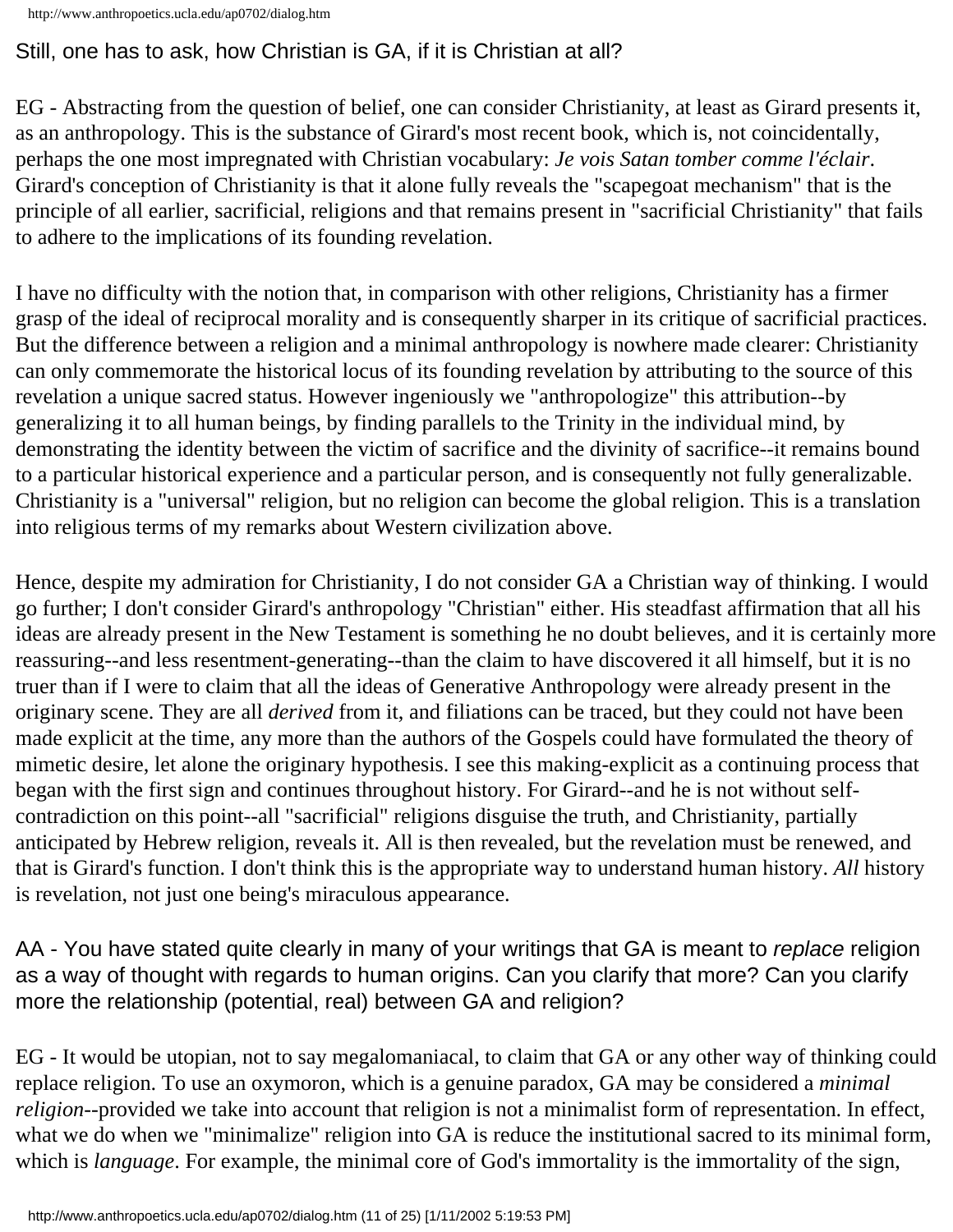whose relation to its meaning does not live and die in worldly time. In minimal terms, God is the subsistent center of the scene of representation, that is, the Being that by "eternally" guaranteeing the meaning of the sign as *langue* permits our communicative use of it in *parole*. In the same vein, the individual soul's immortality is that of its possessor's "story." In Homer's day, the poet who told your story was considered to have made you immortal. Proust's great novel about recovering "lost time" is meant to serve a similar function.

But I have no illusion that this kind of reduction can replace religion. I would define the "religious experience" as precisely the feeling that one can extrapolate from the mere formal persistence of meaning to a force that impinges on the world. And the essential function of this force is to preserve us from violence. There are "no atheists in the foxholes" because, in times of danger, we rely on God to defer violence in the same way as the representation of the sacred deferred violence in the originary scene.

8

I have every sympathy with those who pray to God as the ultimate interlocutor in moments of crisis. If there is a minimal God who guarantees the permanence of language and of the scene on which it appears, then who can know the limits of this guaranteeing Being's capacity to defer violence? But, by a paradox characteristic of representation in general, once you have defined God in this way, you cannot "believe" in his power beyond that of the representations that he is said to guarantee. God is always conceived as prior to and independent of our representations of him. Minimally, God is coeval with humanity; as an object of knowledge, he is unknown before the emergence of human representation. Yet this representation could not have come into being had it not designated a presence prior to its emergence. The sacred is not something I *invent*; I can only *discover* it. Yet it had never manifested itself before that moment. To the extent that one can bound one's spiritual life by the understanding of this paradox, and only to that extent, one can substitute GA for religion.

AA - Is Jesus, from the point of view of GA and regardless of sacrality considerations, a figure of love or resentment? Or did he make a transition from one to the other as his "mission" proceeded?

EG - The "historical Jesus" being pretty much a chimera, we have only the Jesus of the Gospels, who is presented as free from all resentment. When Jesus gets angry, which is pretty often, this is not resentment but a lesson to us not to tolerate evil. (Those who think it is Christian to blame ourselves for the recent terrorism should reread these passages.) Nor is there anything in the Gospels that supports the idea of a spiritual "transition" on Jesus' part, except perhaps from optimism to pessimism concerning the reception of his mission. We may of course speculate that the "historical Jesus" was a Jewish patriot or "zealot," as one theory has it. If we compare Jesus with predecessors like the Maccabees, one can see a progression from resentment to love, from violence to the renunciation of violence--but also from political effectiveness to political quietism. It's a good story, maybe a plausible one; it's just not the one told in the Gospels.

This is not to say that formulas like "the last will be the first" do not presuppose resentment. But the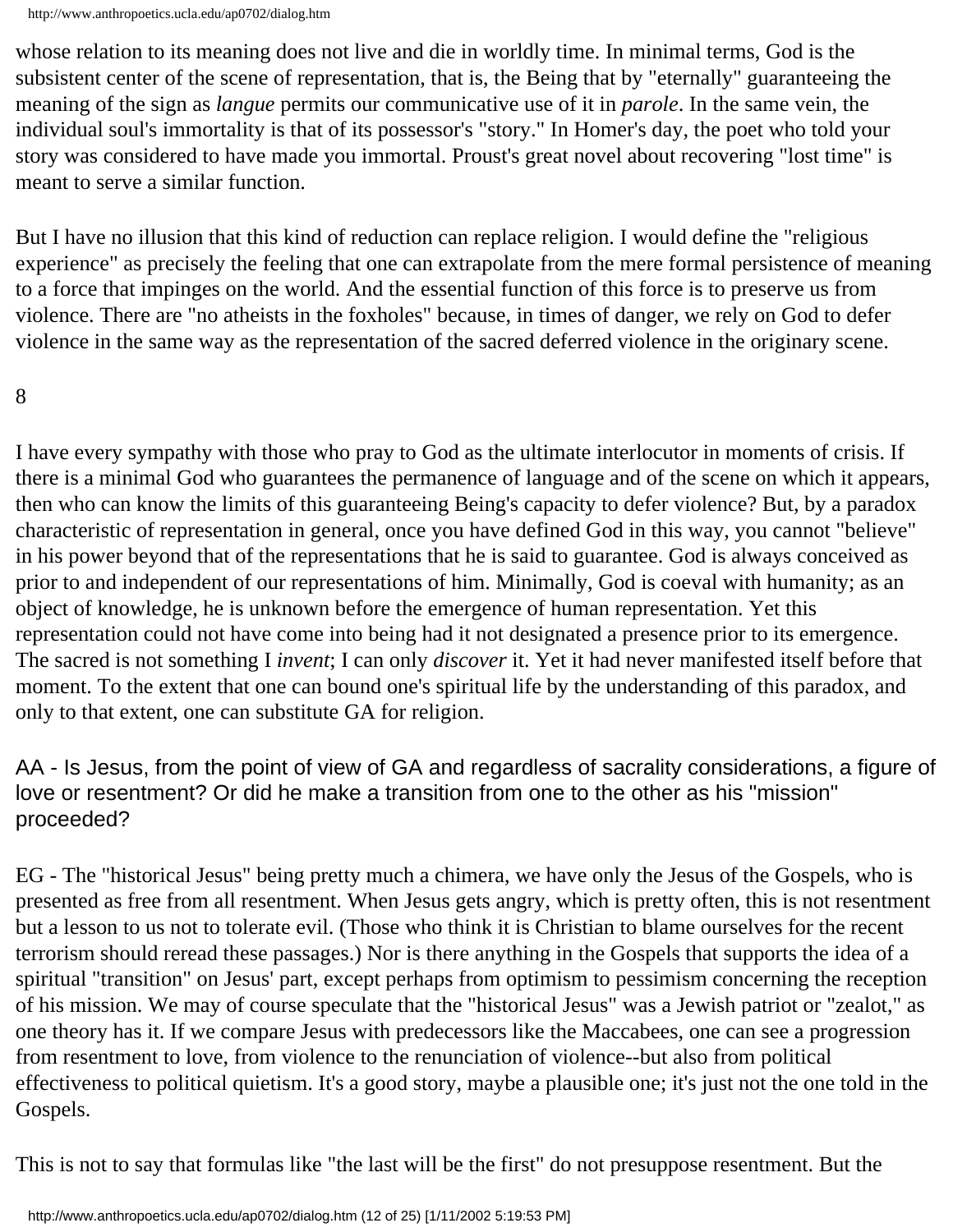resentment is deferred beyond death; we are asked to renounce acting on it. And it is never presented as Jesus' resentment.

AA - What about a figure such as Muhammad; do you know enough about his life and career to formulate an opinion from the point of view of GA?

EG - My picture of Muhammad is fragmentary, to say the least. I think of him as a latecomer to the monotheistic tradition who founds a religion for its *outsiders*. Whereas the Hebrews of Exodus *leave* the world of the archaic empires, Islam attracts those who are *left out* of early Christian (and Jewish) civilization. Its enormous presence today in the so-called third world reflects this vocation.

Christianity conquered the empire from within; Islam attacks it from without. Unlike Jesus, Muhammad was a warrior as well as a prophet. Where Jesus, in the Hebrew prophetic tradition, denounced worldly power [all the better to obtain it, Nietzsche might say], Muhammad sought such power. This does not make one "better" than the other, but it leads to important differences in the social orders associated with the two religions. However absolute the power of Christian monarchs, there was always a distinction between the private world of reciprocal morality, which evolves into what comes to be called "civil society" and eventually into the market system, and the institutions of central political power. In Islam, where the prophet is both conqueror and law-giver, there is no such distinction. This makes the relationship of Islamic countries with the global market-system, and with democratic politics, particularly problematic. Islam has often, I think unfortunately, been a means of resisting the *embourgeoisement* without which civil society and democracy cannot flourish.

## AA - What would say about the use of victimary rhetoric in East-West relations?

EG - I assume that by "East-West" you are referring to the relations between industrialized nations and those less developed, most of which were formerly either colonies or political dependencies of the "West." I would say *grosso modo* that rhetoric, any rhetoric, is useful as long as it allows new participants to enter the dialogue, but that it becomes harmful when these new participants continue to use it and thereby shut off dialogue. Like stock market booms, inflationary periods of victimary rhetoric tend to last a little too long. In the post-colonial world, the persistence of the persecutor-victim model has greatly delayed the integration of many economies into the world market system. Compare South Korea with Zimbabwe or Algeria. Victimary rhetoric incites resentment to express itself as violence rather than recycling it into the exchange-system.

I read an interview the other day with a Pakistani admirer of Bin Laden. When asked why he hates the United States, he cited, among other things, the bombing of Iraq. For this man, Iraq's invasion of Kuwait, not to speak of the violence its government has wreaked on its own citizens, is discounted as secondary conflict *within* his world, as opposed to the violence of the *external* persecutor-victim relation. Thus in the Gulf War, rather than defending Kuwait--and Saudi Arabia--we were persecuting Iraq.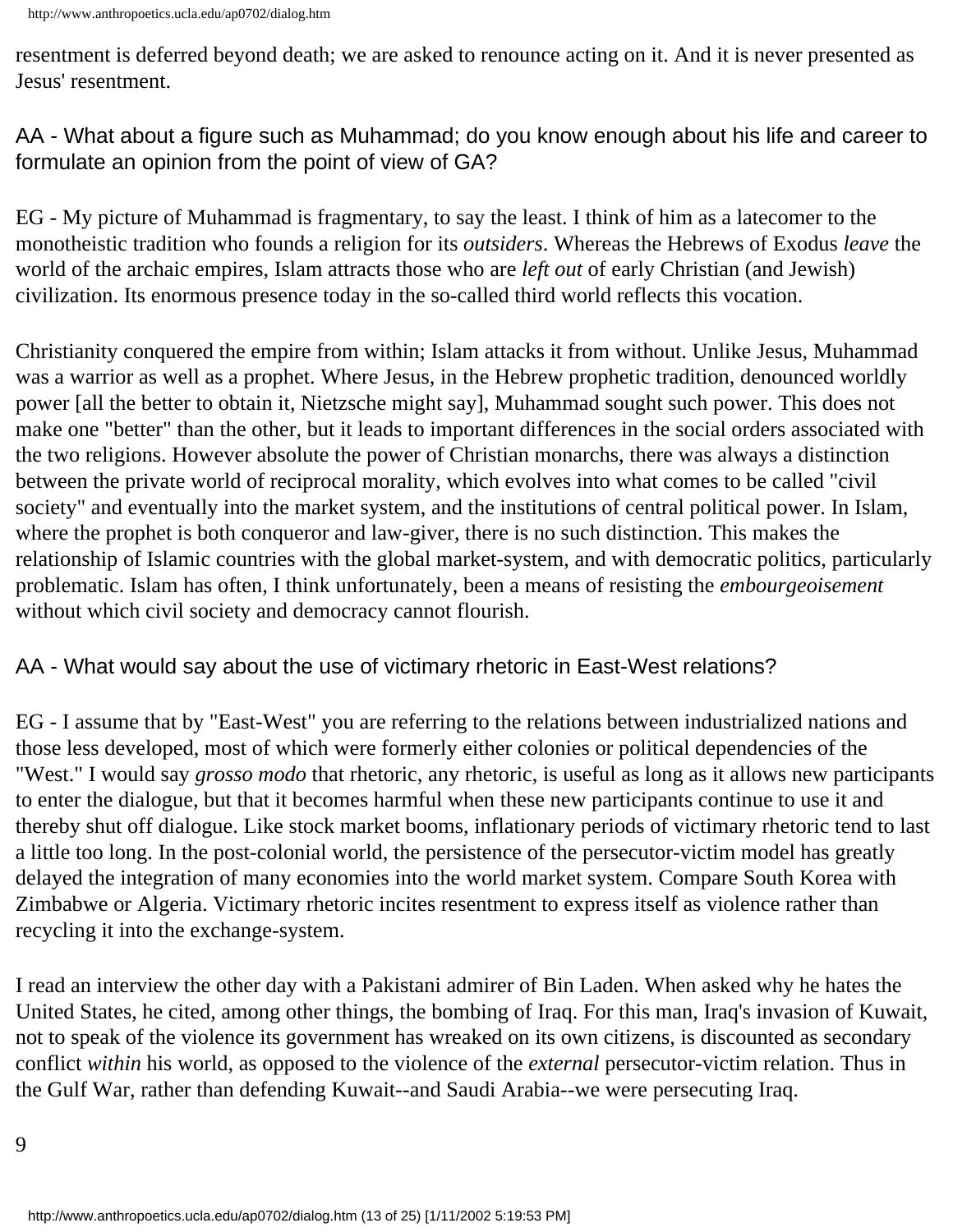AA - How about the use of victimary rhetoric in the Arab-Israeli struggle? What sorts of light can GA shed on this whole issue, in your opinion?

EG - This is, as you know, the touchiest of issues. As a Jewish American whose son was brought up in Israel, I cannot claim neutrality. Jews are no strangers to victimary rhetoric. In my view, the postwar / postmodern era that saw the end of colonialism and racial discrimination in the USA and even South Africa, as well as the enforcement of the rights of women, religious minorities, the handicapped, homosexuals, and so on, begins with the Holocaust and the legitimacy it granted to victimary rhetoric. Here was a case where there was no need to "see both sides": the Nazis were persecutors and the Jews were victims. This model could then be applied to all other overtly unequal relationships.

This being said, what strikes me most in the rhetoric of both sides of the Arab-Israeli conflict is that, whereas many Israelis, at least until recently, have openly sympathized with the Palestinians and considered their grievances legitimate or at any rate understandable, I have never heard from any Palestinian spokesman any sign of similar sympathy for the Israelis. When Sadat came to Jerusalem, there was truly a moment of mutual sympathy that led to a durable peace treaty--and, unfortunately, to Sadat's assassination. I doubt that Arafat is capable of such a gesture, either personally or politically. The Palestinians present themselves as victims of absolute injustice. If they kill Israelis, however brutally or arbitrarily, they are simply responding to persecution. But if Israeli soldiers kill a Palestinian even when they are being shot at, they are persecutors and the Palestinians are victims, martyrs. Here you have a clear case where victimary rhetoric prevents dialogue: if Israel is by its mere existence a persecutor and the Palestinian community its victim, no conversation is possible. Many people had hoped that the Oslo peace process would lead beyond this mindset, but the new Intifada proved them wrong. I think that even now a good deal of the distrust on the Israeli side would be dissipated rather quickly if the Palestinians showed some signs of reciprocity.

Conversely, from what I understand, the great flaw in Barak's approach was that, however generous his concessions, he never treated the Palestinian negotiators as equal partners in dialogue, thereby confirming their victimary apprehensions. I hope that, despite the scenes of hateful celebration, the recent events will lead both sides to welcome the resumption of negotiations, as seems, very tentatively, to be occurring.

AA - Well, I guess due to our particular backgrounds none of us can actually claim neutrality when dealing with the issue of the Arab-Israeli struggle. Nonetheless, our mutual commitment to the use of language to defer violence already creates a bond between us that I am sure would help us forge ahead with this dialogue regardless of the touchiness of the issue involved. Having said this, let me respond to couple of points you made in your answer to this question.

• Can the Palestinians realistically be expected to sympathize or show any sign of reciprocity with the Israelis where there is nothing yet created on the ground that can give them any sense of closure? Sympathy seems to be the prerogative of the strong.

EG - I understand your point here. But the whole idea of the Oslo process was that real negotiations, that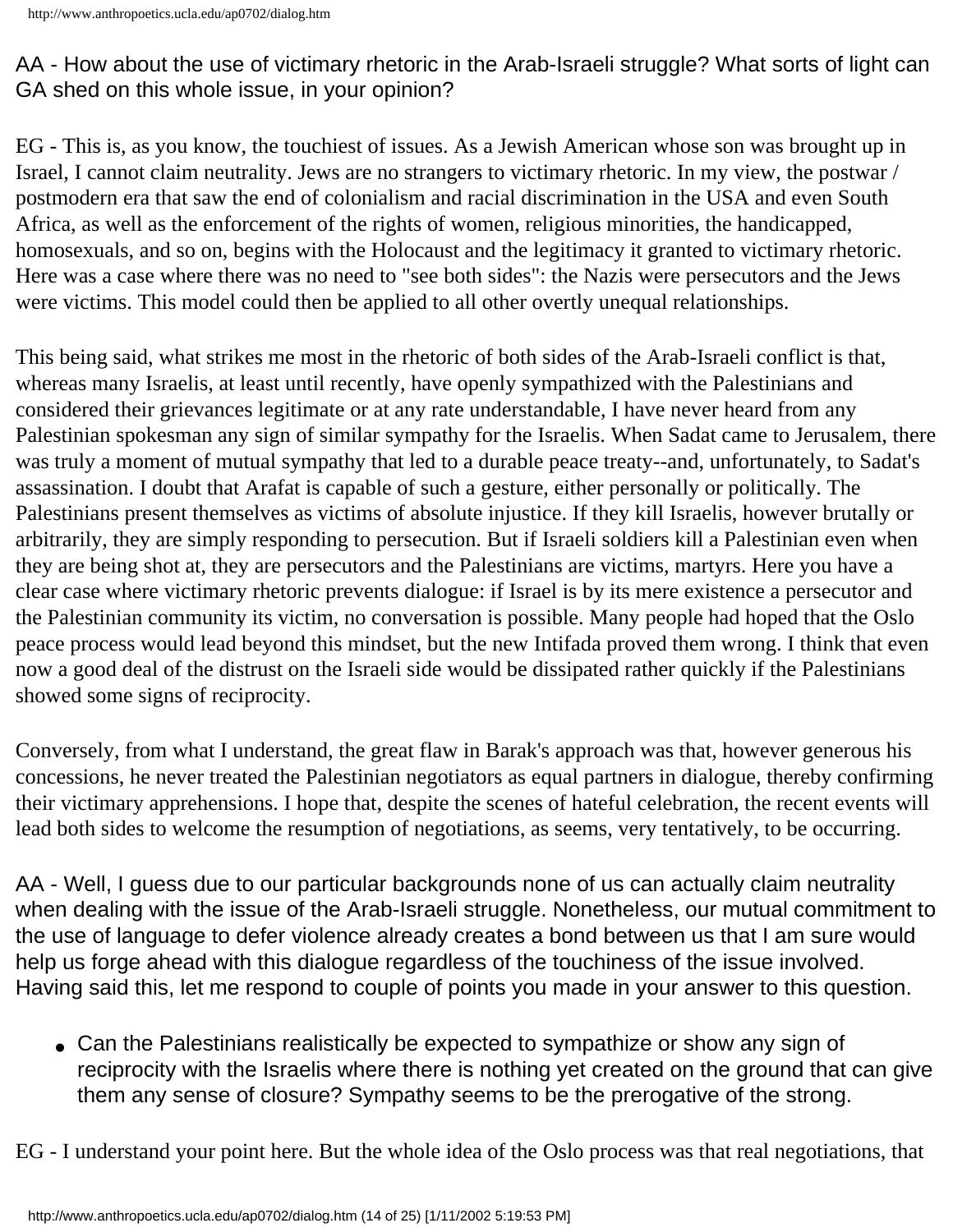is, between *symmetrical* partners, were possible. This has subsequently proved illusory.

Let me put the discussion on a more general level. As a reader of my *Chronicles*, you are aware that I have been trying to construct an ethic for our "post-millennial" or post-victimary era. Our problem is that the political mechanisms of liberal-democratic society are effective only between relative equals, yet the victimary approach to asymmetrical relations that worked in the past is no longer viable. In other words, we have to understand resentment and attempt to allay it, but we cannot accept it as a source of truth.

The application of this formula to the Israeli-Palestinian situation is that, indeed, the Israelis must maintain their sympathy for the Palestinians, but they cannot simply accept the Palestinians' vision of reality and the demands that flow from it. Palestinians customarily describe Israel in the most violently hostile terms. Here is the beginning of a recent, typical, article in the *Palestine Times*: "It all began more than 52 years ago when Arab nations sold Palestine to marauding Jews from Europe and America who came to the land of Milk and Honey to pillage, plunder and massacre the native inhabitants." Even Israeli "revisionists" critical of Zionist policy toward the Palestinians cannot engage in dialogue with this kind of language.

## 10

No doubt it is too much for Israel to expect sympathy from the Palestinians, but we can hope for a gradual diminution of resentment. Unfortunately, having Sharon on one side and the terrorists on the other is not conducive to this process. But I do not think we should see failure as inevitable, or as irrevocable. Had Barak been more diplomatic, had Arafat been more statesmanlike, it seems to me that there was a real chance for peace. Such a chance, we must believe, will come again. Arafat has certainly been *sounding* pretty statesmanlike lately. [This was written before the recent (December-January) Palestinian promises and attempts to crack down on terrorism. At the very least, the change in tone reflects the delegitimation of political violence since September 11, which, hopefully, can provide some common ground for both Israeli and Palestinian negotiators.]

• Palestinians are in many ways doing everything the Zionists did to create their state. Their violence is neither unusual nor unique. Some would argue that it is even more "justified," since they are seeking to liberate *part* of their original homeland, most Palestinians having already accepted the right of Israel to exist. Can we blame the Palestinians for being as prone to violence as any other people in the same circumstances? I mean, personally, I do condemn violence, and I am not one of those people who condone suicide bombings for any reason. But the circumstances of the struggle, and the way the world is responding to it, are such that the Palestinians seem to be encouraged indeed to think of themselves and, hence, act as ultimate victims.

EG - *Tout comprendre, c'est tout pardonner,* and one can well understand the Palestinians' frustration. But terrorism makes negotiation impossible. Whatever its crimes, Jewish terrorism before the creation of the Israeli state was limited and purposeful; it focused on discouraging the British so that they would get out, which they did. What is the focus of Palestinian terrorism? It is a mode of revenge rather than a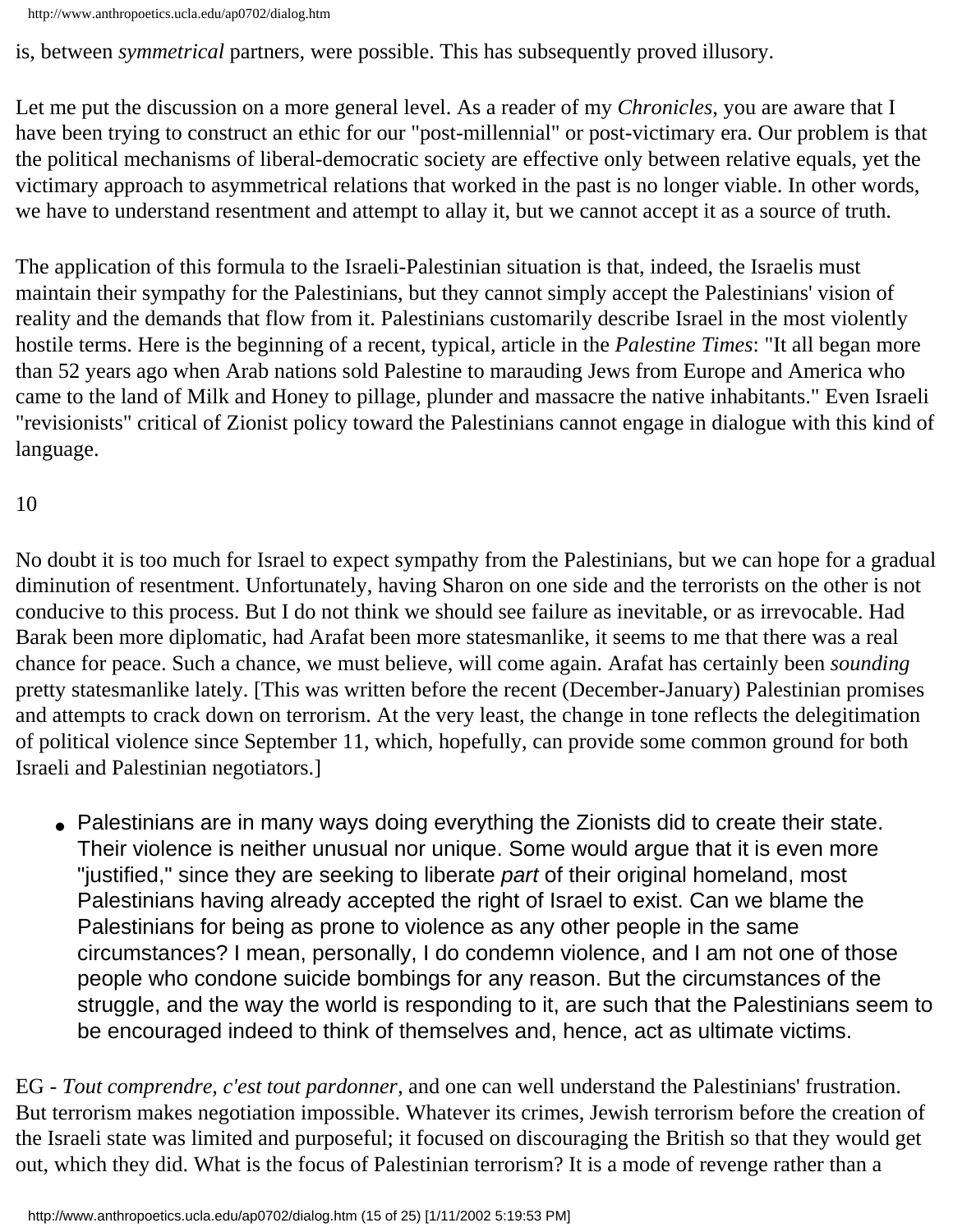political act. And its result is to harden Israeli positions. Sharon wouldn't be in power without the Intifada, and he wouldn't be occupying Bethlehem as I write if one of his ministers hadn't been assassinated. The only possible rational context for Palestinian terrorism is a campaign to drive the Jews out of the Middle East altogether--a desire often expressed in Arab countries, as you know.

• You said: "if Israel is by its mere existence a persecutor and the Palestinian community its victim, no conversation is possible." But then, the Palestinians were *indeed victimized* by the creation of the State of Israel with hundreds of thousands of them getting thrown out of their homes (Barak himself, it is said, came very close to admitting that, without endorsing the right of return, of course). Thus, they were victimized in the ultimate sense because there is no undoing the injustice that fell upon them.

For a long time this is what the Palestinians have been unprepared to accept, but with the Oslo Accord, they proved that they have finally come to terms with that. What went wrong after that?

Let me be more clear. You refer to the assassination of Rabin in a *Chronicle* that came out at that time; do you think Rabin would have been able to deliver peace? As such, is the problem with the peace process related to the leaders involved? Or are we faced here with a typical Girardian situation where the people on both sides are dictating the course of action to the leaders and demanding the right *sparagmos*. If so, how can this situation be handled?

EG - No doubt the Palestinians suffered in 1948, but you can't forget that the Arab countries invaded Israel at the outset and that history would have been very different had they accepted the original partition agreement. And of course you are aware that Israel only took over the West Bank after another invasion in 1967, and that Jordan subsequently refused to take it back.

But I don't think we should be discussing the subject on this level, where each side can cite its arguments. The fundamental problem is that, in the eyes of the Arab world, certainly until recently, and I think still today in most quarters, Israel simply has no right to exist. The Oslo accords (which followed peace treaties with Egypt and Jordan and some lessening of international tension) seemed to reflect a change in this attitude. But here I return to my earlier point: if Israel has a right to exist, and the Palestinians have a right to a state, then, however disparate their power, they must be able to negotiate in symmetry. Which is to say that some signs of mutual sympathy are necessary. I'm not sure if Rabin and Arafat shaking hands was quite enough, but it was a first step.

#### 11

I understand the Palestinians' desire for a "right of return," if only as an acknowledgement of their symmetry with their interlocutors. Perhaps there is a way of finessing that issue. Clearly Israel can't just give back its land, most of which has been greatly transformed, to those who occupied it before 1948. Nor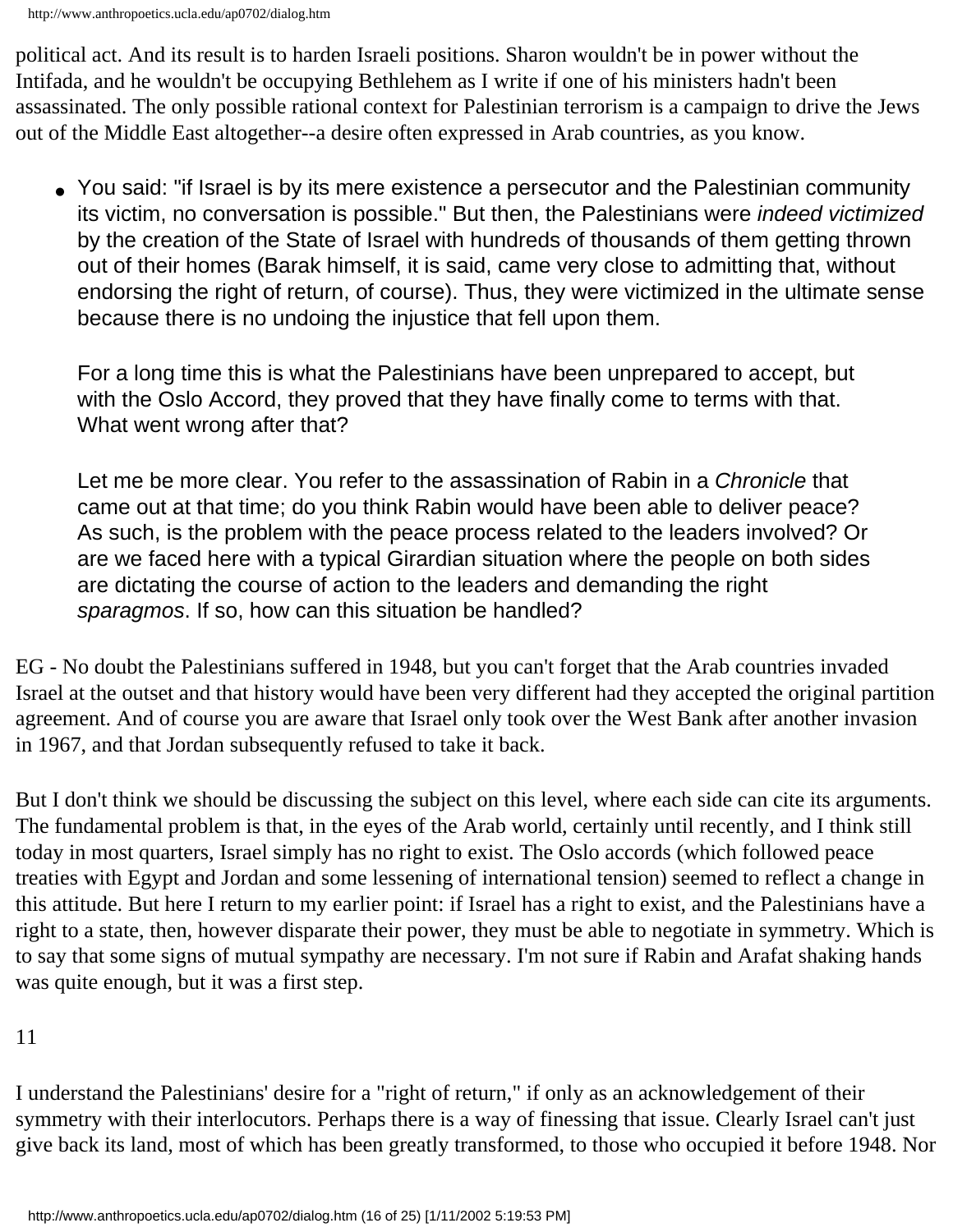is it very clear what a returnee would do with his property in a country utterly unlike the one he left. Perhaps some kind of compensation would be satisfactory; perhaps even the right of Israeli citizenship, although one must understand Israel's fear of no longer being a--the only--"Jewish state." Or perhaps, as I heard at the time of the negotiations, all the Palestinians desired was an acknowledgement of their right *in abstracto*. Yet I can't help thinking, considering the extent of Barak's offer, that the real reason it was not accepted was not that Israel had rejected the "right of return," but that, when push came to shove, the Palestinian leadership--not to speak of the Palestinian "street"--just could not bring themselves to accept the legitimate existence of Israel.

I don't know if Rabin would have been able to bring peace, but if, as I believe, there *was* a real chance of peace, perhaps just a little thing like that handshake on the White House lawn, coupled with Rabin's great prestige in Israel, might have made the difference. I also believe that Arafat had genuine respect for Rabin and would have been far more willing to take a chance on him than on Barak, who, as I understand, never reached out to him personally.

Now we'll just have to wait for the latest cycle to play itself out. Perhaps if the US is successful in destroying the al Qaeda network (which remains to be seen), the glamour and apparent usefulness of terrorism and "martyrdom" will diminish even in "the land of milk and honey." After all, the IRA has begun disarming; the Berlin wall fell; apartheid was ended. One should never despair.

\* \* \*

AA - How legitimate, in your opinion, is the feminist criticism of GA and the works of Girard as being too "masculine?" How would you respond to this criticism?

EG - There have also been attempts at Girardian feminism. Since Girard is "for the victim," his thought has sometimes been appropriated by practitioners of victimary thinking. This being said, and putting aside the rhetorical aspects of the feminist critique, I think the point of legitimate debate is whether culture, including language, functions primarily to defer violence or whether it is an artifact of humanity's unique family structure, a domain in which women may be considered to have taken the lead. The evident facts that women's bodies, including both primary and secondary sexual characteristics, have been modified by evolution far more than men's, and that sexual attraction was and continues to be the driving force in this process--whose adaptive function is clearly to secure masculine support for our helpless, large-brained infants--might seem to imply some linkage between our sexual uniqueness and that other distinctive human trait which is representation.

By one account (written by a man, incidentally), the first intentional signs were ochre markings used by women to simulate menstrual blood in order to attract males. But such speculations have not persuaded me to abandon the fundamental principle that culture exists primarily, because critically, to defer violence. There is really no society, except perhaps our own, in which women have an equal part in social decisions, particularly those concerning the sacred. Either women are deemed unclean and kept away from sacred rites, or they are considered sacred and placed at the center of these rites--two variants of the same general configuration. If women had been the originators of signs and therefore of culture, how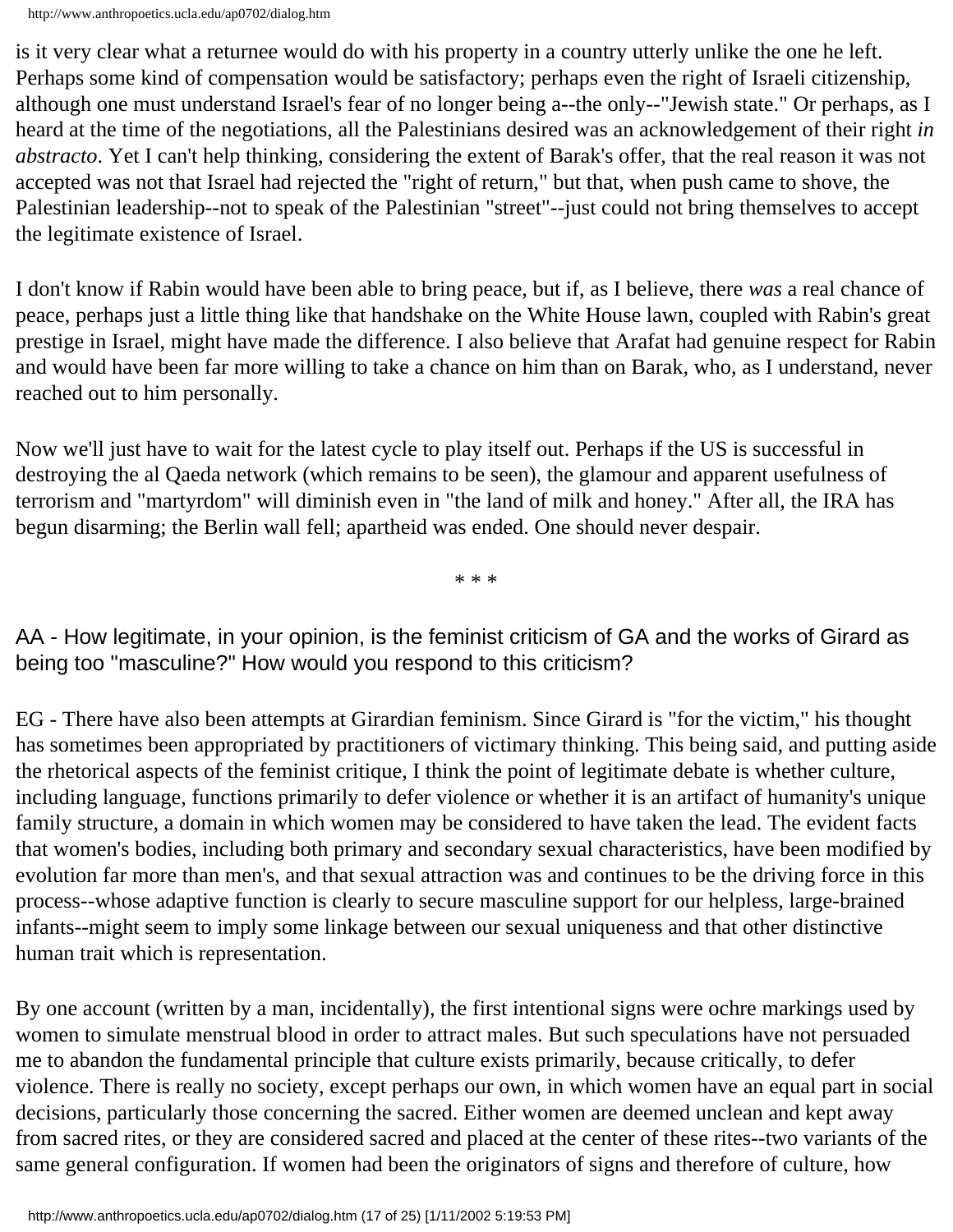could they have "lost control" of it? No doubt there have been throughout history fluctuations in the relative power of men and women, but the notion that men at some point "usurped" a once-maternal power is just a resentful myth.

It is not simply because men are physically stronger than women that culture has always been dominated by males, but because culture functions primarily to defer violence and violence is a male prerogative- and a male danger. A society that sends its women into battle is not going to survive through very many generations. That doesn't make women "inferior" to men; on the contrary, their lives are generally held more precious than men's. I can imagine a feminist of the future who, on reading that in the Titanic disaster most of the women were saved while most of the men drowned, alleges this as proof that in 1912 women held more political power than men.

12

AA - In one of your early *Chronicles*, you rejected the hypothesis that language and representation were indeed invented by mothers seeking to communicate with their infant children. The essence of your objection seems to have been that the intimacy of the motherchild relation would have stood as an obstacle in the face of disseminating any system of communication that developed between the two.

A potential counter-argument here could be that intimacy at the time did not require privacy. The mother-child relation, no matter how intimate, was not quite private, as such mimesis could have taken over and the system could have easily spread to the community.

The real point here is this: why insist that representation was strictly invented in order to defer violence? Why can't we speculate that language had evolved through some other system, but its *potential* for deferring violence was only "discovered" at a certain mimetic crisis?

EG - My answer to the previous question can be applied here. As you see quite clearly, the real question is whether language and culture emerged in order to defer violence or whether this deferral is merely a collateral function.

The point of the originary hypothesis is to account not so much for the superiority of human language over that of our ape cousins as for its different mode of operation, through symbols as opposed to "indexical" signals. Human is to ape language more or less as the Keplerian is to the Ptolemaic planetary system: both can enunciate certain basic facts, but the latter, in contrast to the former, cannot be extended to other data without an exponential increase in complexity. Apes can no doubt communicate all sorts of things in their languages. But a language of conventional signs, even if at the start it doesn't communicate very much information, has an essentially unbounded capacity for such communication, whereas animal signal systems do not. What must be explained is why we adopted a *potentially* more effective system at a moment when it *did not* convey more information.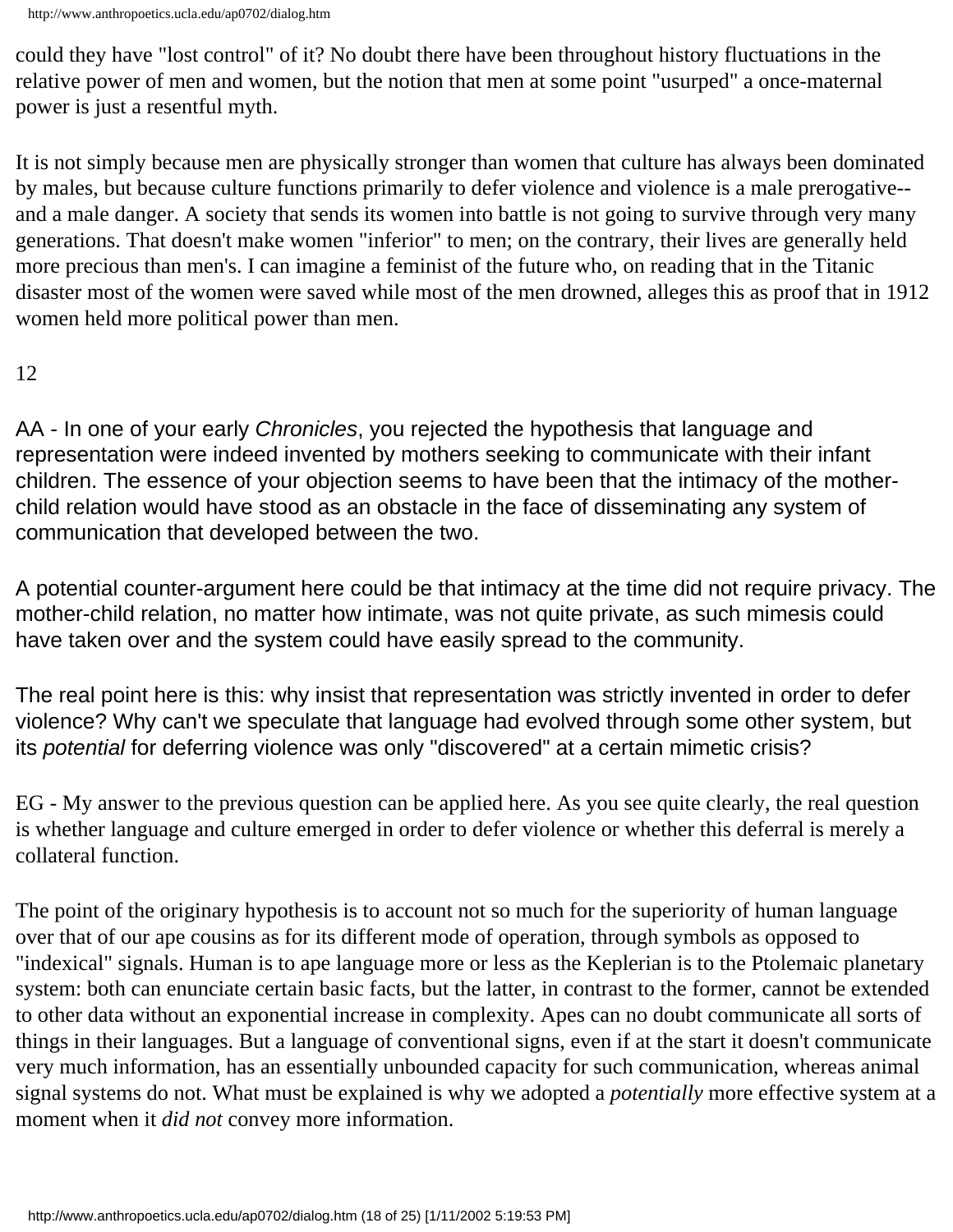The originary hypothesis explains exactly how the linguistic sign differs from the signal: it is not part of an action to appropriate its referent, but a gesture of renunciation of this referent, incarnating a general interdiction that could only have arisen as a means to defer conflict. Girard presents a good deal of evidence in *La violence et le sacré* in support of the hypothesis that all rites are sacrificial and that sacrifice is a means of channeling and dispelling violence. Why should language, which is a minimal rite, have a different origin?

As for the mother-child relationship, when mothers teach their children to speak today, they don't invent a private or semi-private language, they teach them a simplified version of the language they speak with other adults. Language is a reciprocal exchange and the mother initiates her child into language so that he can learn to take part in this exchange. How could such an exchange have originated in the context of a fundamentally *unequal* relationship? Barring some radical reformulation, the idea of mother-child language origin seems to me a feminist pipe-dream rather than a serious hypothesis.

\* \* \*

AA - In one of your recent *Chronicles* you raise the issue of vulnerability and the possibility of relapse as a counter-argument to Francis Fukuyama's thesis expounded in *The End of History and the Last Man*. But Mr. Fukuyama himself has repeatedly asserted that he does not discount the possibility of relapse.

What he seems to be suggesting is this: in a society that, for one reason or another, failed to achieve liberal democracy, or where there occurred a relapse, aspirations will still lead the people, sooner or later, towards the fulfillment, or at least, the envisioning of liberal democracy as the system that could not be improved upon. This means that the discovery of liberal democracy marks the ideological end of history.

In Mr. Fukuyama's own words in his introduction to the '93 paperback edition of his book: "While some present-day countries might fail to achieve stable liberal democracy, and others might lapse back into other, more primitive forms of rule like theocracy or military dictatorships, the *ideal* of liberal democracy could not be improved upon."

By arguing against Fukuyama, are you, by any chance, suggesting that the liberal democratic system *can* be improved upon? Or are you simply trying to keep the option open so as to safeguard the idea of liberal democracy from becoming a "dogma"? Or is there some other explanation?

13

EG - I think some of the *Chronicles* I have written recently make my position clearer. I admire Fukuyama's clarity and forcefulness and have often referred to him in my columns. But there is a contradiction between unilaterally declaring the end of history and describing this "end" as a political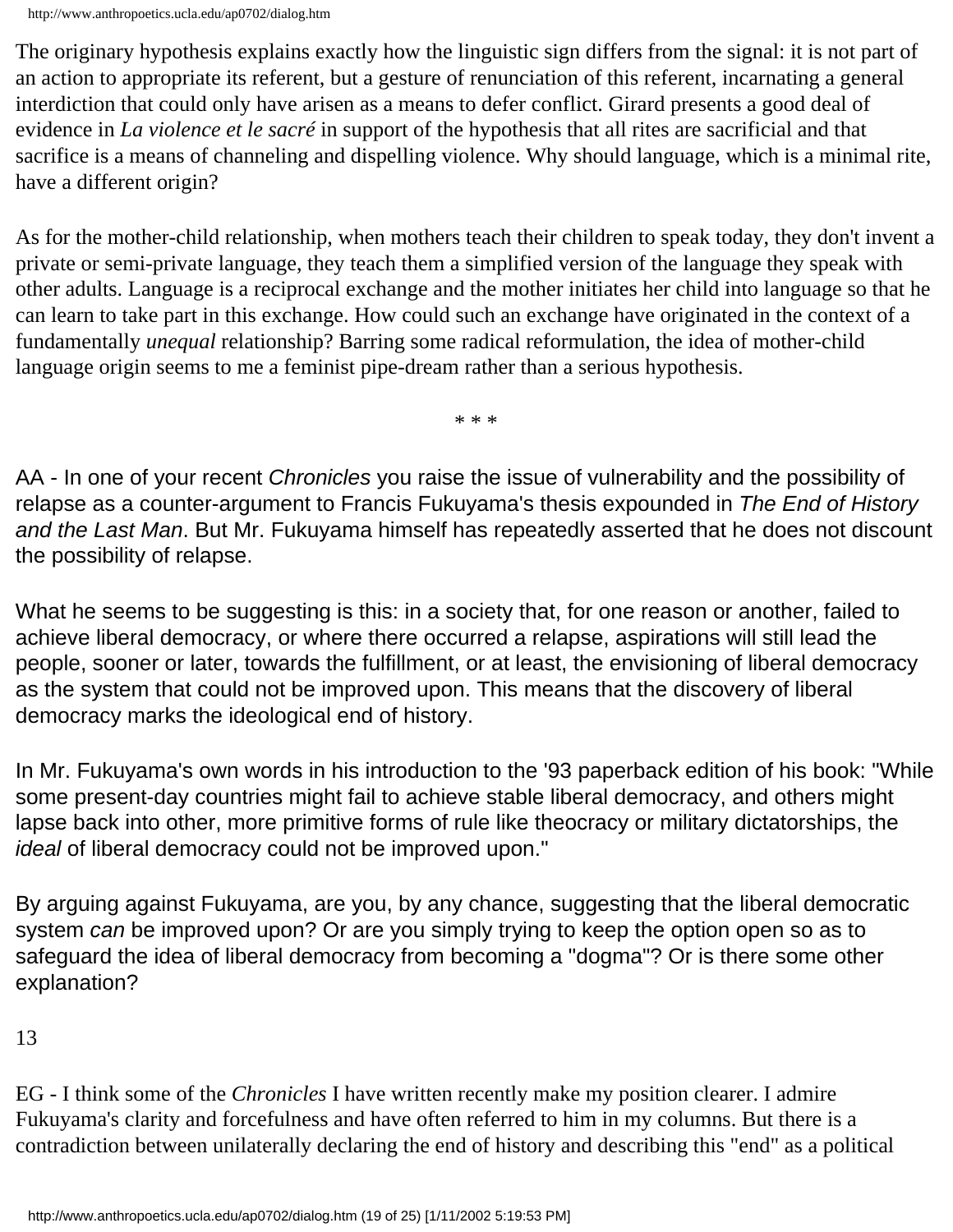http://www.anthropoetics.ucla.edu/ap0702/dialog.htm

mode that is incompatible with any such declaration.

Fukuyama, following Kojève's Hegelian fundamentalism, doesn't seem to see the difficulty of applying Hegel's "absolute idealism" to an open-ended human temporality that continually generates new knowledge and options. The nation-state is not the final incarnation of the *Weltgeist*. Marx, at least, thought of the Hegelian "end of history" as the beginning of a new, creative world of freedom. Fukuyama, in contrast, in the only silly passage in his brilliantly prescient 1989 article, evokes the wistful sadness of seeing history come to an end and the boredom of living "after history," when just the opposite should be the case. Forgetting for the moment about Bin Laden, the integration of all of humanity into the global economy would not result in a stagnant utopia but in ever more creative and unpredictable forms of interaction on every level.

But we *cannot* forget about Bin Laden. As I said in my *Chronicles* in answer to some remarks of your own, even if al Qaeda doesn't have right now the ability to destroy the global market system, we can't just assume that next time this will still be the case. We must respect our adversaries enough to acknowledge the coherence of their world view. The "medieval" society they prefer--with or without Islamic law--is exactly what they would bring about if they did succeed in destroying modern civilization. This gives their destructive actions a consistency that was not the case for either right- or left-wing "socialism" (recalling that Nazi is short for "National-Socialist"). These doctrines, however cruel, claimed that, once the eggs were broken, the omelet would be superior to anything eaten before, in both the moral *and* the material sense: the International Soviet or the Thousand-Year Reich would be not only morally superior but more economically productive than bourgeois society. (In the Depression, such claims had a certain credibility.) The terrorists make no such promises of material prosperity.

Fukuyama is certainly right that their ideology does not express any really new ideas. But suppose they won; suppose our civilization were destroyed. Would it really be useful to say that we were still really at the end of history, but that the Idea just met with some temporary setbacks on its way to incarnation? I think that, even in the narrow sense in which Fukuyama uses the term, the "end of history" requires, at the very least, a consensus of all states or state-like entities. One can argue that McVeighs will always be possible within liberal democracies (I have made this case in an article called "Originary Democracy and the Critique of Pure Fairness," in *The Democratic Experience and Political Violence,* ed. David Rapoport and Leonard Weinberg, London: Frank Cass, 2001, 308-24), but al Qaeda is a problem for the Idea itself. It's all well and good to talk about liberal democracy and globalization, but if large parts of the less developed world can't be integrated into the global system fast enough to prevent events like September 11, then some changes must be made, the Idea must be tweaked.

To speak more concretely: at a minimum, as life in the US demonstrates more clearly each day, "liberal democracy" must install a much more powerful and pervasive security apparatus. And this, in turn, will necessarily restrict the liberties in which the Idea of liberal democracy consists. Liberal democracy is successful because it is maximally adaptable. But one can't simply dismiss every possible adaptation as epiphenomenal by claiming that it's already implicit in the Idea of liberal democracy. This is closed, apocalyptic thinking, like Girard's claim that Christ has already revealed the whole of anthropological truth. For Girard too, life in post-history is boring.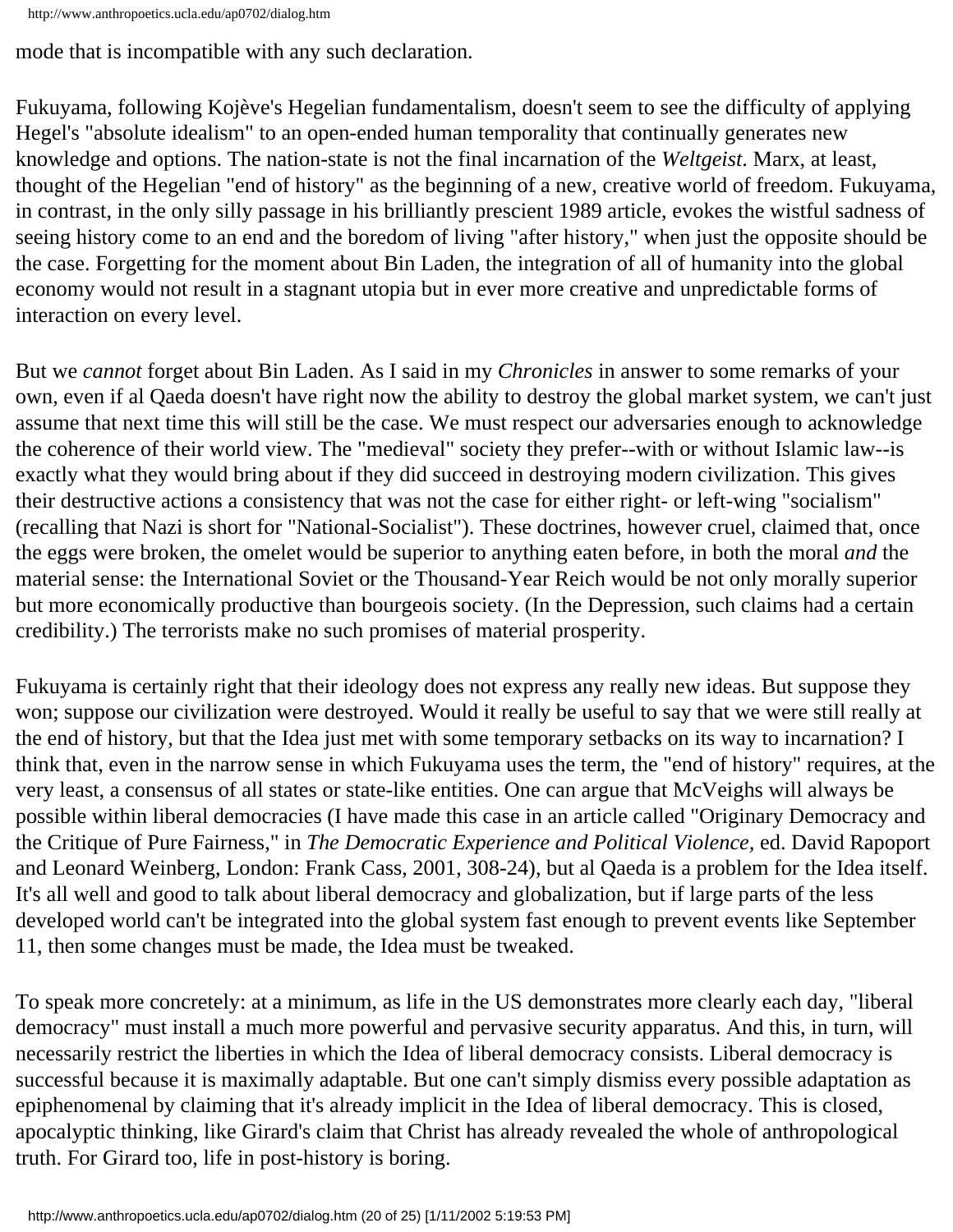One more point. The "end of history" is homologous with the end of war. WWII was the last total war that civilization, and perhaps humanity itself, could survive. War between the most advanced states having always been the motor of political history, the impossibility of war brings history to an end. Throughout the Cold War, as its name implies, the possibility of war seemed to be not abolished but indefinitely suspended, so that the "two world systems" were expected to remain face to face indefinitely into the future. The end of the Cold War then appeared to put an end to the very Idea of war. But now we are waging a new, "asymmetrical" kind of war. And all of a sudden we realize that our side is vulnerable- that if we don't do things right, we could lose. If even this time of uncertainty and tension doesn't qualify as "history" in the eyes of our faithful Hegelian, then we'll just have to imitate Marx and stand him back on his feet.

AA - You have touched in your responses on the September 11 terrorist attacks, but let us here address this issue in a more direct manner. In your *Chronicle* referred to above you introduce the concept of the "Talibanization" of the world. What exactly do you mean by that? Do you buy into the notion that this attack represents in some way a "clash of civilizations?"

EG - I've tried to answer this question in my most recent *Chronicles*. No, I agree with you (and Fukuyama) that there is no "clash of civilizations"; the conflict or "dialectic" is taking place *within* global society. But the conflict is with an "internal other" not satisfactorily conceptualizable in Hegelian terms. Resentment is not a Hegelian category; even in the master-slave dialectic, the slave isn't resentful, he just learns while the master vegetates, and eventually, as Kojève puts it, he becomes a freed slave, a *bourgeois*.

#### 14

What I meant by "Talibanization" is certainly not that the Taliban would take over the world. But if the terrorists and their friends, this time or the next, can put together enough weaponry to destroy the fabric of global civilization, the keepers of the order that would emerge in the ensuing "state of nature" would be gangs of armed men, the most stable and powerful of which would probably follow a rigid, transcendentally imposed ideology like that of the Taliban. As Durkheim observed, the core function of religion is ensuring social cohesion; secular society requires a much higher level of organization than religious society.

\* \* \*

AA - Finally, and by way of ending this second part of the interview, let me revisit the issue of the Holocaust, if only by way of registering a personal sentiment.

It is rather unfortunate that many Arabs choose to ignore this issue. I can understand the reasons behind this attitude, namely the way the Israelis and their supporters use this issue on occasions to make the world turn a blind eye to developments in the Occupied Territories.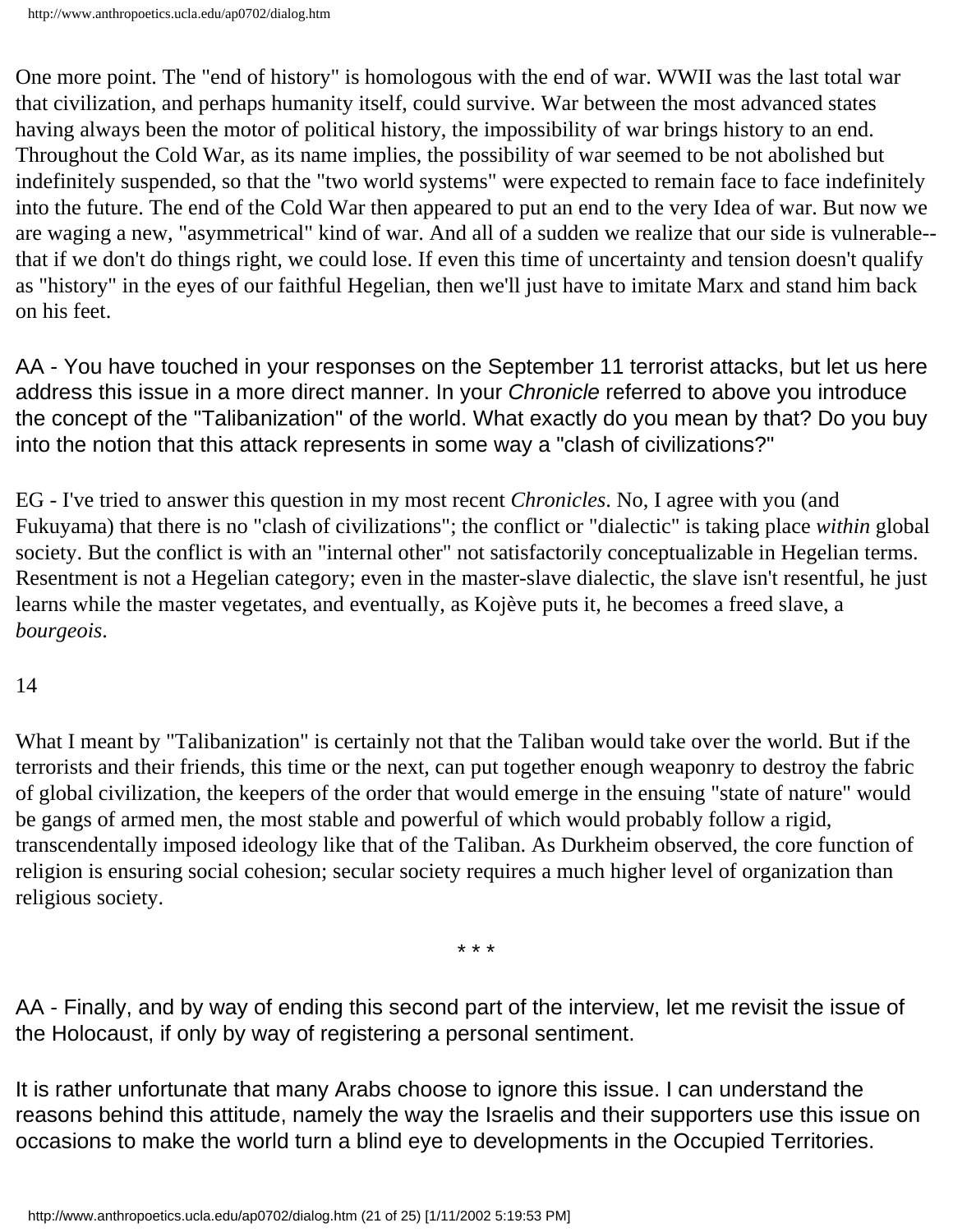Still, I think the issue is much too significant in the course of human history to be so ignored or, worse, to be considered as some sort of political fraud, as some conspiratorialists imply at times. On the other hand, I really fail to understand why so many people in Europe and the States seem to be so obsessed with not revising the numbers involved here. Would the tragedy be any less significant had its victims been one million rather than six? It is the *nature* of the tragedy and not only its *scale* that is significant here.

Here is one example where one people were singled out for destruction not because of any real fault of their own, but because of the internal logic of the Nazi movement and Nazi society. The reasons which the Zionist fathers give to explain the persecution of the Jews in Europe, namely their perceived isolationist tendencies and what seemed like archaic particularities, could explain (but never justify) discrimination, an ugly tendency in itself. But they could never explain something like persecution, pogroms, or a holocaust. Never. These things could never be explained by any alleged "fault" of the victims, or their way of life.

As such, I totally agree with you when you say that, in this case, there is no need to "see both sides."

EG - This is a good place for me to express my admiration for your concern for dialogue, on this as on a whole range of issues. First, a couple of details. No doubt it is impossible to determine the number of Jews killed in the Holocaust within ten or a hundred. I have seen low estimates of somewhere around five million. But there is a point at which, as Engels might have said, quantity turns into quality. Killing one million would no doubt be bad enough, but when the consensus of historians, both Jewish and non-Jewish, has settled on the figure of six million, reducing it to one million cannot but cast doubt on the basic thesis. If all these people have been exaggerating by a factor of six, then, perhaps, beyond the usual wartime brutality, nothing really happened at all. Maybe, as the revisionists say, there never were any gas chambers; the prisoners just died of overwork and disease. I won't go any farther along that path.

I'm not sure what you mean by the "Zionist fathers"' explanation of the persecution of the Jews. No doubt assimilated Jews like Herzl displayed a certain impatience with the "*shtetl* Jew" and his archaic ways, but the obsession with the "Jewish question" beginning in the mid-nineteenth century requires a more organic explanation. After all, if these backward tendencies were the problem, there would be no need for Zionism; one could just modernize, as most Jews have done in the US. Zionism reflects a deep despair (born in part from Herzl's experience of French anti-Semitism during the Dreyfus affair) that the Jews would ever be accepted within Christian society.

The "Jewish question" fascinates me for many reasons. One is that few people, even few Jews, really understand modern anti-Semitism--the one thing that Tim McVeigh and Bin Laden have in common. Anti-Semitism is not garden-variety racism. We should certainly accord Gypsies, homosexuals, the mentally ill, not to speak of millions of Russians, a place in our memorials of the Holocaust. But, numbers aside, in how many speeches, in how many political tracts, did the Nazis refer to these other groups? Anti-Semitism was their constant obsession, the very core of their political doctrine. I have several times had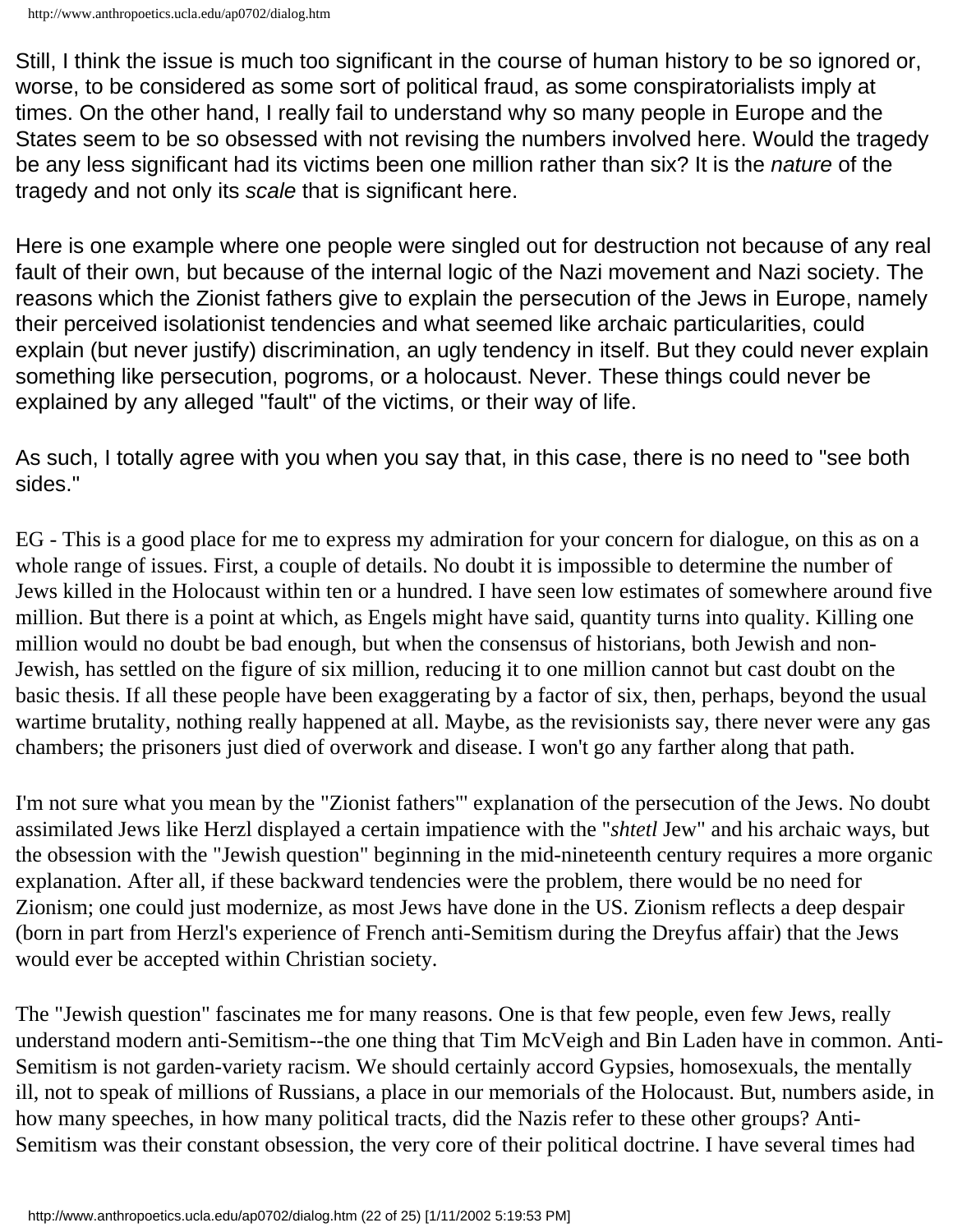http://www.anthropoetics.ucla.edu/ap0702/dialog.htm

occasion to refer in my *Chronicles* to the American neo-Nazi novel *The Turner Diaries--*most recently because, at the climax of the story, the protagonist flies a nuclear-armed airplane into the Pentagon. This novel portrays the triumph of the White race over a United States run entirely by Jews, for whom Blacks and others serve as henchmen: the Jews punish disobedient Whites by handing their wives over to Blacks to rape. The Jews are vermin, but they are also the secret masters of market society, as the infamous *Protocols of the Elders of Zion*--still reprinted, unfortunately, in the Arab world--makes clear. Given the association of Jews with the market, it should not surprise us that the first modern anti-Semites were men of the left: Alphonse Toussenel, the author of the first major work of French anti-Semitism (*Les juifs, rois de l'époque*, 1844), was a socialist, a disciple of Fourier.

## 15

The Holocaust--the greatest of human horrors, as even Chomsky affirms--was focused on the Jews. It provided the archetype for the victimary epistemology that was so spectacularly successful in the postwar era. Jew is to Nazi as: colonial to colonizer, Southern or South African Black to White, woman to man, homosexual to straight, handicapped to "normally abled" . . . This process, like affirmative action, has scarcely benefited the Jews, who have gone from sub-human to Honky in a generation. The only compensation the Jews received for the Holocaust, aside from some inadequate and still largely unpaid reparations, was Israel. The British finally gave their blessing, the Soviet Union its recognition, Germany a good deal of financial assistance--and, of course, the United States its backing and continued support. During its first decades, Israel was seen (outside the Arab world) as a courageous little country fighting against huge odds. But since 1967, or at least since the Yom Kippur war in 1973, when Israel's military superiority became incontestable, anti-Zionism has become the new rallying cry for the enemies of global market society--Chomsky being, once more, a usefully caricatural example.

Thus, all question of blame or responsibility aside, the Jews once again find themselves at the center of the historical dialectic. It is far from fantastic to speculate that, without Israel, there would be not only no al Qaeda, but no fundamental friction between Islam and the West; perhaps the Arab countries would even have evolved into democracies, or in any case into more vigorous economies . . .

Some might see this revival of the "Jewish question" as just a historical accident, but it seems inherent in the mimetic ambiguity of the notion of the Jews as the "chosen" people. The Jews are in a very real sense the first *nation*, the first people who define themselves by something other than a territory. Whence their survival in a stateless condition for so long. Yet, again in contrast to the Gypsies, the religion they created to ensure their survival (or vice-versa) is at the core of all Western or "Abrahamic" religion. However many Jews have converted to either Christianity or Islam, the persistence of Judaism makes it impossible for either of its more successful rivals to declare itself the "end of history" in the religious sphere.

Over the past century and a half it has become increasingly clear that, however absurd it may appear to Enlightenment rationalism, the stigma of sacrificial election borne by the Jews is the central sore point of Western history. The "end of history" has to do with the Jews in a quite literal sense. Christians identified "the conversion of the Jews" with the end of this world and the coming of God's kingdom. The Marxists wanted to void the "Jewish question" by abolishing religion altogether and treating the Jews as a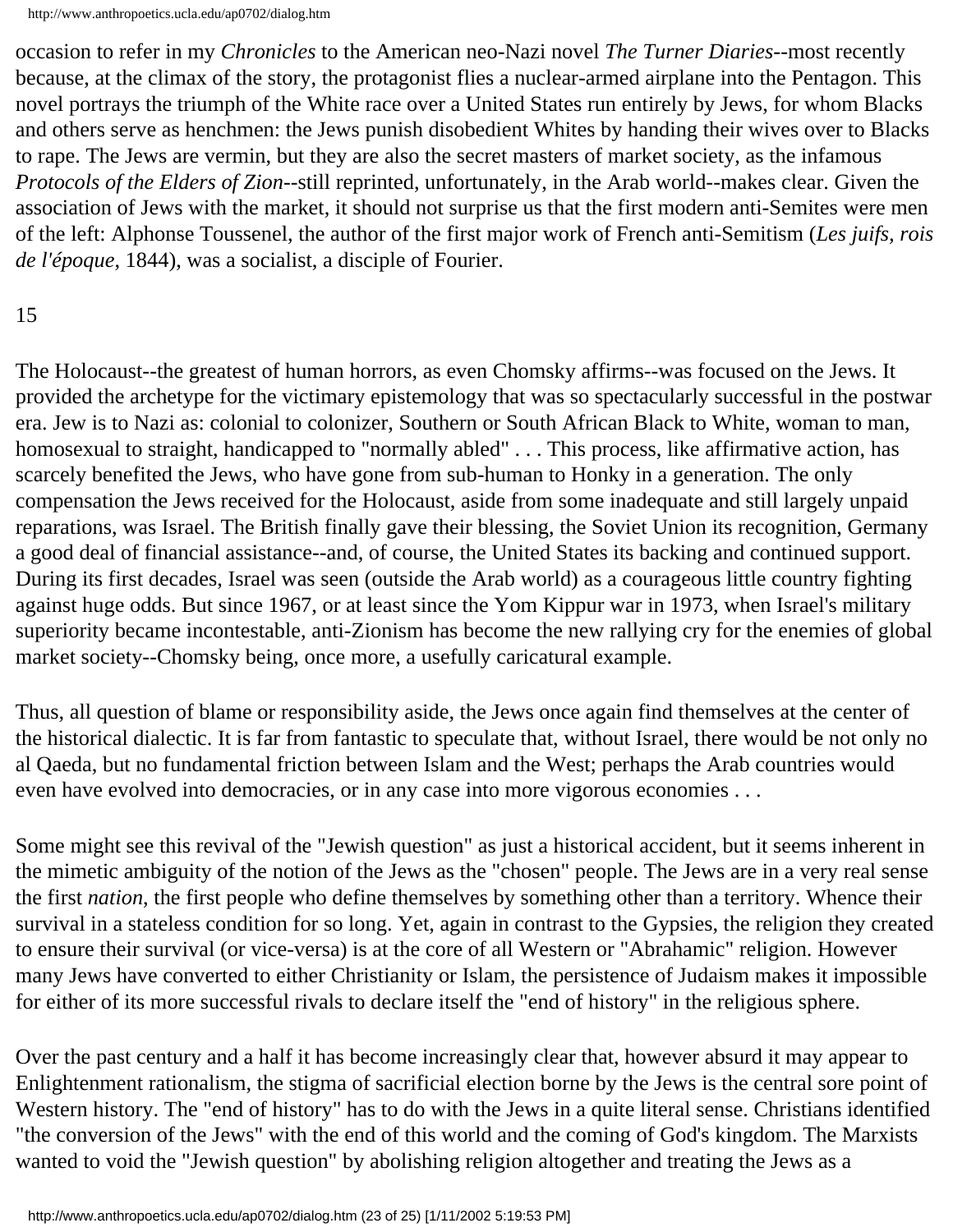"nationality"--Stalin's increasingly vicious anti-Semitism after WWII reflects his frustration with the failure of this policy. And for the Nazis, of course, the extermination of the Jews was the key event that would move society into "post-history."

These eschatological visions are defunct. Fukuyama's is not, but it requires correction. If we take Marx's association of the Jews with capitalism not as an anti-Semitic slur but as the Hegelian assimilation of a people to an Idea, then we may interpret Fukuyama's thesis as saying that history is over, not because the Jews have been eliminated, but because they have univocally triumphed: globalism even more than liberal democracy is "Jewish" in its disregard for national boundaries and its insistence on the circulation of capital. But to put Fukuyama's thesis in these terms is only another way of displaying its inadequacy. The end of history cannot be defined by either the annihilation or the triumph of any people.

Today the "Jewish question" is concentrated in Palestine. The Palestinians did not exist as a people before the founding of the state of Israel; they were simply the Arabs living in a particular area in the Middle East, one that had been incorporated into Trans-Jordan (as it used to be called) but that could just as well have become part of Syria. The very idea of a Palestinian nation, as you suggest above, emerged in mimetic opposition to Israeli statehood. I do not mean to say that it is for that reason spurious or inauthentic. In a very real sense, all nationalism takes the Jews as its model. This was quite clear in the case of Germany, as a number of Jewish-German thinkers pointed out before 1933: the Germans, always the odd men out in Western Europe, fancied themselves the "chosen people" of the Aryan race.

## 16

Israel is perceived by most Moslems as a source of rage and humiliation. Jewish exceptionalism is realized there in the most scandalous possible way, by the implantation of a Western-type society in one of the central holy places of the Umma. History's answer to those such as Toynbee who thought that, with the founding of their own state, the Jews would become an ethnic group like every other, is that Israel merely amplifies the scandal of the "chosen people" to state level, obliging the Jews to affirm for the sake of their very survival the sense of superiority to other groups that they had always been accused of secretly harboring.

History would be easier without Israel, but it is only with Israel that it can achieve closure. One of Barak's proposals that I hope will one day be renewed is the agreement to share control of Jerusalem. It is certainly true that Jerusalem, whatever its significance for Moslems, is the only city sacred to the Jews; no one is asking for joint control of Mecca or Medina. But, precisely for that reason, the peaceful sharing of power in Jerusalem would be the sign of a genuine peace, even the beginning of friendship between Israelis and Palestinians, and thus between Jews and Moslems. In biblical (or Koranic) terms, this would be the reconciliation of Isaac and Ishmael, the legitimate heir and the outcast. By sharing Jerusalem, the Jews would symbolically share the "chosenness" that has made them the objects of millennial resentment with an Arab nation that is in a very real sense Israel's own creation. However unrealistic it may sound at the moment, I think it is only through the benign example of the oldest nation serving as godfather to the newest that the phase of history dominated by war will end.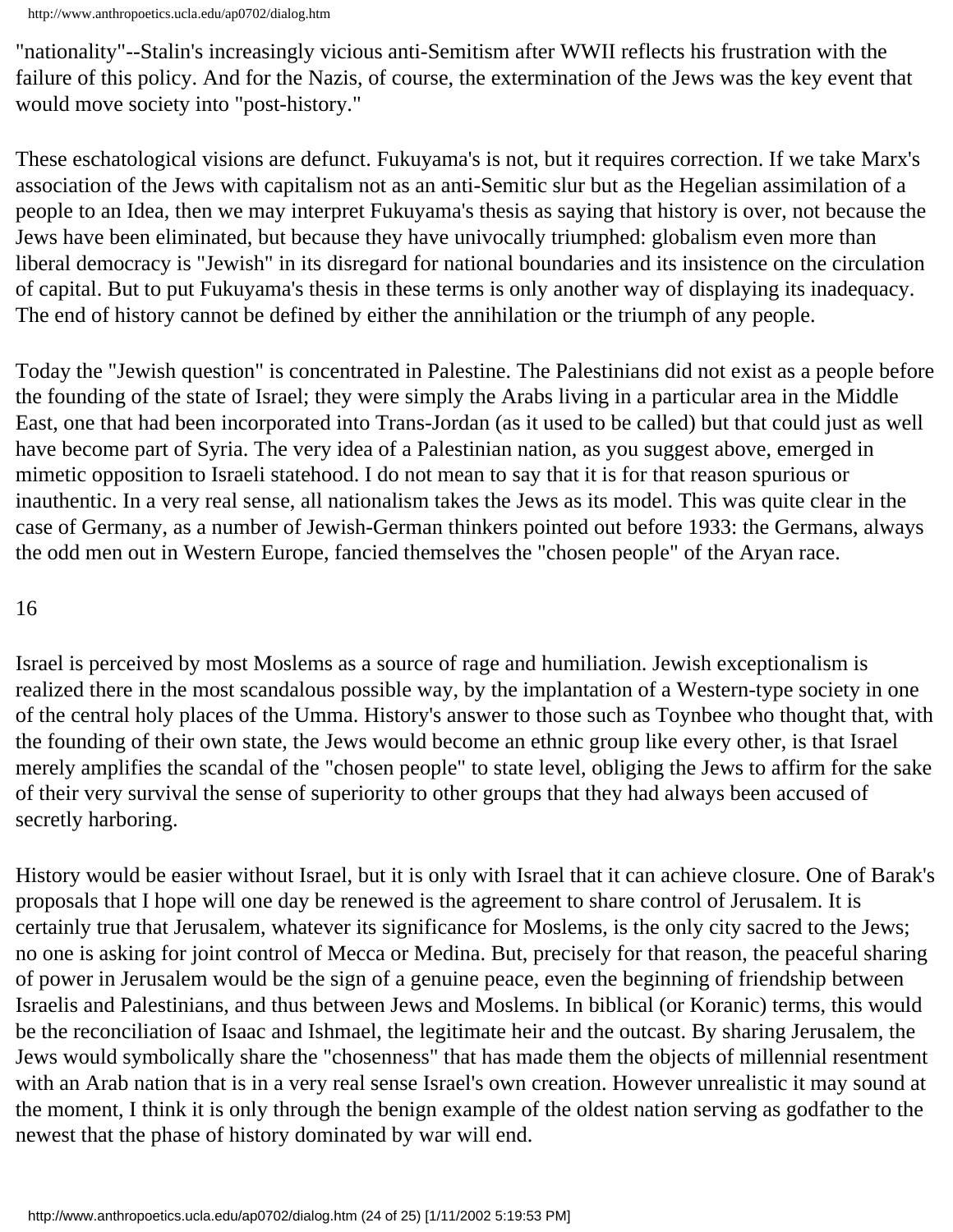As things are going at present, this peace and friendship may be a long time in coming. Meanwhile, by way of making a beginning in the realm of ideas, I am grateful for this opportunity to converse in peace and friendship with you.

*Anthropoetics* subscribers may copy or download this text from the network, but its distribution or publication shall constitute an infringement of the Author's copyright.

*Anthropoetics - The Journal of Generative Anthropology* Volume VII, number 2 (Fall 2001/Winter 2002) ISSN 1083-7264 URL:<http://www.anthropoetics.ucla.edu/> Email: [anthro@humnet.ucla.edu](mailto:anthro@humnet.ucla.edu)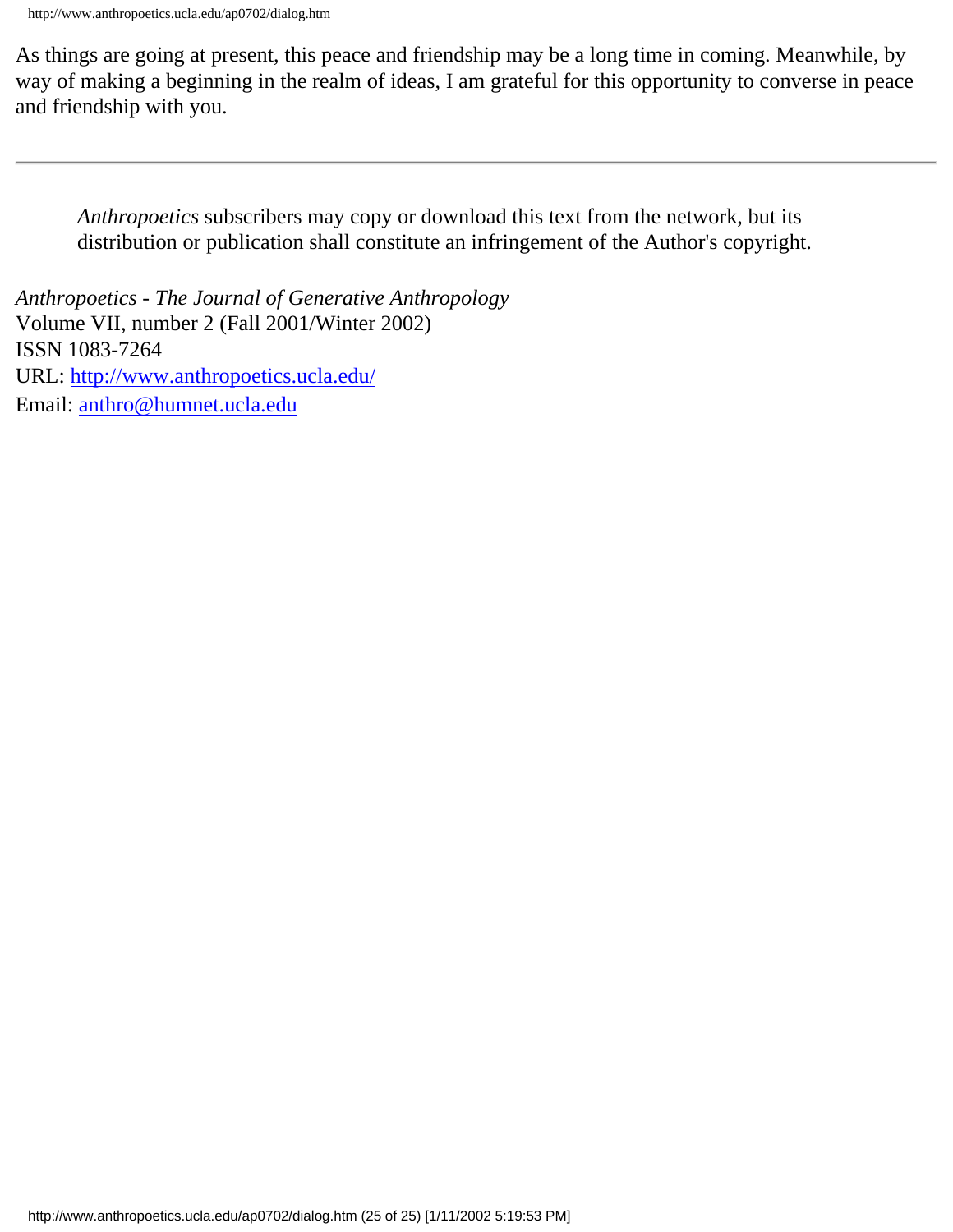## **Anthropoetics VII, 2 Benchmarks**

Although the articles in this issue touch on diverse subjects, all seek to come to terms with the historical specificity of our "post-millennial" era. **Raoul Eshelman** strikingly confirms the analytic value of his aesthetic concept of *performatism* in his extensively documented analysis of recent Berlin architecture. In **Adam Katz**'s first article for *Anthropoetics,* the question of Jewish/Israeli "normalization" is the occasion of a rethinking of the originary hypothesis, including a redefinition of the concept of "sacrifice," that sheds new light on the dilemmas of contemporary politics in the Middle East and elsewhere. **Dawn Perlmutter** pursues her interest in the sacrificial elements of our culture with a richly documented parallel study of recent American Satanism and contemporary terrorism. The issue concludes with a dialogue between **Ammar Abdulhamid** and myself, largely focused on the Middle East, that resonates with some of the considerations in Katz's article.

## **About our Contributors**

**[Raoul Eshelman](mailto:Reshelman@t-online.de)** (Ph.D. University of Constance 1988, Habilitation Hamburg 1995) is a Slavist specializing in modern and postmodern Czech and Russian literature. He is presently a Privatdozent at the Freie Universität Berlin (where he taught a seminar on **Generative Anthropology** in Fall 2001) and lives in Wasserburg am Inn, Bavaria.

**[Adam Katz](mailto:Adam.Katz@quinnipiac.edu)** teaches English at Quinnipiac University and other universities in Connecticut. He is the author of *Postmodernism and the Politics of "Culture"* (Westview 2000) and writes on Holocaust literature, composition, pedagogy, cultural studies, and postmodern politics. He is currently working on a book about the fiction of Ronald Sukenick.

**[Dawn Perlmutter](mailto:dperlmutter@ritualviolence.com)** is Director of the Institute for the Research of Organized and Ritual Violence. She is the author of two books and numerous articles on violent aesthetics, image worship and ritual violence in contemporary culture. She regularly consults for and trains law enforcement agencies throughout the United States on identifying and investigating ritual crime. Dawn Perlmutter holds a Doctor of Philosophy from New York University and a Master of Fine Arts from The American University, Washington, DC.

**[Ammar Abdulhamid](mailto:ammar_1@altavista.com)** operates Etana Press, a small publishing house in Damascus, Syria. He holds a BS in history from the University of Wisconsin, and is the author of the novel *Menstruation*, published in London in 2001 (and since translated into several languages), which deals with the social and sexual mores of contemporary Syrian youth.

**Eric Gans**'s CV may be found by clicking on his name below.